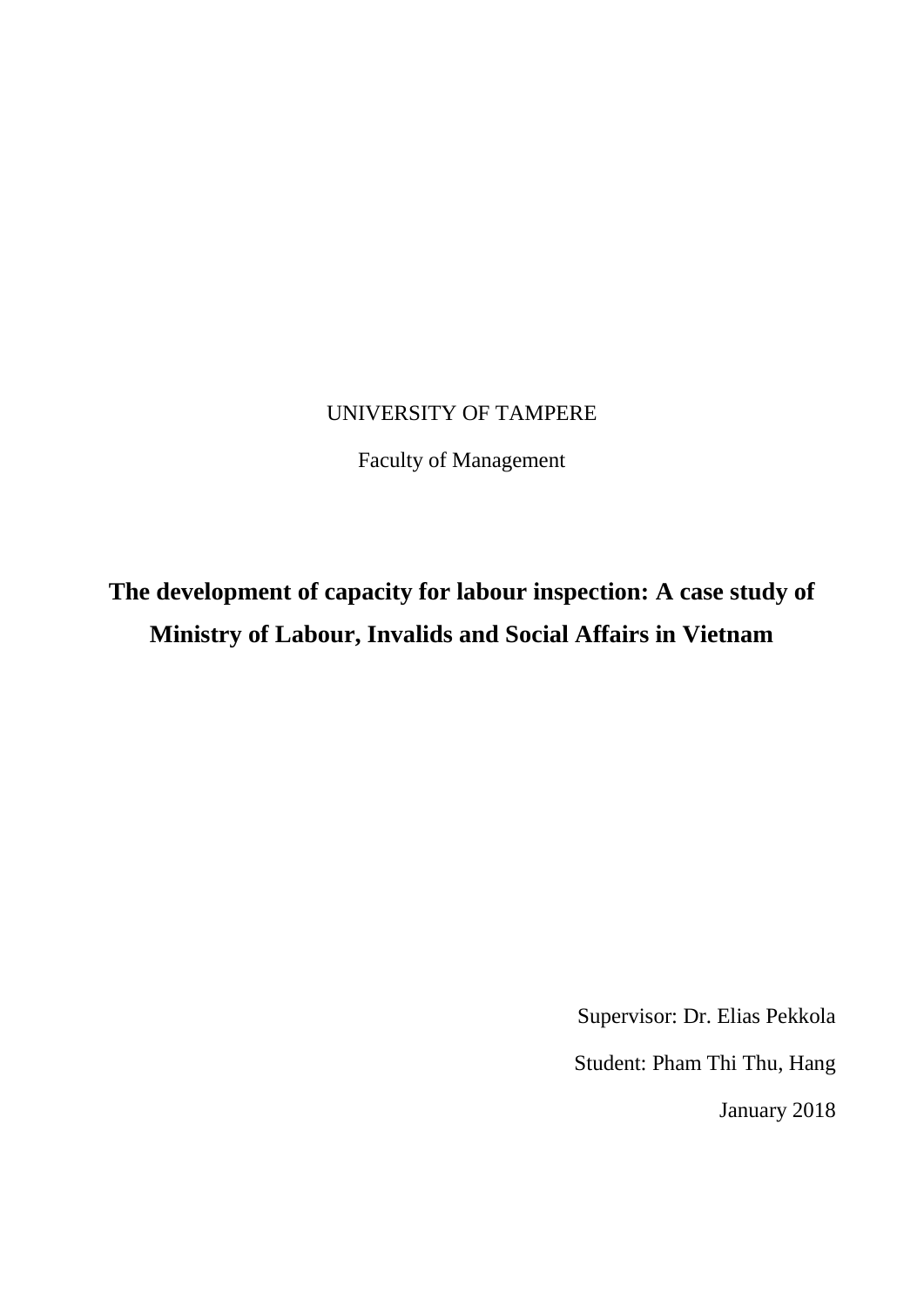# **ABSTRACT**

Author Pham Thi Thu, Hang

Time January 2018

University of Tampere School of Management, Discipline Title of Thesis *The development of capacity for labour inspection: A case study of Ministry of Labour, Invalids and Social Affairs in Vietnam*  Master's Thesis 66 pages, 10 tables, 6 figures Keywords Capacity, capacity development, capacity building, inspection, labour inspection

This research is about capacity development for labour inspection. Within the scope of this study, the capacity of the labour inspection could include the capability of all individuals, their organizations and resources. A major reason leads to this research is that labour inspection in Vietnam has been facing many challenges but it seems not to have an effective solution to resolve its issues. Many countries have made great efforts to address the shortcomings of the labour inspectorate but the problem would seem not to be improved significantly. A specific policy on capacity development for labour inspection of Vietnam was chosen for analysis in this research. Although this policy has been undertaken for four years, its implementation is limited and likely to come to failure. The research aims to examine the theoretical framework of capacity development, theoretical as well practical rationales of the policy of capacity development of labour inspection in Vietnam; identify challenges in labour inspection, especially in the case of Vietnam; and seek sound solutions for better implementation of the capacity development of labour inspection. The qualitative method was used for data analyzing. Overall, this study provides three main findings. First, policy-makers did not identify the challenges of labour inspection of Vietnam adequately when building the policy on capacity development for labour inspection. Second, this policy was not established based on the theoretical framework of capacity development. The last but not least is the policy on capacity development for labour inspection was not guaranteed by a specific financial plan. This study then proposed three recommendations corresponding to the three findings. They include identifying and dealing properly with the identified challenges in labour inspection, developing a theoretical framework for the capacity development policy, and sufficient financial resources for the implementation of the policy.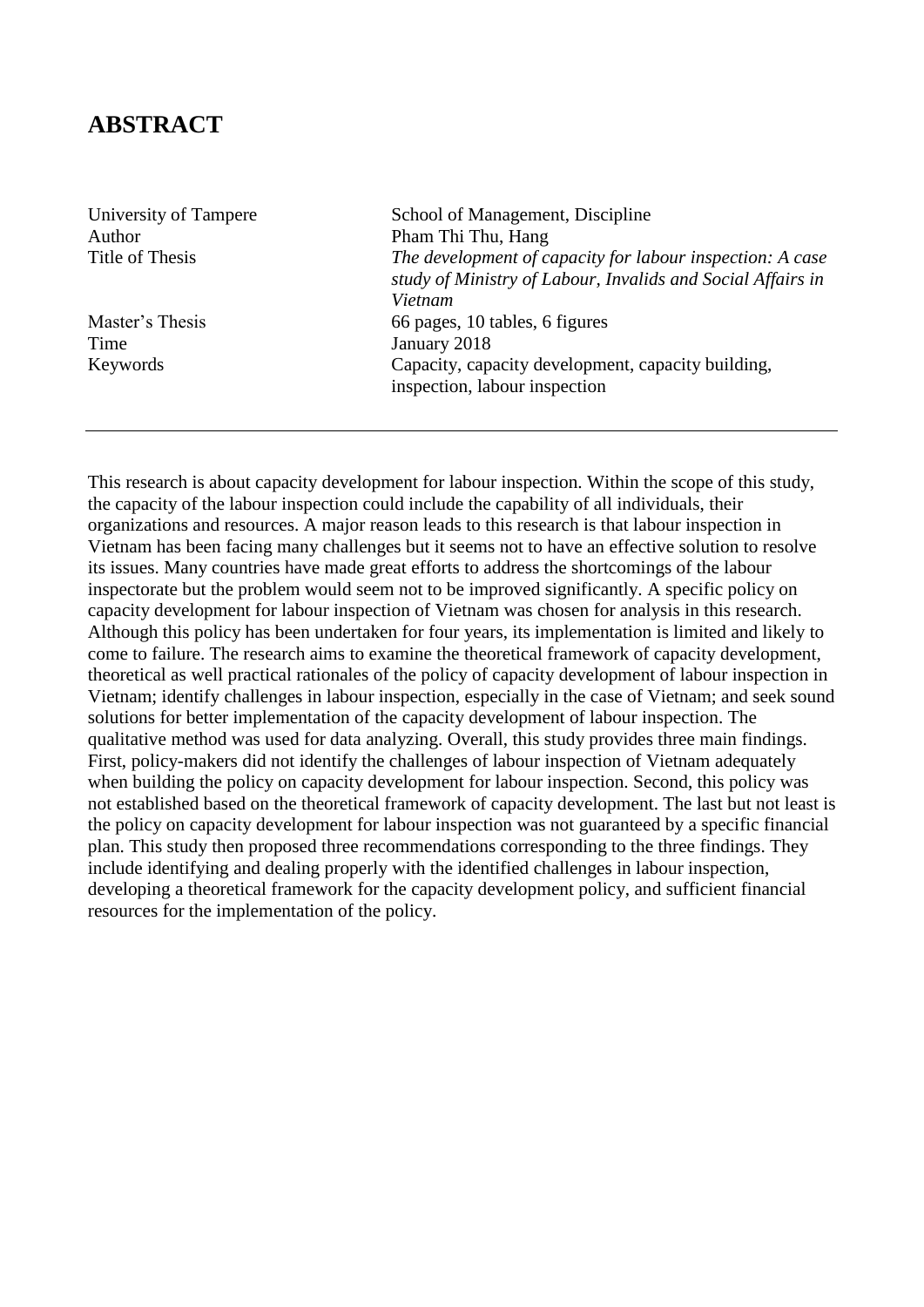# **TABLE OF CONTENTS**

| CHAPTER 4 - BACKGROUND OF LABOUR INSPECTION IN VIETNAM 27 |  |
|-----------------------------------------------------------|--|
|                                                           |  |
|                                                           |  |
|                                                           |  |
|                                                           |  |
|                                                           |  |
|                                                           |  |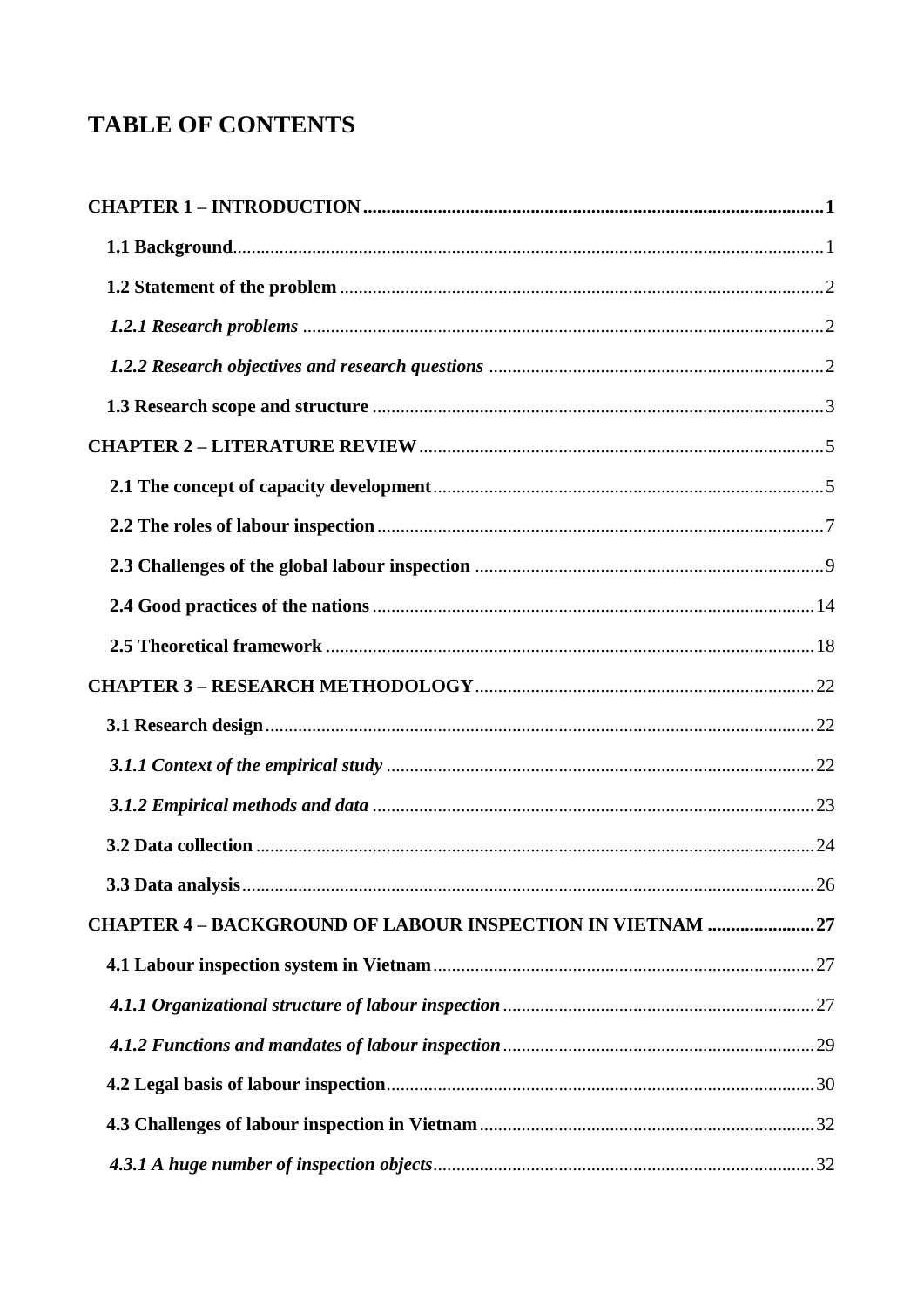| 63 |
|----|
|    |
|    |
|    |
|    |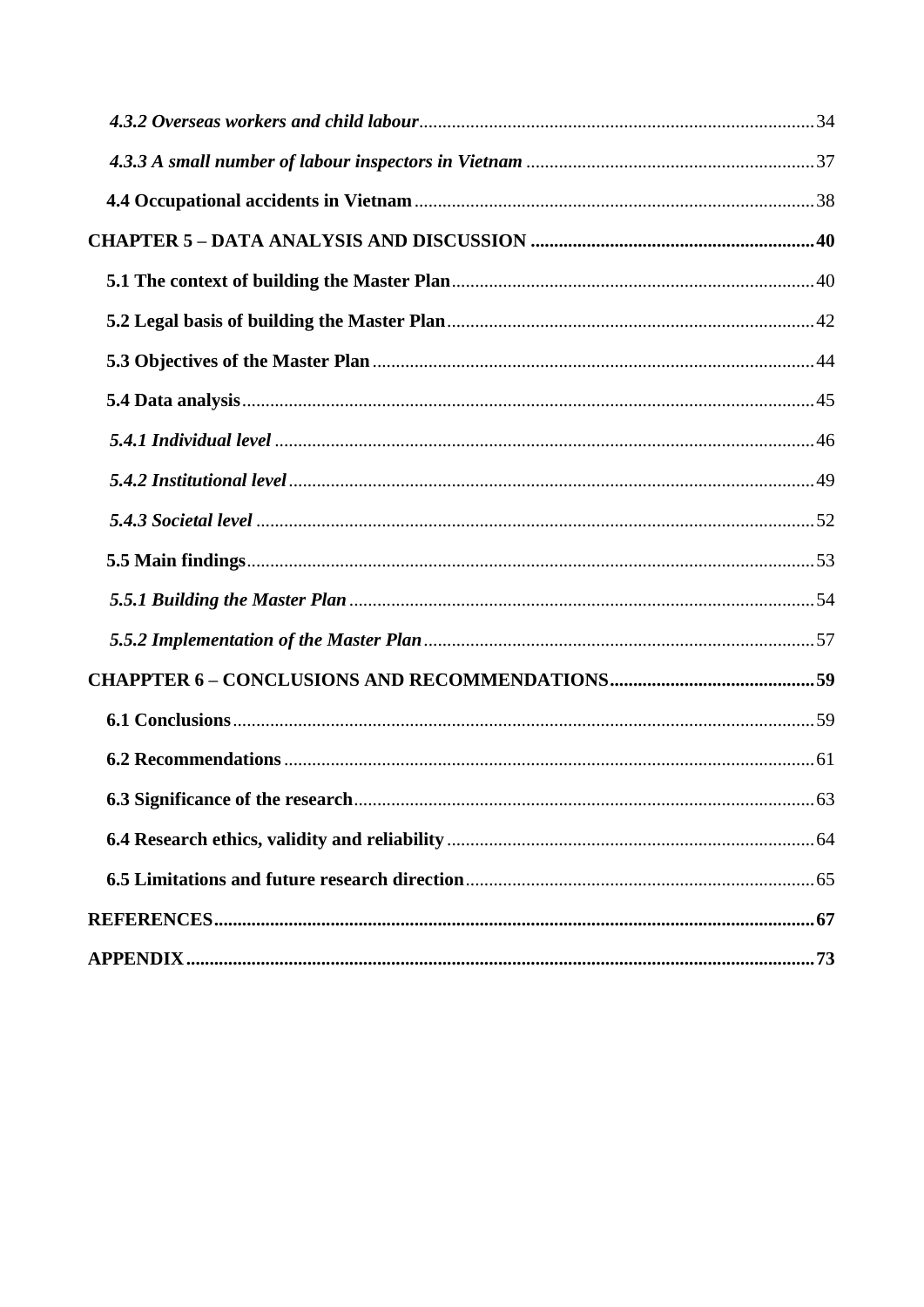# **LIST OF TABLES AND FIGURES**

| Table 3 Number enterprises, cooperatives and non-farm individual business establishments (2010-   |  |
|---------------------------------------------------------------------------------------------------|--|
|                                                                                                   |  |
| Table 4 A number of migrant workers of Vietnam by major destination, 2006-2010 34                 |  |
|                                                                                                   |  |
|                                                                                                   |  |
| Table 7 A list of basic documents as the legal foundation for the Master Plan42                   |  |
|                                                                                                   |  |
| Table 9 The number of inspectors, enterprises and inspected enterprises in Vietnam (2010-2017).50 |  |
|                                                                                                   |  |
|                                                                                                   |  |
|                                                                                                   |  |
|                                                                                                   |  |
|                                                                                                   |  |
| Figure 5 Child population aged 5-17 years in Viet Nam by status of participation in economic      |  |
|                                                                                                   |  |
|                                                                                                   |  |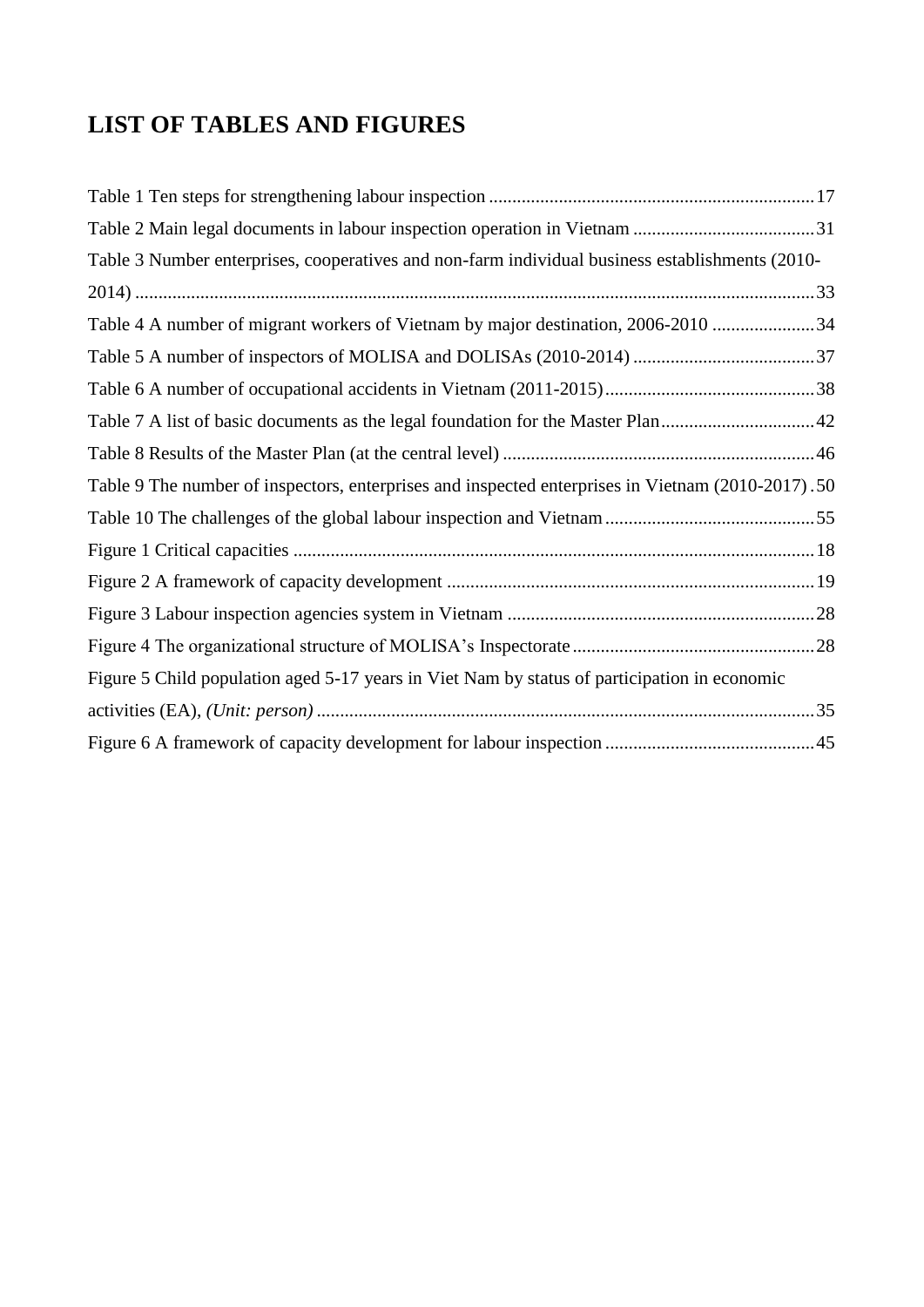# **ABBREVIATIONS AND ACRONYMS**

DOLAB: Department of Overseas Labour DOLISA: Department of Labour, Invalids and Social Affairs (at the local level) DOLISA's Inspectorate: Inspection Unit of DOLISA (at the local level) ILO: International Labour Organization MOLISA: Ministry of Labour, Invalids and Social Affairs (at the central level) MOLISA's Inspectorate: Inspection Department of MOLISA OSH: Occupational Safety and Health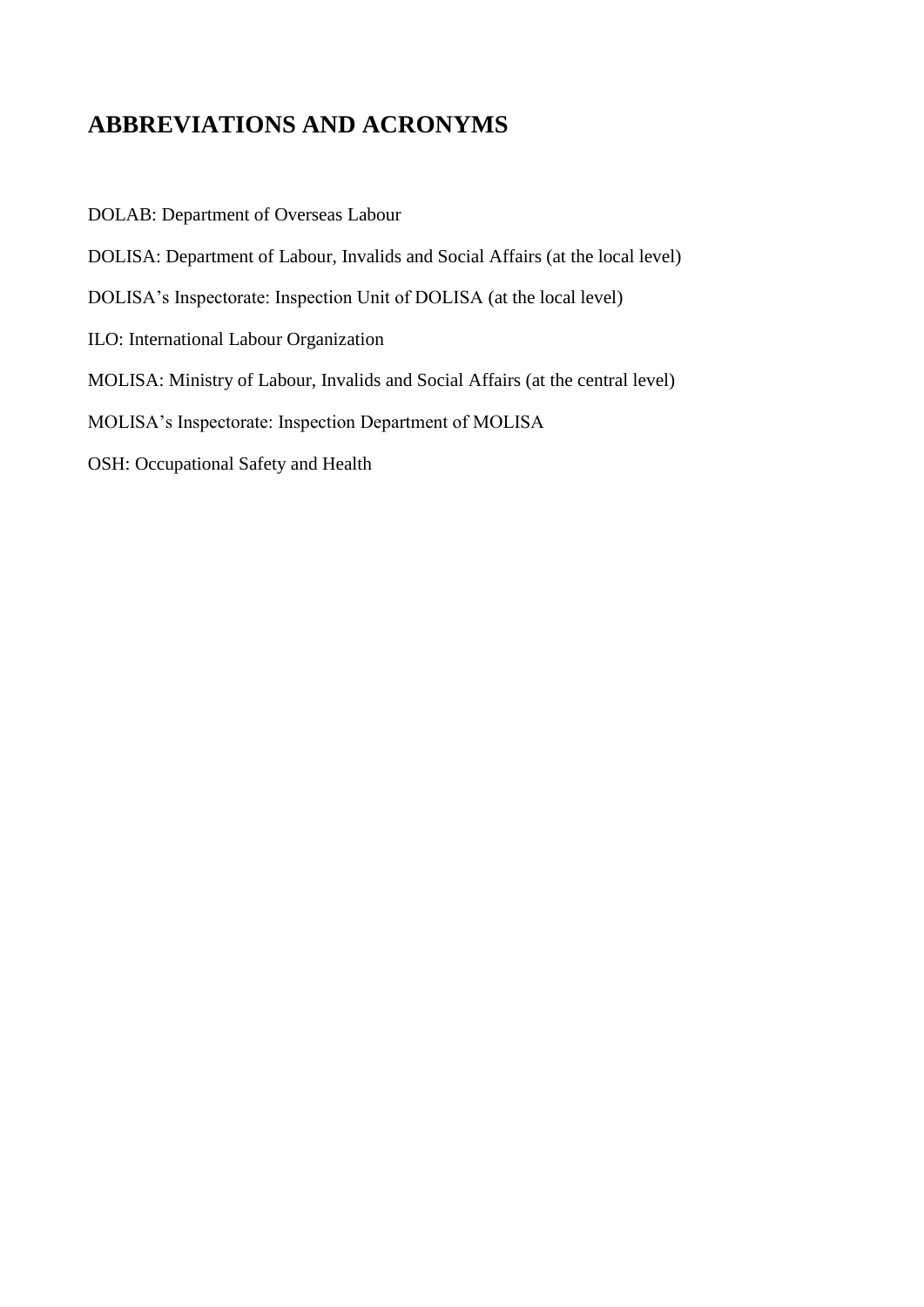# <span id="page-6-0"></span>**CHAPTER 1 – INTRODUCTION**

## <span id="page-6-1"></span>**1.1 Background**

In the fast changing world today, it would seem to be that labour inspection plays a crucial role in society. It contributes to maintaining labour relation sustainably and ensures that labour provisions can be applied to both employers and employees at all levels and all sectors. In other words, labour inspection is a crucial tool for the government in monitoring and managing labour field. Labour inspection, therefore, offers "a comprehensive solution to a wide variety of the problems that have arisen in response to globalization. The need to strengthen inspection systems has become apparent in recent years" (Treichel, 2005, p. 78).

In Vietnam, labour inspection has many functions and duties regulated by laws and in accordance with the international standards set by the ILO. The role of labour inspection in Vietnam has known through its tasks regulated by Labour Code (2012). It has some main roles such as preventing potential risks at workplaces, protecting workers from violation of employers, ensuring labour legislation to be applied in all sectors of the society and at all levels, maintaining gender equality of both men and women in work, and minimizing occupational accidents and protect the health of workers. In addition, labour inspection can support the government in completing labour legislation system by collecting legal gaps through inspection work, resolving complaints and denunciations in labour area, eliminating child labour and forced labour issues, bad working conditions, discrimination, violence at workplaces, and providing employers and workers useful legal advice (see the roles of inspection in Chapter 2).

According to Gerd Albracht, the President of the International Association of Labour Inspection (2002), "effective and efficient labour inspection is an essential paradigm of any civilized government and of any successful economy" (as cited in Richthofen, 2002, v). Therefore, it needs the action of the governments to develop the capacity for their labour inspection system. Some previous studies emphasized challenges facing labour inspection and good practices of labour inspection in some countries in Asia region and in the world (see Chapter 2). With the large approach of these studies, each country had different context and difficulties. Thus, the ways to handle the problems of labour inspection agencies were varied from country to country. Obviously, although the challenges of labour inspection may be similar among countries, there is no common solution for all countries. However, the experience of a certain nation could be able a good reference for others nations.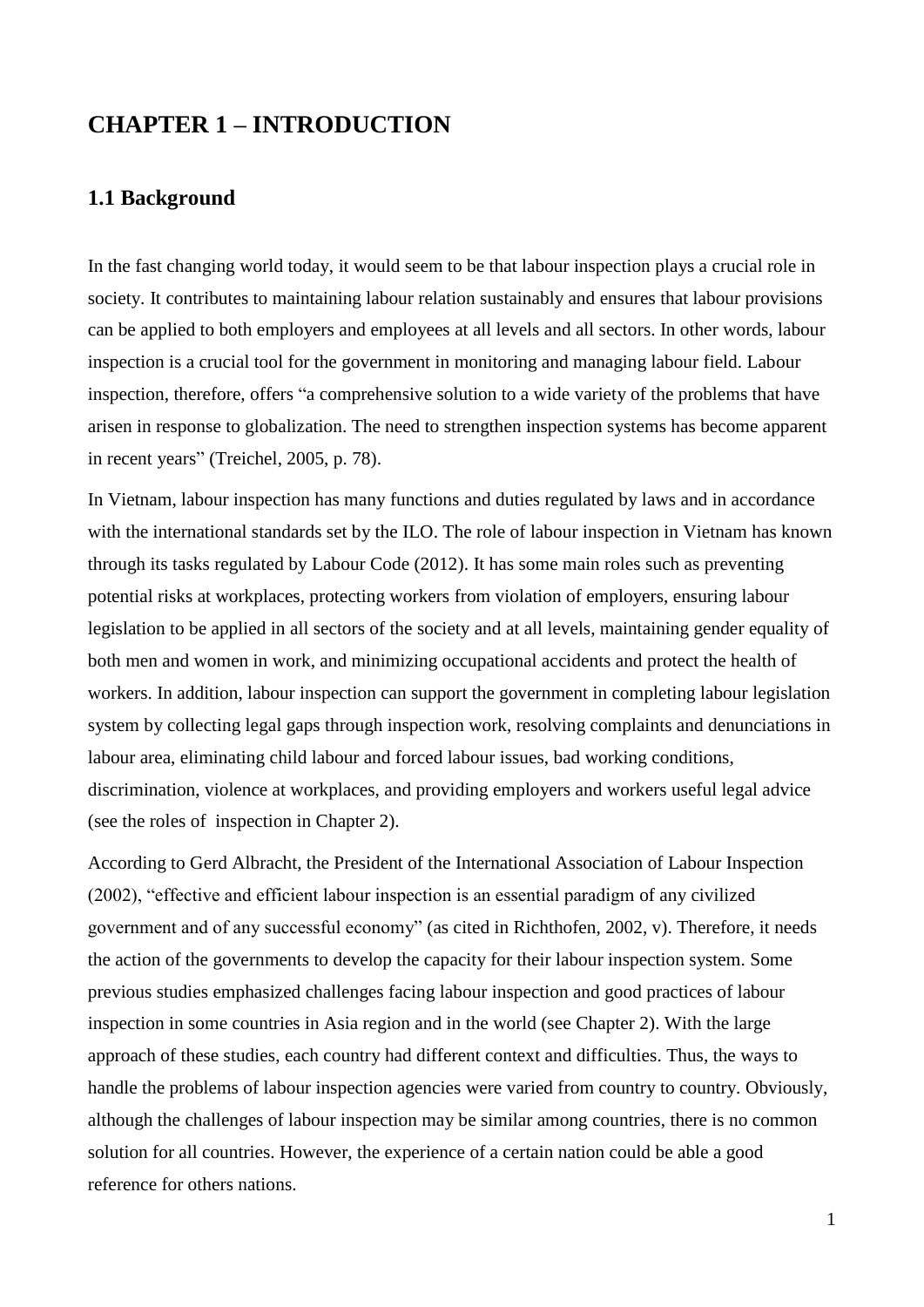#### <span id="page-7-0"></span>**1.2 Statement of the problem**

#### <span id="page-7-1"></span>*1.2.1 Research problems*

Labour inspection in Vietnam has been facing many difficulties and challenges. Its issues are presented in detail in Chapter 4 of this research. Inadequate number of labour inspectors has known as the most challenges of labour inspection agencies. It led to a huge number of inspection objects was not monitored. Occupational accidents have been occurring in many workplaces where safety standards were not applied. Furthermore, strikes, labour dispute, discrimination, complaints, and renunciations in labour area have still existed in many economic sectors. The essential need for Vietnamese labour inspection is to seek an effective solution to solve its current problems. Fortunately, the government promulgated a policy on developing the capacity for labour inspection in 2013. This policy has conducted for four years (from 2014 to 2017) and lasts until 2020. It aims to increase the quantity and quality of labour inspection in Vietnam and strengthen the facilities for labour inspection agencies. However, the key problem is that the policy on capacity development for labour inspection seems not to be successful as the expectation of labour inspectorate. While the government of Vietnam emphasized that development of the capacity for labour inspection is the priority task to respond the requirement of labour-management effectively in the international integration process (Decision No. 145, 2016).

If this policy on capacity development for labour inspection of Vietnam does not reach the objectives stated, labour inspection system will not be strengthened. Thus, the challenges of labour inspection will not be handled. In fact, leaders of labour inspection agencies in Vietnam might not know why they did not reach the objectives of that policy. The most priority action of the government of Vietnam is to seek an effective solution to achieve the targets of the policy on developing the capacity for inspection. For that reasons, a topic namely *"The development of capacity for labour inspection: A case study of Ministry of Labour, Invalids and Social Affairs in Vietnam"* was selected to study. This research could clarify the reasons why the policy on capacity development for labour inspection of Vietnam was unfeasible. Moreover, it would provide the practical experience of Vietnam involving capacity development for labour inspection for other countries.

#### <span id="page-7-2"></span>*1.2.2 Research objectives and research questions*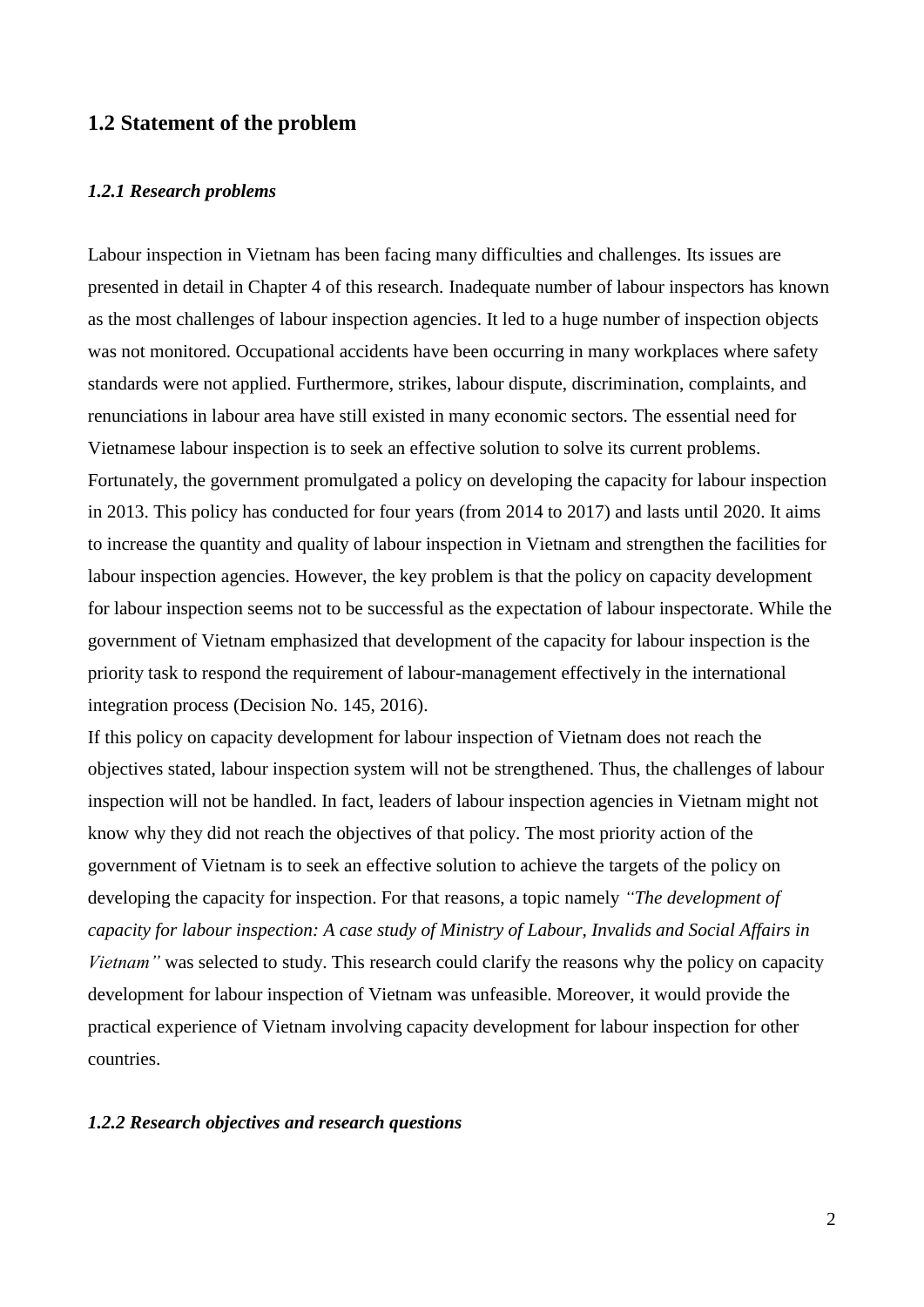#### *Research objectives*

The overall objective of this study is to clarify theoretical and practical issues of the Master Plan on developing the capacity for labour inspection in Vietnam and propose solutions to help Vietnam and other countries built the effective policy to develop capacities of labour inspection. To reach the overall aim, this study sets three specific objectives as below:

*Specific objective 1.* Identifying major challenges of labour inspection in most countries in the world and Vietnam.

*Specific objective 2.* Clarifying the problems while building a policy on capacity development for labour inspection.

*Specific objective 3.* Proposing a solution for building a feasible policy on capacity development for labour inspection.

### *Research questions*

To achieve this objective, the research seeks to address three main question as bellows:

RQ1. What are challenges of labour inspection?

RQ2. What are issues of the policy on capacity development for labour inspection?

RQ3. What is the connection between the challenges of labour inspection and the capacity development policy?

The author must perform some of the main tasks to find answers to these questions. Firstly, the information related to labour inspection must be collected. Then, literature and previous studies should be found for building the theoretical framework for the study. Analyzing the Master Plan is one key task of the study. The following task is to conduct interviews with key informants. The last but not least task is to analyze and synthesize data.

# <span id="page-8-0"></span>**1.3 Research scope and structure**

This research is about labour inspection in Vietnam but focuses mainly on analyzing a policy on capacity development for labour inspection in Vietnam. It, therefore, includes some relevant contents such as an overview of labour inspection system of Vietnam, its roles, and functions in society. Some challenges are mentioned as the difficulties of labour inspection and what the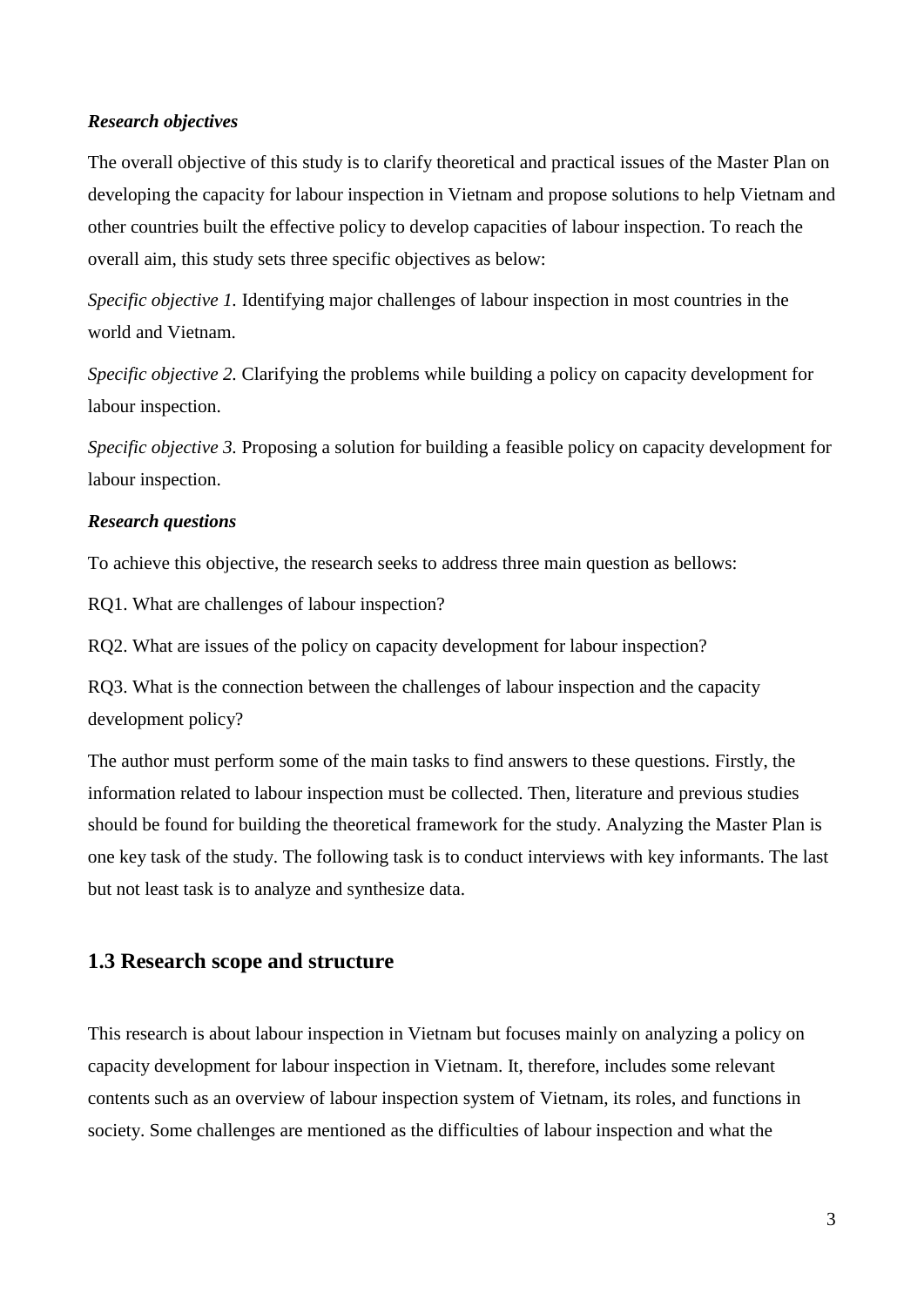government of Vietnam has done to resolve the problems of labour inspection. The situation of labour inspection in Vietnam is reflected in specific data.

The research consists of six chapters. The first chapter is the introduction. This chapter aims to provide readers with the necessity to study this topic, research problems, research questions, research objectives, and research scope and structure of the thesis. The second chapter is about literature review. It outlines relevant studies concerning labour inspection and capacity development. The theoretical framework is developed in this chapter for analyzing data in Chapter 5. The third chapter is about research methods using in this study and the way to conduct the research. The fourth chapter presents an overview of labour inspection in Vietnam and its real situation. The fifth chapter turns to analyze a case study namely the Master Plan on the development of capacity for labour inspection in Vietnam. Some major research results and findings were presented in this chapter. The final chapter as a concluding chapter of the study summarizes the research. It also presents some main conclusions of the research, recommendations, significance, ethics, validity and reliability, and limitations of the research. A direction for further research in the future is the final content of this chapter.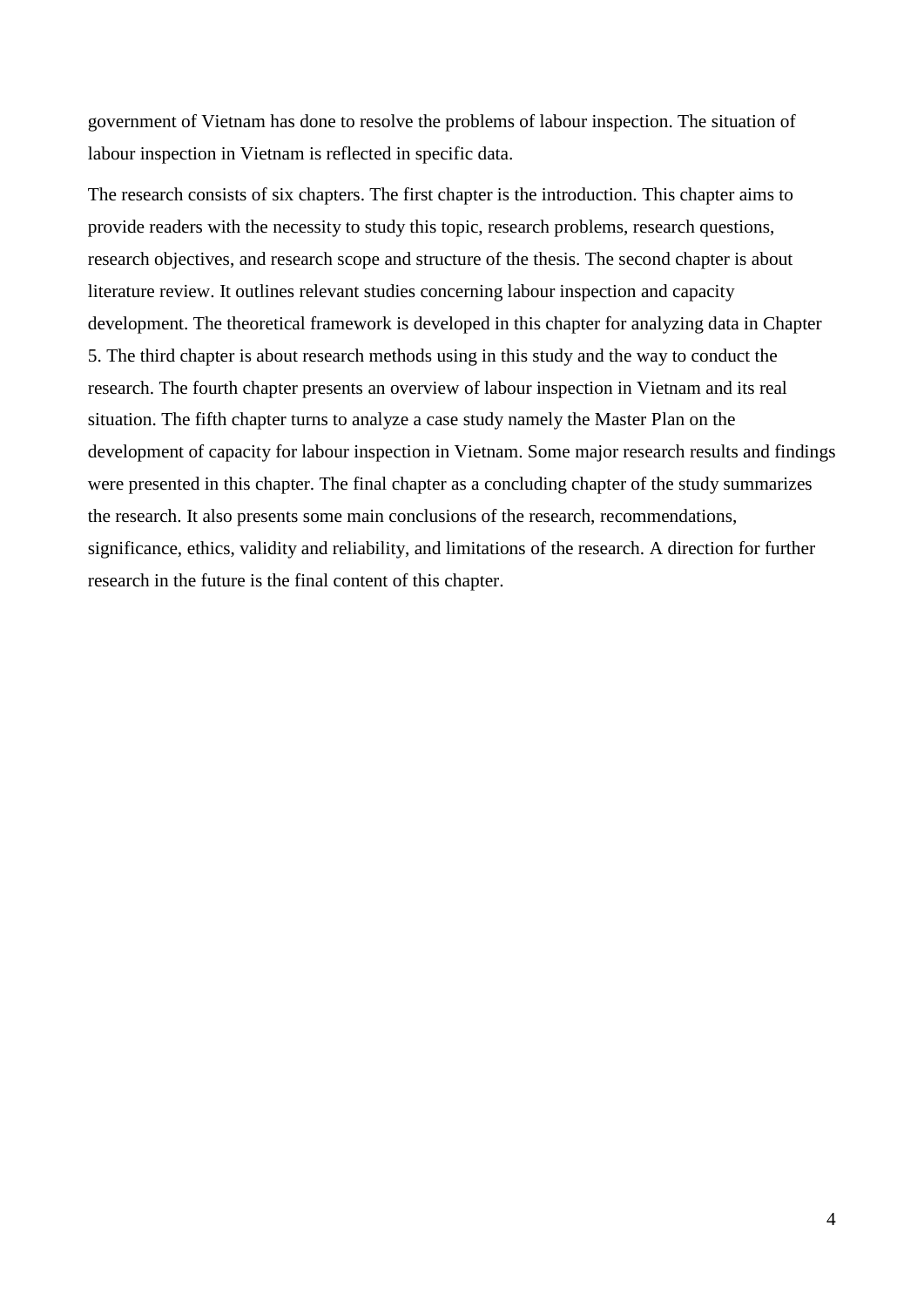# <span id="page-10-0"></span>**CHAPTER 2 – LITERATURE REVIEW**

This chapter has four sections. The first section is about definitions of capacity and capacity development in general. Some critical theories involving capacity development were presented in this part. The second section addresses the roles of labour inspection in society. The next section presents major challenges of labour inspection in most countries. The fourth section gives good practices of some countries in the world in handling the issues of labour inspection. The ten steps for strengthening labour inspection is presented in this section as a general reference for labour inspectorates of the countries. The final section shows theoretical framework of the study. This section is used for data analysis in Chapter 5.

# <span id="page-10-1"></span>**2.1 The concept of capacity development**

There are some studies related to capacity development. This study presents some materials, which are the most relevant to the topic of capacity development for labour inspection. The concept of capacity development needs to be explored. Capacity development depends on "the needs and purposes of organizations - the ability of institutions to identify and solve development problems over time" (Malik, Lopes & Fukuda-Parr, 2002). It cannot lack key elements such as human and financial resources because all authors emphasized these factors when they wrote the concept of capacity. In other words, developing capacity means changing or improving all elements contribute to capacity, especially staffing and finance matters. A contribution of individual and organization capacity influences development outcomes of the organization (Malik et al., 2002, p. 27).

Initially, there are some definitions related to "capacity". Lusthaus, Anderson, and Murphy (1995) and Lusthaus et al. (2002) stated that the capacity of the organization concerns some main elements such as "resources, knowledge, and processes employed by the organization" (as cited in Horton et al., 2003, p. 21). These authors emphasized that the resources include staffing, infrastructure, technology, financial resource, strategic leadership, program and process management, the networks and linkages with organizations. According to Morgan and Qualman (1996), capacity is about "the self-organization of a society and the will, the vision, cohesion and values to make progress over time" (as cited in Malik et al., 2002, p. 27).

Another concept of the capacity has shown in the study of other authors. The capacity of the organization consists of some elements such as context and conceptual framework; vision; strategy; culture; structure; and material resources ( Fowler, Ubels & Acquaye-Baddoo, 2010, p. 15), in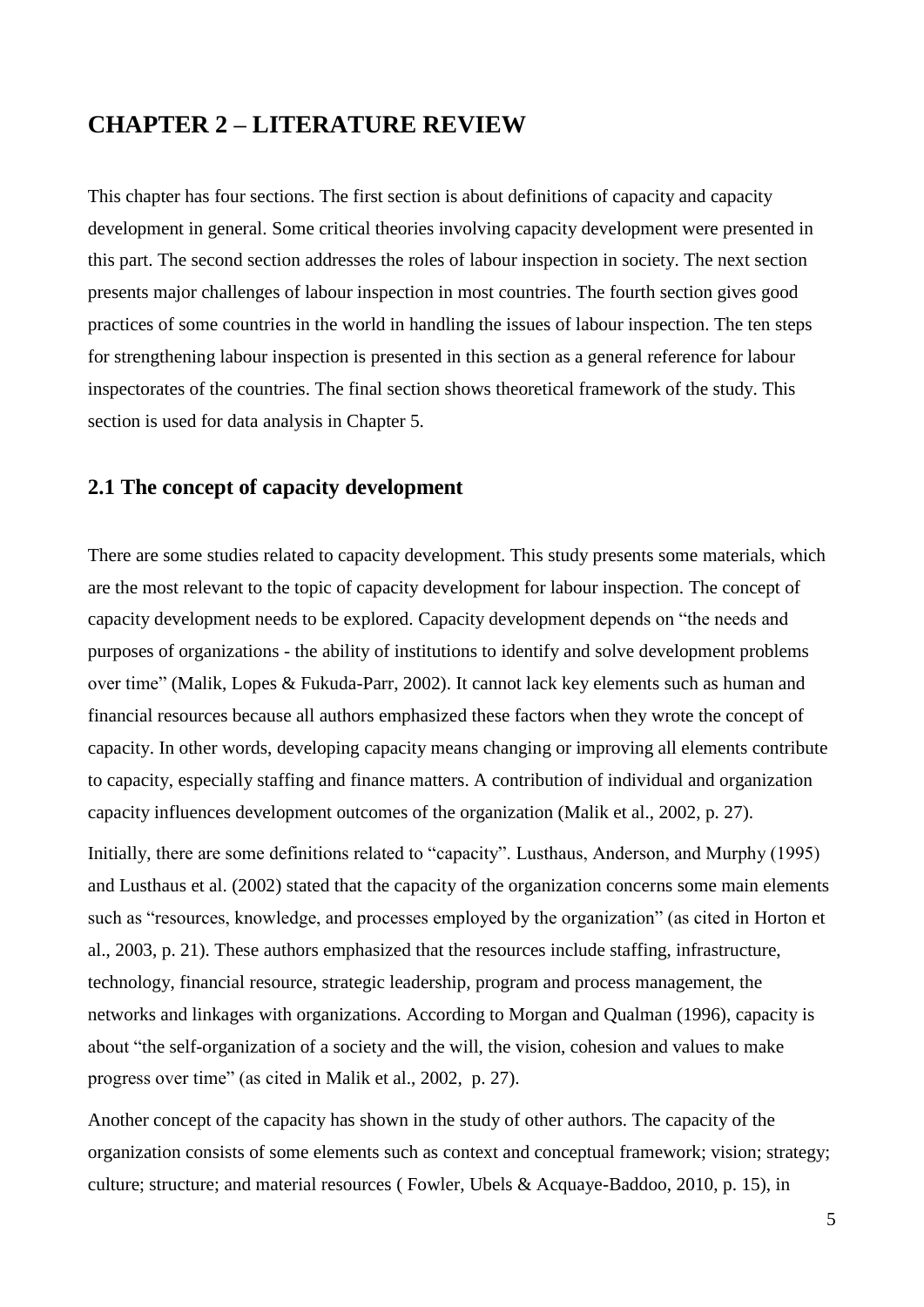which material resources including finances, equipment and facilities. The concept of Fowler et al (2010) differs from others. The author mentioned some new elements of the capacity such as vision, strategy and culture. For example, two organizations cannot solve the same problem in the same way because the vision creates differences between organizations. Organizations should clarify the strengths and capabilities to develop their capacity in the most effective way. The vision is a part of organizational capacity, and sometimes it determines the success of the organization. Improving personal skills through training and acquiring new skills are an especially important part of capacity development. The culture involves attitudes, habits, lifestyle patterns, practices, and values and norms. The organization should have all these capabilities in the capacity development process (Fowler et al., 2010). The definition of these authors could help leaders re-think, re-plan, and reestablish strategies for capacity development to adapt to the practical situation.

The second definition is about the "development". It is about "the growth or realization of a person's ability and potential through the provision of learning and educational experiences" (Amstrong, 2016, p. 108). This concept seems to be narrow. It does not include the development of the organization. Conversely, the development can be understood that as the action, process, or result of developing new ideas, or the state of being developed a project in development" ("Definition of Development," n.d.). Therefore, the concept of development should link to the concept of capacity. Capacity development can be understood as "the process whereby people, organizations, and society as a whole unleash, strengthen, create, adapt, and maintain capacity over time" (Bolger, 2008, p. 9). The effectiveness of capacity development requires the attention in a long-term, the attempt of the whole organization and its environment. To achieve the success in developing capacity, the organization needs have time to conduct a policy or strategy, for example. Time is an important dimension of capacity development work because the improvement of the organizations cannot be taken in a short period (Fowler et al., 2010, p. 261). With all the definitions and explanations of capacity and its development, the concept identified and described by Bolger above seems to be a valid and powerful perspective.

Developing the capacity is a fundamental component of organizational development. In other words, all key capacities need to be developed for strengthening the organization. Capacity development, in general, needs to be addressed at three levels, including individual, institutional and societal levels (Malik et al., 2002, p. 9). The study highlighted that the individuals should begin to improve themselves, raise knowledge and skills to develop their capacity. They should be pushed in a high level of linking to the improvement of institution and society. Individuals cannot develop themselves independently without connecting to other people, organizations, and relations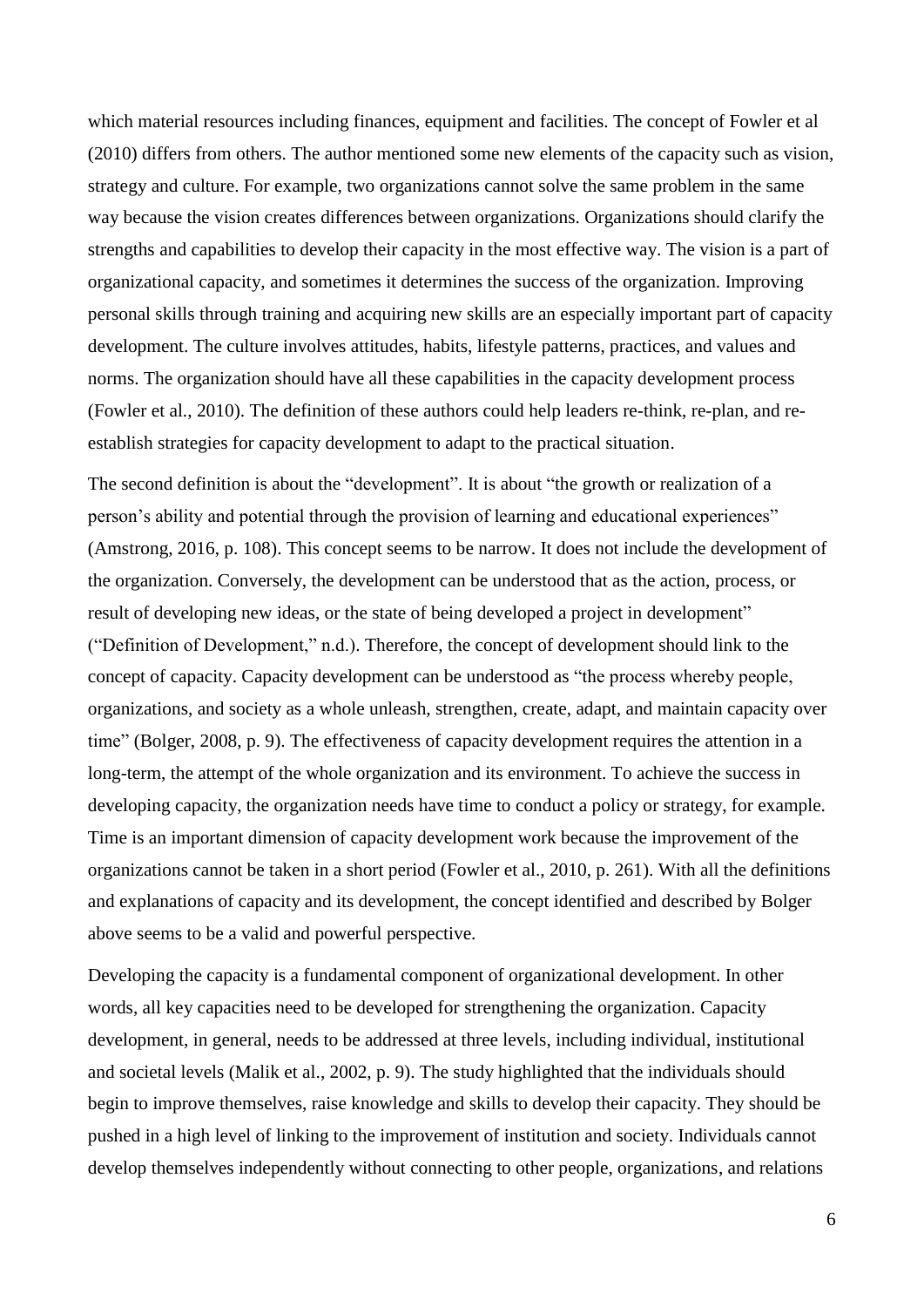around them.

Overall, capacity and capacity development are broad concepts. In this thesis, these concepts are used in the context of developing the capacity for labour inspection. This section acknowledges the value of all previous studies on capacity development. Moreover, these studies help to formulate a theoretical framework for data analysis in Chapter 5.

## <span id="page-12-0"></span>**2.2 The roles of labour inspection**

In some previous studies, the roles of labour inspection were stated in different ways. Most authors agreed that labour inspection brought a great value to society. Firstly, the labour inspectorate ensures professional monitoring and analysis, and equitable enforcement of the law, not only through sanctions but also with good advice and assistance (ILO, 2011). The ILO Committee of Experts on the Application of Conventions and Recommendations (1964) emphasized that "the existence of an efficient labour inspectorate provides the surest guarantee that national and international labour standards are complied with not only in law but in fact" (as cited in Richthofen, 2002, p. 78). In addition, labour inspection has known as "a key part of the labour administration system, exercising the fundamental function of labour law enforcement for promoting effective compliance. Labour inspection is at the core of effective labour law, with wide powers and functions that go beyond strict disciplinary procedures" (ILO, 2010a). Other authors affirm that labour inspection is "a key pillar of the labour administration system. It is not an end in itself, but rather a means to achieve the higher purposes of good governance and the economic and social development of the country" (Casale & Sivananthiram, 2010, p. 43). Once again, labour inspection can be seen as a "guardian of social justice and social peace" (Casale & Sivananthiram, 2015, p. 7). Overall, it can be seen that "labour inspection is the most important specialized organ of the state for intervention and control in the sphere of the work relations. In any state of law, it is impossible for a labour relation to occur, to attempt the eradication of the "black work", to protect the employees' interests, to monitor the observance of the legal and/or contractual provisions, without regulating the institution of labour inspection" (Popescu, 2012, p. 1).

With some brief remarks from reviewing of previous studies, it emphasizes the indispensable role of labour inspectors in society. It is one of the most important institutions to protect human rights and ensure the best conditions of the workplace with health and safety for workers. The strict compliance and good application of labour laws depend mostly on effective labour inspection systems. For example, labour inspectors consult to both employers and employees to improve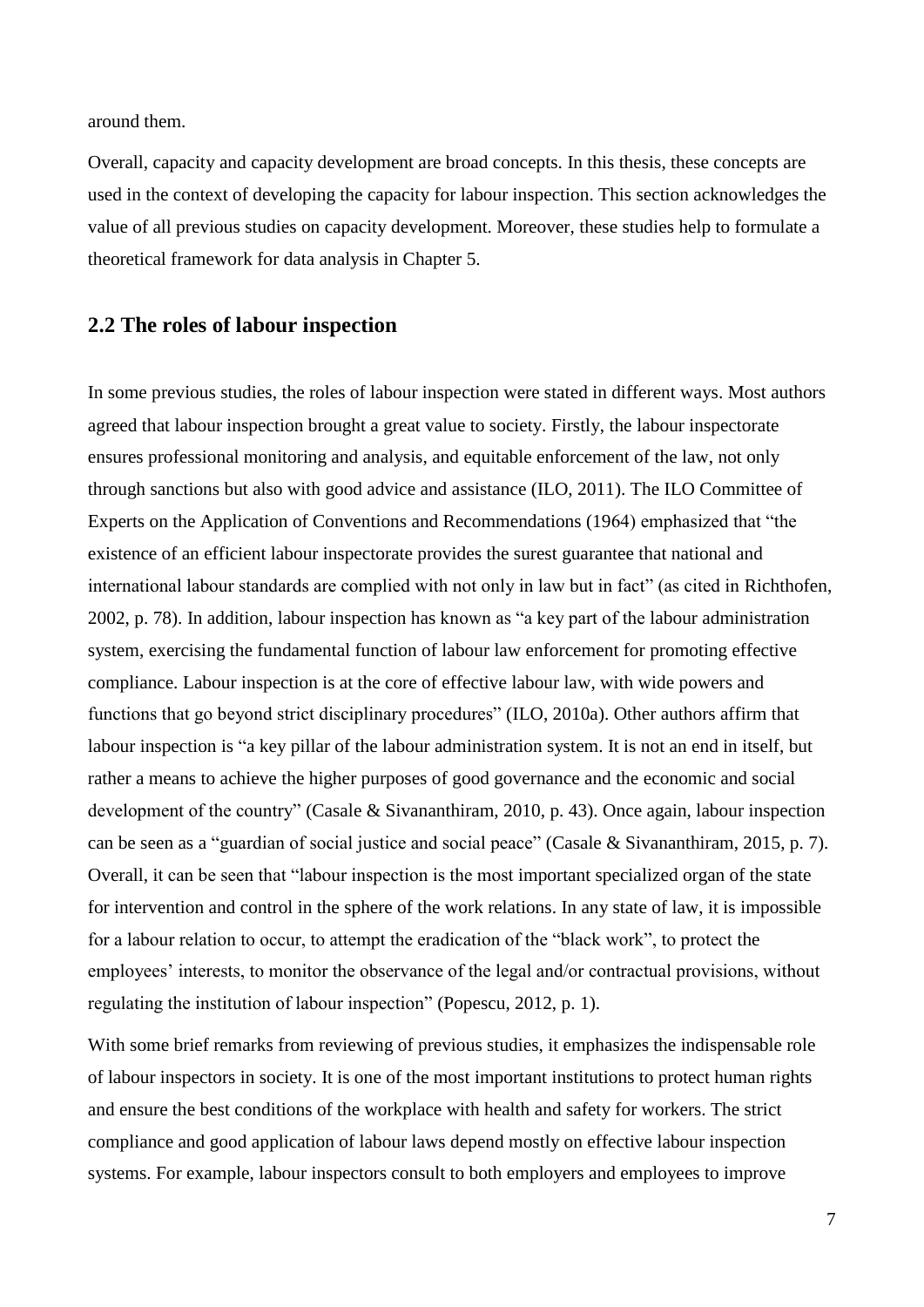compliance with labour laws such as working time, wage and salary, occupational safety, child labour. Moreover, labour inspection, while doing the tasks, takes notes on the gaps and loopholes in current laws to develop a report to the competent individuals or authorities to amend and, or supplement the unfeasible regulations.

It means that labour inspectors not only carry the function of inspection but also supervise the establishment and implementation of the legal system in labour area. Their work contributes a lot to completing legal framework in general and in labour area in particular. Labour inspection can be considered as a tool in ensuring that labour laws and regulations enacted by the government must be suitable for the society, served legal rights and interests of both employers and employees.

Additionally, Richthofen (2002) claimed that, in fact, labour inspection has a twofold nature: supervising the enforcement of legal regulations and providing information and advice, as well as training for workers and employers. For example, labour inspectors while working in an enterprise provide advice on recruiting policy, wages and salaries, working hours, working in hazardous and OSH prevention for employers and employees. By consulting, both workers and employers could gain knowledge and awareness about labour laws and provisions to increase the compliance at all workplaces. These features of labour inspectors help to balance between their powers regulated in involving laws and their responsibilities with inspection objects and society for ensuring fairness at the workplace and good governance in labour relation.

The ILO, established in 1919, became a specialized agency of United Nations relating to labour issues. All the ILO Conventions are meaningful and helpful for many nations because they provide basic standards in labour field for both member nations and non- member nations of the Conventions. Almost matters on labour inspection were presented in three fundamental conventions of the ILO: Labour Inspection Convention, 1947 (No. 81); Labour Inspection (Agriculture) Convention, 1969 (No. 129); and Labour Inspection (Seafarers) Convention, 1996 (No. 178). Of which, Convention No. 81 concerning Labour Inspection focused on international standards of labour inspection, became one of the most widely ratified of all ILO Conventions with 145 member States in the world (Casale & Sivananthiram, 2015). The government of Vietnam ratified Convention No. 81 since 1994 ("Ratifications for Viet Nam," n.d.). In fact, these conventions did not indicate the roles of labour inspection but they presented clearly the functions of labour inspectors as below:

"(a) to secure the enforcement of the legal provisions relating to conditions of work and the protection of workers while engaged in their work, such as provisions relating to hours,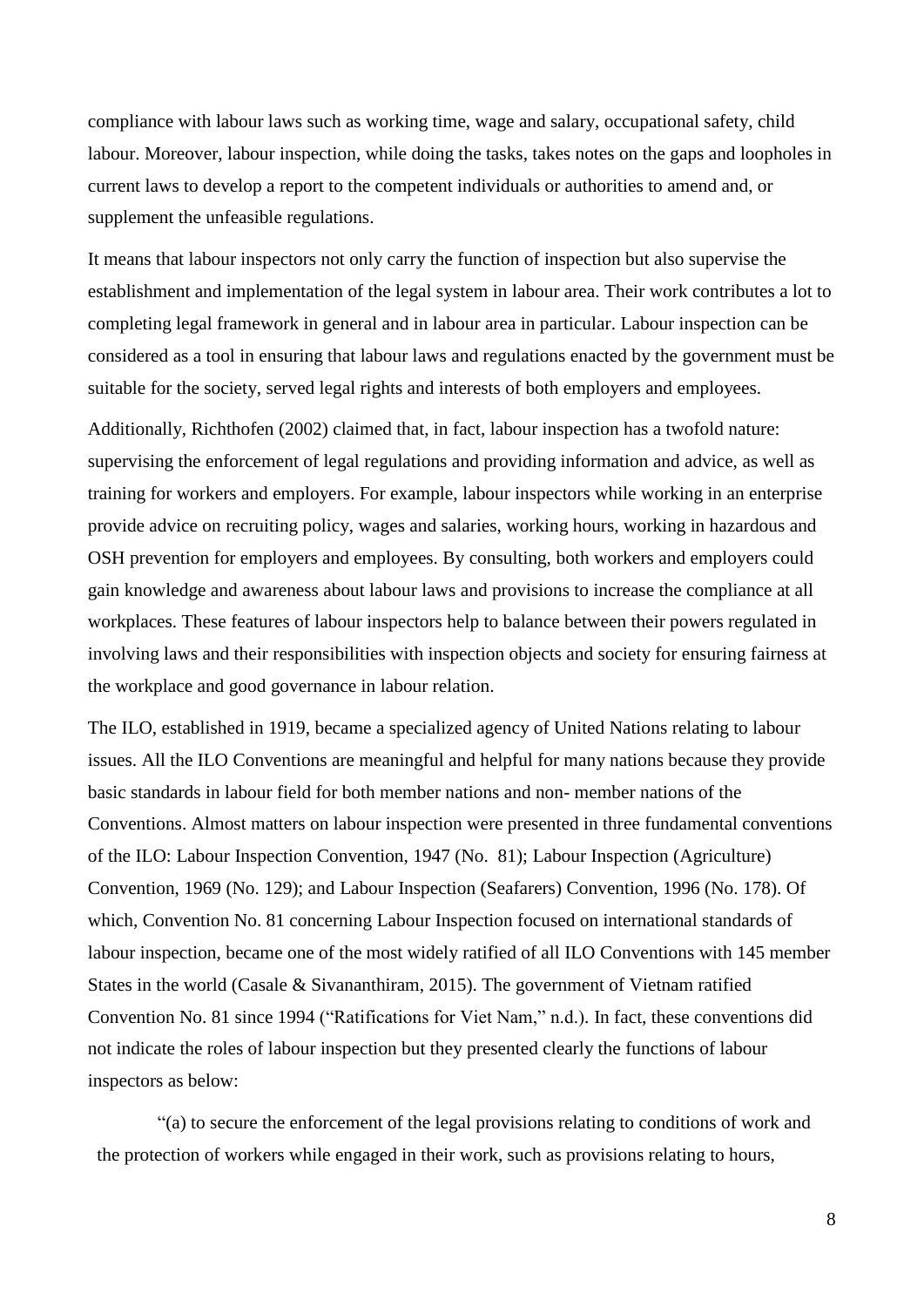wages, safety, health and welfare, the employment of children and young persons and other connected matters, in so far as such provisions are enforceable by labour inspectors;

(b) to supply technical information and advice to employers and workers concerning the most effective means of complying with the legal provisions;

(c) to bring to the notice of the competent authority defects or abuses not specifically covered by existing legal provisions" (ILO, 1947, Article 3).

Three functions of labour inspection were also shown in the studies of Casale & Sivananthiram (2015). The authors mentioned the roles of labour inspection through emphasizing its functions as the content stated in Article 3 of Convention No. 81 above. As such, these three functions can be considered as three roles of labour inspection, in which each labour inspector takes the role as an inspector, a supervisor and an advisor (or a consultant). Thus, each member nation that ratified Convention No. 81 should ensure that these three functions of labour inspection as stated are legalized in domestic labour laws of that country.

To sum up, labour inspection plays a crucial role in society. It also holds an important position in connecting to different partners in labour relation (such as representative of employers, trade union as a representative of employees), monitoring a social dialogue at the workplace and elsewhere. Labour inspectors are those who give advice and ideas to make an effective dialogue among tripartite. In the case of collective disputes, labour inspectors must examine, propose and explain methods of preventing conflict and facilitating its settlement. Labour inspection is deemed indispensable in almost countries although procedures, laws, methods for inspection may vary little or considerably from country to country.

Moreover, labour inspection can support the government to remain stable sound labour relation, contributing to the stable development of the social economy of the country. It means that if labour relation of one nation goes into a crisis, it leads to complicated matters in society and unforeseeable consequences. This is a reason why the government should raise awareness on the role of labour inspection and build suitable policies to improve and reform it, to ensure that it can meet the real tasks require.

# <span id="page-14-0"></span>**2.3 Challenges of the global labour inspection**

Rarely studies were found relating to the development of capacity for labour inspection. The information relating to this topic may be unreliable if it is collected from the online or unofficial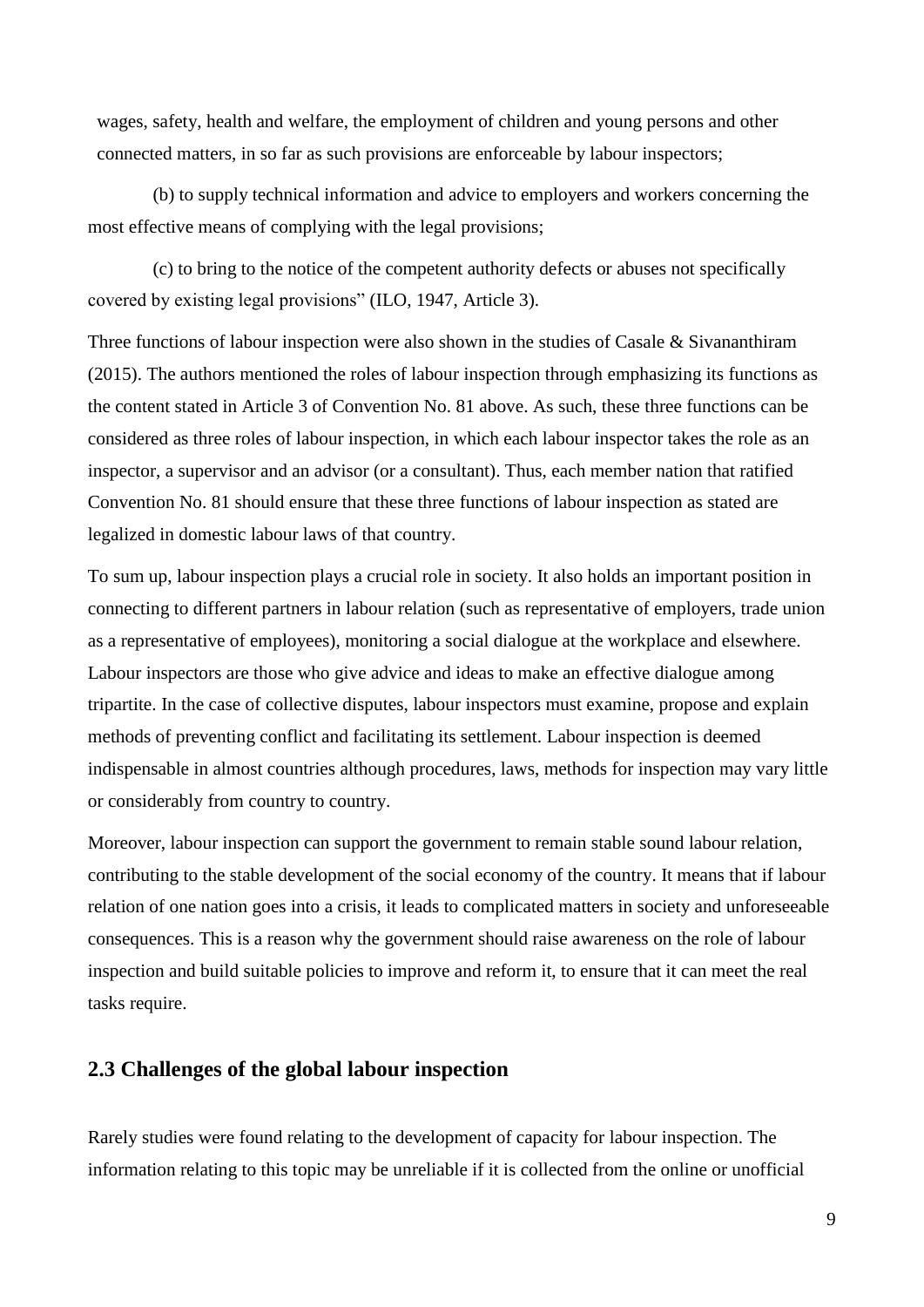resource. After reviewing, there were three studies relevant to the topic of this thesis. The first study names "Labour Inspection: A Guide to the Profession" of Richthofen (2002). The second study is "Fundamentals of labour administration" of the two authors namely Casale & Sivananthiram (2010). The last but not least study is "Labour Administration and Labour Inspection in Asian Countries: Strategic approaches" of Casale & Sivananthiram (2015). Why were these studies chosen to review? It is because they were written by experts of the ILO who had in-depth knowledge in labour inspection domain. These studies mentioned to different contents such as labour administration and recent trend, labour inspection, child protection in the informal economy, good practices in ASEAN countries on labour inspection, labour legislation, industrial relations, working conditions, planning and policy development and so on. However, this section cannot present all contents of these studies. Some key contents were chosen to describe with the aim to provide an overview of labour inspection to readers. These included information on challenges of labour inspection and some good practices in some countries. Although these studies have a different approach, they both provided common challenges of global labour inspection.

Firstly, in the modern world, the challenges of labour inspection may emerge from the development of new technologies. For example, new hazardous substances produced leading to new hiding risks at workplaces while labour inspectors may not have the experience to recognize and warn employers and employees about that threat. Other issues such as the increase of unemployment rate; precariousness of employment; the growth of illegal employment relationships such as child labour; illegal immigrants as human trafficking; and fragmentation of the labour market all became challenges, lead to unstable labour relation and put the pressure on labour inspectors. In addition, one of the most sensitive works of labour inspectors today in some countries is to deal with a matter involving the mental health of workers. It was stated that "Psychological and sexual harassment at work, or mobbing, is another serious "new hazard" (Richthofen, 2002). These issues could be able to become big challenges of labour inspection in the coming years, especially in some countries which labour inspection system is not developed. Hence, labour inspection needs to be equipped good specialized knowledge and practical skills as well as forecasting ability on their field to deal with numerous complicated challenges.

This study of Richthofen (2002) is helpful for labour inspectors in some countries. It helps them realize the risks that they may face in the coming years. Labour inspection need prepare necessary conditions to deal with that issue. Actually, there existed some challenges in practice such as the development of virtual enterprises (on the internet), the insecurity of employment in economic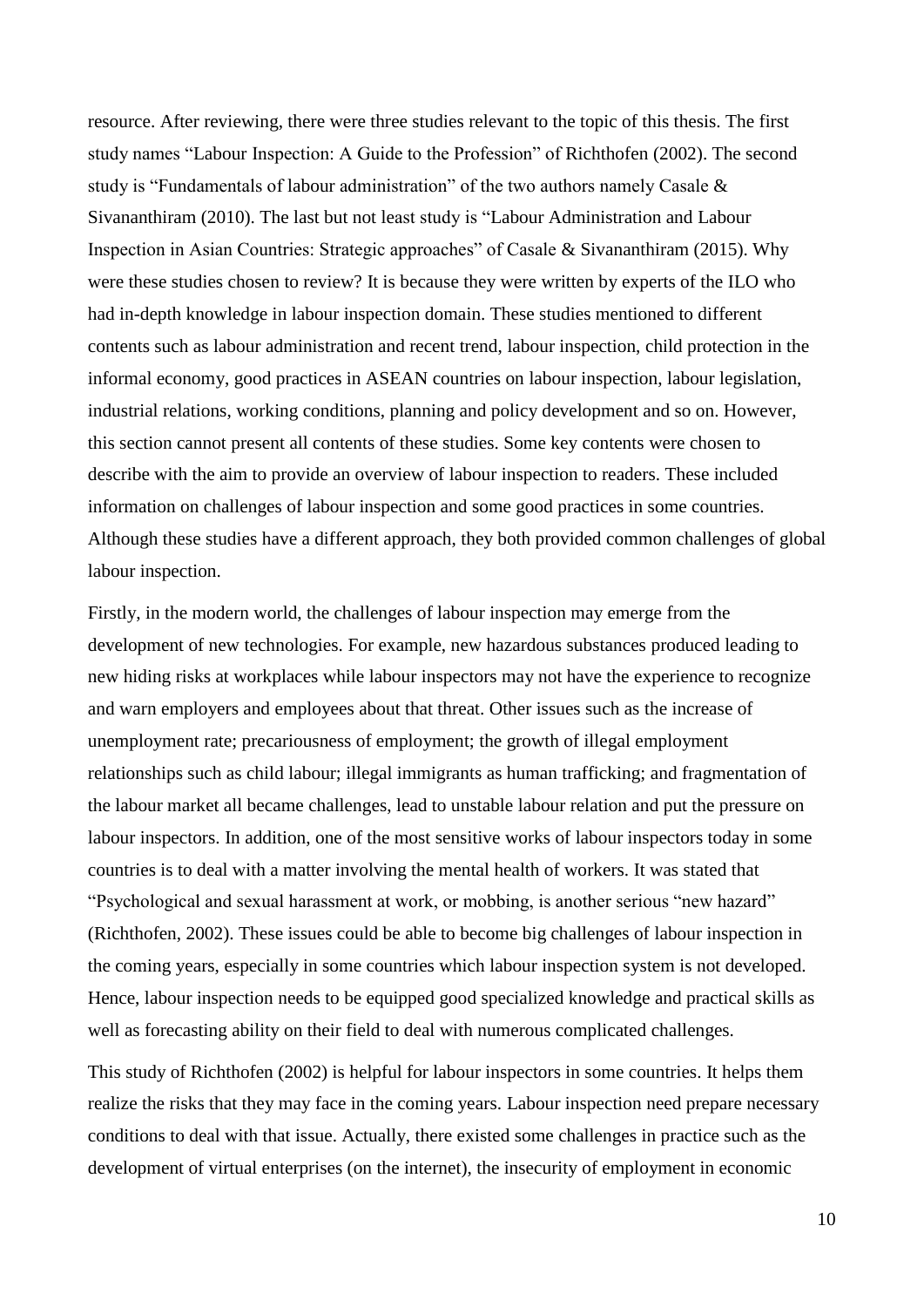crisis, the increasing number of workers work in agriculture area instead of focusing on the industrial sector as many decades ago but they were not mentioned in this study. With these complex issues as presented, it requires labour inspection to have actual solutions and actions appropriate to the context of that country to deal with the challenges effectively. Secondly, Casale & Sivananthiram (2010) had a different approach to challenges of labour inspection. The authors described the challenges of labour inspection as below:

#### *Inadequate numbers of inspectors*

It can be said that a human resource of inspection agencies decide how many inspection visits will be conducted and how is the quality of this work, or in other work, a huge workload cannot be resolved by a few inspectors. The Labour Inspection Convention No. 81 in Article 10 recommended that labour inspectors "shall be sufficient to secure the effective discharge of the duties of the inspectorate" (ILO, 1947). However, there is no official explanation for the concept of "sufficient" number of inspectors and there is no measure or indicator to scale the number of inspectors per thousand workers but it needs to be relevant with total workforce and a size of workers. In this research, the authors quoted the benchmarks of the ILO relating to ratios of labour inspectors to workers:

- 1) 1:10,000 in industrial market economics;
- 2) 1:15,000 in industrializing economics;
- 3) 1:20,000 in transition economics; and
- 4) 1:40,000 in less developed countries.

#### *Lack of a labour inspection policy to drive the labour inspection process*

According to Casale & Sivananthiram (2010), it is essential to develop a policy on dealing with problems of labour inspection. The policy must be matched with international standards concerning labour inspection. The strengthening of labour inspection system in any country must start with a clear policy, and labour inspection should conduct it based on the goals and contents stated in the policy. However, most countries do not enact the policy to guide the reforming process for labour inspection system.

#### *Lack of coordination of the labour inspection system*

The authors continued to emphasize that "a key issue facing labour inspectorate is how to ensure adequate coordination of this various aspect of its activity, and the setting of sound priorities, when overall resources are under pressure" (Casale & Sivananthiram, 2010, p. 46). Lack of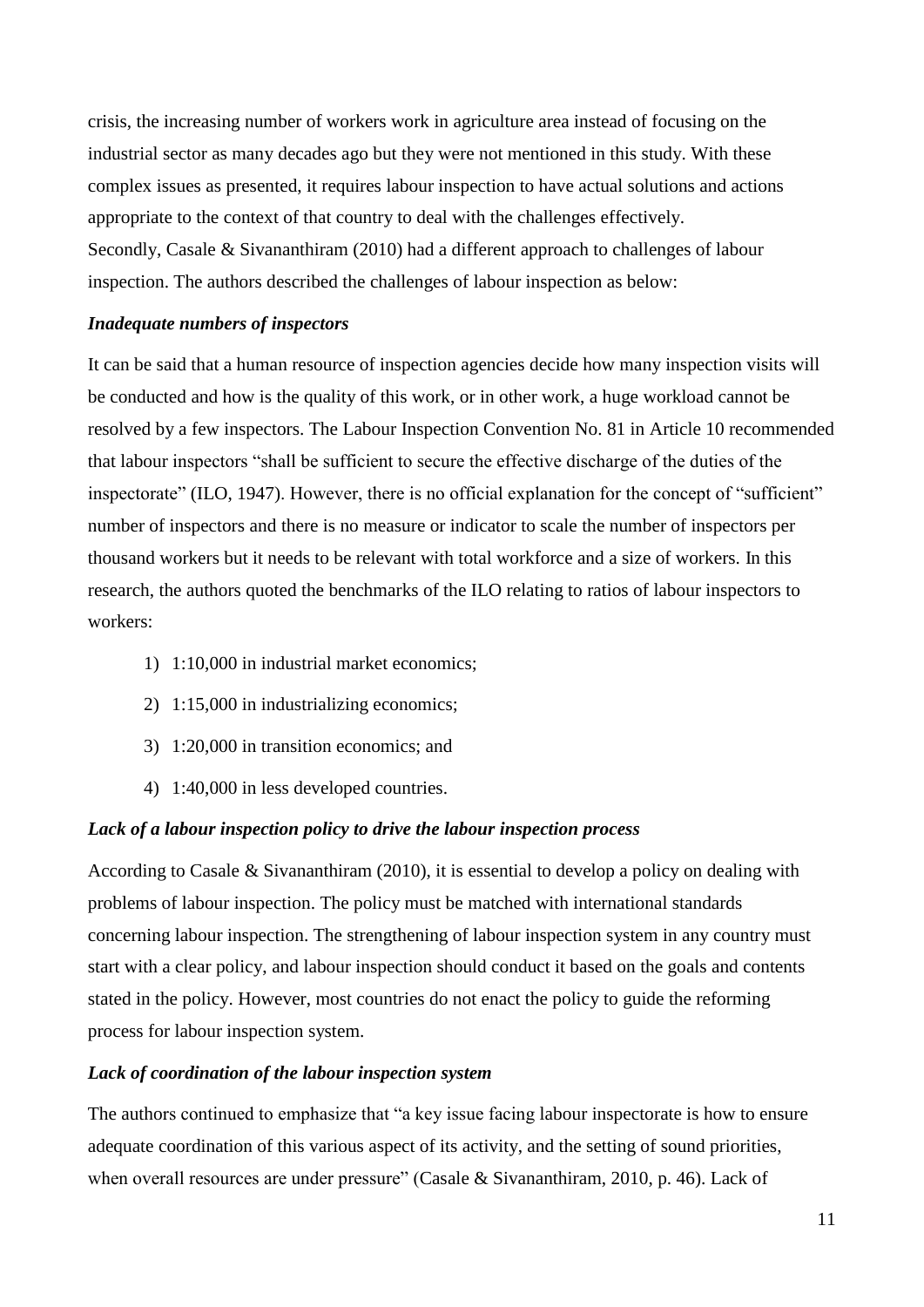cooperation of social partners of labour inspection such as representatives of employers and employees, and other conditions (for example equipment, means of transport and facilities, expenses) prevent labour inspectorates in conducting their mandates.

#### *The growth of informal economy*

There are many organizational forms in the informal economy: cooperatives, small traders, community groups, and social associations developing in the fast-changing world today. Labour inspectors with the insufficient human resource cannot reach informal economy sector regularly, even absence from this sector.

While employers and employees working in the informal sector have a real demand to be supported by labour inspectors through giving advice and technical consult on labour law. For instance, labour inspectors provide advisory service on OSH, child labour, how to control of workplace hazards, prevention of human trafficking. This brings useful knowledge to employers and workers, assists them in better compliance with labour law, especially in small-scale enterprises.

# *Migration*

Migrant workers now become a serious issue in many countries because there are many violations from this sector. Workers sent to another country to work need to be protected their legal rights and interests from working, and eliminated inequality, unfair, discrimination, and distinction at workplaces. Thus, labour inspectors must ensure the safe and healthy environment for the migrants to avoid the overloaded exploitation of employers and violation of the laws. Nevertheless, the authors claimed that inspection work involving migrant workers issue seems to be under discussion in numerous countries.

#### *Child labour*

The study addressed that one important task of labour inspection is to reduce and eliminate child labour at hazardous workplaces and improve health standards and safety conditions for children. There are many ways to resolve the issues involving child labour. For example, the government can focus on the policies about the support of multiple agencies in educational, health, social areas. Actually, this matter needs the efforts of all individuals and organizations in the society, not only labour inspection agencies. However, the certainty is that child labour has still existed and become the challenge of labour inspection due to inadequate support of relevant agencies and organizations in the society in preventing child labour and raising awareness of all people in the society about this issue.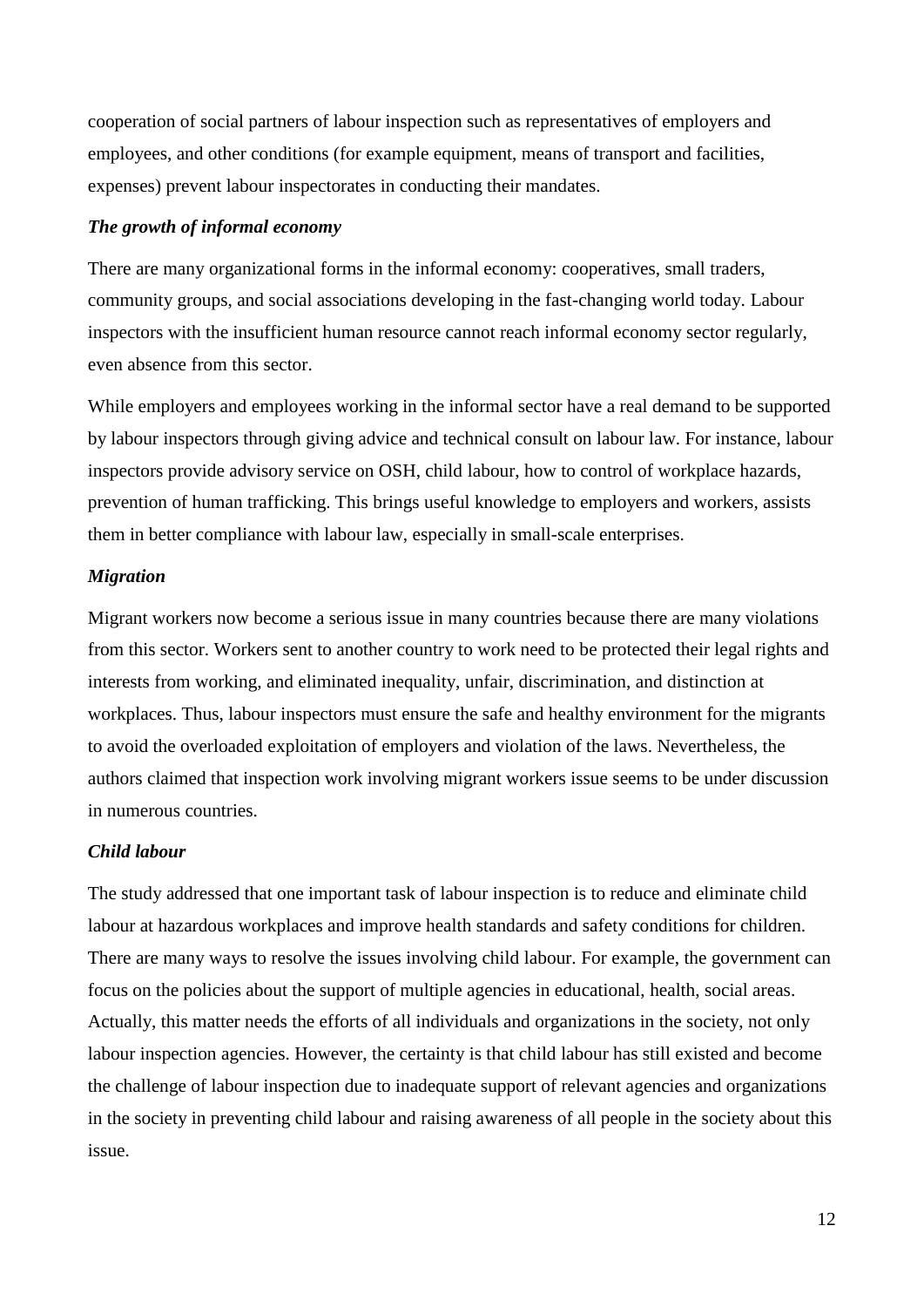#### *HIV/AIDS at the workplace*

The study emphasized that labour inspectors in some countries play an important role in protecting workers at the workplace where HIV/AIDS is existing. The ILO could be able to provide training courses for labour inspectors on how to prevent, limit and mitigate the negative impacts or potential risks for workers while working at the workplaces having HIV/AIDS. In many countries, labour inspectors may not have skills on this matter because they focus more on handling other multiple challenges.

#### *Forced labour*

There are two types of victims at work relating to forced labour such as human trafficking and combating abuses. Although labour inspectors can identify it while conducting their mandates at workplaces, forced labour is concealed carefully and labour inspectors cannot always investigate and bring it to the light. According to Convention No. 29 of the ILO on Forced Labour (1930), the term "forced labour" has some features of criminals. Hence, labour inspectors must be trained adequate skills to prevent and against it. In many countries, dealing with forced labour is one of the most difficulties of labour inspectors.

#### *Databases and record keeping*

Labour inspection agencies in almost nations seem not having a system to record the essential data concerning inspection visits. It needs the databases system and record keeping to save the information of inspected enterprises with the detailed comments of labour inspectors. There will be helpful for other labour inspectors in the continuing visit. Lack of databases and record keeping causes difficulties for both leaders and staff of labour inspection system in carrying their functions and duties. The next study continues to mention challenges of labour inspection but in a different approach.

In the third study, Casale & Sivananthiram (2015) has some differences from previous studies. Labour inspection system in some countries seemed to be not improved appropriate with the development speed of global labour relation. Besides, the unpredictable changes in the politic matter or economic crises occurred in some places in the world. According to the ILO (2006a, 2006b) labour inspection system faced some chronic challenges lengthening many past years up to now such as "lack of staff, equipment, tools, training and poor remuneration" (as cited in Casale & Sivananthiram, 2015, p. 2). Thus, authors supposed that the challenges might differ among countries, but the common issues existed in many nations, leading to the reality that labour inspectors "are still fighting for mere survival" (p. 3).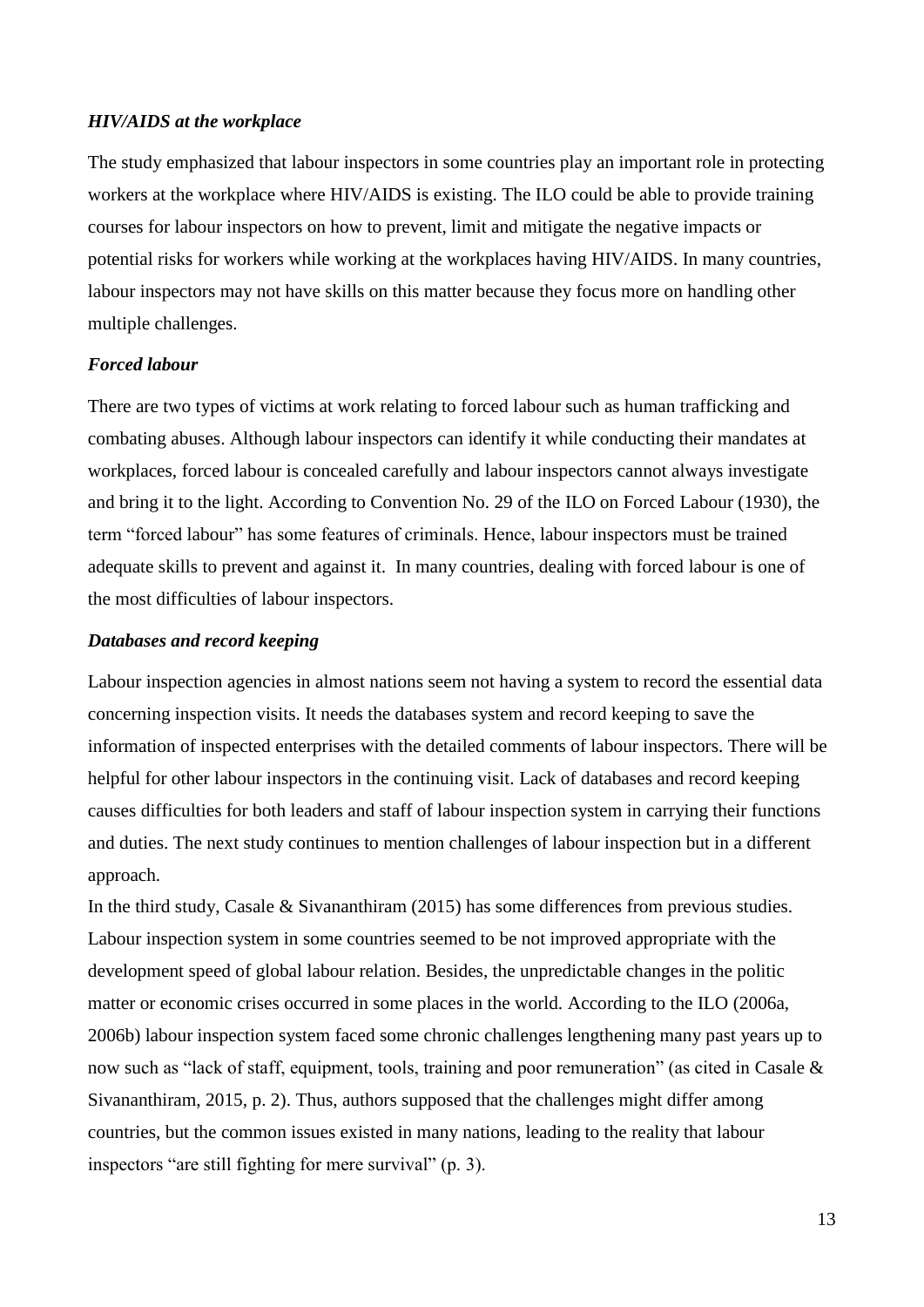In conclusion, three studies described in detail almost challenges of labour inspection over the world. In fact, most of those issues have been lasting until today. It requires the government takes awareness of the serious nature of these challenges to make appropriate actions to handle them. Of total challenges stated, the second study of Casale & Sivananthiram (2010) was the sufficient information related to challenges of labour inspection in the world. Then, the third study in 2015, these authors repeated some major issues of labour inspection and added some new issues.

The challenges all affect the inspection work of the labour inspectorate. Some of them may be more complicated because they require experienced labour inspectors to deal with. For example, some things such as forced labour and human trafficking (Andrees, 2008), human trafficking and forced labour exploitation (ILO, 2005a). This is because children have the characteristics as being more "vulnerable" than others (Dottridge, 2012). In addition, inspection of domestic workers is also a challenge of labour inspection. The employees have to work excessively long hours for low wages. Many of them are treated as "servants" than workers (Ally, 2009) but there was no labour inspector to protect them.

It can be said that there have some common challenges of labour inspectorate in the world, although labour inspection might vary between countries. The challenges include inadequate human and financial source; lacking equipment and facilities; insufficient training to equip necessary knowledge and skills to recruits; conditions of service cannot assure stable careers for inspectors; a lack of personal security and protection in the exercise of their functions and the absence of an appropriate regulatory framework. Poor conditions frequently lead to ethical issues that threaten the integrity and independence of inspection staff, thus undermining the public protection function of labour inspection (ILO, 2011). With a huge workload, it also puts a heavy burden and pressure on labour inspectors.

### <span id="page-19-0"></span>**2.4 Good practices of the nations**

With multiple challenges facing labour inspection, some nations in Asia region and the world have their own solutions to handle the issues. The following countries mentioned as some good examples in dealing with the challenges of labour inspection. The evaluation of the studies of Casale & Sivananthiram (2015) and Richthofen (2002) presented that many countries in the world had achieved the noticeable improvement while dealing with the issues of labour inspection.

*In Singapore,* a program on occupational safety and health was enacted to encourage enterprises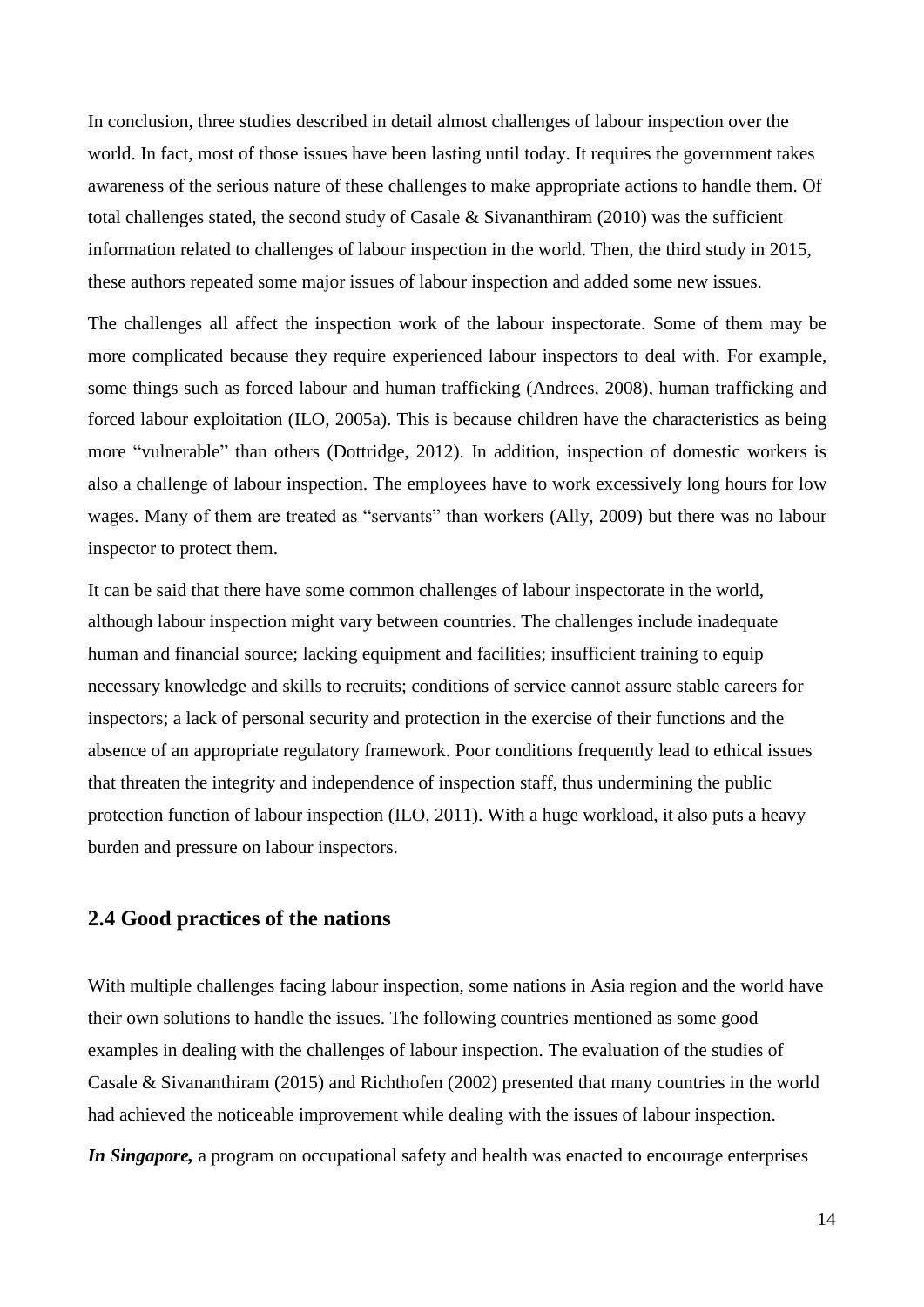to supervise themselves through conducting regular inspection visits at the workplace to prevent industrial risks and accidents. This program is not only useful and effective for managers in control the issues on labour area but also raises awareness of all workers to protect themselves in the workplace (Casale & Sivananthiram, 2015, p. 37). With that policy, the country aims to build a preventative OSH culture at all levels in society to reduce a burden for labour inspectors because enterprises may prevent potential risks by implementing guidance of labour inspectors. Hence, labour inspectors do not need to visit these companies for inspection. In addition, this nation paid attention to increasing awareness of employers and employees on rights and duties under the law. The strategy of Singapore is to go "beyond minimum protection", and labour inspectors do not work alone but with many partners such as civil society groups, Youth and Sport, Trade Union, National Employer Federations (Casale & Sivananthiram, 2015, p. 55). Re-organizing structure of labour inspection system appropriately is an effective way to handle variously complex matters of labour inspection in Singapore.

*In Malaysia,* a situation is that number of enterprises increased in few years while the number of inspectors did not meet the tasks. Ministry of Human Resources had taken some steps called "a three-tier approach": audit, promotional and investigate (Casale & Sivananthiram, 2015, p. 58). In which, audit inspection is to ensure that employers comply labour regulations, generally in smaller enterprises; promotional inspection aims to encourage employers in dealing with some key issues at workplaces such as sexual harassment, equality for treatment and gender of all employees; and investigative inspection is to resolve complaints. Another inspection unit is called "flying squall" with the mandate of training for officers, and the Ministry paid attention to information and communications technology to manage labour area through an e-government.

*In Philippine,* Labour Law Compliance System was launched in 2013. I had initiative for voluntary compliance and enforcement of labour laws and social legislation to promote a culture of compliance with legislation in labour area (Casale & Sivananthiram, 2015, p. 60). To conduct this system, Labour Law Compliance System applied three approaches (p. 61): join assessment (visits enterprises with a few workers), compliance visit (means previously complaint inspection and investigating complaints about labour standards violations) and OSH investigation (covers imminent danger, handles accidents occurred).

Additionally, this study of the authors also mentioned to Vietnam with the topic namely "The role of private initiatives in labour inspection" as a good practice in ASEAN. It is because Vietnam has been carrying the Master Plan on the development of capacity for labour inspection. The research presented a short brief of contents of the Master Plan and did not show any analysis or outputs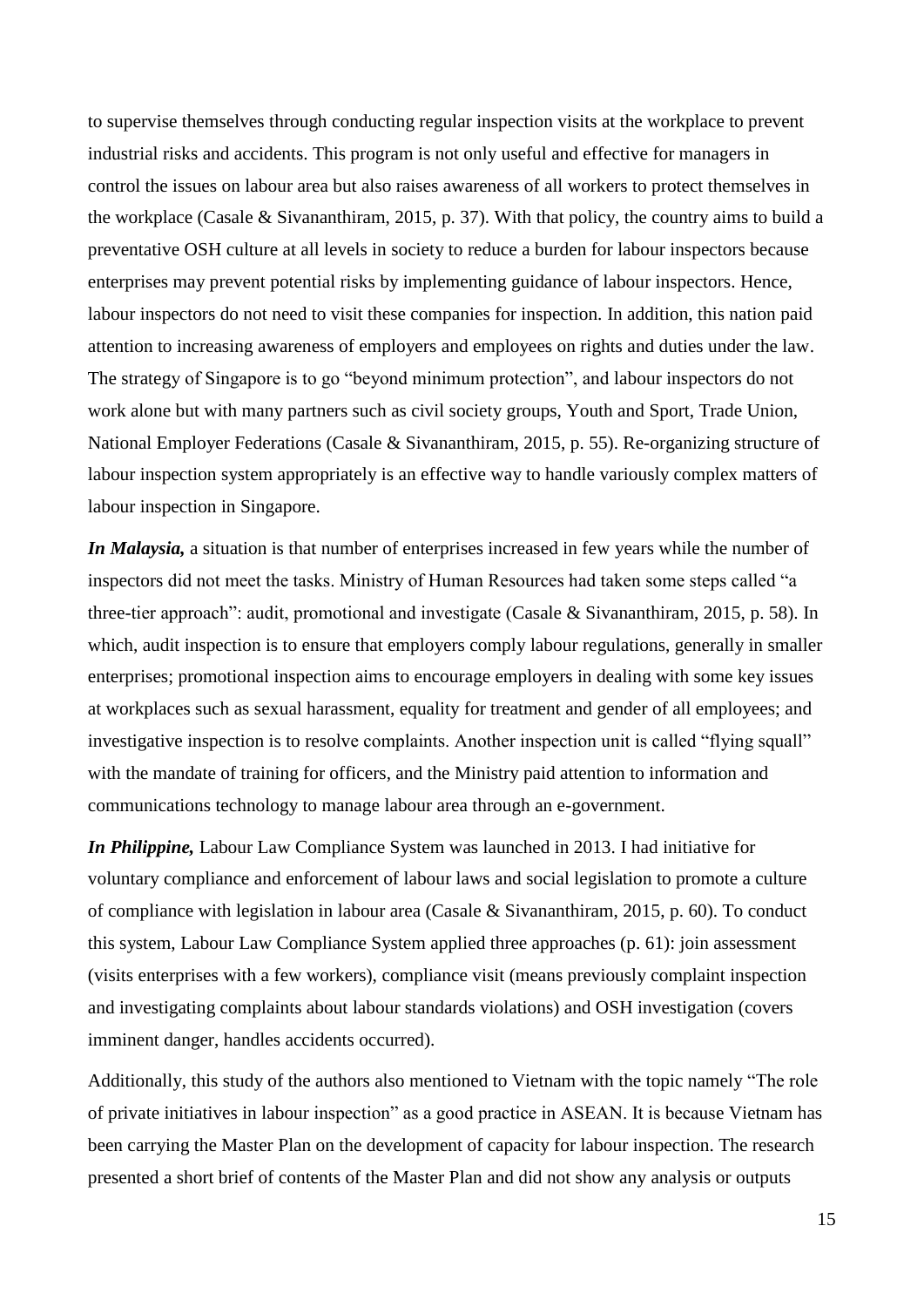involving that policy. Therefore, it has no evidence to prove that Vietnam is the success in conducting the Master Plan*.*

Another study noted that in Hungary, Kenya and South Africa, a number of labour inspection agencies combines with other relevant inspection bodies or activities under the responsibility of public employment services in a bid to make their intervention in labour inspection field more effective (Richthofen, 2002, p. 93). This way has been applying in Vietnam many years up to now by employing inspection collations from other agencies to increase the number of inspection staff in the context of insufficient human resource in labour inspection agencies.

The last but not least good practice is an example of Indonesia. In 2016, a number of labour inspectors were 1,923, while this country has 21,591, 508 companies, reached the ratio of inspectors to companies with 1: 11,228 (ILO, 2017). It means that there has one labour inspector covering 11,228 enterprises, while the ILO recommended the rate is 1: 40,000 for less developed countries. Indonesia can be seen as one of the best practices in the region involving the strategy on increasing number of labour inspectors.

Overall, the good practices above demonstrates that many nations had conducted the policies or strategies to strengthen labour inspection and resolve its challenges. The inadequate number of labour inspectors leads to the fact that the violates involving child labour, labourers in the agricultural sector and non-commercial sector, disabled workers, for example, have not monitored yet. Normally, labour inspection agencies choose the field that may make them achieve the success significantly in the short term, for example, inspection on OSH matters, all people in the society can realize that labour inspectors have to reduce occupational accidents at some specific enterprises.

Furthermore, one of the essential things to reform inspection successfully is to promote compliance information and guidance rather than control and sanctions. There includes handing on advice and predictable enforcement for small-medium enterprises (SMEs), which is to provide clear guidance on "how to do things right" is probably the most effective way that regulatory delivery agencies can improve public outcomes. This is because SMEs, in particular, do not really know what to do, or why, or how to do it. SMEs usually do not know what to expect from inspectors, what they will require, what they will pay attention to, how they will react (Blanc, n.d., p. 76). Besides, the inspection agencies must assure guidance and consistent enforcement for larger businesses. It means that labour inspectors do not need to inspect at all the workplaces but they should focus on key sectors where the violations often occur.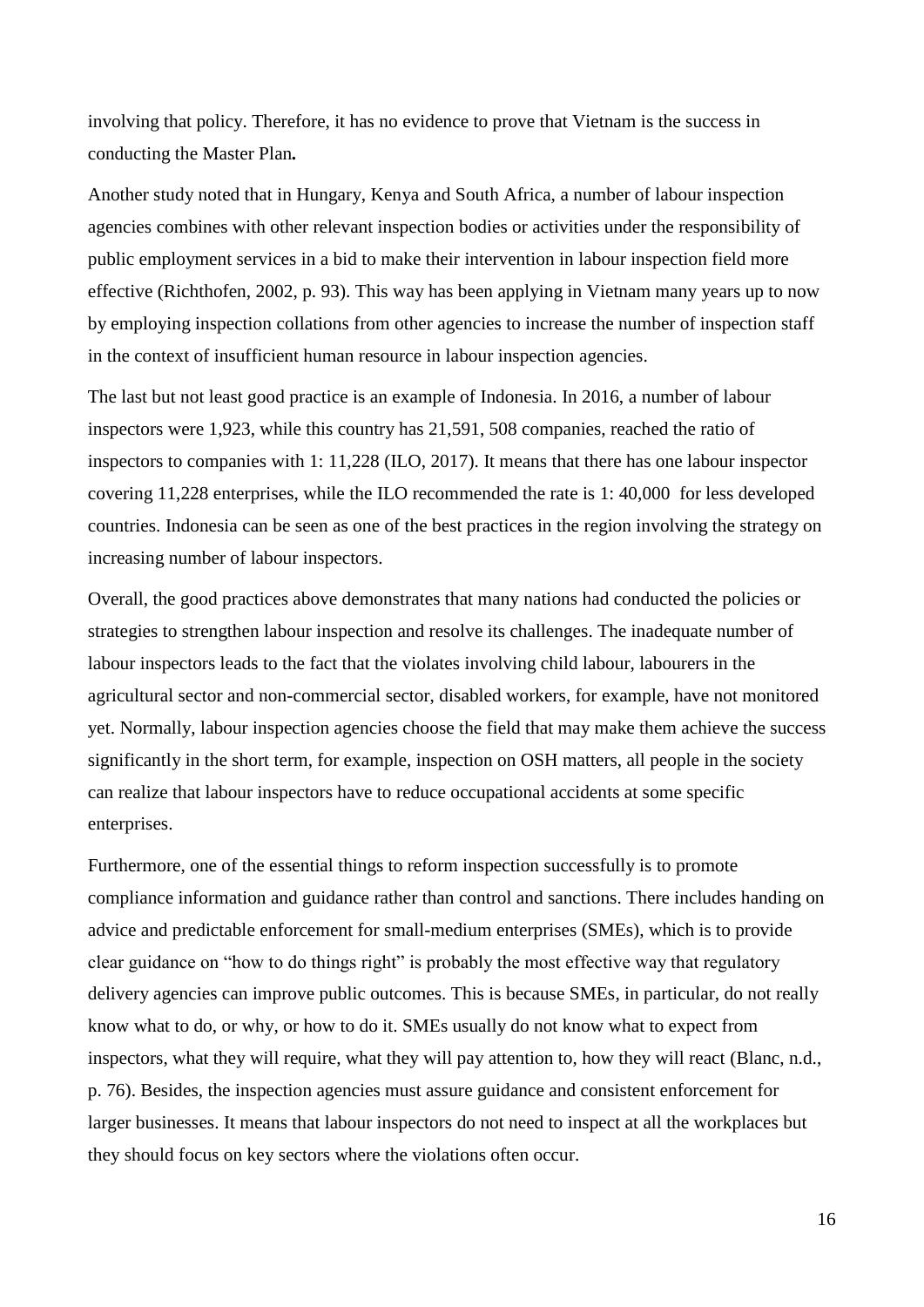To support labour inspection improves itself, Treichel (2005) addressed ten steps for strengthening labour inspection. The ten steps give guidance on structuring and developing "a well-functioning labour inspectorates" as below:

<span id="page-22-0"></span>

| Step 1. Creation of an            | Re-orienting national labour policy, labour inspection policy     |
|-----------------------------------|-------------------------------------------------------------------|
| appropriate structure and         | and human resource policy, internal policy and enforcement        |
| organization                      | policy to suitable with labour standards recommended by the       |
|                                   | ILO and the differing circumstances of the ILO member             |
|                                   | States.                                                           |
| Step 2. Better utilization of     | Ensuring, in case of resource shortages, that the ratio inspector |
| resources                         | per workpeople accurately matches the finance allocation.         |
| Step 3. Introducing               | Building a specific, nation-tailored concept for effective        |
| effective training                | training that leads to a prevention-oriented integration of       |
|                                   | specialized and general inspectors.                               |
| Step 4. An active role for        | Creating a three-fold role for the labour inspector: supervisor,  |
| labour inspectors                 | advisor and enforcement agent, with an overall mission of         |
|                                   | guidance.                                                         |
| Step 5. Integrating               | Trimming down specialist and general inspectorates' roles to      |
| inspections                       | allow for a "one inspector for one enterprise" mentality.         |
| Step 6. Publicizing               | Creating an inspection plan for the frequency of inspections      |
| inspection best practices         | and prevention strategies.                                        |
| <b>Step 7.</b> Ensuring tools for | Centralizing tools such as firm chemical data sheets, active      |
| management systems and            | research and on-the-job training of important policy and          |
| labour inspectors                 | current events issues.                                            |
| Step 8. Task-related issues       | Fostering the important roles of social dialogue among other      |
|                                   | sector approaches.                                                |
| <b>Step 9. Stressing</b>          | Providing inspectorates with knowledge, training, financial       |
| networking                        | support and expertise through a steady-flowing exchange of        |
|                                   | information with other organizations.                             |
| Step 10. Other issues             | Taking steps to curb corruption and other challenges that         |
|                                   | currently hinder the field.                                       |

**Table 1** Ten steps for strengthening labour inspection

(**Source:** Treichel, 2005, pp. 74-75)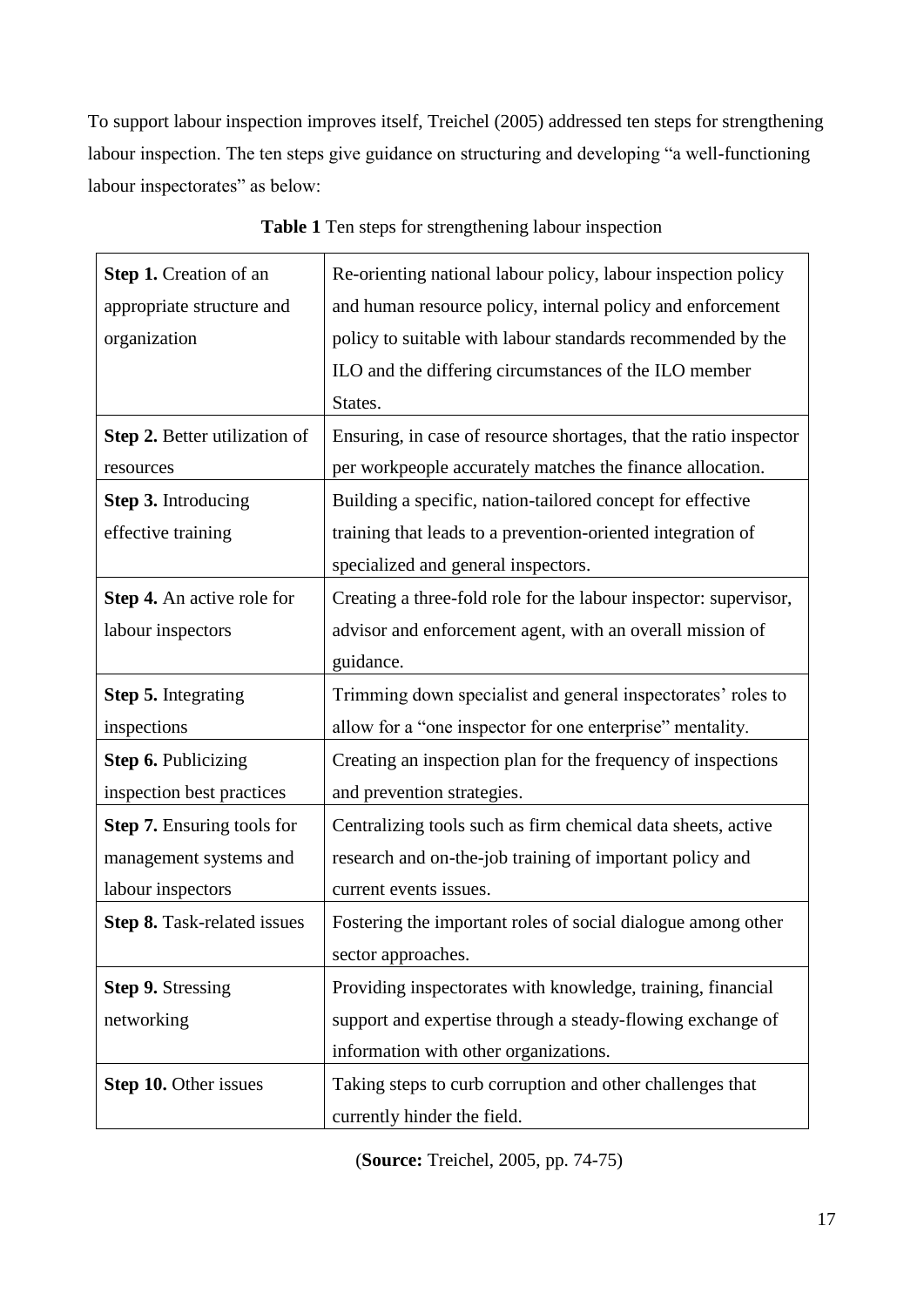The table illustrates the recommendation of an expert of the ILO concerning to enhance labour inspection in general. Almost steps may be appropriate to the context of Vietnam. Three of ten steps, including step 3, step 7 and step 9, have a similar concept of training for labour inspectors. To develop the capacity for labour inspection, it needs strengthening the role of the state in controlling authority and promoting social dialogue (as step eight in the table above) at the enterprise level. Arranging dialogues in enterprises can make an opportunity for employers and employees understand each other and create a good working environment. Inspectors in many countries still neglect this mission. The creation of information and competency networks between the habitual partners of labour inspection such as representative of employers and the trade union can lead to better collation and greater unity of purpose (Richthofen, 2002, p. 65).

These ten steps can be a good reference for many countries in strengthening their labour inspection system. The steps could provide a useful guide to "both policy-makers and labour inspectors with a comprehensive overview of labour inspection practice, policy questions, training and inspection activities" (Treichel, 2005).

# <span id="page-23-0"></span>**2.5 Theoretical framework**

<span id="page-23-1"></span>There included some viewpoints of the authors concerning to capacity development. However, the most perspective was the study of Malik et al., (2002). The key point here is that what capacities are keys to the development of organizations and how those capacities impact to public policies? According to Malik et al., (2002), critical capacities include vision, institutional and social capital as the following figure.

**Figure 1** Critical capacities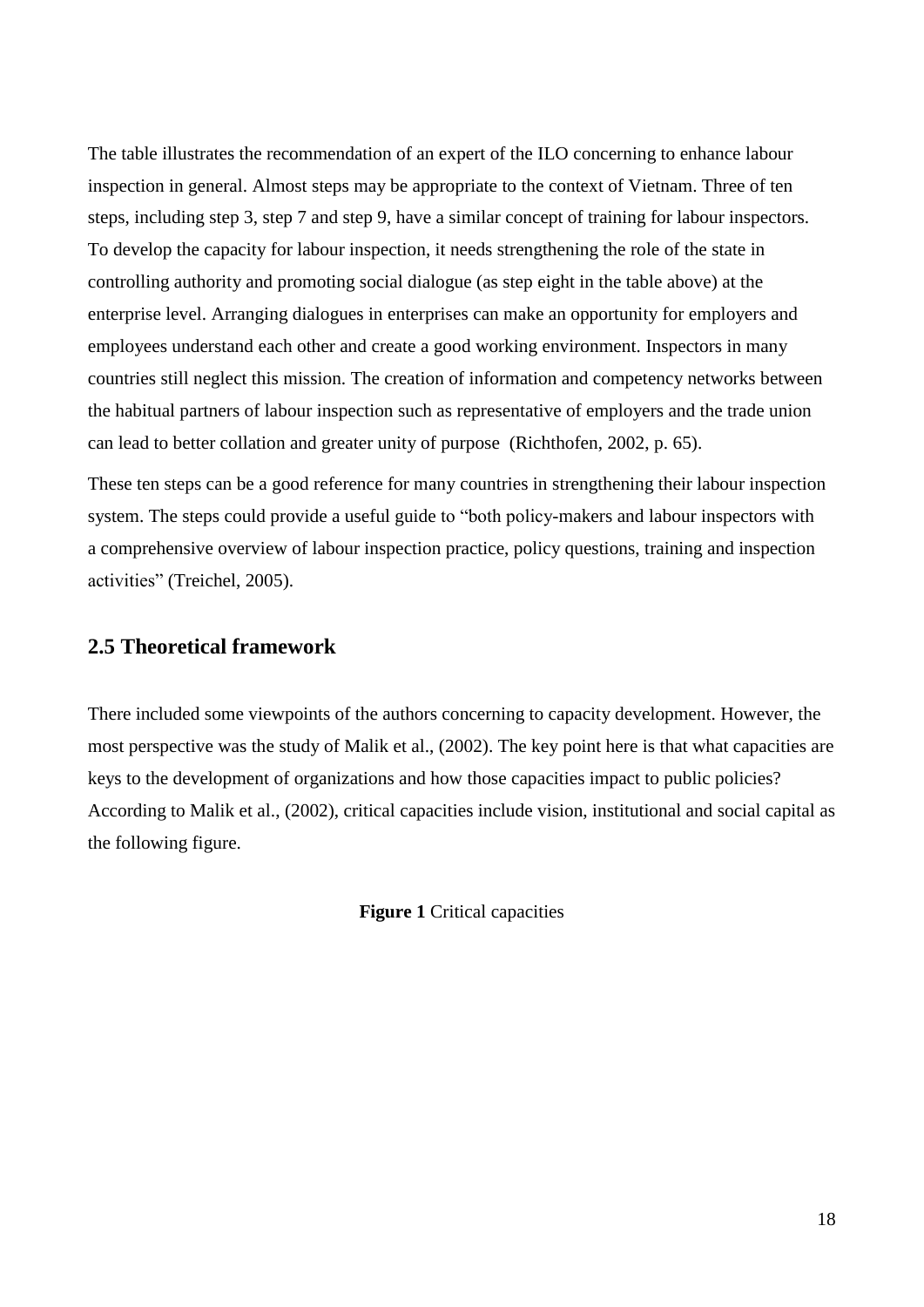

(**Source:** Figure 1.1.1, Malik et al, 2002, p. 29).

At first, vision is to set priorities and identify the rights of the policy. Next, the institution was known as the administrative capacity of government or the role of government. Finally, social capital is to establish a judicious policy to poise and link social norms and cultural merits development. These three capacities "are integral components of capacity development, and hence of the formulation and implementation of public policies designed for sustainable development", and "public policy is shaped by but also shapes the visionary scope, institutional robustness and the social-capital content of a society. Well-established capacity strengths provide the necessary groundwork for the sound and effective public policies, which in turn promote further development of critical capacities" (Malik et al., 2002, p. 29).

<span id="page-24-0"></span>Based on key capacities in Figure 1, the following figure shows three levels of capacity development. It includes " the individual, the institutional and the societal" levels (Malik et al., 2002, p. 9). These three components were used for data analysis in Chapter 5.

**Figure 2** A framework of capacity development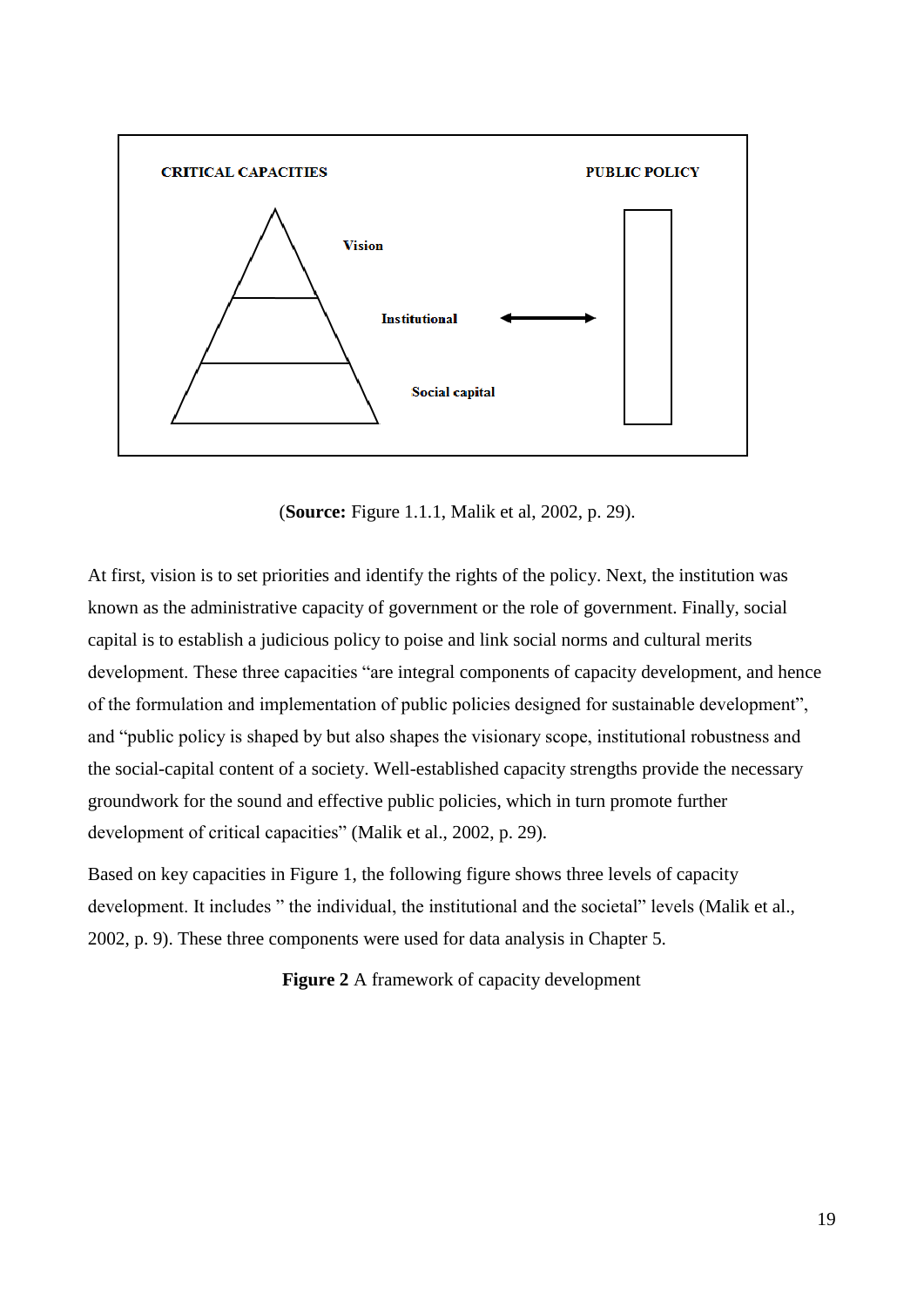

(**Source:** Malik et al., 2002, p. 9).

This viewpoint of Malik et al., (2002) was chosen as the framework of capacity development for the organization. Developing capacity is a fundamental component of organizational development. In other words, to strengthen an organization, all following elements of capacities need to be developed:

- 1) *Individual:* It allows individuals to embark on a continuous process of learning building on existing knowledge and skills, and extending these new directions as fresh opportunities appear.
- 2) *Institutional***:** This level is related to developing on existing capacities, and building a new thing based on what existed instead of constructing new institutions.
- 3) *Societal***:** This level related to capacities in the society as a whole, or a transformation for development. An example is creating the kinds of opportunities, whether in public or private sector, that enable people to use and expand their capacities to the fullest (Malik et al., 2002, p. 9).

Figure 2 indicates that capacity development includes three levels, including individual, institutional and societal. Firstly, the individuals should begin to improve themselves, raise knowledge and skills to develop their capacity. Vision can be seen as the most important thing of the organization because it defines the ideal future of the organization. Leaders need to work with people inside their organization to "create a vision, a reasonable story about the organization's future in light of the constraints imposed by its environment and culture, and to articulate the goal agenda that follows from that vision" (Beach, 2006, p. 49). The development of the organization relies upon on the vision of leaders and skills of individuals. Training activities could bring the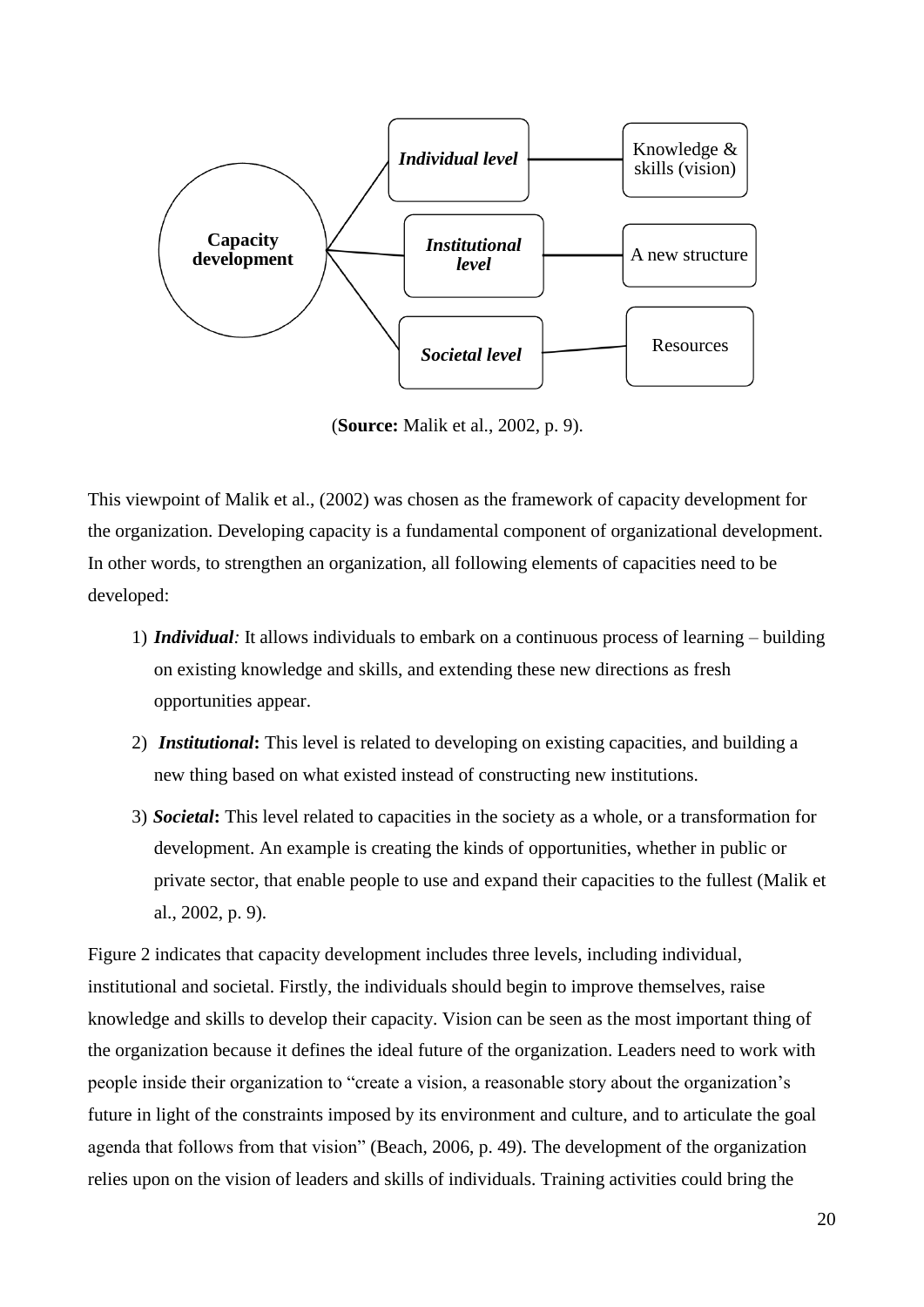change for institutions, leadership, empowerment and public participation (Analoui & Danquah, 2017, p. 63).

Secondly, people in the organization should be pushed in a high level of linking to the improvement of the institution. This level means that creating new structure is a key factor, which helps the organization develop its capacities. The previous institution might not be appropriate to the change of individual capacity in the first level. Thus, the organizational structure should be reorganized to run more effectively.

Finally, the organization cannot develop capacities of its individuals and institution if it does not have essential resources. A financial resource is the most important factor alongside other supports of the government. To ensure the feasibility of the policy, it needs "the ability of a government to make intelligent policy choices and muster the resources needed to execute those choices" (Painter & Pierre, 2005, p. 255). If the government does not prepare good capacities for a policy well in advance, it may lead to the unfeasibility or failure of the policy ended.

There exists a relation among three components. Individuals cannot develop themselves independently without connecting to other people, organizations and other relations around them. Moreover, the financial resource is a key element to ensure that the organization can develop its capacities as the targets stated. Three levels of capacity development mentioned here relate to the Master Plan on developing the capacity for labour inspection in Chapter 5. If the policy on the capacity development of labour inspection does not follow three levels: improving labour inspectors; improving organizational and a whole system; improving relations in society involving labour area, the capacity of labour inspection system cannot be strengthened as the goals set by the government.

In this study, these authors emphasized, "All of these layers of capacity are mutually interdependent. If one or the other is pursued on its own, development becomes skewed and ineffective" (Malik et al., 2002, p. 10). Each person in the organization improves specialist skills over years of education and training. Capacity development is not only individual human skills but also the institutions and networks created. The framework for the capacity development of these authors is mostly applied to develop the capacity of nations and societies. However, in the narrower context of public organizations, it is completely appropriate.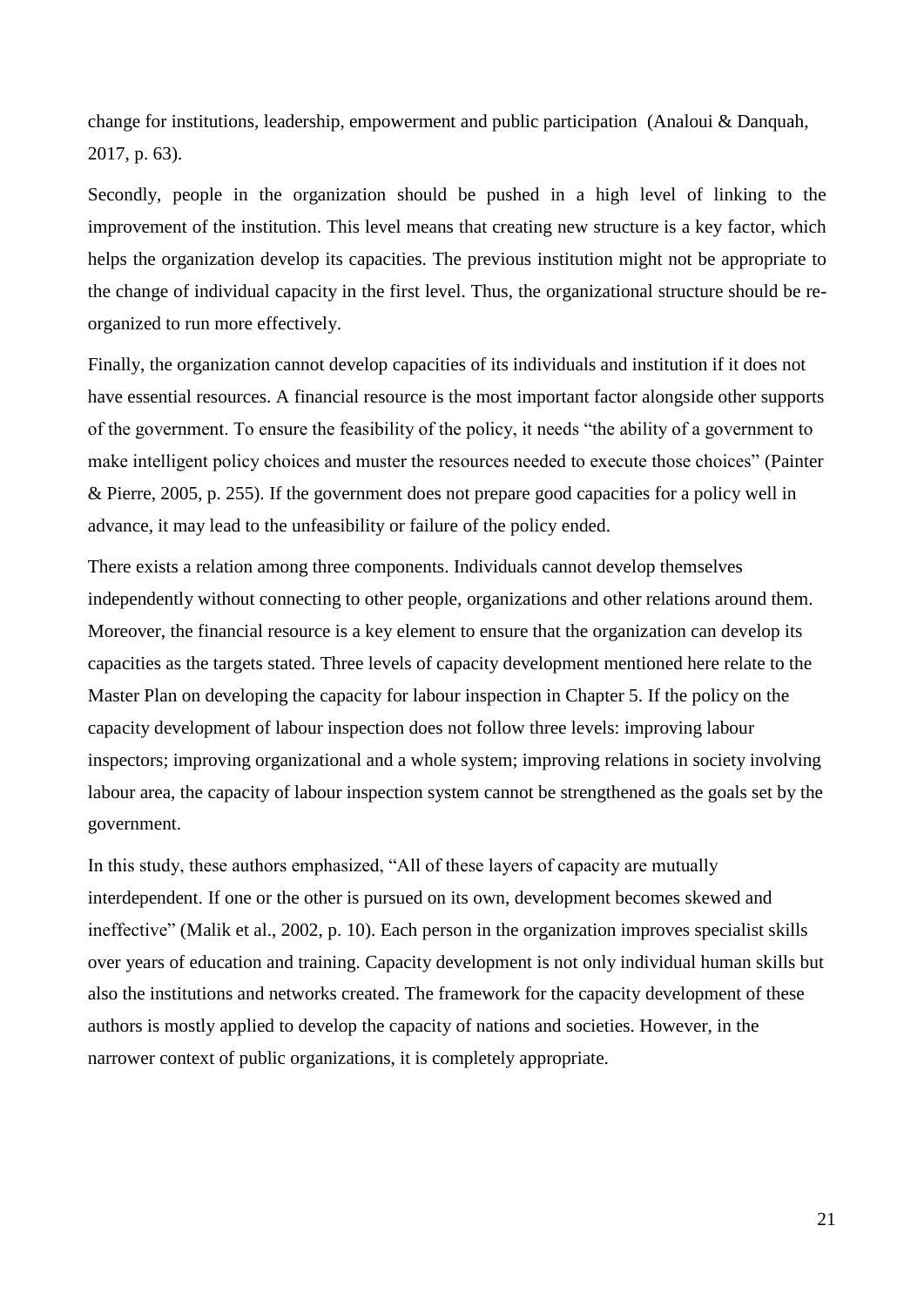### <span id="page-27-0"></span>**CHAPTER 3 – RESEARCH METHODOLOGY**

# <span id="page-27-1"></span>**3.1 Research design**

#### <span id="page-27-2"></span>*3.1.1 Context of the empirical study*

Widely, the study was conducted with the aim to know how decision-makers could build efficient policy on developing the capacity for labour inspection in general and particularly in Vietnam. To reach this aim, a specific policy on developing the capacity for labour inspection of Vietnam was selected as a case study. It is driven by a specific methodological approach.

Why was the Master Plan of MOLISA chosen as a case study of this thesis? In fact, MOLISA has been conducting some Master Plans involving its managerial areas. However, there is solely one Master Plan relating to the topic of building capacity for labour inspection. MOLISA is also a state agency of Vietnam, helps the government manage mainly on labour area alongside some other issues. Studying a specific policy of MOLISA could be able to bring some valuable contribution to policymaking and management of MOLISA in the future.

A huge of workload led inspectorates of MOLISA and DOLISAs to many difficulties and challenges. It is essential to raise the role of inspection agencies to help them resolve the issues existing many years up to now. Hence, the government of Vietnam decided to approve the Master Plan on developing the capacity for labour inspection until 2020 of MOLISA. The beneficial objects of the Master Plan are individuals and inspection agencies of MOLISA and DOLISAs. This policy consists of six objectives on training basic inspection; training specialized inspection; the structure of inspectors in different levels; the educational level of inspectors and inspection staff; the increase of the number of inspectors; and facilities and equipment.

For the government of Vietnam, the overall goal of the Master Plan is to strengthen and develop labour inspection system in both capacities of inspectors and their organizations to help the government manages labour field more effectively. The challenges of labour inspection, therefore, could be eliminated gradually. MOLISA supposed that the Master Plan seems to be a strategy for the development and reform of labour inspection system in Vietnam. Those are some reasons to choose the policy of MOLISA as a case study of the research. With that policy of MOLISA as introduced, the scope of the study is medium and suitable for the research, not too large or narrow. The case study chosen is to help obtain detailed information on the background of labour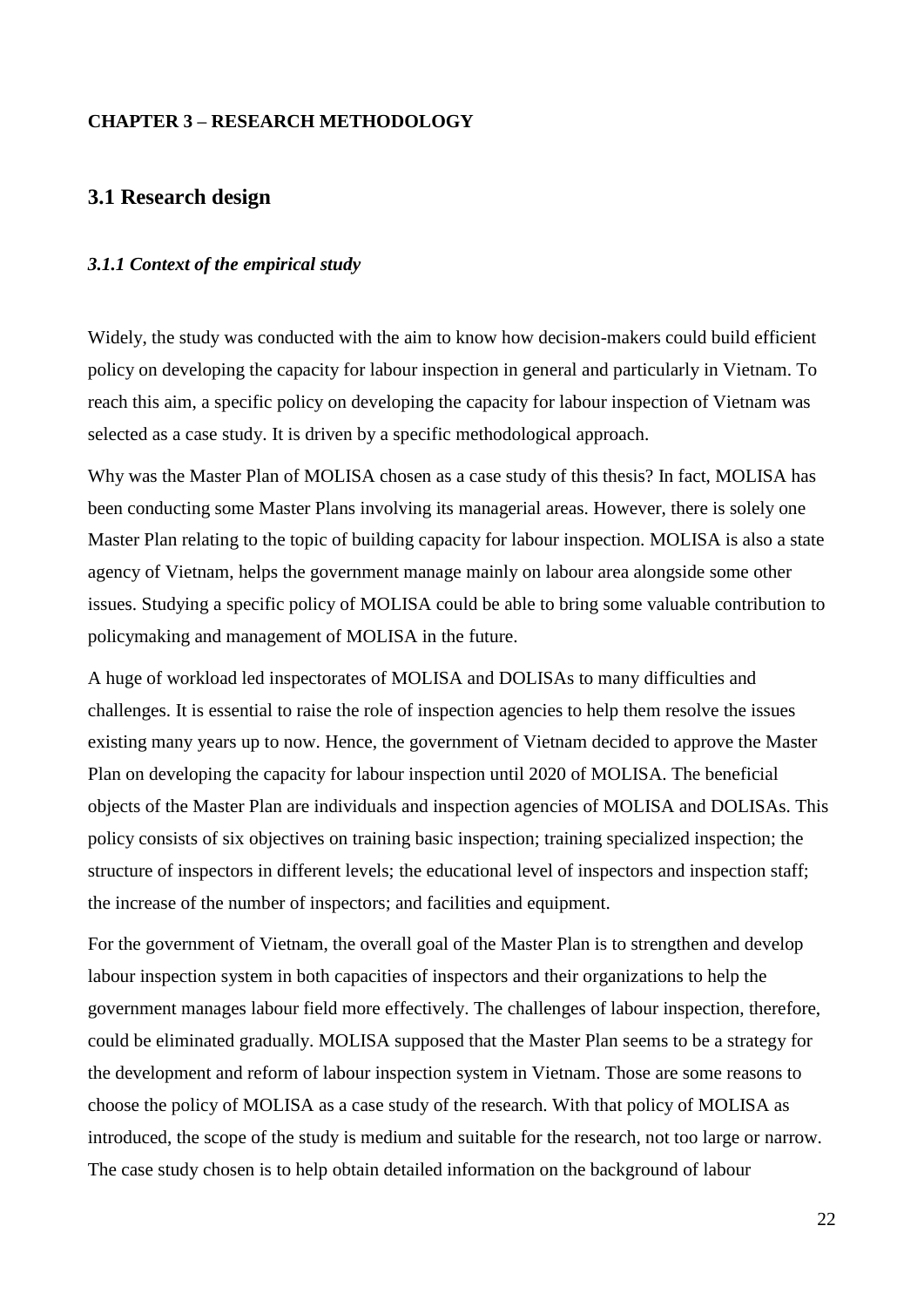inspection, specific situation and relevant matters related to concerns in public management in Vietnam. The theories on capacity development discussed in the study were clear and understandable, and then a theoretical framework was established to orient the approach of the research. Based on the context of the research, the general findings could be discussed, and the recommendations in this study can be applied in practice.

#### <span id="page-28-0"></span>*3.1.2 Empirical methods and data*

The researcher uses a qualitative method for this study. A qualitative research allows exploring and understanding a diversity of social and public policy issues (Huberman, M., & Miles, M. B., 2002, p. 305). To do this method, the semi-structured open-ended interviews were conducted with the guidance of series of questions. The questions were posed with the answers dividing into topics. There have six objectives of the Master Plan on building capacity for labour inspection in Vietnam (as a case study). Thus, each objective contains some relevant questions (see Appendix). The main questions were designed based on the theoretical framework, six objectives of the Master Plan and research questions to orient the answers of the interviewees.

The researcher conducted four interviews. Of which, three interviews were separately carried at the central level with three key informants at different appointments. These interviews helped select specific information, understandings, and evaluation of the Master Plan in the own language of the interviewees. It provided primary data for the study to create the belief in the research. Then, the fourth interview was done with the attendance of ten interviewees of DOLISAs at the local level. It was convenient to perform the first three interviews at the central level. However, the researcher had to wait for the training course hosted by MOLISA's Inspectorate in Quang Binh province of Vietnam in September 2017. In this training course, many inspectors of different DOLISAs were invited to participate, and the researcher could meet them to make a group interview. Ten inspectors agreed to answer and discuss questions of the researcher relating to the Master Plan, but they required that their names should be hidden. The questions used for each interviewee at the central level were different because the informants worked in various positions, but the interviewees at the local level got the same questions.

The case study chosen in this research was appropriate because it provided "thick description", and "deep explanation" of the processes and events occurring within a specific case (Woodside, 2010, p. 13). The single case study was to describe and analyze the case by text, table and other forms (Yin, 2013). The case study helped answer the questions of who, what, where, when, and how. It also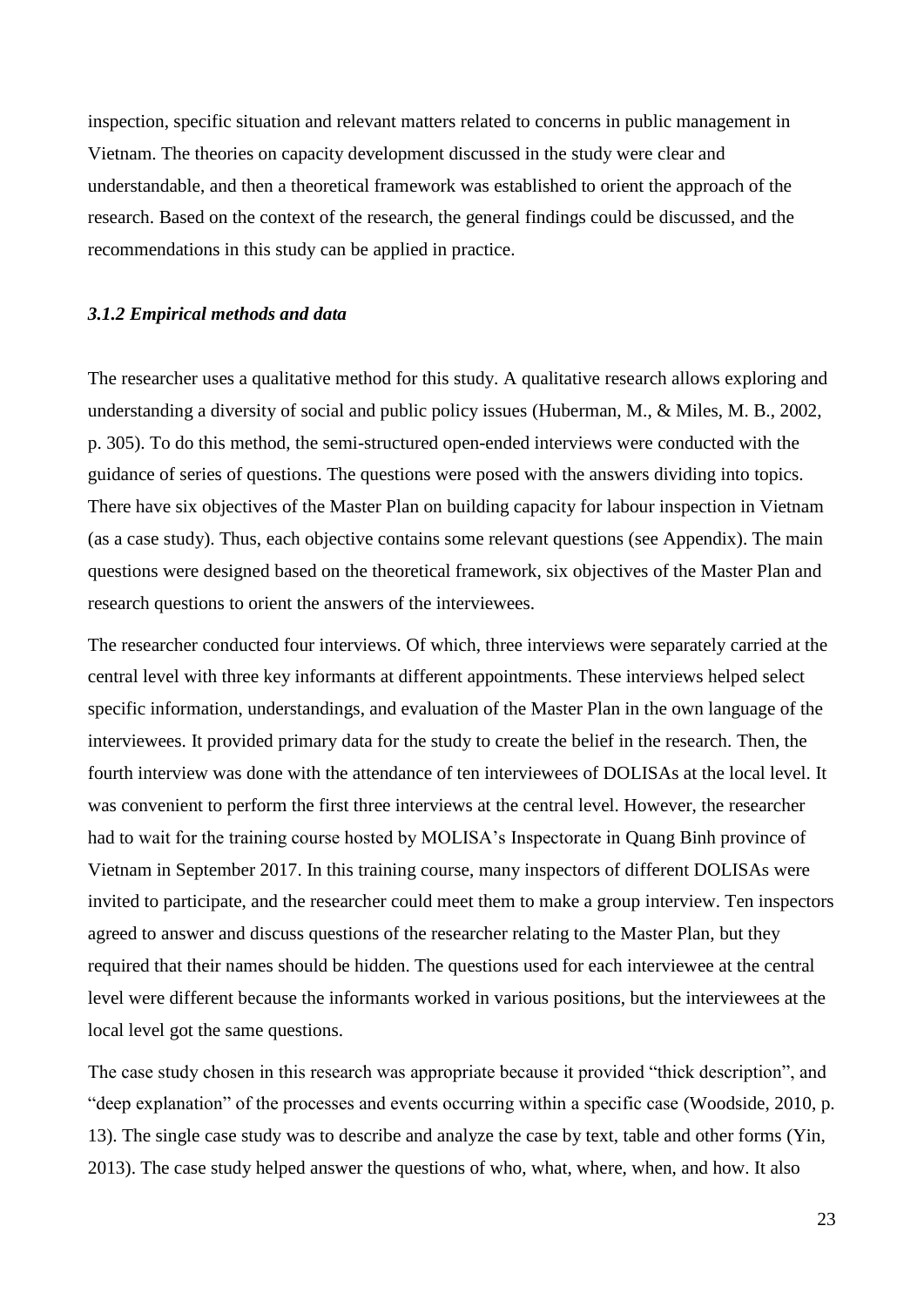answered why question by explaining in detailed information and data. In addition, the case study predicted the things might be appeared in near term and/or long term. Then, theories and model of this research were developed to predict outcomes or future events.

# <span id="page-29-0"></span>**3.2 Data collection**

The interview used in this thesis is a qualitative research method (Woodside, 2010, p. 246). The purpose of this method demonstrated the usefulness of collecting information through interviewing key informants. To interview, the researcher had to select key persons who could provide the most sufficient and valuable information for the study. Who were key informants of this study? They were at the highest position of labour inspection agencies in both the central and local levels. At the central level, I chose one person who knew clearly about the Master Plan, since it was started to draft it until it ends because he has the power to direct and monitor the relevant agencies to implement this policy. I also interviewed two other people of MOLISA's Inspectorate. One of them participated in making the detailed plan for implementing the Master Plan and another person who know how the financial resource was allocated for MOLISA's Inspectorate annually to implement the Master Plan. This interviewee was expected to provide deep and wide answers relating to all matters of the Master Plan and situation of labour inspection agencies of the whole country. If I choose other people, who may not take part in the whole process of the policy so they cannot provide information with appropriate experience and objective evaluations. In fact, it was unnecessary to interview people at DOLISAs' Inspectorates because they have to report the results of the implementation of the Master Plan to MOLISA's Inspectorate at the central level. Thus, the key person of MOLISA's Inspectorate will know how the Master Plan has been conducting at the local level. However, I still made a phone call to some chief inspectors of MOLISAs' Inspectorates to reaffirm the result I collected from the first interviewee and understand clearly how the Master Plan was conducted in some DOLISAs.

In accordance with Fontana & Frey (2005), interviews were not neutral exchanges of questions and answers, but active processes (as cited in Tracy, 2012, p. 132). The interviews brought "opportunities for mutual discovery, understanding, reflection, and explanation via a path that is organic, adaptive, and oftentimes energizing. Interviews elucidate subjectively lived experiences and viewpoints from the respondents' perspective" (Tracy, 2012).

The series of interviewing question was designed for collecting information. First, a questionnaire was started with an introduction in which I made a clear intention with the research and the reason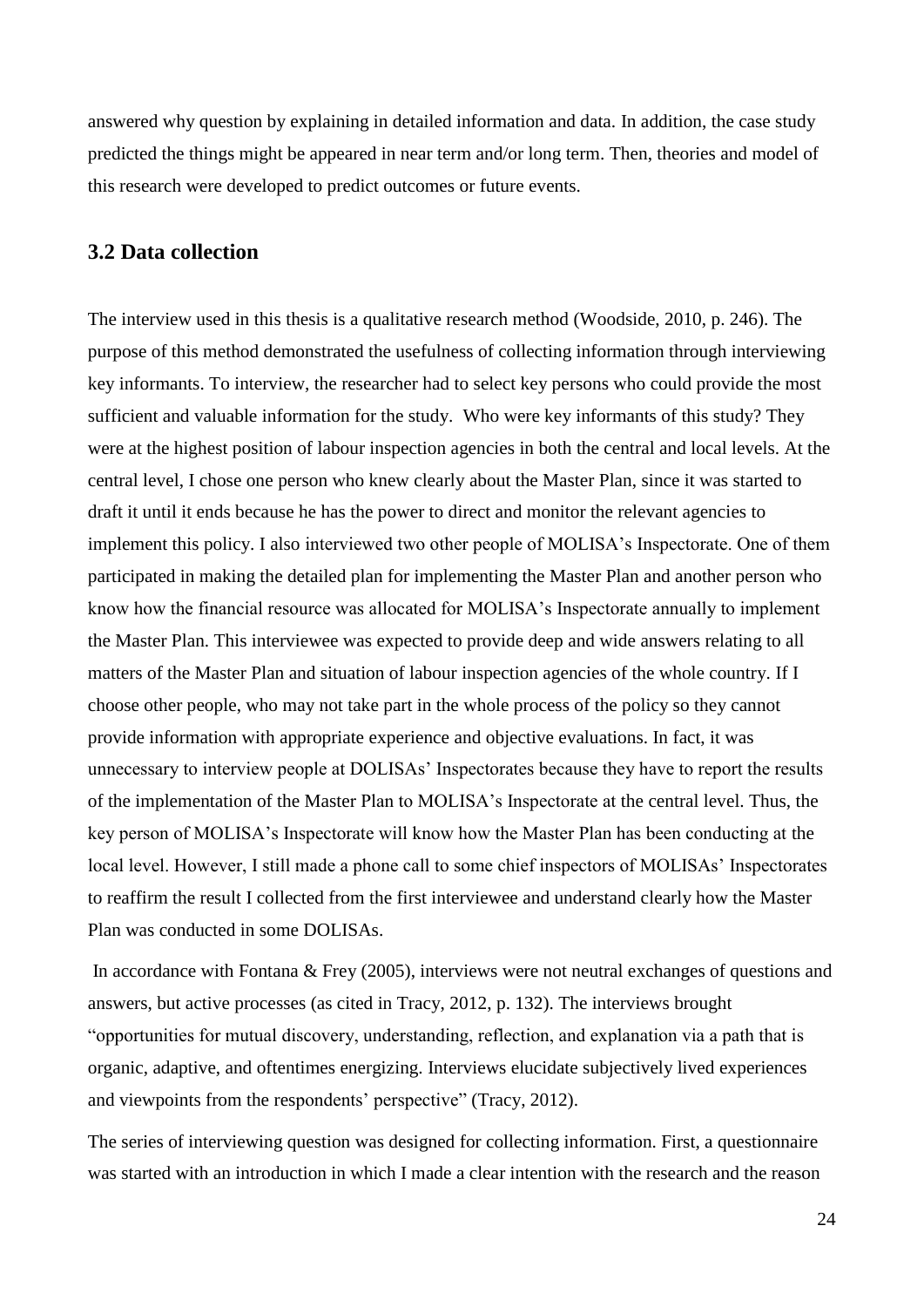to make this interview to expect the informants ready to take part in the interview. I also emphasized that all information of the respondents was entirely anonymous. I introduced to the interviewees about the structure of the interview how to answer the semi-open-ended questions (non-structured questions). Then, I made short and concise questions in a neutral way with single meaning to avoid the confusion of the interviewee while giving the answers. The series of questions were grouped into subjects and exclude technical terms and jargon to help the respondents give answers as quickly as possible and focus on the main subjects. The respondents were encouraged to give long answers and discussions to the questions. I gave the interviewees some relevant and consistent guidance to help the interviewees possibly response. Using non-structured questions allows the researcher to explore new ideas and information from the respondents out of prediction of the interviewer. This type of questions brought more insight into the thought of the respondents because of non- structured responses. With this kind of questions, I had made some questions with a partial list of answer choices to guide the respondents but still gave other choices when the respondents were doubt or uncertainty about the choices stated. To ensure the interviewees understand the series of question, I had sent these questions to them for reading first. When there was no confusion, I started to make the interviews.

Each interview lasted about 30 minutes, face-to-face meeting with interviewer and respondents in the Vietnamese language. Semi-structured interviews allow asking open-ended questions for deeper discussion. The responses during the interviews were taken notes in documents. The data collected from interviewing was compared to information gathered from other research methods, for example comparing information answering by interviewees with the information and data collected from direct observation and analyzing documents. Then, the final description of the case study could be able to develop. Research data was confidential and the informants remain anonymous. All questions and answers were taken notes some key points to serve the data analysis.

In addition, some secondary data was used in this research. Mostly, it was gathered from reports of MOLISA on inspection work from 2010 to 2017. These materials could provide useful data involving labour inspection of Vietnam such as the results of the implementation of the Master Plan in the period of four years, from 2014 to 2017, the number of inspectors over years and qualification of inspectors for example. The next kinds of materials were statistical yearbooks of General Statistics Office of Vietnam 2016, and statistical yearbooks of Labour, National Devotees and Social Affairs, 2016. These materials offered the exploitation of data relating to the number of employees, the entire enterprises and inspected enterprises, child labour, and occupational accidents of the whole country. The important kinds of materials are the reports and studies of the ILO, which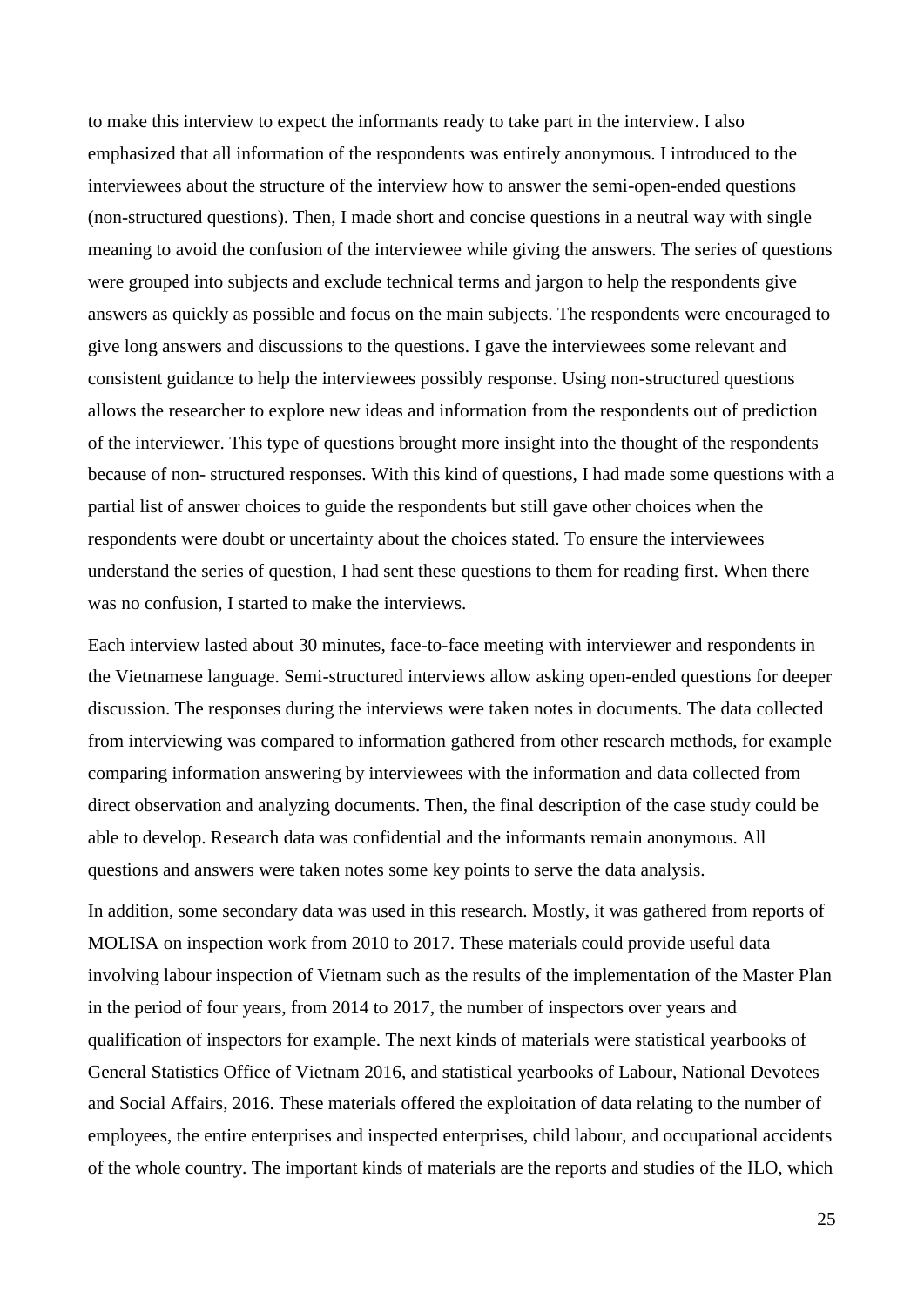present the situation and challenges of labour inspection in many countries in the world. Many legal documents provide the foundation for building a policy on developing the capacity for labour inspection of Vietnam. The two decisions (including Decision No. 2155 on approving the Master Plan and Decision No. 193 on guiding in detail the Master Plan) were selected to analyze. Finally, the online resource was used to seek information relating to the topic.

## <span id="page-31-0"></span>**3.3 Data analysis**

After conducting the interview, the answers of the interviewees were taken notes for analysis. Description method was important in this work because almost readers "will not have a detailed knowledge of specific methods used in any given research study" (Yin, 2013). The case study evidence selected from the interviewee was presented in chronological order. The description is medium, not too short or long. Whereby, it can provide readers sufficient information on each topic addressed. The researcher read the written document many times to select the key points from interviews and divided the contents of interviewing into topics. The context of the Master Plan was described and main results of the study were presented. Then, the evaluation of the case study in the first period was indicated as main findings of the research. By this way, the researcher can compare the results of the study with the theories presented in Chapter 2 to answer research questions.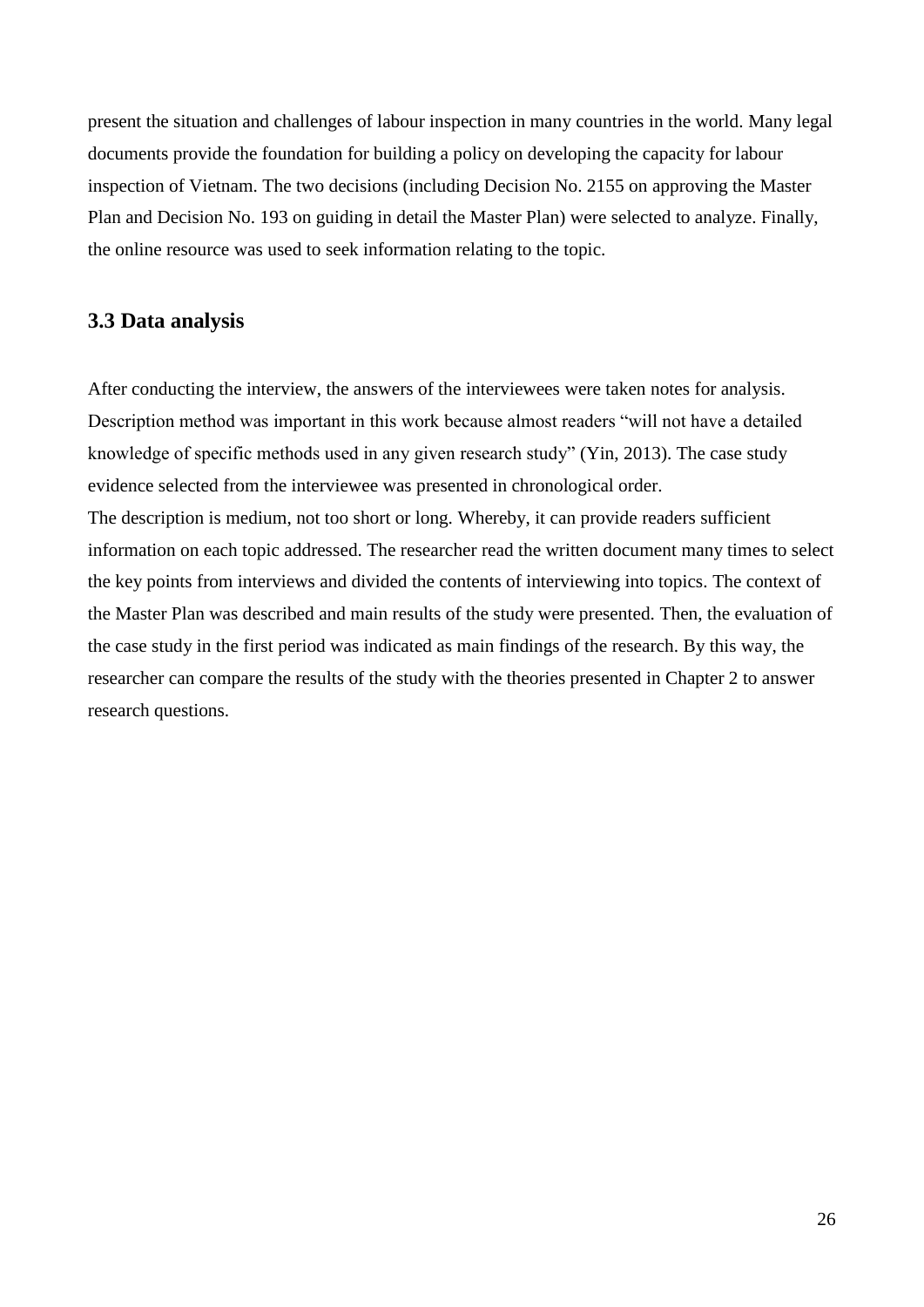# <span id="page-32-0"></span>**CHAPTER 4 – BACKGROUND OF LABOUR INSPECTION IN VIETNAM**

This chapter consists of three sections. The first section is the introduction of organizational structure, functions, and mandates of labour inspection. The second section shows a legal basis for the operation of labour inspection agencies. The last section addresses a real situation and some challenges of labour inspection in Vietnam.

# <span id="page-32-1"></span>**4.1 Labour inspection system in Vietnam**

#### <span id="page-32-2"></span>*4.1.1 Organizational structure of labour inspection*

Normally, each agency of the state machinery in Vietnam has an inspection agency to help inspect and supervise the compliance of the laws and regulations of relevant objects. Inspection agency of the state is divided into two tiers (at the central and provincial levels). MOLISA is a ministry of the government, has an inspection agency at the central level namely Ministry Inspectorate. At the local level, there are 63 DOLISAs. Each DOLISA has one inspection division. In this study, it is called DOLISA Inspectorate. In fact, Vietnam does not have separate labour inspection agencies. The inspection agency of MOLISA and DOLISA is in charge of different functions and mandates, in which labour matter is one domain. However, most people often call it as "the labour inspection agency".

As shown in Figure 3 below, at the central level, MOLISA has a Ministry Inspectorate as its inspection agency, and 63 DOLISA Inspectorates allocate in 63 provinces and cities in the whole country at the provincial level. Ministry Inspectorate has full rights to inspect all objects and areas under the managing scope of MOLISA. At the same level with Ministry Inspectorate, DOLAB is a department of MOLISA but has only one inspection division to conduct solely the matter of overseas workers based on the function of its managing organization (Decree No. 07, 2012, Article 14). DOLAB Inspectorate does not have the same power as Ministry Inspectorate. It is under the direction and guidance on specialized inspection from Ministry Inspectorate, and the scope of DOLAB Inspectorate is narrower than that of Ministry Inspectorate.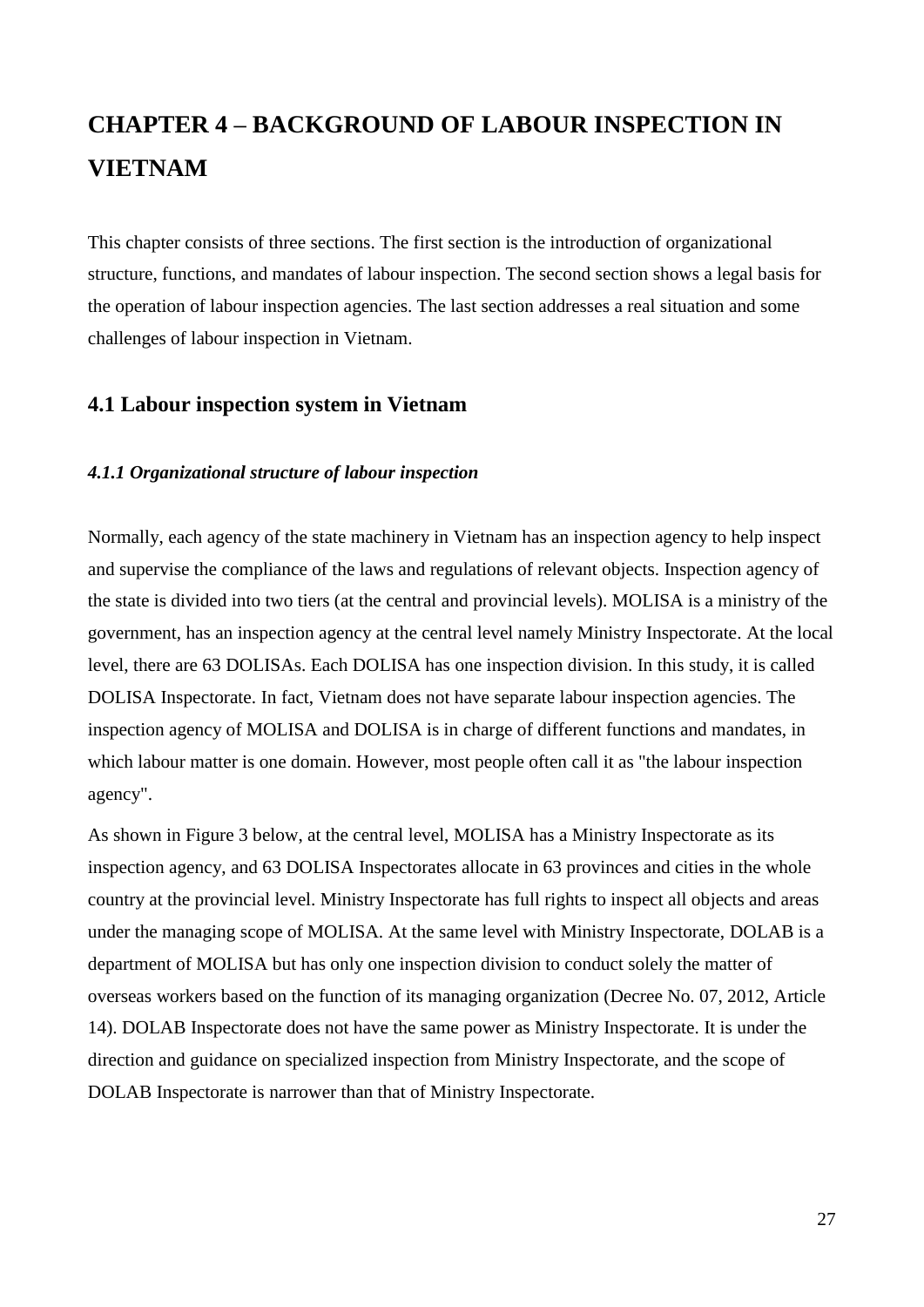

<span id="page-33-0"></span>

(**Source:** "Decree No. 39 on organization and operation of the , invalids and social affairs inspectorate.," 2013)

At the provincial level, each DOLISA has one inspection division with a few inspectors to undertake many domains belong to the management of DOLISA. It means that there is no independent inspection agency of labour field at DOLISA. The inspection staff of DOLISA at the local level has to work in different domains of DOLISA, and each inspector is in charge in one or many domains, not solely labour matter. The following figure shows organizational structure of MOLISA's Inspectorate.

<span id="page-33-1"></span>**Figure 4** The organizational structure of MOLISA's Inspectorate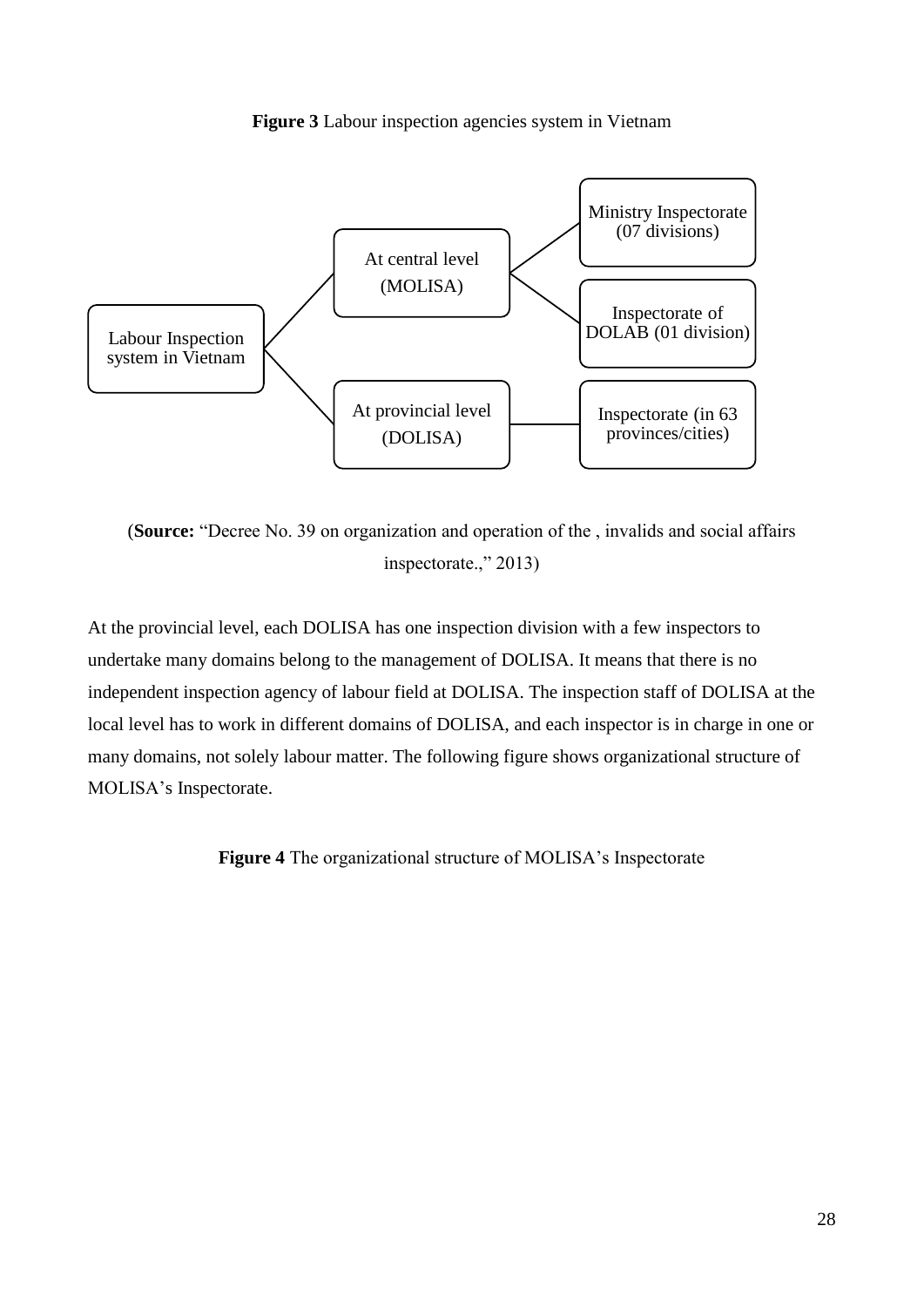

(**Source:** "Decision No. 916 of the Minister of Labour, Invalids and Social Affairs of the Minister of MOLISA on Roles, Responsibilities, Duties, Authorities and Organization Structure Of the Ministry Inspectorate.," 2017)

According to Figure 4, Ministry Inspectorate has seven divisions in charge in different fields. Of which, two first divisions in the figure are responsible for labour inspection field. The rest of five divisions undertake inspection of other fields of MOLISA. The number of labour inspectors is accounted for just one-third of the total inspection staff working in labour inspection agencies.

#### <span id="page-34-0"></span>*4.1.2 Functions and mandates of labour inspection*

In Vietnam, each ministry takes responsibility to manage one or some domains regulated by legal provisions on organizational structure, functions, and mandates of the ministry. MOLISA is a ministry belongs to a machine of the government. It supports the government to monitor various matters: employment, vocational training, wage and salary, social insurances, occupational safety, people with the special contribution to the country, social protection, child care and protection, gender equality, social evils control and prevention (Decree No. 106, 2012, Article 1). Ministry Inspectorate helps MOLISA monitor and inspect all objects under the management of this ministry (Decree No. 39, 2013, Article 6), while inspectorate of DOLAB has one inspection division, is responsible for inspecting the matter on overseas workers.

DOLISA has similar functions as MOLISA because it is an agency managing labour field at the provincial level. Thus, inspectorate of DOLISA has the same functions as Ministry Inspectorate,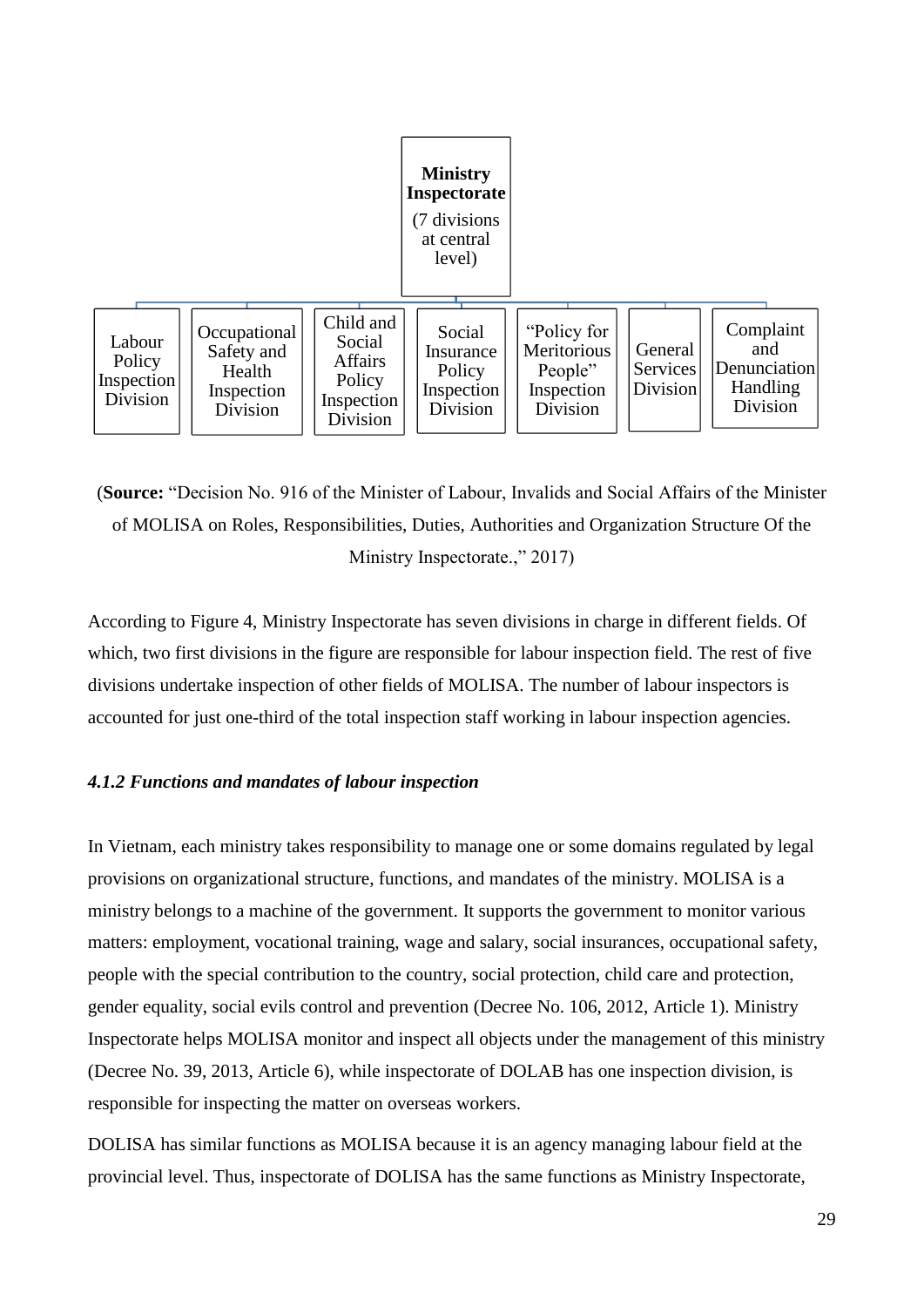carrying inspection work and resolving complaints and denunciations, preventing and against corruption relating to functions and tasks of DOLISA (Decree No. 39, Article 9).

Based on Labour Code (2012), labour inspection takes responsibility to inspect the implementation and compliance of labour laws and regulations of individuals and organizations under the management of MOLISA and DOLISA. However, each DOLISA Inspectorate has the right to inspect objects in its region while MOLISA's Inspectorate can visit all objects using employees in all sectors of the whole country. Annually, MOLISA and DOLISA have to enact an inspection plan to avoid a coincidental inspection in one object.

Overall, labour inspectors take three roles as a supervisor, an advisor, and an enforcement agent (ILO, 1947, Article 3). In other words, they have three functions, including inspecting of the compliance of labour laws, providing advice and technical support, and contributing to reform legal system involving labour laws. In Vietnam, the duties of labour inspection were legalized in Labour Code (2012), except for the duty to consult knowledge and provisions on labour to employers during the inspection at the enterprises. Although advising on labour provisions is not compulsory for labour inspectors in Vietnam, but they often carry this work as a regular task for employers and employees when they inspect at workplaces to support them comply with labour laws more advantage, and therefore, employers will make the better working environment for their employees. To conduct the functions, labour inspectors in Vietnam have to conduct some duties. The first duty is to inspect inspection objects about the compliance with the labour law. The second duty is to investigate occupational accidents and violations of occupational safety and hygiene at the workplaces.

The third duty is to guide the application of labour standards and technical regulations on working conditions and occupational safety and hygiene. The next duty is to resolve complaints and denunciations in labour area. The last duty is to handle or propose competent agencies to handle violations of labour law ("Labour Code," 2012, Article 237). In comparison with the functions of labour inspection in Convention No. 81 of the ILO, the two functions such as consulting and finding the gaps in labour laws are not compulsory for Vietnamese labour inspectors. Nonetheless, labour inspectors of Vietnam still perform these tasks to help the government completing the loopholes of labour laws during inspection work.

# <span id="page-35-0"></span>**4.2 Legal basis of labour inspection**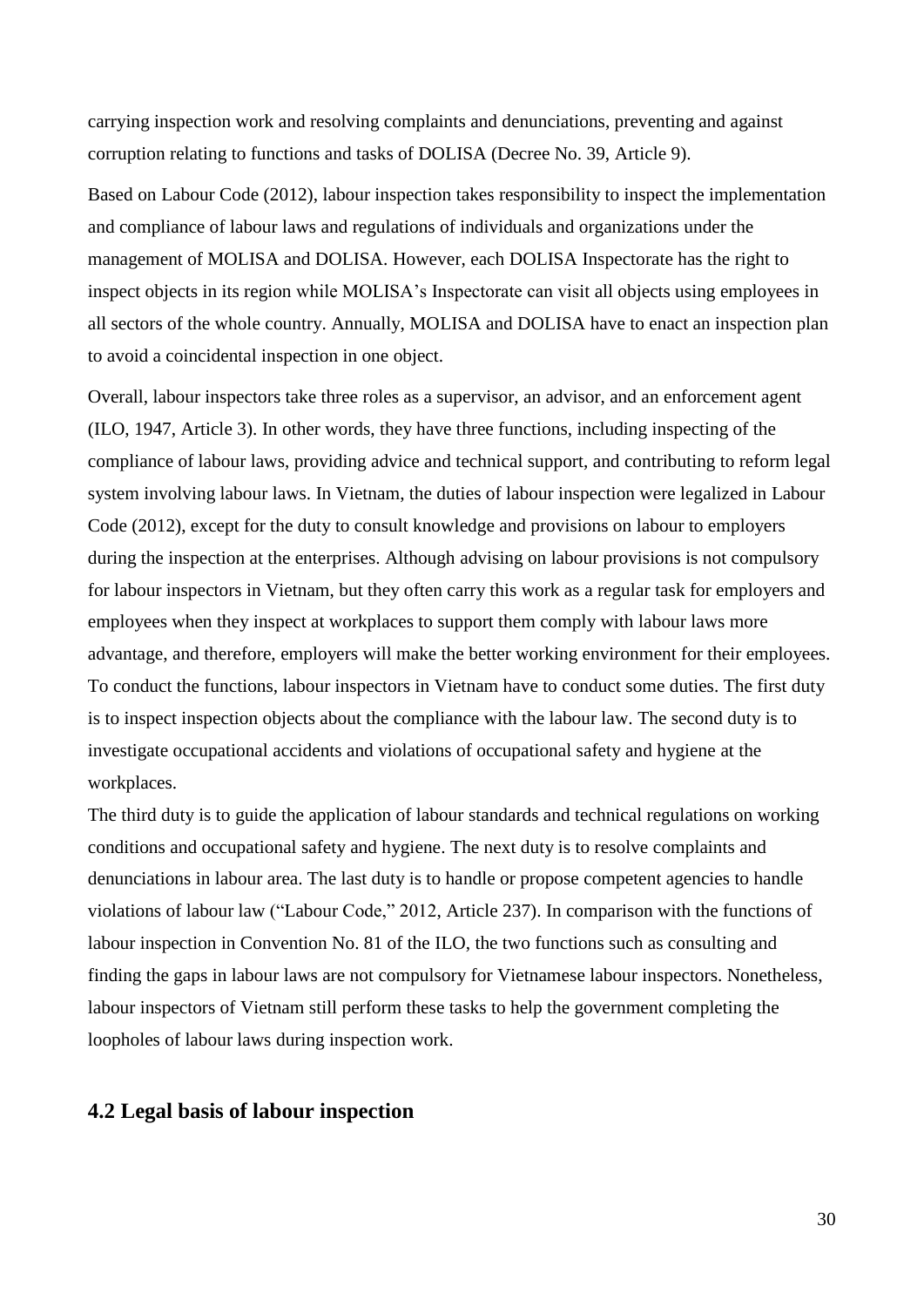Labour inspectors and their agencies conduct the functions and mandates based on many different laws and other legal documents guiding the laws. To do the tasks, inspectors need to be equipped knowledge of labour area and labour inspection procedures. Thus, they must know all regulations regulated in legal documents in the table above. They have to understand clearly about provisions involving their organization, operation, inspection procedures, process, functions, mandates and working relationship.

**Table 2** Main legal documents in labour inspection operation in Vietnam

| No.            | Name of legal documents                                                           |
|----------------|-----------------------------------------------------------------------------------|
| $\mathbf{1}$   | Law on Inspection (2010).                                                         |
| $\overline{2}$ | Decree No. 86 dated September 20, 2011, detailing and guiding the                 |
|                | implementation of a number of articles of the Law on Inspection.                  |
| 3              | Decree No. 07 dated February 9, 2012 on agencies assigned to conduct a            |
|                | specialized inspection and the conduct of the specialized inspection.             |
| $\overline{4}$ | Decree No. 97 dated October 21, 2011 on inspectors and inspection                 |
|                | collabourators.                                                                   |
| 5              | Decree No. 39 dated April 24, 2013, on organization and operation of the labour,  |
|                | invalids and social affairs inspectorate.                                         |
| 6              | Labour Code (2012).                                                               |
| $\overline{7}$ | Law on Occupational Safety and Hygiene (2015).                                    |
| 8              | Circular No. 14 dated March 30, 2015 of Ministry of Labour, Invalids and Social   |
|                | Affairs on the inspector, specialized inspector and inspection collaboration of   |
|                | labour, invalids, and social affairs.                                             |
| 9              | Circular No. 01 dated April 9, 2012 of State Inspectorate regulating the form,    |
|                | usage, and management of the inspector card.                                      |
| 10             | Circular No. 02 dated March 16, 2015 of State Inspectorate regulating costumes    |
|                | of cadres, inspectors, civil servants and officials of state inspection agencies. |
| 11             | Circular No. 05 dated October 16, 2014 of State Inspectorate regulating the       |
|                | organization, operation, working relation of inspection mission and process, the  |
|                | procedure for conducting an inspection.                                           |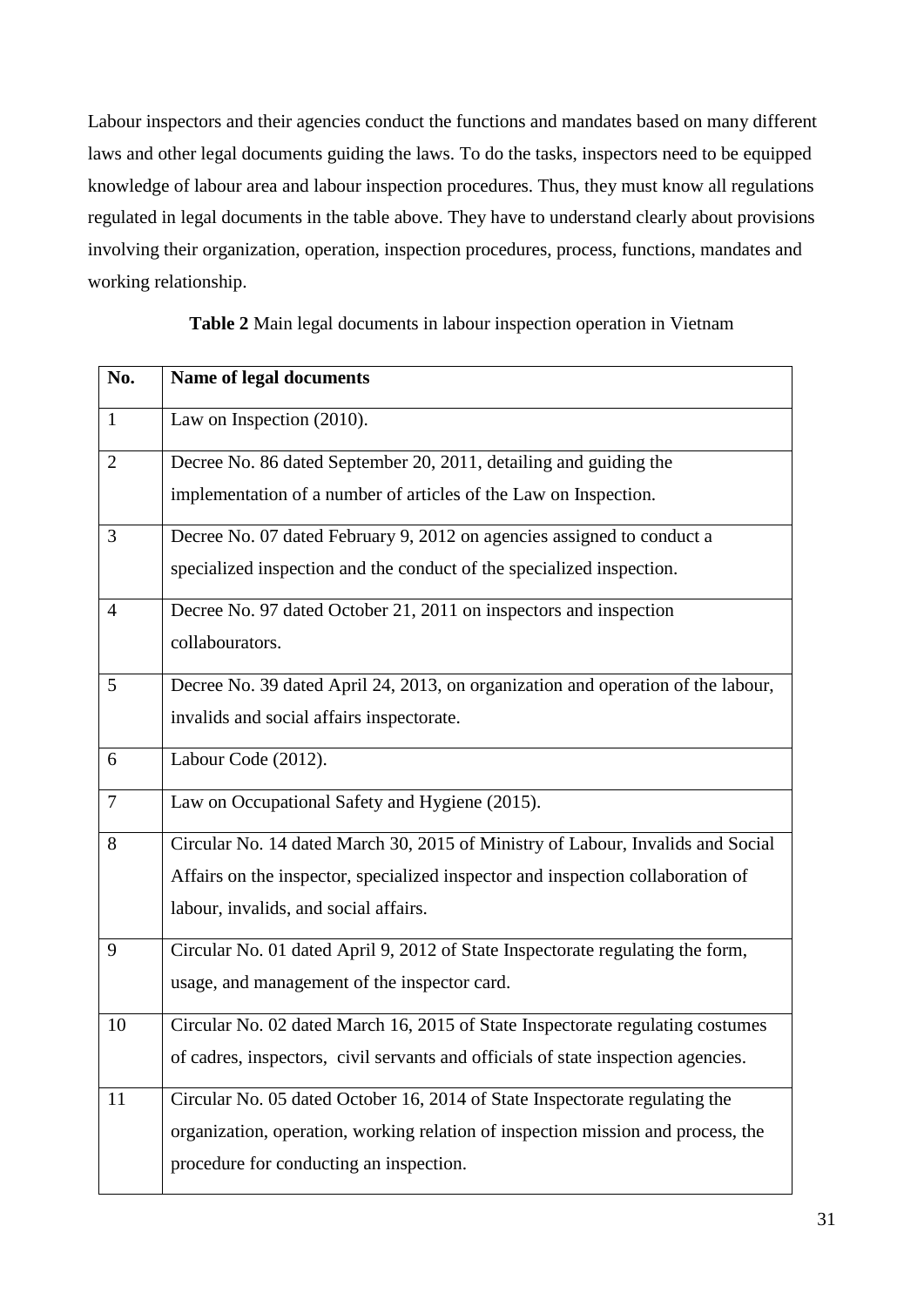| 12 | Circular No. 05 dated September 10, 2015 of State Inspectorate on supervising<br>operation of inspection mission. |
|----|-------------------------------------------------------------------------------------------------------------------|
|    |                                                                                                                   |
| 13 | Decision No. 916 dated June 20, 2017 of the Minister of Labour, Invalids and                                      |
|    | Social Affairs on Roles, Responsibilities, Duties, Authorities and Organization                                   |
|    | Structure Of the Ministry Inspectorate.                                                                           |
|    |                                                                                                                   |

Labour inspectors have to know how to apply skillfully legal documents in different situations. They also must understand other laws and provisions when they inspect enterprises operating in various fields. For example, labour inspectors must know about Construction Law, Health Law, and relevant legal documents when they conduct an OSH inspection visit beside legal documents relating to labour inspection domain shown in the table.

In general, labour inspectors of MOLISA and DOLISAs are not always at high awareness in the legislature, especially those who have a few years working in labour inspection area. To strengthen their ability to match the requirement of work, labour inspectors need to learn themselves and to be equipped legal knowledge through training activities. Thus, the policy of the government on improving capacity for labour inspectors should aim to train labour inspectors, particularly the basic knowledge of labour inspection and inspection skills.

# **4.3 Challenges of labour inspection in Vietnam**

Labour inspection in Vietnam has to face many difficulties and issues. Each part below shows one main challenge. The following data collected from reports of MOLISA, yearbooks statistics of relevant agencies and online resource indicates some difficulties of labour inspection in Vietnam. Many past years, these issues can be considered as challenges that the government of Vietnam expects to find an effective solution to resolve them.

### *4.3.1 A huge number of inspection objects*

Labour inspectors of Vietnam have to inspect a great number of enterprises and other organizations in both formal and informal economic sectors. There is no official definition of "informal economy", but according to José Luis Daza (as cited in ILO, 2005, p. 16), the aspect of informality in this term and in the context of this section can be understood that no labour standard is applied in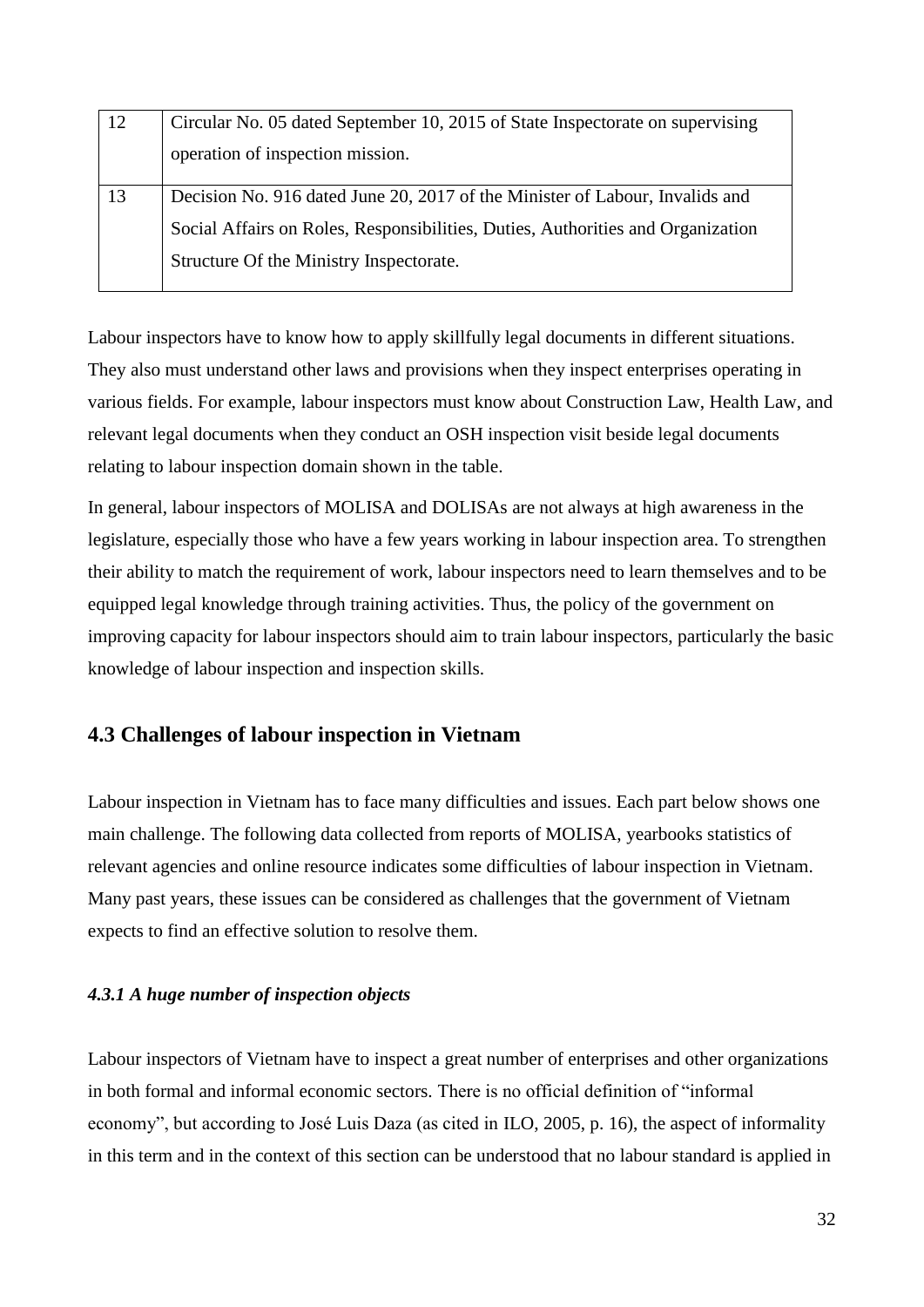that sector, and thus there are no official obligations and rights exist. This is also a reason why labour inspectors almost focus on inspection of objects informal economic sector because it means that this sector has sufficient standards as well as the legal framework on labour area to help them in conducting their mandates more advantage. The table below shows a total number of inspection objects under the management of MOLISA and DOLISAs. MOLISA has the right to inspect all enterprises in the whole country while each DOLISA can only inspect enterprises within its region.

Table 3 Number enterprises, cooperatives and non-farm individual business establishments<sup>1</sup> (2010-2014)

| <b>Business types</b> | <b>Enterprises</b> | <b>Cooperatives</b> | Non-farm individual     |  |  |
|-----------------------|--------------------|---------------------|-------------------------|--|--|
| Year                  |                    |                     | business establishments |  |  |
|                       |                    |                     |                         |  |  |
| 2010                  | 279,360            | 11,924              | 4,236,352               |  |  |
| 2011                  | 342,691            | 13,338              | 4,628,802               |  |  |
|                       |                    |                     |                         |  |  |
| 2012                  | 364,777            | 13,087              | 4,536,046               |  |  |
| 2013                  | 373,213            | 12,870              | 4,671,339               |  |  |
| 2014                  | 402,326            | 12,794              | 4,754,286               |  |  |

(**Source:** Statistical Yearbook of Vietnam, 2015, pp. 261- 408).

Table 3 reflects three types of inspection objects such as enterprise, cooperative and non-farm individual business establishment. It excludes a great number of employers who recruit employees for domestic work, for example, cleaning, nursing, looking after children and cooking, for example. According to Labour Code (2012), employers including enterprises, agencies, organizations, cooperatives, households and individuals hiring, employing employees under labour contracts are all inspection objects of labour inspection agencies (Article 3). In fact, it is difficult to make a fully statistic report of the number employers using employees in domestic work. Annual reports of MOLISA's Inspectorate show that labour inspectors did not inspect the cooperatives and non-farm individual business establishments over time, but they focused mainly on inspecting enterprises. However, labour inspection agencies do not have enough inspectors to inspect all enterprises as shown in the table above.

-

<sup>&</sup>lt;sup>1</sup> Non-farm individual business establishments can be understood that units are established by registration with the authority, using labourers as enterprises but they are not enterprises, for example households business.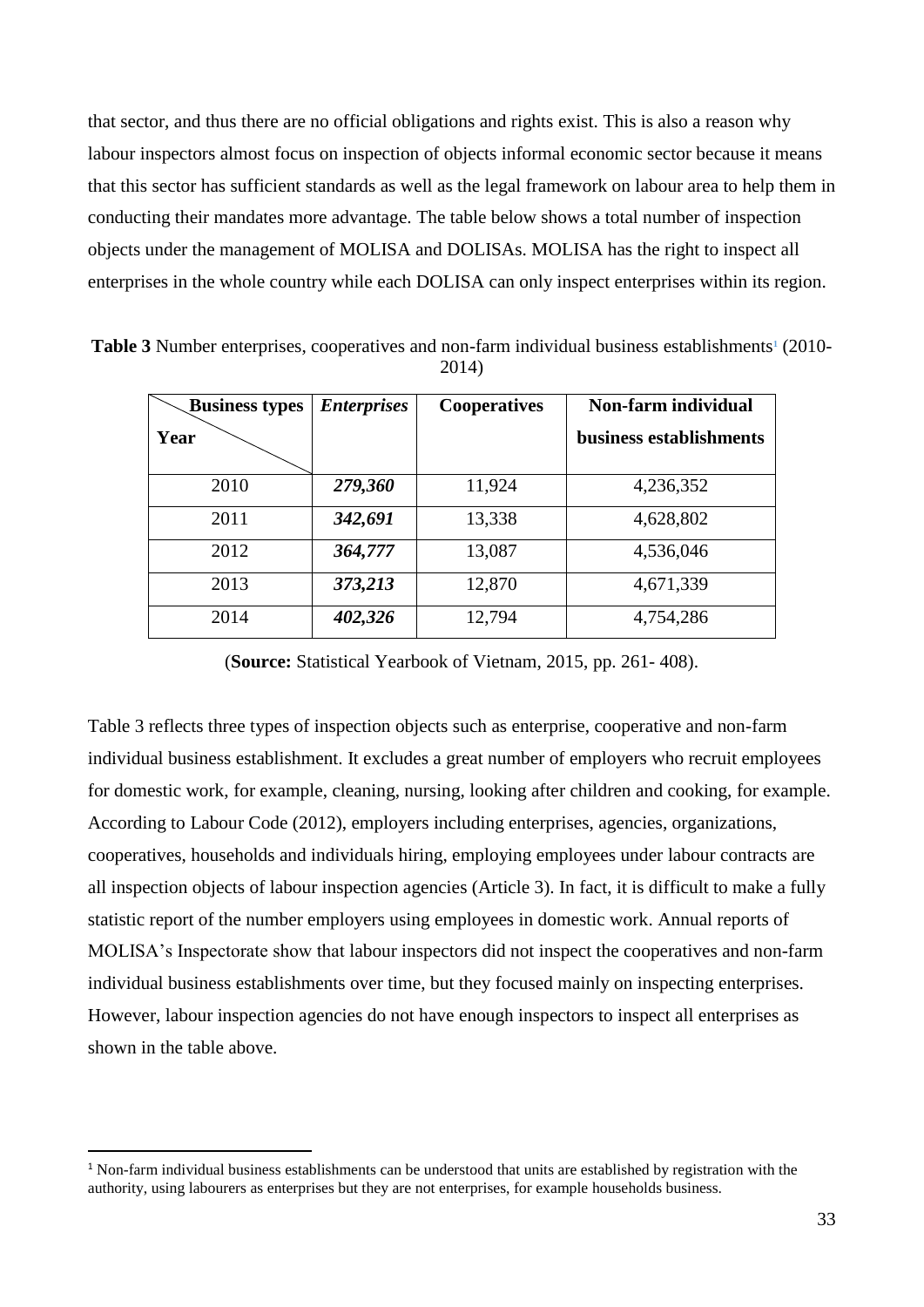From this data, it can be seen that the number of enterprises increased rapidly since 2010 to 2014. Even in case of inspection agencies have enough human resource to monitor and inspect all enterprises, it is quite difficult to find out all violations hidden by employers, for instance, violation of paying wage and salary below the legal minimum, social security, OSH matter and so on.

### *4.3.2 Overseas workers and child labour*

#### *Overseas workers*

Annually, thousands of Vietnamese workers are sent to foreign countries for working by labour contract and agreement between Vietnam and other countries. The table below shows the number of Vietnamese workers in some labour markets in the period of five years (from 2006 to 2010):

| Year | <b>South</b> | Japan | <b>Taiwan</b> |        | Africa and | <b>Other</b> | <b>Total</b> |
|------|--------------|-------|---------------|--------|------------|--------------|--------------|
|      | Korea        |       |               |        | the Middle |              |              |
|      |              |       |               |        | East       |              |              |
| 2006 | 10,577       | 5,360 | 14,127        | 37,941 | 5,246      | 5,604        | 78,855       |
| 2007 | 12,187       | 5,517 | 23,640        | 26,704 | 6,184      | 10,788       | 85,020       |
| 2008 | 18,141       | 6,142 | 31,631        | 7,810  | 11,113     | 12,153       | 86,990       |
| 2009 | 7,578        | 5,456 | 21,677        | 2,792  | 16,083     | 19,440       | 73,028       |
| 2010 | 8,628        | 4,913 | 28,499        | 11,741 | 10,888     | 20,877       | 85,546       |

**Table 4** A number of migrant workers of Vietnam by major destination, 2006-2010 *(Unit: person)*

(**Source:** Table 1, Consular Department, MOFA [2012, 16], Ishizuka [2012], Choi [2010] as cited in Ishizuka, 2013, p. 8).

The data in Table 4 above was extracted from Table 1 in the study of Ishizuka (2013). It can be seen from the table that, averagely, about 80,000 Vietnamese workers were sent to abroad to work each year. In reality, foreign employers have violated for Vietnamese workers at the workplaces. The violation includes discrimination, requiring Vietnamese workers to work in a bad environment, paying lower salary than the agreement in the employment contract. The workers could not be able to react or request their owners to stop doing so. Many Vietnamese workers were reported to escape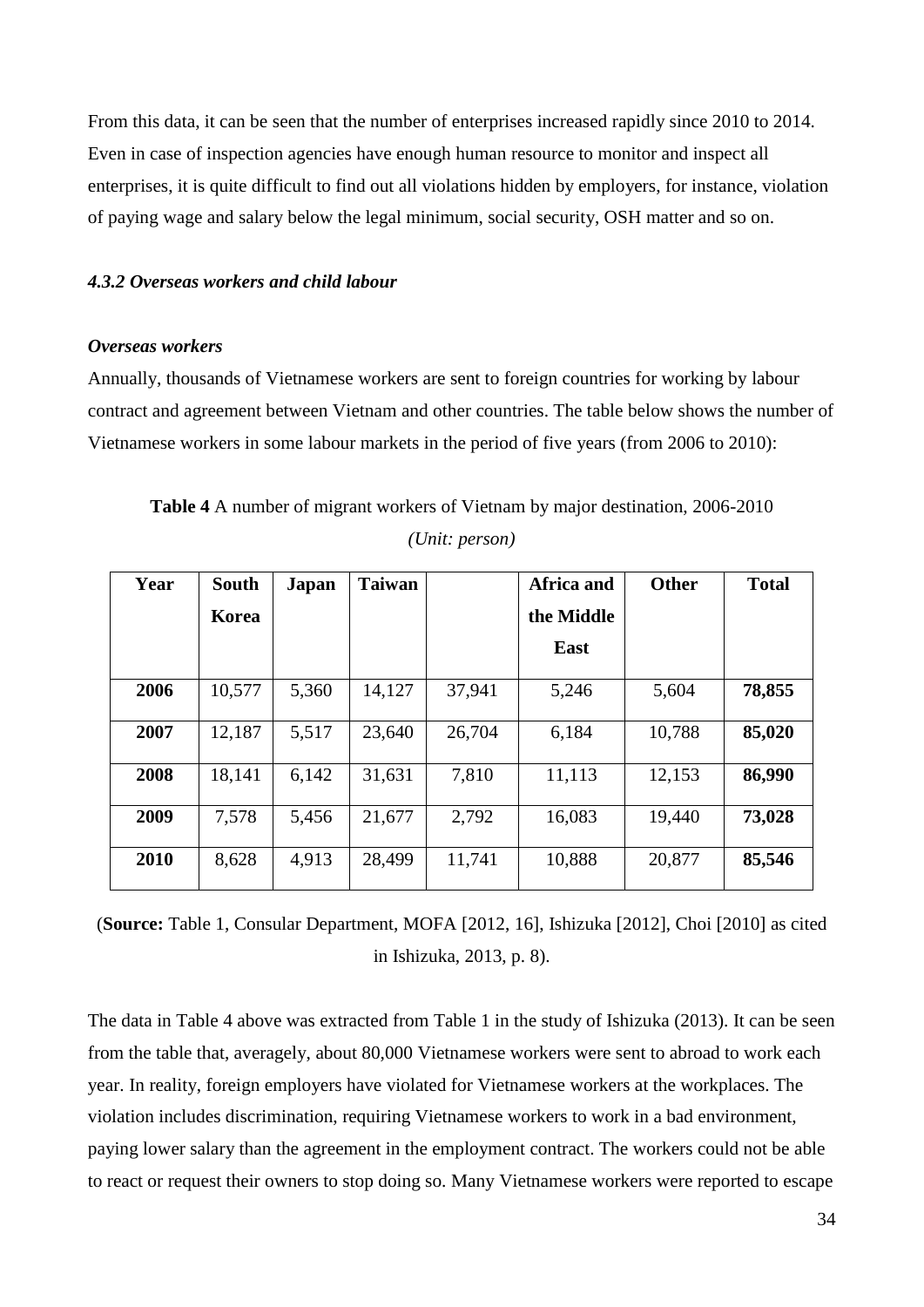from their workplaces to work as illegal workers for other employers. They did not return home when the contract ended. According to the Minister of MOLISA (answered the questions of delegates of the National Assembly on October  $1<sup>st</sup>$ , 2017), about 93,000 Vietnamese workers were sent to work in other countries in the first nine months of 2017 (Duong, 2017). The big issue is that Vietnam does not have sufficient labour inspectors to monitor this sector. As a result, the violation relating to migrant workers has still been occurring in this sector.

According to statistic data, there were 1,129 accident cases occurring for Vietnamese workers in some countries such as Japan, South Korea, Taiwan, Malaysia, Africa and the Middle East causing total 317 fatalities in three years, from 2006 to 2008 (p.12). It effected on the cooperative relationship between Vietnam and other countries involving importing and exporting labourers. For example, the government of South Korea suspended a program of receiving Vietnamese workers some years because many Vietnamese workers broke the agreement in the labour contract or overstayed in this country after finishing the labour contract ("Vietnam stops illegal workers in S. Korea," n.d.). Therefore, it really needs labour inspectors to be available to inspect and deal with the violation in this sector and minimize accidents for Vietnamese workers in foreign labour markets. However, this matter has still been the challenge of labour inspection agencies of Vietnam.

### *Child labour*

Vietnam was reported on the blacklist of Department of Labour of the United State involving child labour and forced labour matters for two products: bricks and garments ("List of Goods Produced by Child Labour or Forced Labour," n.d.). In case Vietnam cannot prove its enterprises did not use child labour and forced labour in timeframe fixed by the government of America, Vietnam will not be allowed to export these products to America in the next coming years. Thus, the matter of child labour can be seen as a big challenge for labour inspection agencies in Vietnam because there is lack of human resource to appear in all workplaces to inspect and investigate where employers use children for work and whether they comply labour regulations on using child labour or not.

**Figure 5** Child population aged 5-17 years in Viet Nam by status of participation in economic activities (EA), *(Unit: person)*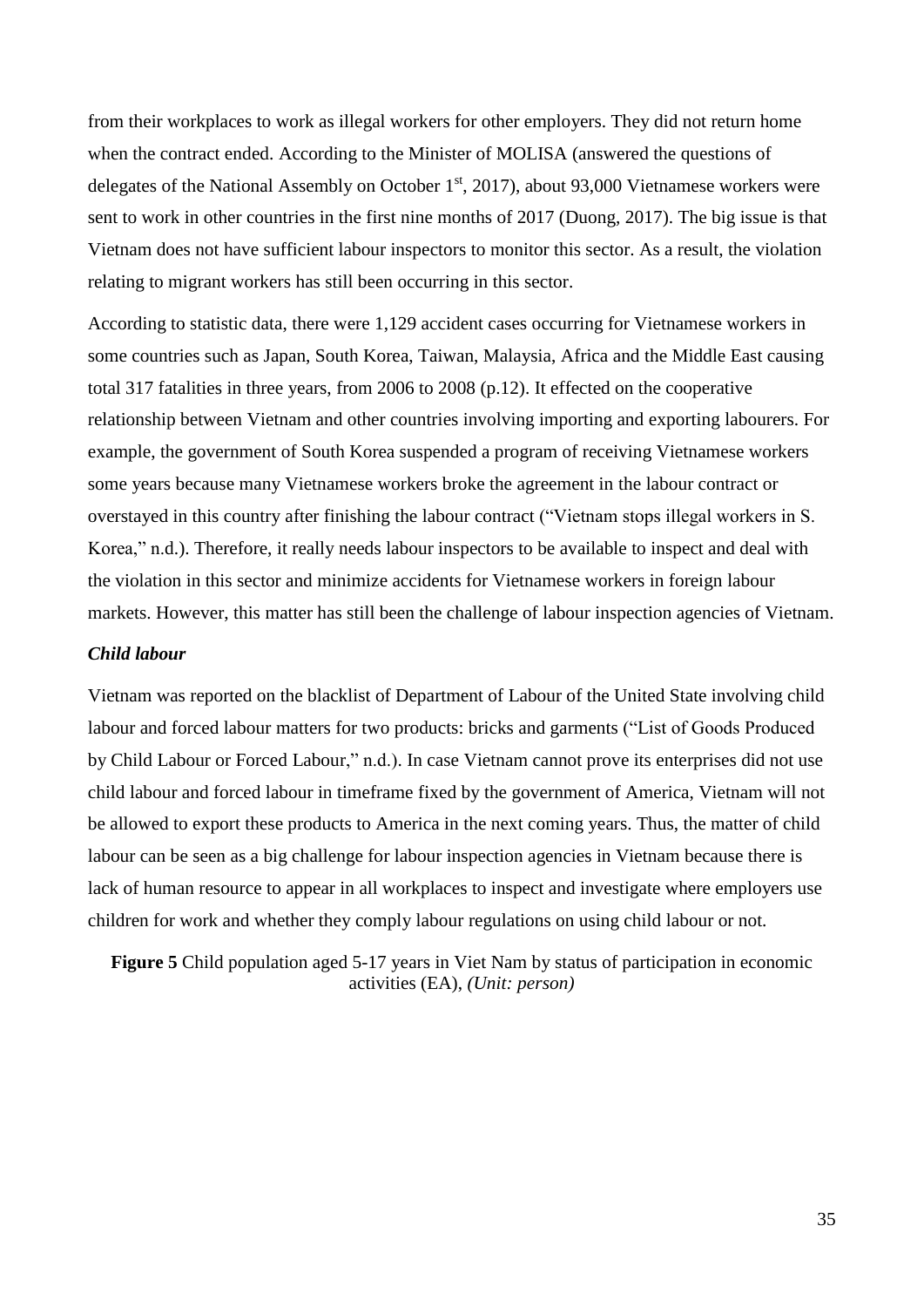

(**Source:** ILO, 2014, p. 2).

Figure 5 presents the total number of children of Vietnam in 2012. The children engaged in economic area accounted for 15.5% of the total (with more than 2,8 million children). According to Labour Code (2012), labourer (or employee) shall mean a person who is at least fifteen years old (Article 3), and a minor employee is an employee under 18 years old (Article 161). Those who are under fifteen years old are allowed to do some work but they must be under special regulations of labour law. For example, the employers are prohibited to recruit minor employees for heavy and hazardous work and work with exposure to toxic substances or in work and workplaces which create a harmful influence to their dignities ("Labour Code," 2012, Article 163, item 1). As shown in the figure above, about one million of the 2,8 million of children worked in the economic area but were not labourers, and nearly 1,8 million children worked as labourers. Labour Code (2012) showed that the children are employees when the employers sign the employment contracts in writing with their legal representative (Article 164, item 2, a). In fact, many children working in enterprises or economic units do not have written employment contracts. They are often paid low salaries while they have to work more hours than prescribed in the Labour Code. The lack of labour inspectors led to unprotected child labour. The employers should be forced into complying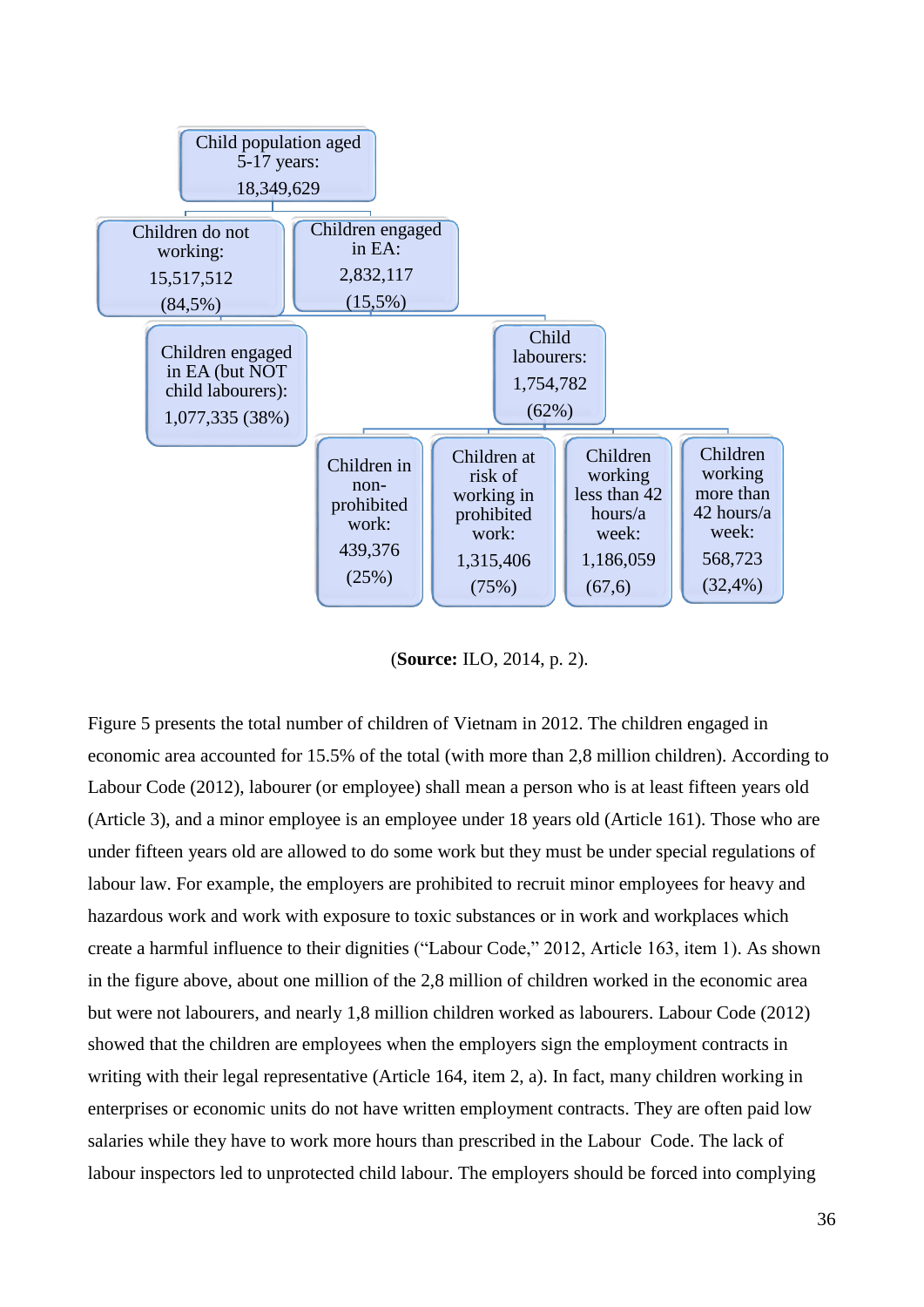labour provisions on child labour. However, this work is still under discussion and not implemented in practice in Vietnam. The legal rights and interests of children working in small private enterprises, in a rural area, or in the informal economic sector (see Figure 5) have not been protecting by labour inspectors.

#### *4.3.3 A small number of labour inspectors in Vietnam*

In 2016, total inspectors and inspection staff of MOLISA's Inspectorate and DOLISAs' Inspectorates were nearly 500 people in 2014 (see the table below). However, the number of labour inspectors in charge in labour inspection field accounted for just one-third of the total, and other inspectors are responsible in other fields belongs to functions of MOLISA and DOLISAs according to Interviewee 01.

As the recommendation of the ILO in Chapter 2, a less developed country should have at least one inspector to cover about 40,000 employees. In 2016, total employees from 15 years of age and over in Vietnam stayed at more than 54 million people, increased 461 thousand people in comparison with that in 2015. Of which, the rate of employees at urban area accounted for 32.1%, whereas, it was 67.9% at rural area. It can be seen that number of employees in Vietnam is on the upward trend. This number even reached 60 million people (ILO, 2010b). Whereas, total inspectors who work mainly in labour area accounted for one-third of the total inspectors. For example, the number of inspectors was 484 people in 2014, so the number of labour inspectors was about 160 people (one-third of the total). It means that Vietnam needs about 1,500 labour inspectors to monitor 60 million employees as the recommendation of the ILO. It is estimated that Vietnam lacks 1,340 labour inspectors.

| Year                   | 2010 | 2011 | 2012 | 2013 | 2014 |
|------------------------|------|------|------|------|------|
| <b>Name</b>            |      |      |      |      |      |
| MOLISA's Inspectorate  | 46   | 45   | 52   | 53   | 53   |
| DOLISAs' Inspectorates | 376  | 384  | 405  | 411  | 431  |
| <b>Total</b>           | 412  | 429  | 457  | 464  | 484  |

**Table 5** A number of inspectors of MOLISA and DOLISAs (2010-2014)

(**Source:** *Statistical Yearbook of Vietnam*, 2015, p. 58).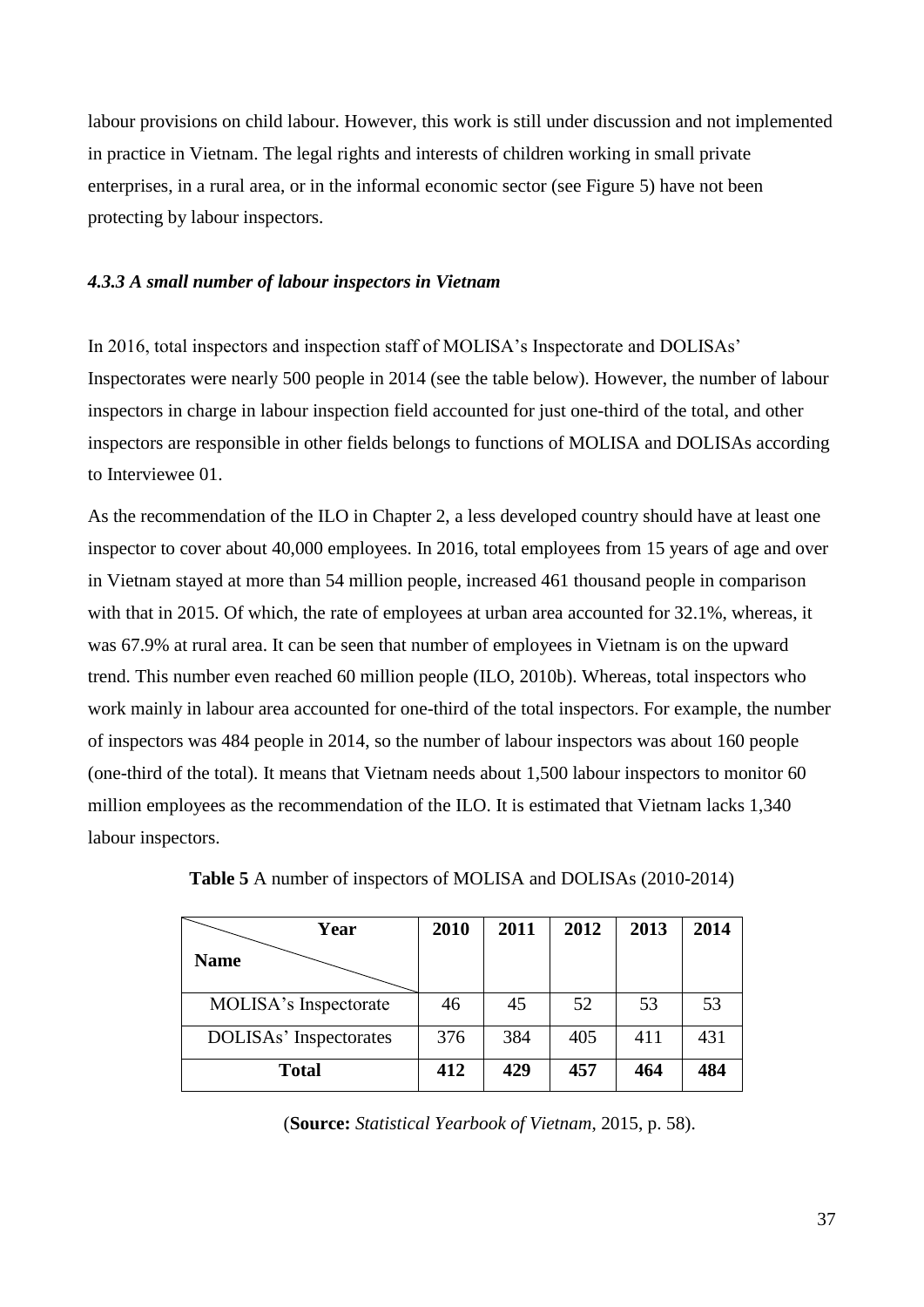The table above shows total number people work for all labour inspection agencies in both the central and local levels in Vietnam according to the research of Inspection Department of MOLISA in 2015. While on the other hand, Convention No. 81 of the ILO (as Article 10) called for a "sufficient number of inspectors" in countries to do the work required, the number of labour inspectors in Vietnam is very small comparing to their workload.

In Vietnam, 150 labour inspectors are in charge about 400 thousand enterprises, excluding inspection objects in the informal economic sector. Thus, each inspector takes responsibility for about 2,600 enterprises leading to workload. The ILO also warned that "labour inspection can also be weakened if it is assigned tasks beyond its mandate" (ILO, 2005b). It is estimated that Vietnam may have about one million enterprises until 2020 ("Resolution No. 35", 2016). It, therefore, requires labour inspection to be increased both number and quality to cover the huge amount of enterprises in the coming years. A meanwhile, the ILO, in Article 16 of Convention No. 81, stated that all workplaces must be inspected "as often and as thoroughly as is necessary to ensure the effective application of the relevant legal provisions" (ILO, 1947). The question here is that how labour inspection of Vietnam could be able to cover a great number of enterprises while labour inspection agencies have a small number of inspectors as shown in the table above.

# **4.4 Occupational accidents in Vietnam**

On the rapid pace of changing at the workplace, labour inspectors keep an important role in preventing risks and hazards for enterprises. Although MOLISA launched a national programme on occupational safety and occupational health annually and promoted inspection work on OSH, the occupational accidents were reported with a high number as in the following table.

|              | 2011      |              | 2012      | 2013         |           | 2014         |           |              | 2015      |
|--------------|-----------|--------------|-----------|--------------|-----------|--------------|-----------|--------------|-----------|
| <b>Total</b> | Total     | <b>Total</b> | Total     | <b>Total</b> | Total     | <b>Total</b> | Total     | <b>Total</b> | Total     |
| cases        | fatal     | (case)       | fatal     | (case)       | fatal     | (case)       | fatal     | (case)       | fatal     |
|              | accident  |              | accident  |              | accident  |              | accident  |              | accident  |
|              | (persons) |              | (persons) |              | (persons) |              | (persons) |              | (persons) |
| 5,896        | 483       | 6,791        | 553       | 6,695        | 567       | 6,706        | 592       | 7,725        | 693       |

**Table 6** A number of occupational accidents in Vietnam (2011-2015)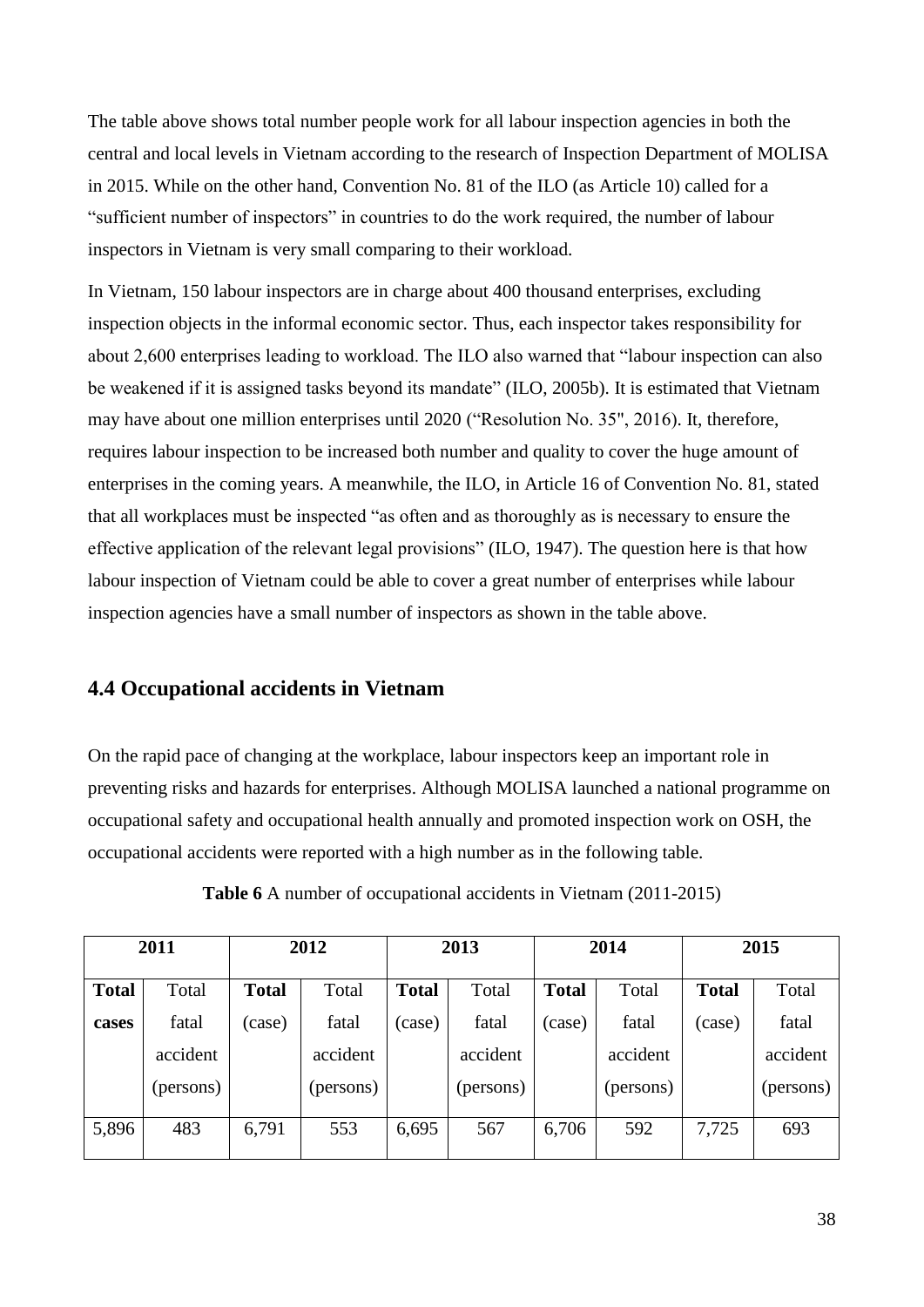#### (**Source:** *Statistical Year Book of Labour, National Devotees and Social Affairs*, 2016).

In Table 4, the number of accident cases increased nearly 2,000 cases after four years, from 5,896 cases in 2011 to 7,725 cases in 2015. The number of fatal accidents was also increased 210 people in 2015 in comparison with that number in 2011. There is no effective solution to minimize the rate of occupational accidents annually. This issue has existed as a challenge of labour inspection of Vietnam today.

Although the occupational accident is on the upward trend, the number of inspectors is not equivalent to the inspection objects (see Chapter 5). Total inspected enterprises were accounted for less than two percents each year. This is a major reason why occupational accidents could not be reduced over the years. It means that a great number of enterprises had not inspected by labour inspectors, especially, a large number of enterprises in the informal sector as shown in the table above. It is very urgent for Vietnam to increase the number of labour inspectors to inspect a higher number of enterprises in the next coming years.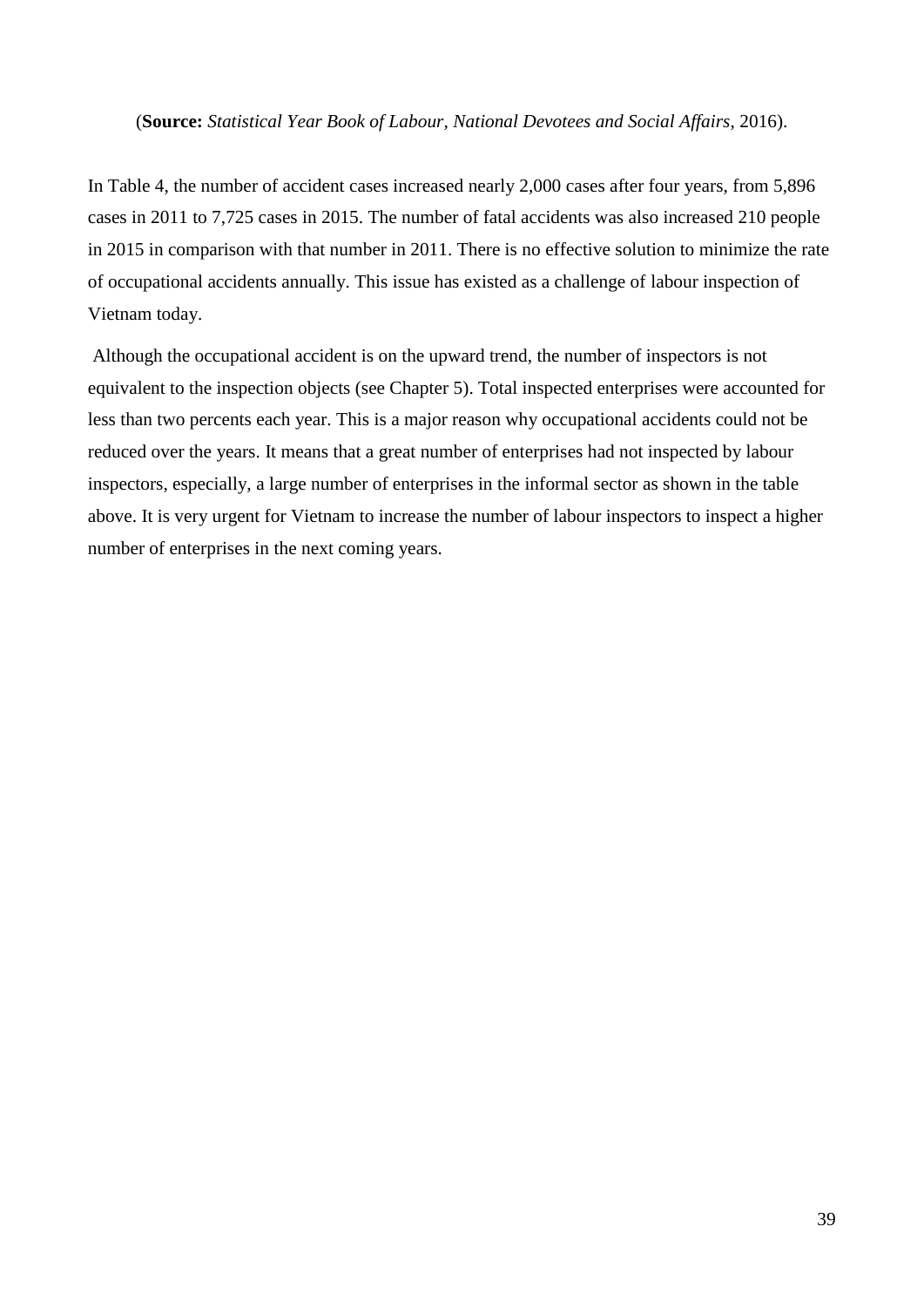# **CHAPTER 5 – DATA ANALYSIS AND DISCUSSION**

This Chapter focuses on analyzing a case study and its results. The first section presents the context of the Master Plan. The second section indicates some fundamental legal basis for building the Master Plan. The next section shows objectives of the Master Plan. The fourth part of this chapter is the analysis of the results of the Master Plan. The final section addresses some main findings of the study.

# **5.1 The context of building the Master Plan**

MOLISA has issued many decisions which creating new inspection methods to monitor labour area more effectively. In 2006, MOLISA issued two of important decisions to create new inspection methods for labour inspection agencies. Decision No. 01 concerned inspection activities and appointing inspectors for the provinces. The second document is Decision No. 02 on the use of a self-assessment form on labour law. Then, MOLISA's Inspectorate started piloting the mode, in which, each inspector was appointed to manage one zone such as district or province. This agency also established ten self-assessment forms. With the technical support of the ILO, the selfassessment forms were completed and delivered to enterprises for check the compliance of labour provisions at the workplace. These forms are similar to questionnaires and checklists for inspection objects. When the enterprises receive the self-assessment form, they must fill information of compliance labour laws into that form and re-send it to inspection agencies for synthetic assessment.

In case the enterprises are reported to have the violation of labour regulations through these selfassessment forms, they may be inspected and fined by labour inspectors. Thus, it exists the situation that, many employers who comply well the Decision No. 02 on the use of a self-assessment form on labour law by filling all real information of enterprises into the self-assessment forms such as violation of paying a low salary, complaints and denunciations, they are at a high rate of being inspected. Whereas, the enterprises violate labour law but they hide all the mistakes and claim to labour inspection agencies that they are very good in compliance with labour law, so they may be ignore being inspected. That seems to be unequal among inspected objects, and labour inspectors need to be available directly at workplaces to inspect and apply sanctions in necessary situations. Moreover, there were no sanctions for employers who did not send back the self-assessment forms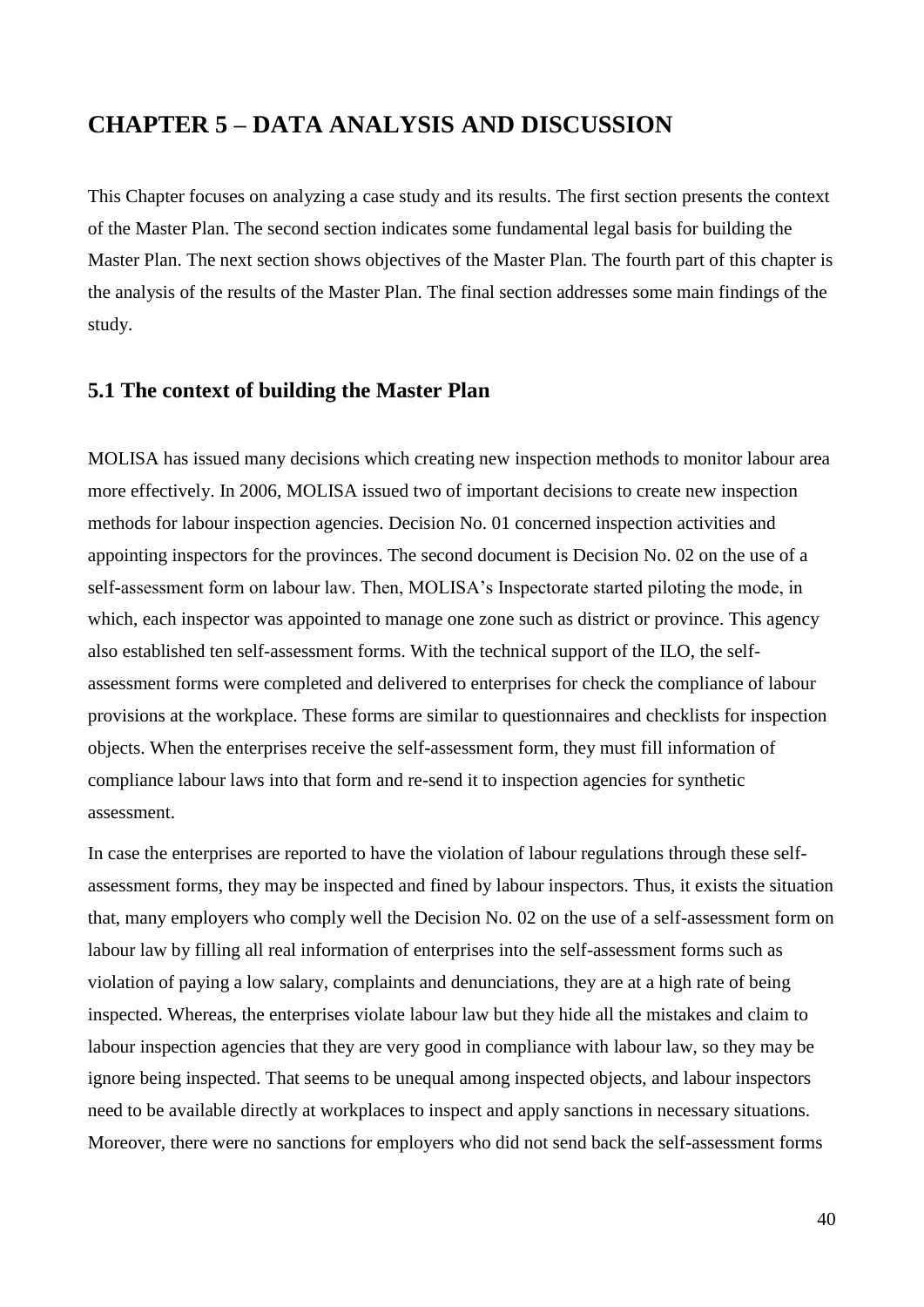after filling information. Therefore, the result of applying the self-assessment forms was not high, leading to the problems of labour inspection agencies were not significantly improved.

The second initiative of MOLISA was related to appointing labour inspectors in charge in specific regions. There have four regions of the whole country, and MOLISA's Inspectorate assigned four head of regions respectively. Each region has one head and some labour inspectors to take responsibility to inspect enterprises and cover all the matters occurring in their zone. In fact, the two decisions brought many advantages for labour inspection agencies in Vietnam after ten years applied. It contributed to increasing the number of enterprises being inspected and resolved the issues in labour field. However, with a huge number of inspection objects (see Chapter 4), these two decisions of MOLISA could not be able to deal with all challenges and difficulties of labour inspection. Additionally, MOLISA received the technical assistance from the ILO. Some campaigns on different fields were conducted to help enterprises more convenient on complying labour laws. The campaign on garment and textile in 2005, the campaign on construction in 2016, and the campaign on electronic in 2017. All campaigns contributed to raising awareness of all people in society of labour regulations in different domains, especially employers and employees working in these three domains.

Although these activities of MOLISA brought many positive effects to its inspection agencies, there still lacks a big policy or strategy to broaden labour inspection while it has been facing so many challenges. These challenges also created pressure and promoted labour inspection to the demands for innovation, reinforcement. The issues of labour inspection have been complicatedly occurring in many sectors of labour area that requires labour inspectors and their agencies have greater capacity.

In fact, MOLISA's Inspectorate had conducted the ministerial-level science project in 2011 (MOLISA, 2012) with the topic of "Some solutions to enhance the capacity of labour inspection at all levels appropriate with the market economy and integration until 2020". This scientific them, approved by MOLISA, was developed to the Master Plan on building capacity for labour inspection until 2020. To build the Master Plan, MOLISA's Inspectorate carried out the survey on the needs of building capacity for labour inspection of DOLISAs at the provincial level for completing the dossier and submitting it to the government in 2013. Then, the Master Plan was approved by the Prime Minister of Vietnam on November 11, 2013.

The Master Plan has large scope and purpose. It covers the development of capacity for all inspectors and inspection staff working in both the central and local levels and in different fields under the management of MOLISA and DOLISAs. It means that inspectors work in other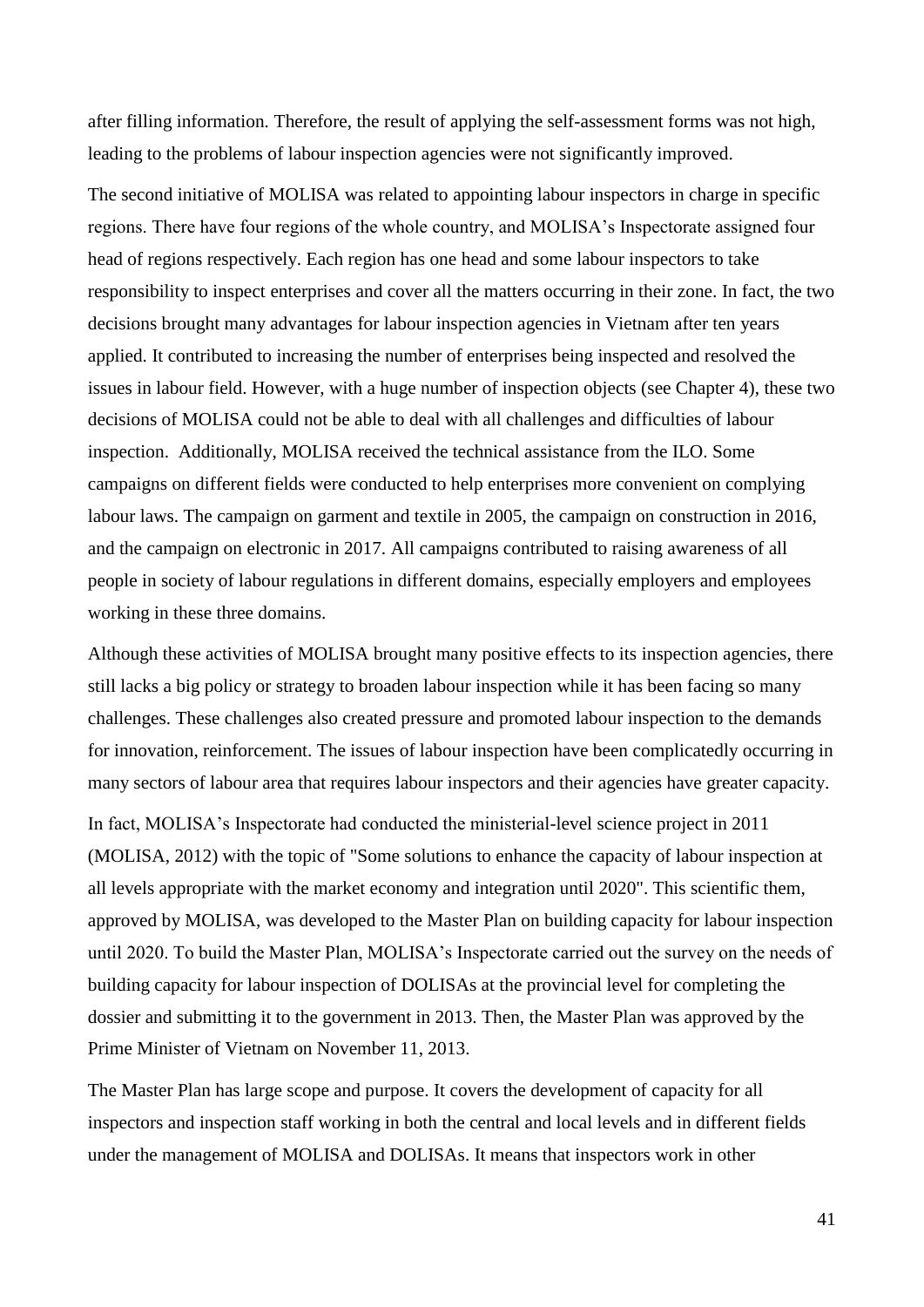inspection fields, such as social insurance, child policies or meritorious service are all beneficial objects of the Master Plan (see Chapter 4). The capacity development of MOLISA and DOLISAs' inspectorates is also the objective of the Master Plan. Additionally, inspectors of inspection agencies do not work in one field because they will be turned to another field under the functions of MOLISA and DOLISA. Therefore, they must be developed necessary capacity to perform their roles in a new field.

# **5.2 Legal basis of building the Master Plan**

The following documents were issued by the government of Vietnam, in which allowed MOLISA build the Master Plan. These documents are also the legal framework of MOLISA. aIt affirms the necessity of enacting the Master Plan. In Vietnam, the Communist Party leads the State, and some documents shown in the following table are the direction of the Party to the government bodies.

| No. | The directions of the government of           | <b>Name of documents</b>                 |
|-----|-----------------------------------------------|------------------------------------------|
|     | Vietnam in building capacity for labour       |                                          |
|     | inspection                                    |                                          |
|     | Completing legal framework on structure and   | ("Resolution No. 48 of Politburo on the  |
|     | operation of inspection to ensure all state   | Strategy for building and perfecting the |
|     | managing activities are under the inspection  | Vietnamese legal system through 2010,    |
|     | of the government and eliminate bad           | with orientations toward 2020," 2005).   |
|     | behaviours of inspectors causing difficulties |                                          |
|     | and troubles for the operation of             |                                          |
|     | administrative agencies and enterprises.      |                                          |
|     | Completing legal system, including labour     | ("Directive No. 22 dated June 5, 2008)   |
|     | policies and applying to all enterprises and  | of Central Committee of the Communist    |
|     | employees; increasing human resource and      | Party of Vietnam on enhancing the lead   |
|     | improving quality of labour inspectors in     | and direction of the development of      |
|     | order to enhance the inspection and deal with | harmonious, stable and progressive       |
|     | labour violations strictly in enterprises.    | labour relations within enterprises,"    |
|     |                                               | n.d.).                                   |

**Table 7** A list of basic documents as the legal foundation for the Master Plan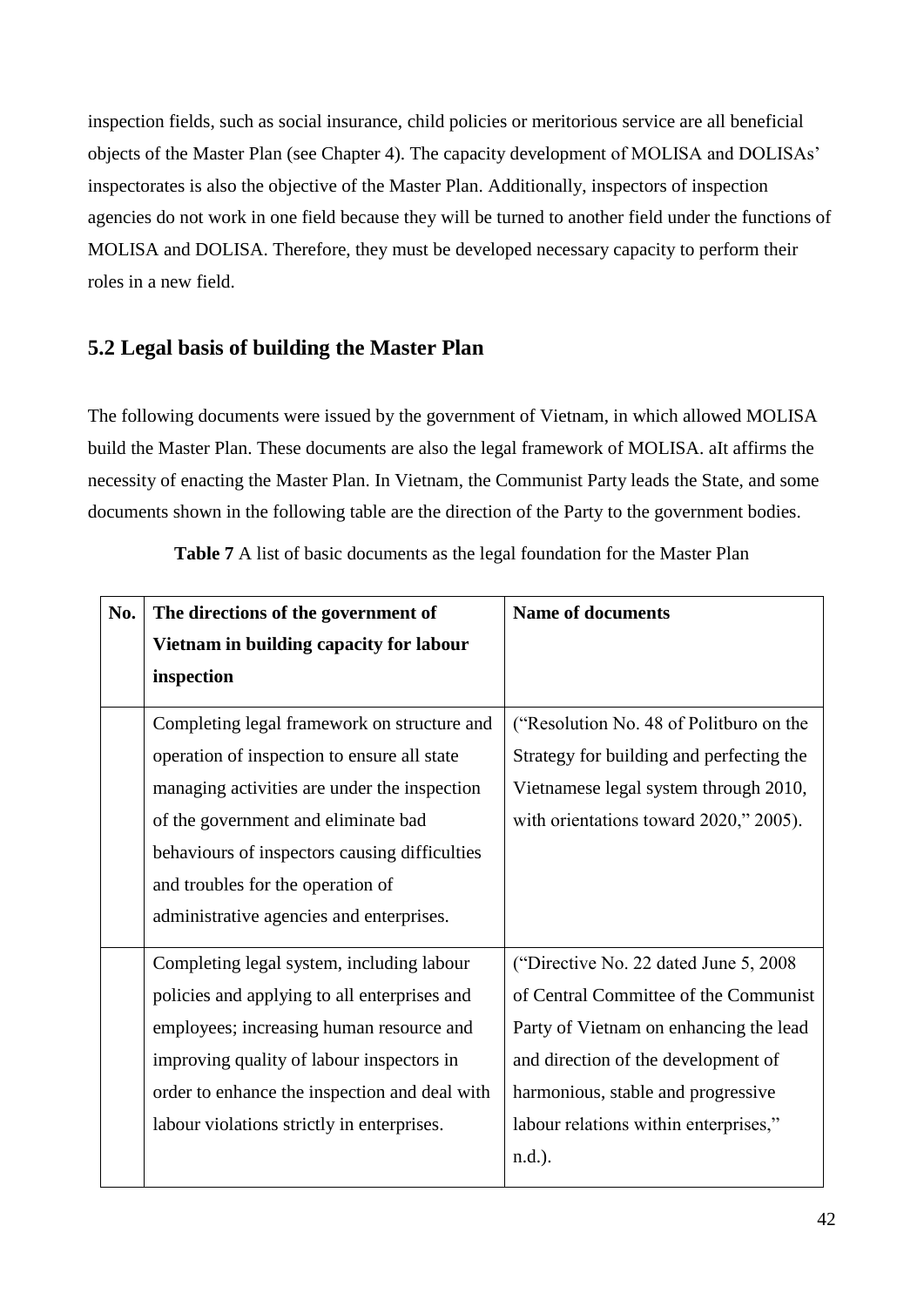| The government assigned MOLISA to build         | ("Resolution No. 06 on enacting Action"    |
|-------------------------------------------------|--------------------------------------------|
| the Master Plan on building capacity for        | Plan for the Government Programme in       |
| labour inspection until 2020.                   | the term of 2011 - 2016," 2012).           |
|                                                 |                                            |
| Prime Minister assigned MOLISA to               | ("Decision No. 1129 dated August 18,       |
| cooperate with Ministry of Home Affairs and     | 2008 of the Prime Minister issuing the     |
| People Committees of central cities consider    | Plan for implementing Directive No. 22     |
| to increase staff for LI and improve quality of | of Central Committee of the Communist      |
| labour inspectors; coordinate with the bodies   | Party," n.d.).                             |
| of cities and provinces having a high number    |                                            |
| of enterprises to raise the inspection of       |                                            |
| compliance with labour laws at enterprises.     |                                            |
| Identifying legal position of inspection        | ("Decision No. 2213 of the Prime           |
| agencies appropriate with their functions and   | Minister dated December 8, 2015 on         |
| duties; consolidating inspectorates in          | approving the Strategy on the              |
| accordance with the laws; renovating            | development of the inspection sector up    |
| personnel matter from recruitment, training,    | to 2020, with a vision toward 2030,"       |
| transferring, and ensure all conditions of      | n.d.).                                     |
| facilities to serve inspection work.            |                                            |
| Enhancing abilities of labour inspectors to     | ("Decision No. 145 of Prime Minister       |
| meet requirements for efficient labour          | dated January 20, 2016 on approving        |
| management amid international integration.      | the strategy for international integration |
|                                                 | regarding labour and social affairs        |
|                                                 | through 2020, with a vision toward         |
|                                                 | 2030," n.d.).                              |
|                                                 |                                            |

In addition, Vietnam has ratified 21 Conventions of the ILO, including six core Conventions, on labour area such as Convention No. 81, Convention No. 100, Convention No. 111, Convention No. 29, Convention No. 182, and Convention No. 138 ("Ratifications for Viet Nam," n.d.). Vietnam also ratified some Conventions of United Nations such as the Convention on the Elimination of all Forms of Discrimination Against Women (CEDAW); International Convention on the Rights of the Child; International Convention on the Rights of Persons with Disabilities. To carry out and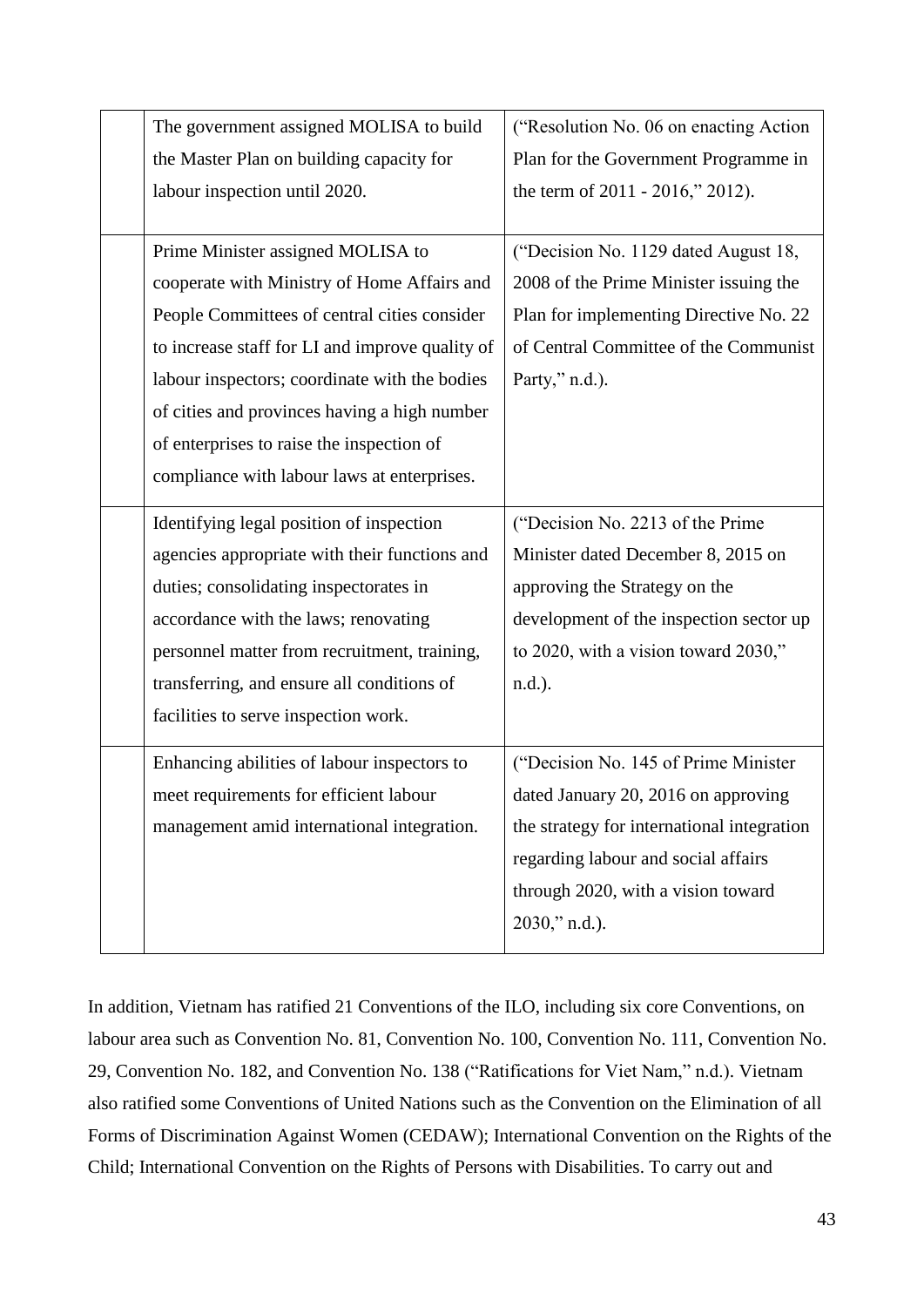promote compliance these Conventions, Vietnam as a member of the Conventions had to commit to acting in relevant fields appropriate with the commitments. In labour field, the government of Vietnam must seek the most effective solution for the development of labour inspection because it is an important tool for labour management.

Overall, MOLISA had sufficient legal framework to suggest the government of Vietnam issue a strategy or policy on developing the capacity for labour inspection. It can help the government reach the overall goal of managing labour area. It demonstrates that strengthening labour inspection of Vietnam is an urgent demand. However, it requires many elements to issue a feasible policy on building effective labour inspection system.

# **5.3 Objectives of the Master Plan**

The Master Plan consists of six objectives. The first objective is to train on basic inspection for labour inspectors. All people working in inspectorates of MOLISA and DOLISAs are required to be trained basic knowledge and skills for one month together with people who work in other inspection agencies in the whole country. This is a compulsory course regulated by Law on Inspection 2010 of Vietnam. One of four criteria for people who are appointed as inspectors is to achieve a diploma or certificate of inspection skills ("Law on Inspection," 2010, Article 32). This article also requires that people who are inspectors must have at least two years working in inspection work, excluding probation period. The objective on basic inspection training was appropriate with the regulation of Law on Inspection. The objective was stated with the aim to build labour inspectors with full basis knowledge to approach inspection work.

The second objective is training on specialized inspection. It means training knowledge and skills for inspectors in labour inspection field. The third objective is relating to inspector ranks. Law on Inspection (Article 33) shows three ranks of inspectors in general such as the inspector, principal inspector, and senior inspector. It means that inspectors work for all inspection agencies in Vietnam will be one of three ranks as stated by this regulation, and labour inspectors are the same ranks. Therefore, the Master Plan aims to build capacity for labour inspectors to help them reach these ranks. The fourth objective is to gain the educational level of inspectors and inspection staff. The Article 32 of Law on Inspection regulated that inspectors must have a university degree, and state management and legal knowledge. Particularly, specialized inspectors who work in different specific fields must have relevant professional knowledge. Thus, training on specialized inspection provides labour inspectors knowledge and skills on labour inspection to help them conduct their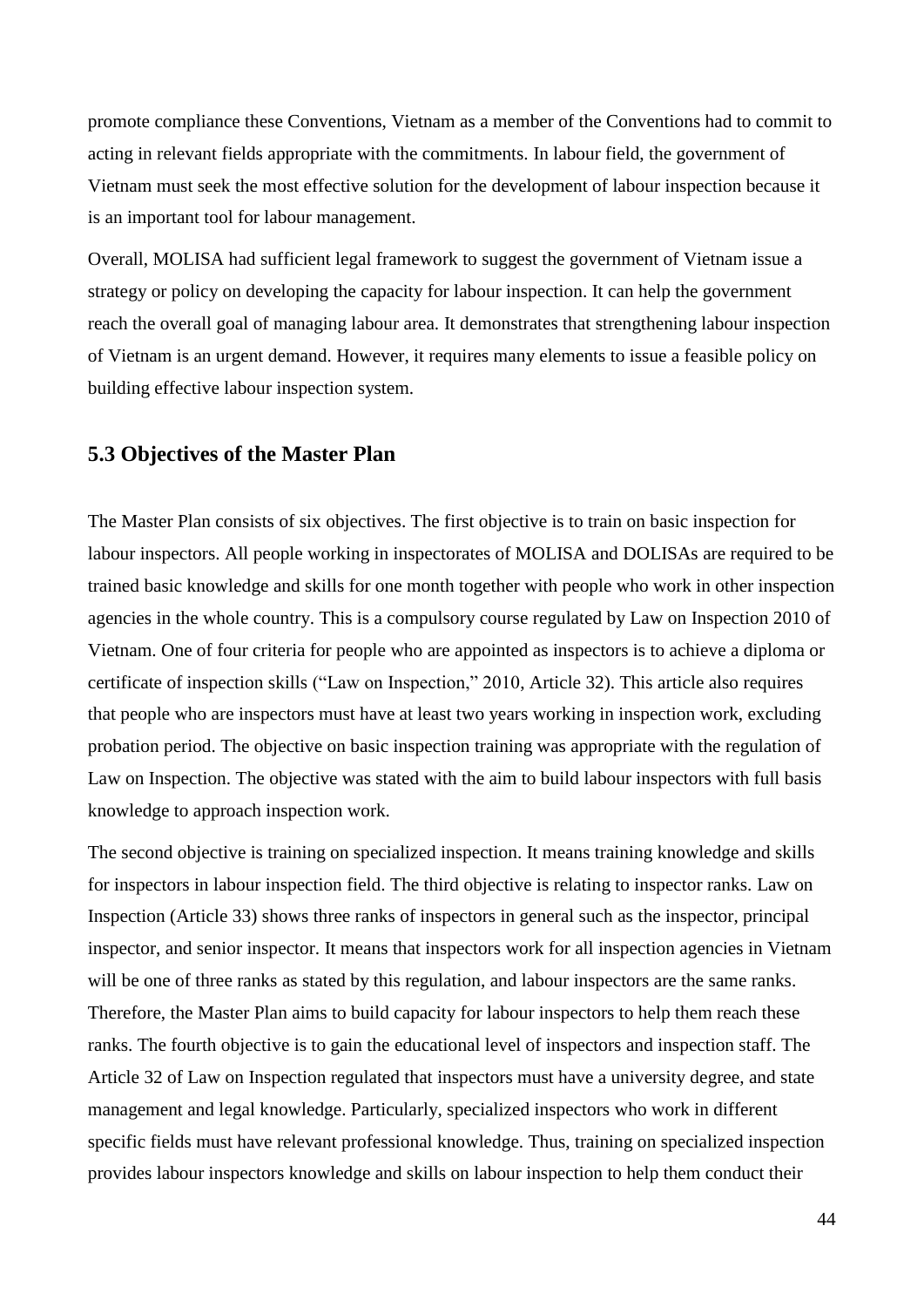work better. It is also an opportunity for labour inspectors from different regions to share the experience.

The next objective is to increase the number of inspectors. According to Decision No. 193 issued by MOLISA, the number of inspectors would be 750 to 800 by 2015 and 1,200 to 1,250 by 2020. The final objective is to equip facilities and equipment for labour inspection agencies in the whole country. MOLISA and DOLISAs have to buy more facilities for their organizations to ensure that inspectors and inspection staff work in the best conditions.

Of six objectives, the first four objectives related to training. Thus, it can be seen that the Master Plan has three major purposes such as improving capacity for labour inspectors through training, increasing the number of labour inspectors, and purchasing specialized equipment and other necessary things for labour inspection agencies to make them have better capacity and conditions to serve the requirements of work.

# **5.4 Data analysis**

After four years, labour inspection agencies in Vietnam achieved some basic results by conducting the Master Plan. There also existed some limitations. The results of the Master Plan were analyzed based on the theoretical framework in Chapter 2 and objectives in section 5.3 of this chapter. The data is collected from the interviews, observation and materials for analysis. It can be said that labour inspection agencies can deal with their challenges and issues when they develop sufficient capacities to respond the work requirements. So, what are key critical capacities of labour inspection? As the theoretical framework in Chapter 2, capacities of labour inspection shall mean three key components such as individual capacity, institutional capacity and societal capacity of labour inspection.

**Figure 6** A framework of capacity development for labour inspection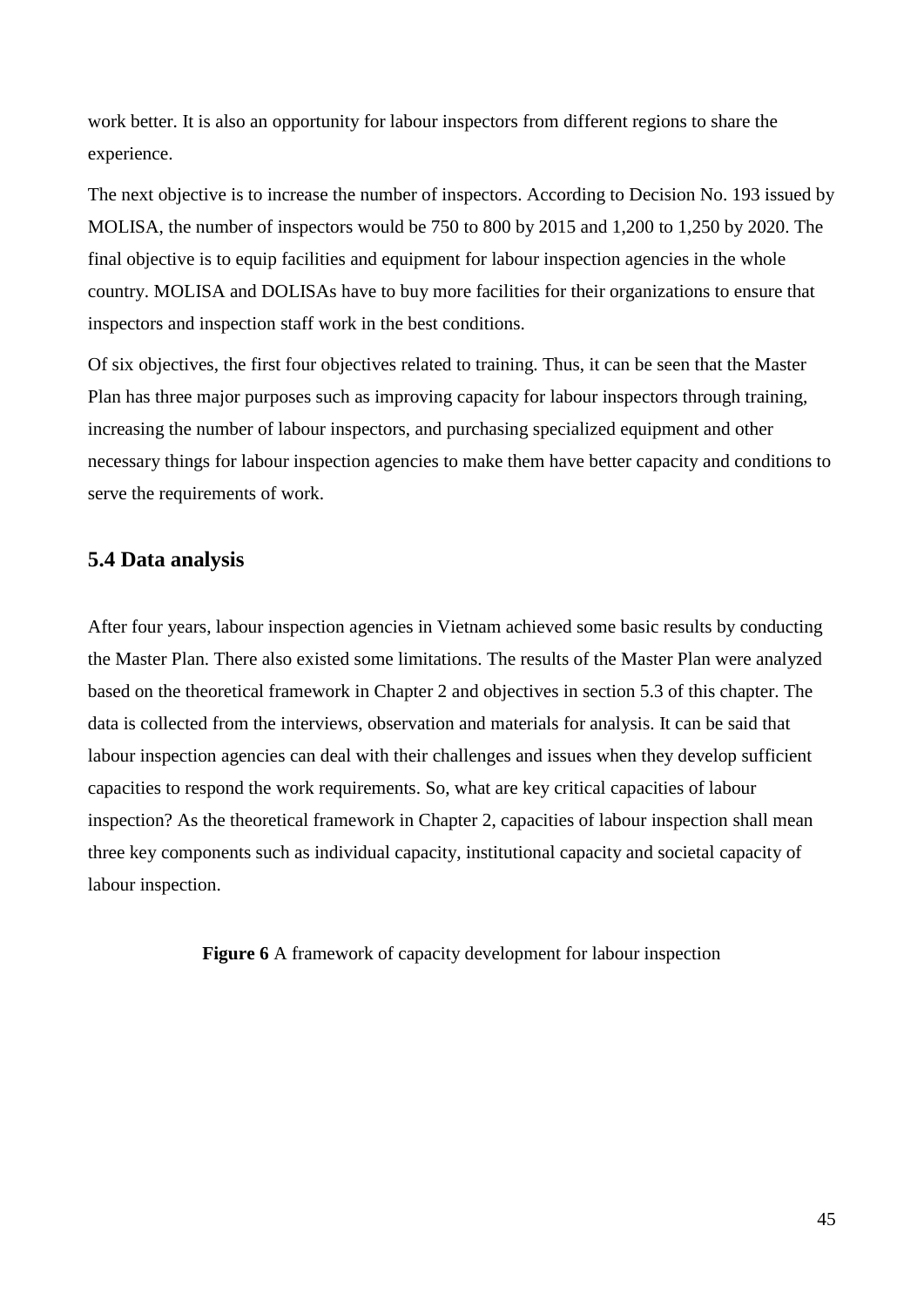

### *5.4.1 Individual level*

Developing the capacity of individuals should be the first objective of a policy on capacity development. Developing the capacity of individuals means to make leaders have the vision to manage their organizations and equip knowledge and skills for human resource in these organizations. In the context of the Master Plan, this objective should be done with the aim to develop a vision for leaders of labour inspection agencies and equip knowledge and skills for labour inspectors. By doing so, labour inspection agencies will be strengthened with critical capacities to help conducts all functions and tasks. The Master Plan set this objective but it focused mainly on training inspection procedures in general. There was no deep training course on developing knowledge, skills to raise the vision for inspection leaders.

Table 8 presents the results of the Master Plan in two periods by six objectives. The first period lasted from 2013 to 2015. In the period from 2013 to 2014, this was time for labour inspection agencies establishing a detailed plan to implement the Master Plan. MOLISA issued Decision No. 193 in 2014 on guiding Decision No. 2155 of the Prime Minister. It means that MOLISA had little time in the first period to perform the Master Plan. It started from the middle 2014 to 2015. The second phase of the Master Plan began from 2016 to 2020. MOLISA has conducted the second phase for nearly two years (2016-2017). The Master Plan will complete by 2020.

**Table 8** Results of the Master Plan (at the central level)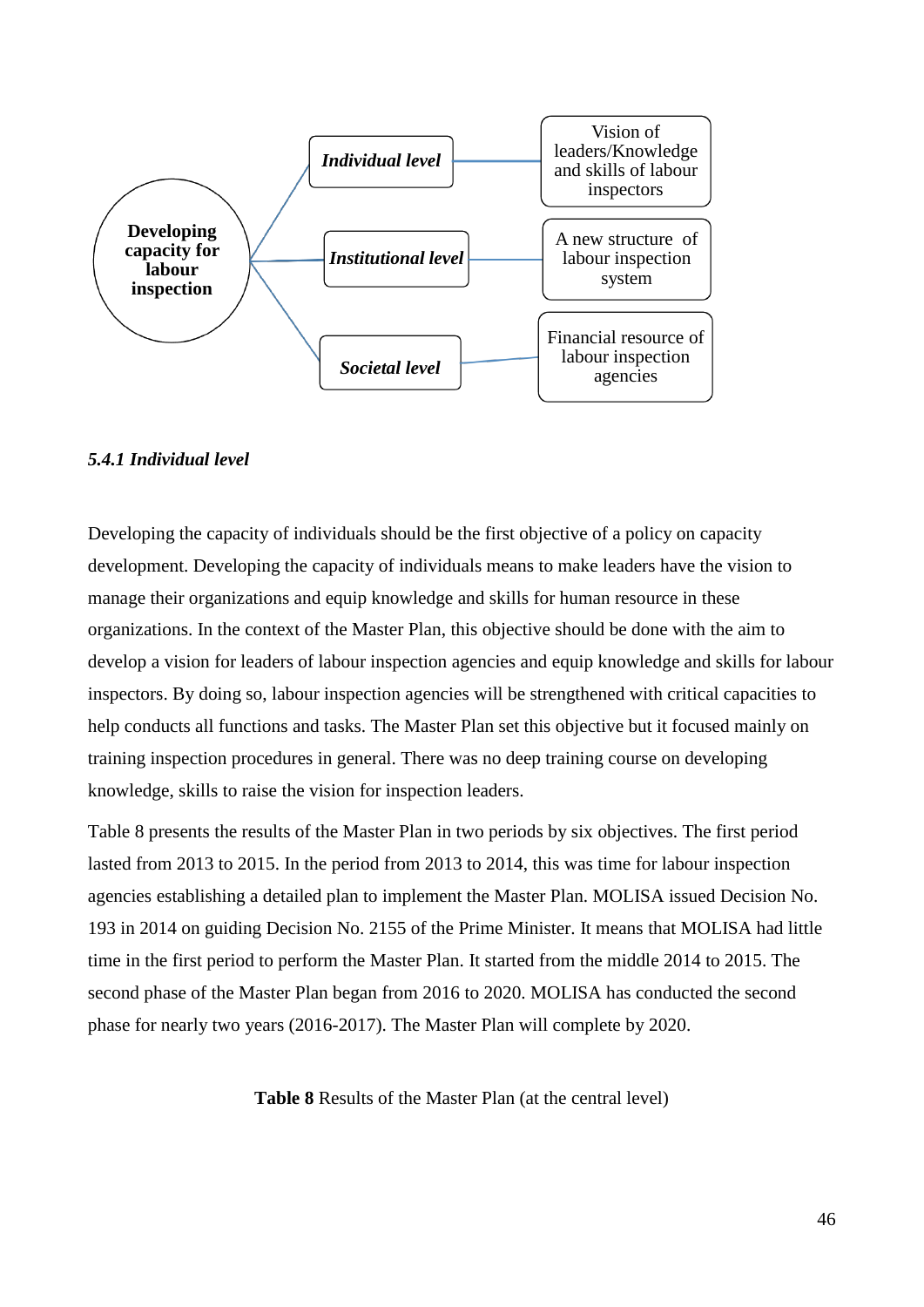|                | $2013 - 2015$                               |                   |                | $2016 - 2020^2$   |                |
|----------------|---------------------------------------------|-------------------|----------------|-------------------|----------------|
|                | <b>Objectives</b>                           | <b>Objectives</b> | <b>Results</b> | <b>Objectives</b> | <b>Results</b> |
|                |                                             | (%)               | (%)            | (%)               | (%)            |
| 1) Training on | 1.1) Training for                           | 60                | 62,2           | 70                | 69,2           |
| basic          | inspection staff                            |                   |                |                   |                |
| inspection     | 1.2) Training for                           | 20                | 29,4           | 30                | 26,9           |
|                | inspectors                                  |                   |                |                   |                |
|                | 1.3) Training for principle                 | 0,5               | 3,9            | 10                | 3,8            |
|                | inspectors                                  |                   |                |                   |                |
|                | 2) Training on specialized inspection       | 60                | 100            | 90                | 100            |
|                | Inspectors and inspection staff are trained |                   |                |                   |                |
| 3) Inspector   | 3.1) Inspector                              | 60                | 61,5           | 75                | Unreported     |
| ranks          | 3.2) Principal Inspector                    | 20                | 26,9           | 25                | Unreported     |
|                | 3.3) Senior inspector                       | 0,5               | 3,8            | 0,5               | Unreported     |
|                |                                             |                   |                |                   |                |
| 4) Educational | 4.1) Bachelor' Degree                       | 100               | 100            | 100               | Unreported     |
| level/literacy | 4.2) Master's Degree                        | 10                | 40             | 20                | 44             |
| of inspectors  | 4.3) PhD's Degree                           | 0,5               | $\overline{0}$ | 10                | $\overline{0}$ |
| and inspection |                                             |                   |                |                   |                |
| staff          |                                             |                   |                |                   |                |
|                | 5) Increasing number of inspectors          | 750 - 800         | 500            | 1,200-1,250       | Unreported     |
| (Unit: person) |                                             |                   |                |                   |                |
|                | 6) Increasing facilities and equipment      | unclear           | unclear        | unclear           | Unreported     |

(**Source:** A report on summing up inspection work over of the years 2013-2016; "Decision No. 193 on a detailed plan for implementation of the Master Plan on building capacity for labour inspectorates until 2020," 2014; interviewing results).

This table describes six objectives of the Master Plan and the results after four years implementation. These objectives were not shown in Decision No. 2155 approved by the Prime Minister of Vietnam but in Decision No. 193 of MOLISA on guiding the implementation of Decision No. 2155. It can be seen that some results were not reported because the interviews were conducted when MOLISAs' Inspectorate had not finished the inspection plan in 2017. Obviously,

-

<sup>&</sup>lt;sup>2</sup> The results were calculated by September 2017.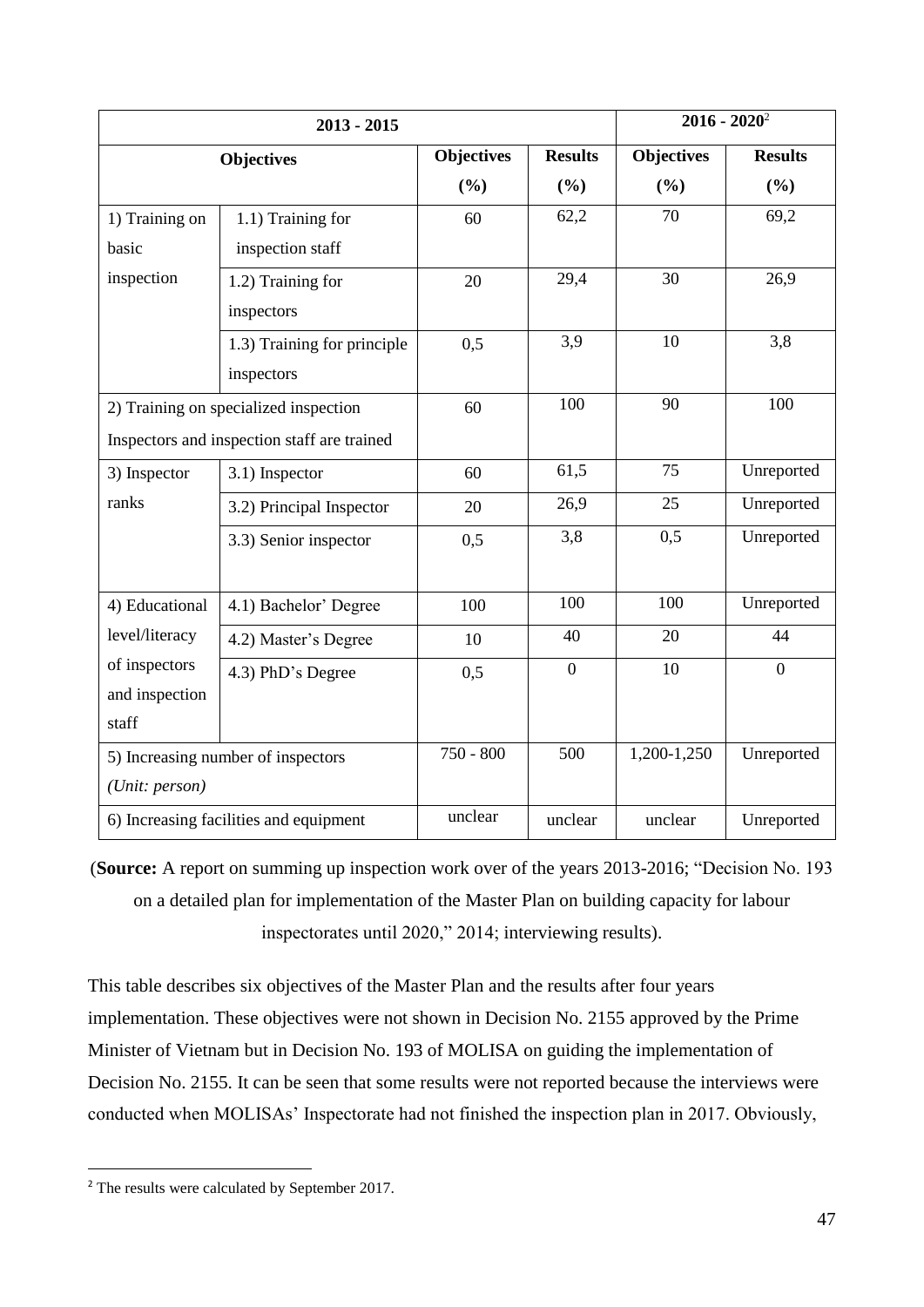there is no result for the period from 2018 to 2020 because the activities of the Master Plan have not performed.

#### *Training on basic inspection (the first objective of the Master Plan)*

According to Interviewee 01, "all inspection staff of MOLISA's Inspectorate must be trained the basic knowledge on inspection". Normally, new staff recruited will be sent to participate in a basic training course of inspection hosted by the school of Government Inspectorate after some time working in MOLISA's Inspectorate. They will then be appointed as inspectors. After that, inspectors must be trained at the higher level to be appointed to principal inspectors. The last compulsory training course is to train principal inspectors to appoint them into highest rank (senior inspectors). Certainly, there are rarely inspectors responding the conditions to become senior inspectors. MOLISA's Inspectorate has only two senior inspectors of the total 53 people in 2017. In 2016, a total number of inspectors and inspection staff of MOLISA's Inspectorate was 02 senior inspectors, 14 principal inspectors, 32 inspectors and 04 inspection staff, excepted for two servants and two drivers. In comparison with the objectives stated for the first period from 2013 to 2015, it can be said that MOLISA's Inspectorate slightly exceeded the rate shown in respective objectives.

#### *Training on specialized inspection (the second objective of the Master Plan)*

Many courses were organized for inspectors of almost DOLISAs in the whole countries. Some inspectors of MOLISA's Inspectorate were sent to be trained together with inspectors at the local level in the same training course. In 2016, there were 07 training courses 140 inspectors of inspectorates of MOLISA and DOLISAs ("A report on summing up inspection work in 2016 and the orientation for 2017", 2016). The state budget and the ILO funded these training. However, some important topics such as inspection for overseas workers, child labour, domestic workers or employees in agriculture area have not organized for labour inspectors (according to a group of interviewees).

#### *Inspector ranks (the third objective of the Master Plan)*

There was no report of the results relating to the ranks of inspector in the first years of the second phase. However, the result on inspector ranks of the first phase was higher than the objective (see Table 8, item 3). According to Interview 01, there was no significant change of labour inspection system of Vietnam since the Master Plan issued. Hence, it cannot be said that the results concerning to inspector ranks in the beginning years of the second phase respond the objective stated.

#### *Educational level of inspectors and inspection staff (the fourth objective of the Master Plan)*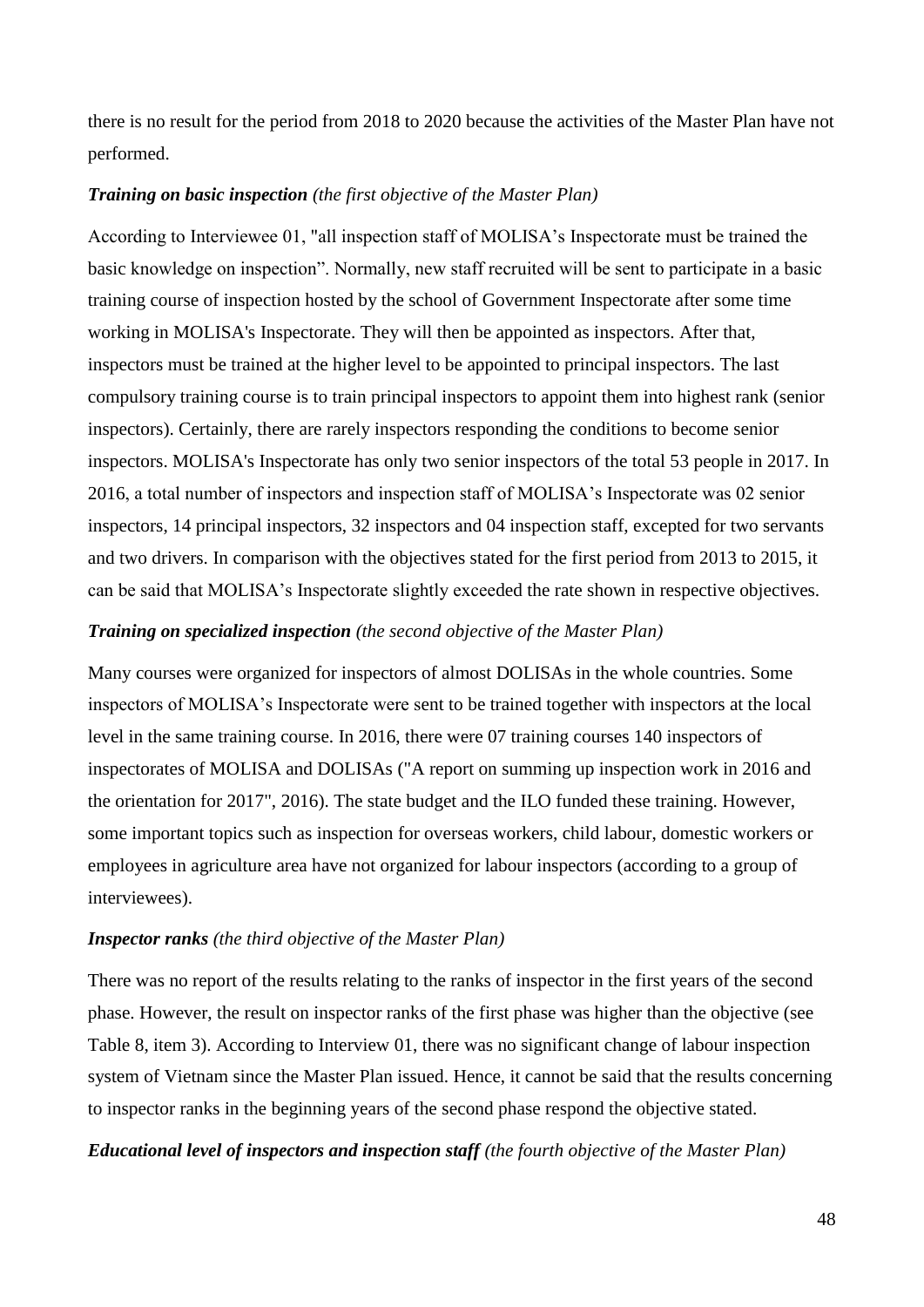The interviewee 01 said that all people recruited to work in MOLISA and DOLISAs must have at least bachelor's degree, except for servants and drivers. Master's degree was not compulsory for civil servants working for government agencies. Hence, it was just the objective to encourage inspectors gaining their qualifications. According to Interviewee 03, the number of labour inspectors at the central level who got Master's Degree was high, with about 44% of the total, exceeded the objective shown in the Master Plan for the period from 2016-2020 (see Table 8). However, the number of people at the local level obtaining the Master's Degree has not reported. There was no person achieved the PhD's Degree in inspectorates of DOLISA and DOLISAs (according to Interviewee 01), while the objective was 0,5 percent by 2015 and one percent by 2020.

In addition, one of the most important things is to develop the vision for leaders of labour inspection agencies and decision-makers of MOLISA. However, the Master Plan did not have any training activities relating to developing the vision for authorized people. Hence, it is difficult to build an effective policy on building capacities for labour inspection if decision-makers do not have the vision for that matter.

#### *5.4.2 Institutional level*

#### *Increasing number of inspectors (the fifth objective of the Master Plan)*

Since the Master Plan was built in 2013 until 2017, the number of inspectors of MOLISA's Inspectorate and DOLISAs' Inspectorates was not significantly changed. The number of inspectors in Vietnam increased very slowly, from 412 to 500 people in the period of 6 years (from 2010 to 2015). Especially at the central level, the number of inspectors working for MOLISA's Inspectorate remained stable around more than fifty people (2013 to 2014: 53 people; 2014 to 2016: 54 people; and 2017: 53 people, including 02 servants and 02 drivers). It can be seen that total inspectors of MOLISA and DOLISAs remained stable over the years. One of the major reason was that the government of Vietnam enacted the policy on regulations on downsizing and restructuring of officials and public employees ("Resolution No. 39 downsizing and restructuring of officials and public employees," 2015). This resolution of the government of Vietnam issued after the Master Plan. Normally, the government has to ensure that the policies issued before Resolution No. 39 could be done in practice. The problem here is that the government of Vietnam did not commit any specific number of increasing labour inspectors for MOLISA and DOLISAs. In Decision No. 2155, the objective of increasing number of inspectors was regulated in a general way: "the number of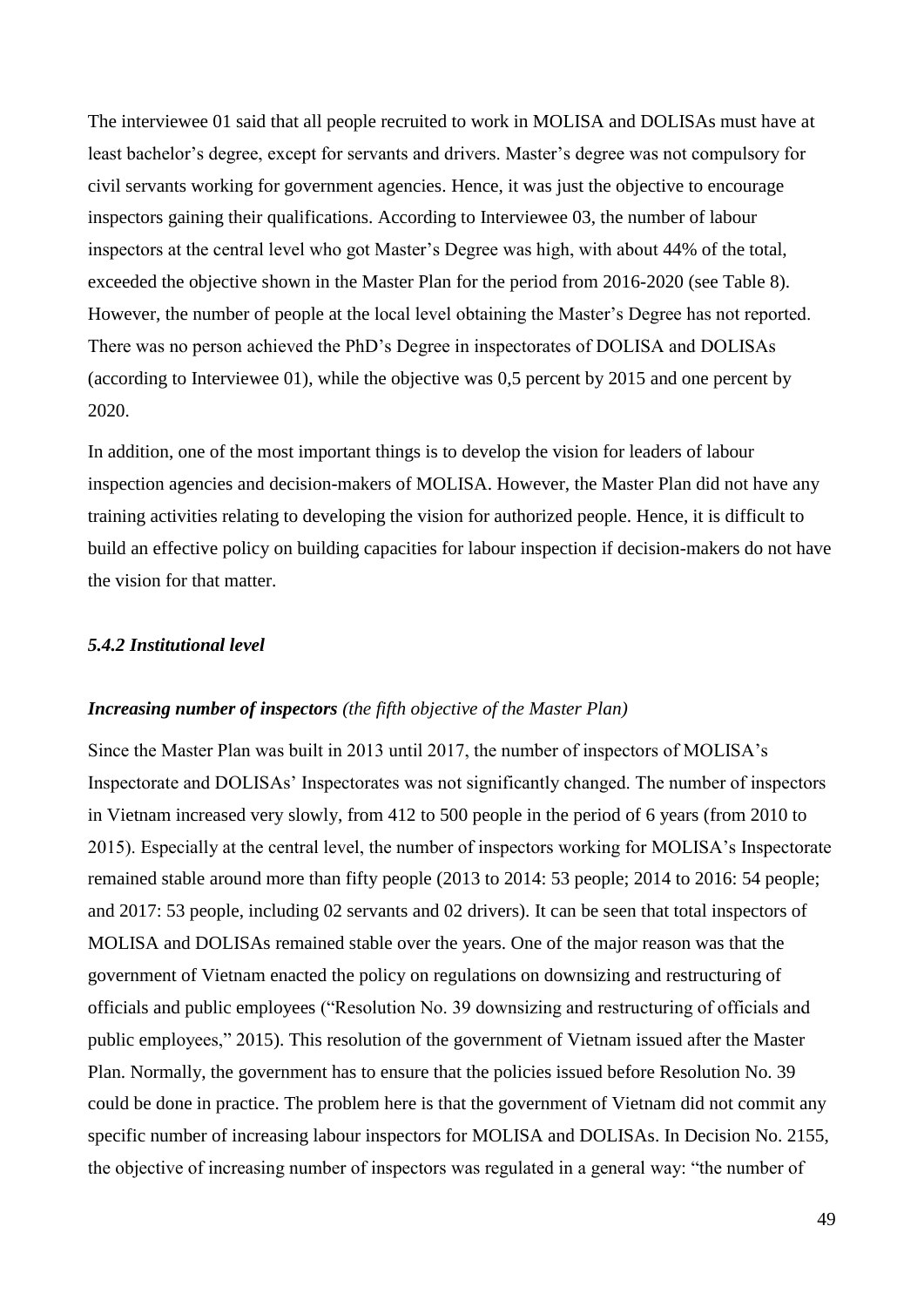inspectors and inspection staff of labour inspection system will be increased to respond the politic tasks, ensure the compliance of the policy and laws in labour area". The objective set by MOLISA was that labour inspection agencies of Vietnam would have reached 750-800 inspectors by 2015 and 1,200-1,250 inspectors by 2020 ("Decision No. 193 on a detailed plan for implementation of the Master Plan on building capacity for labour inspectorates until 2020," 2014, part B, item III, 2.2). It is clear that this criterion was set by MOLISA only, not the government of Vietnam. Hence, there is no warranty for MOLISA to reach this goal. In addition, there was no financial plan for MOLISA and DOLISAs to recruiting the number of inspectors as stated. The interviewing results showed that inspectorates of MOLISA and DOLISAs did not reach 750 inspectors in 2015 in comparison with the objective stated in Decision No. 193. In 2017, at the time this study was conducted, the number of inspectors was 500 people (according to the Interviewee 01). While the ILO encouraged the less developed country like Vietnam should reach the rate of labour inspector and enterprises with 1:40,000 (see Chapter 2). It has not any evidence to demonstrate that decisionmakers had used the indicator or criteria when setting the objective with a specific number such as 750 to 800 inspectors by 2015 and 1,200 to 1,250 inspectors by 2020. It might be the owned ideas of decision makers of MOLISA because the Prime Minister just approve the general goal of increasing labour inspectors, but not stated exactly how many inspectors will be increased for labour inspection agencies.

Actually, the Master Plan did not set private objectives for MOLISA's Inspectorate at the central level but the whole labour inspection system. In 2017, at the time this research was conducted, there was no report relating to the improvement of human resource and facilities of inspectorates at the local level. According to Interviewee 01, the number of inspectors of 63 DOLISAs' Inspectorates was not increased significantly because the total number of inspectors in the whole system of labour inspection has been staying with a similar number as before the Master Plan was issued.

The following table shows the results, which labour inspection of Vietnam reached after four years (2014-2017). The table illustrates the number of inspectors and inspection staff of Inspectorates of MOLISA and DOLISAs, number of enterprises, and number of inspected enterprises. It allows comparing the real quantity of inspectors to a big number of enterprises in the whole country. The number of inspected enterprises means the result, which labour inspection agencies made over the years.

**Table 9** The number of inspectors, enterprises and inspected enterprises in Vietnam (2010-2017)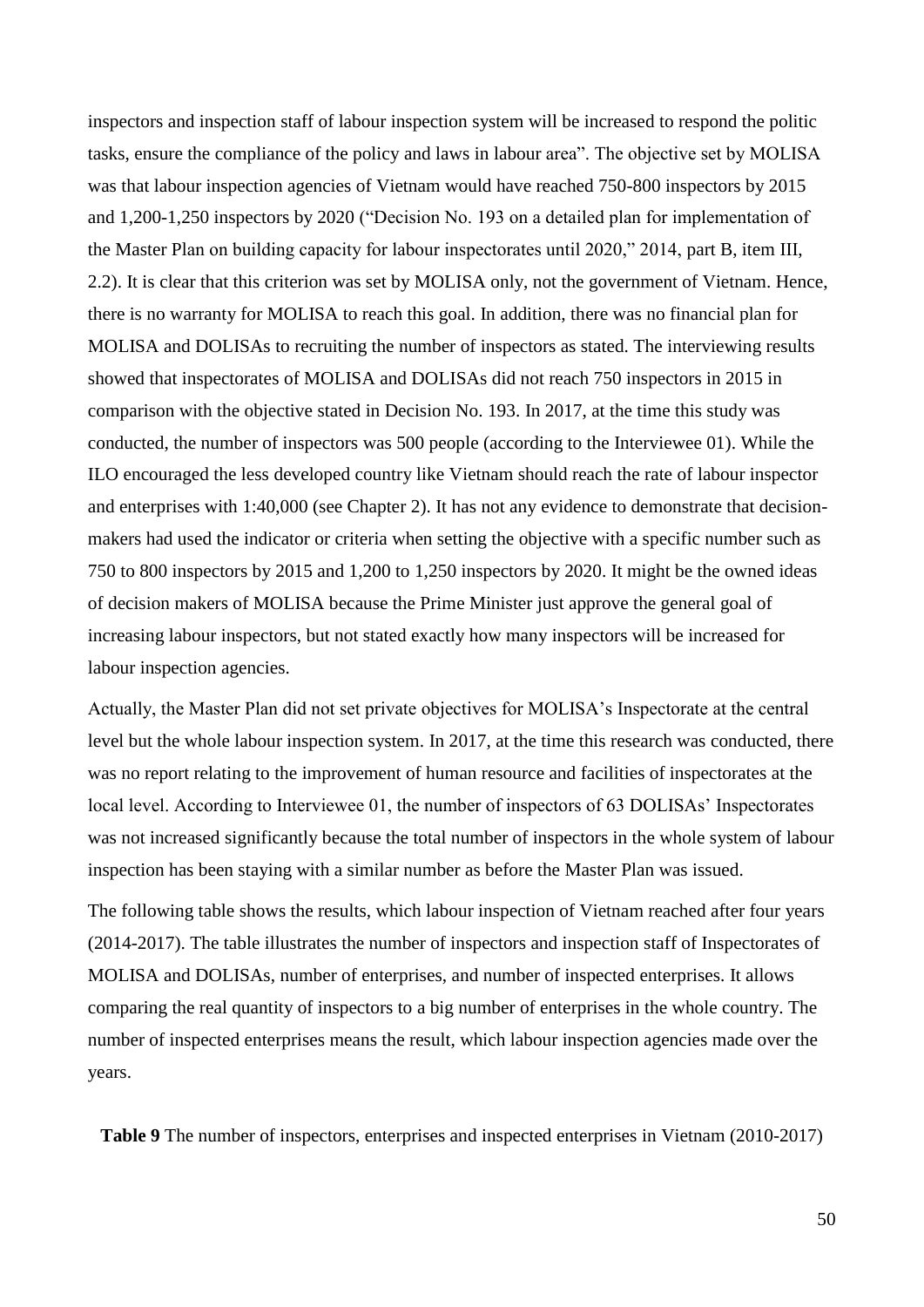| <b>Years</b>                                            | <b>Before the Master Plan issued</b><br>(1) |         |         |         |         |         | In first 4 years implementing the<br><b>Master Plan</b><br>(2) |                 |
|---------------------------------------------------------|---------------------------------------------|---------|---------|---------|---------|---------|----------------------------------------------------------------|-----------------|
| Year                                                    | 2010                                        | 2011    | 2012    | 2013    | 2014    | 2015    | 2016                                                           | 2017            |
| 1) Phu Tho<br><b>DOLISA</b>                             | 412                                         | 429     | 457     | 464     | 482     | 500     | 492                                                            | 500             |
| 2) A number<br>of<br>enterprises <sup>3</sup>           | 279,360                                     | 342,691 | 346,777 | 373,213 | 402,326 | 442,485 | 612,000                                                        | Unrepor<br>-ted |
| 3) A number<br>of inspected<br>enterprises <sup>5</sup> | 7,090                                       | 7,108   | 7,007   | 8,156   | 8,557   | 6,883   | 7,923                                                          | Unrepor<br>-ted |

(**Source:** Statistical Yearbook of Vietnam, 2016; Statistical Year Book of Labour, National Devotees and Social Affairs, 2016; and Reports of MOLISA's Inspectorates in the years from 2010 to 2016).

The table above shows the practical issues of labour inspection in Vietnam. The table shows the number of inspectors and enterprises over the years. The last row of the table presents inspection results of Inspectorates of MOLISA and DOLISAs each year. The number of enterprises went up over years while the number of labour in the whole country was not changed. It even decreased in 2016 in comparison with that number in 2015 (from 500 to 492 people). There was no change of the number inspectors as of October 2017 (Interviewee 01).

Firstly, there were no contents of the Master Plan about the number of inspectors would be increased. It means that the government did not approve in detail that how many inspectors would be increased. On the contrary, Decision No. 193 of MOLISA guiding in detail the Master Plan indicated the target that the number of inspectors would have increased from 750 to 800 people by 2015 and 1,200 to 1,250 people by 2020. These were separate targets approving by MOLISA. Indeed, they might not be conducted because the government did not approve the budget for the targets of MOLISA. In fact, the results from interviews and the reports of MOLISA demonstrated that the number of labour inspectors of Vietnam, in the first period of the Master Plan, was not increased as the objectives stated.

-

<sup>&</sup>lt;sup>3</sup> Unit: enterprise

<sup>4</sup> As of 20 April, 2017, Vietnam had 612,000 enterprises. Retrieved from

https://www.ahvietnam.com/uncategorized/happened-vietnam-wednesday-17-may-2017/

<sup>5</sup> Unit: inspected enterprise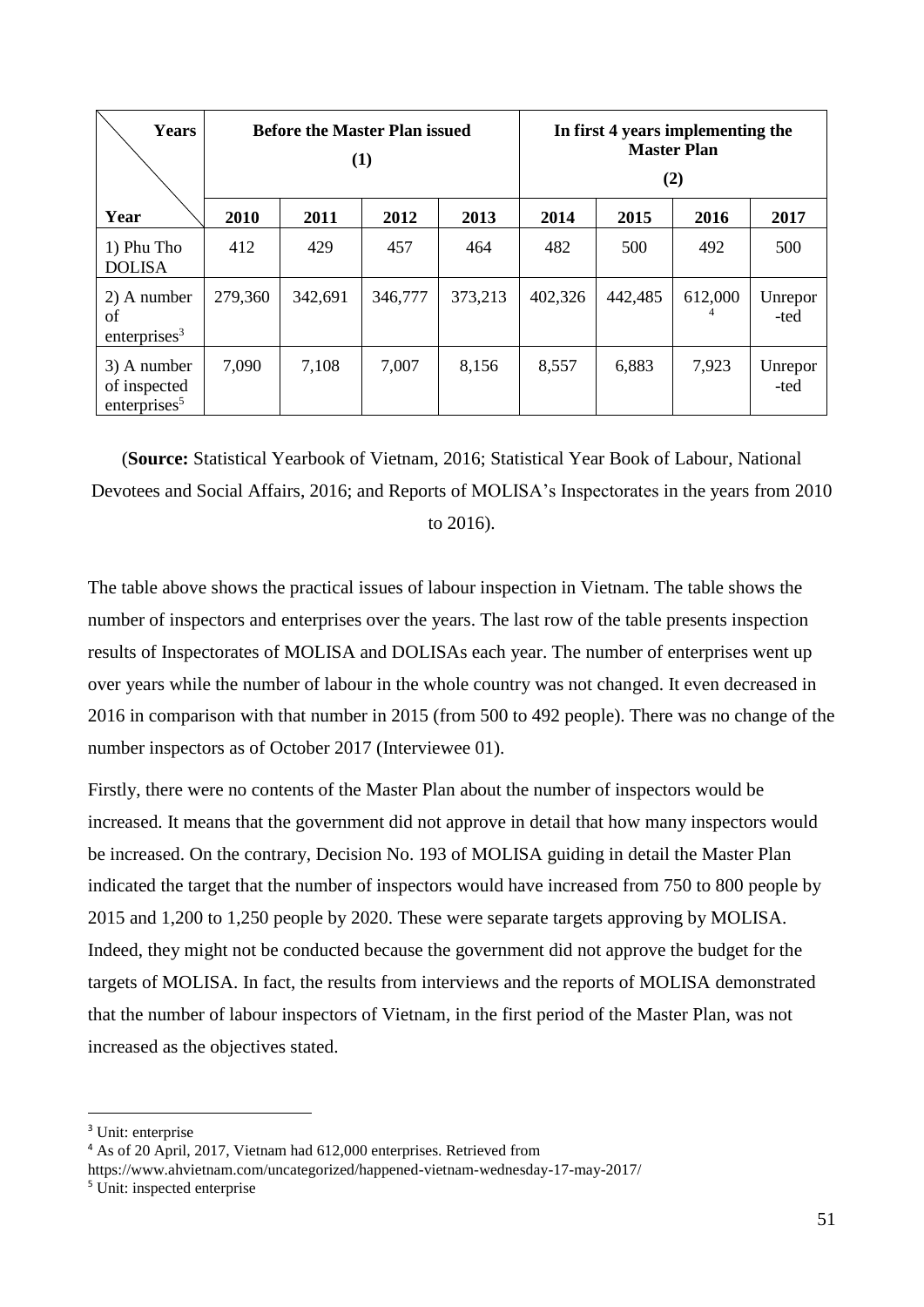Secondly, the number of enterprises was on the upward trend. Vietnam could reach one million enterprises by 2020 ("Resolution No. 35 of the government on assisting and developing enterprises until 2020," 2016). MOLISA's Inspectorate reported that this issue was one of the most difficulties of labour inspection ("*A report on summing up inspection work in 2016 and the orientation for 2017"*, 2016, p. 20).

Finally, the enterprises inspected each year accounted for a small rate comparing to the entire enterprises of the whole country (see Chapter 4). The fact is that the number of inspected enterprises after some years conducting the Master Plan was not much higher than that number in previous years. To sum up, it seemed to be that inspectorates of MOLISA and DOLISAs had no fundamental change, or in other words, the difference was unclear and breakthrough between two periods: before the Master Plan issued (from 2010 to 2013) and the first four years of conducting the Master Plan (2014 to 2017).

#### *Building a new structure for labour inspection system*

Decision No. 2155 did not identify objectives relating to re-structure labour inspection system. However, Decision No. 193 guiding in detailed Decision 2155 addressed some targets involving this concept. According to this decision, there has a representative office of Ministry Inspectorate in the centre and the south of Vietnam. Moreover, each DOLISA Inspectorate will have some divisions instead of one division as before. The government had addressed the target of increasing number of inspectors for all DOLISAs' Inspectorates.

The Interviewee 01 stated that both MOLISA and DOLISA have less than 500 inspectors and inspection staff. Another interviewee who is working for a DOLISA's Inspectorate said "we still have four inspectors many years until now. There is no change in both human resource and facilities for us". It can be noted that MOLISA and DOLISAs have not reached the fifth and sixth objectives as shown in the table above.

### *5.4.3 Societal level*

It means the role of society and state in providing sufficient financial resources for the development of labour inspectors. MOLISA could not be able to achieve objectives without financial resources. For example, it needs funds for buying facilities, equipment and paying salaries for newly recruited staff. According to the Interviewee 01, the fund was not enough for purchasing specialized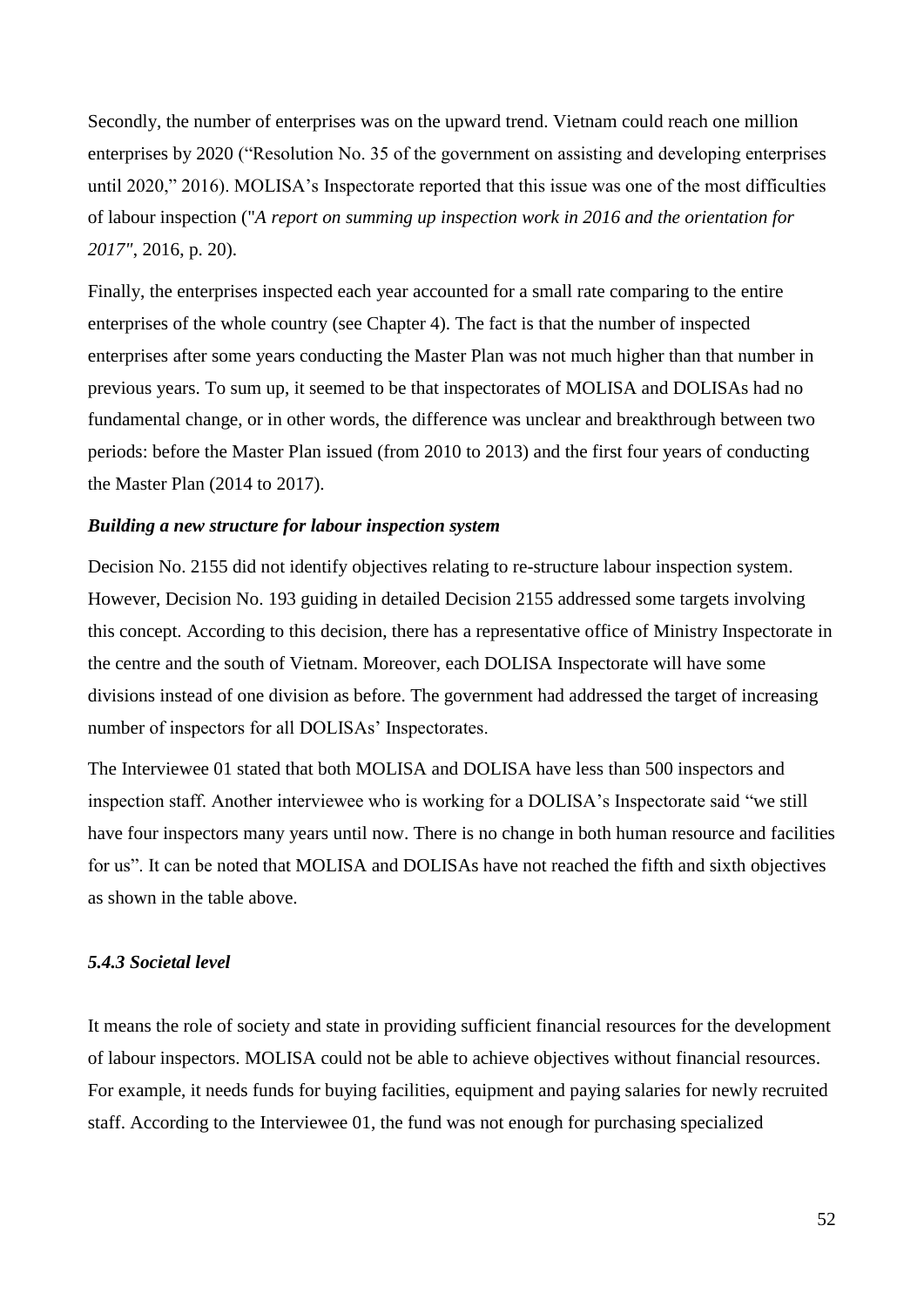equipment such as noise, light, sound and dust meters. It was the reason why labour inspectors have not trained the subject on how to use the equipment for inspecting enterprises.

### *Increasing facilities and equipment (the sixth objective of the Master Plan)*

As shown in Table 7, there was no report on how to equip facilities and equipment for labour inspection agencies. According to Interview 03, labour inspection at the central level was equipped with some things such as computers, tables, chairs and other official tools. By contrast, this was very limited at the local level. For example, MOLISA's Inspectorate had two cars why Inspectorates of almost DOLISAs of 63 provinces and cities must use the cars of their managing agencies. They are not allowed to have private cars to serve the purpose of moving for inspection purposes. Inspectors of these inspectorates have to arrange means themselves when they go to inspect at workplaces and have the allowance from their agencies for paying the costs of renting vehicles.

Some interviewees in the interviewing group said that they received a small budget each year for conducting the objectives of the Master Plan at the provincial level. For example, one person of the group told that "we got about one hundred million Vietnam Dong each year" (equivalent to about 4,500 US dollars), but almost that amount spent on training and spreading legal documents relating to their tasks and functions. At the central level, the state budget was allocated for MOLISA's Inspectorate about one billion Vietnam Dong each year, equivalent to about 45,000 US dollars. This fund spent mostly on training activities for inspectors of both MOLISA and DOLISAs and purchasing official equipment for MOLISA's Inspectorate (Interview 02). The fact was that specialized equipment such as noise, light, sound and dust meters were not bought to equip for labour inspectors to help them inspect safe conditions at workplaces for employees. Due to no specialized equipment, the training course on how to use the equipment was not organized for labour inspectors at the local level. They have equipped some things such as computers, tables, chairs and other official tools. Vehicles were limited to buy, for example, MOLISA's Inspectorate had two cars why Inspectorates of almost DOLISAs of 63 provinces and cities must use the cars of their managing agencies. They are not allowed to own cars to serve the purpose of moving for business purposes. Inspectors of these inspectorates have to arrange their means when they go to inspect at workplaces and have the allowance from their agencies for paying the costs of renting vehicles.

# **5.5 Main findings**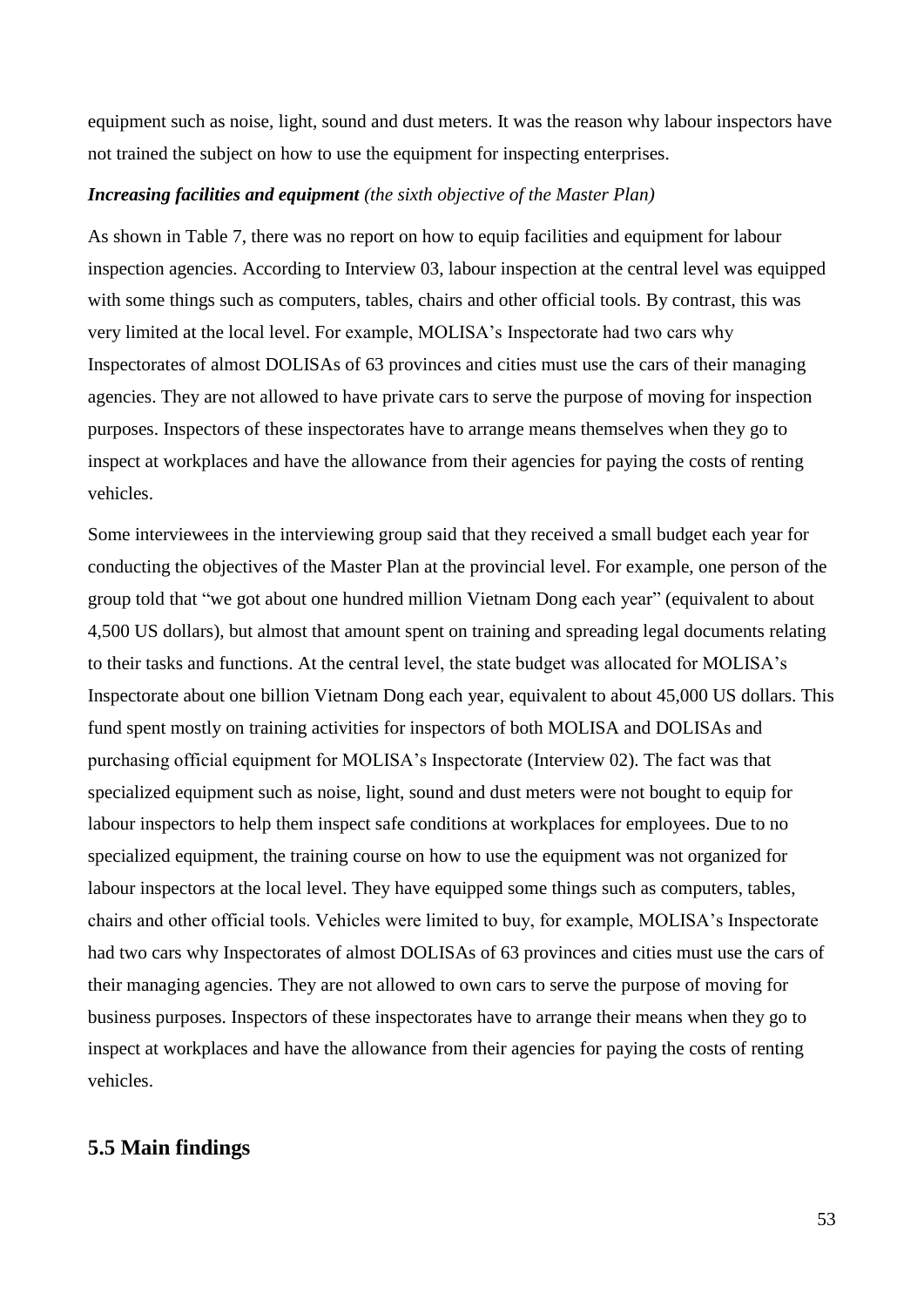There are some fundamental results of MOLISA and DOLISAs after the first four-year implementation of the Master Plan. According to Malik et al., (2002) as shown in Chapter 2, individual and organizational capacities could influence the development of outcomes of the organization. As analyzed, the most significant results of the Master Plan in the period from 2014 to 2017 concerns a training objective. It aims to provide labour inspection knowledge and skills to respond the work requirement. The objective of developing labour inspectors of the Master Plan is in accordance with the first level in the model of Malik et al., (2002) presented in Chapter 2. However, the Master Plan has revealed some limitations in the building and implementation processes as shown below.

#### *5.5.1 Building the Master Plan*

### *A vision for identifying the problems of labour inspection*

The vision of policy-makers in identifying the problems of labour inspection is one of the most important elements when building the policy on the capacity for development for labour inspection. The proper identification of challenges of labour inspection will ensure that the policy will thoroughly address all of the issues existing in labour inspectorates. The authorized people of inspection agencies and policy-makers need to understand the concept of capacity development comprehensively before issuing the policy to develop the capacity of labour inspection. When developing capacity development policies, it is essential to ensure that the policy meets the demands to address all labour inspection issues. Therefore, it really needs the vision of the leaders of labour inspection agencies and decision-makers to promulgate effective policies. All individuals in the inspection institutions must be directed to develop their capacity to accommodate the transformation of their organization in the future. Nevertheless, the policy-makers seemed not to identify all challenges of labour inspection when they built the Master Plan. Hence, MOLISA, as a key implementer, has not reached the outcomes of the Master Plan in the first phase comparing to the objectives stated.

According to Interviewee 01, labour inspectors in Vietnam faced many challenges at the time MOLISA's Inspectorate developed the Master Plan. The surveys for building the Master Plan were carried out in a few DOLISAs out of 63 DOLISAs in the whole country. Obviously, the results of these surveys at several DOLISAs could not reflect the actual needs of all 63 DOLISAs' Inspectorates of Vietnam. There were several problems of Vietnamese labour inspection were identified, in which, the inadequate human resource is the most issue of all DOLISAs. Labour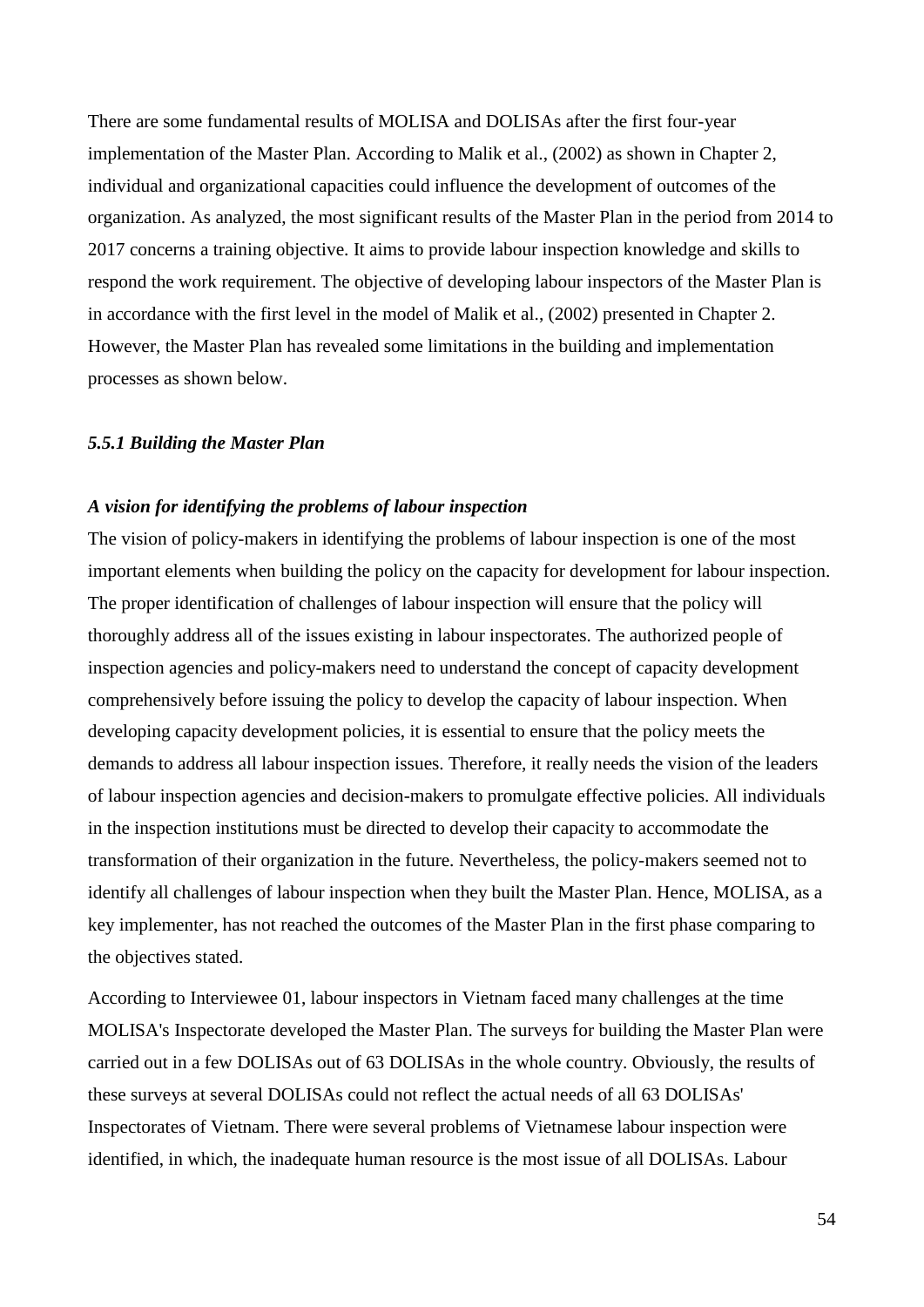inspection in Vietnam has a different challenge in comparison with these of the global labour inspection. For example, Vietnam had a high rate of employees work in the agriculture area, especially women and the children, accounted for 44% of the total employees in 2015 ("Employment in agriculture," n.d.). Labour inspectors were not enough to monitor labour issues in the agriculture field. It seems to be that the decision-makers did not anticipate the difficulties in building and implementing the Master Plan. Consequently, the Master Plan did not specify how many labour inspectors were needed to inspect most areas, which labour inspectors have never visited. It would seem to be that it is difficult for MOLISA to obtain the major purpose of developing the capacity for labour inspection when the Master Plan finished.

The policy-makers did not fully identify labour inspection issues in the context of Vietnam when building the Master Plan. Therefore, the objectives might not meet the real demands of labour inspection agencies. For instance, they expected to reach 1,250 inspectors by 2020. While the ILO recommends that, the rate of a labour inspector and enterprises is 1: 40,000 for less developed countries. The number of inspectors should be 1,500 instead of 1,250 as the target stated by MOLISA.

The table below illustrates most of the labour inspection challenges described in studies of Richthofen, Casale and Sivananthiram (see Chapter 2). In the table above, there are nine major challenges to the global labour inspection. Based on the data collected, Vietnam was reported to have four of nine challenges. They include the shortage of labour inspectors, the growth of enterprises in general, the matters involving migrant workers and child labour.

| No.                         | The challenges of labour inspection in<br>most countries <sup>6</sup>        | The challenges of labour<br>inspection in Vietnam <sup>7</sup> |                     |
|-----------------------------|------------------------------------------------------------------------------|----------------------------------------------------------------|---------------------|
|                             |                                                                              | <b>Identified</b>                                              | <b>Unidentified</b> |
|                             | Inadequate numbers of inspectors                                             |                                                                |                     |
| $\mathcal{D}_{\mathcal{L}}$ | Lack of a labour inspection policy to<br>drive the labour inspection process |                                                                | ×                   |
| $\mathcal{R}$               | Lack of coordination of the labour<br>inspection system                      |                                                                | $\mathbf x$         |
| $\overline{A}$              | The growth of informal economy                                               |                                                                |                     |
|                             | Migration                                                                    |                                                                |                     |

**Table 10** The challenges of the global labour inspection and Vietnam

-

<sup>6</sup> Please see Chapter 2

<sup>7</sup> Please see Chapter 4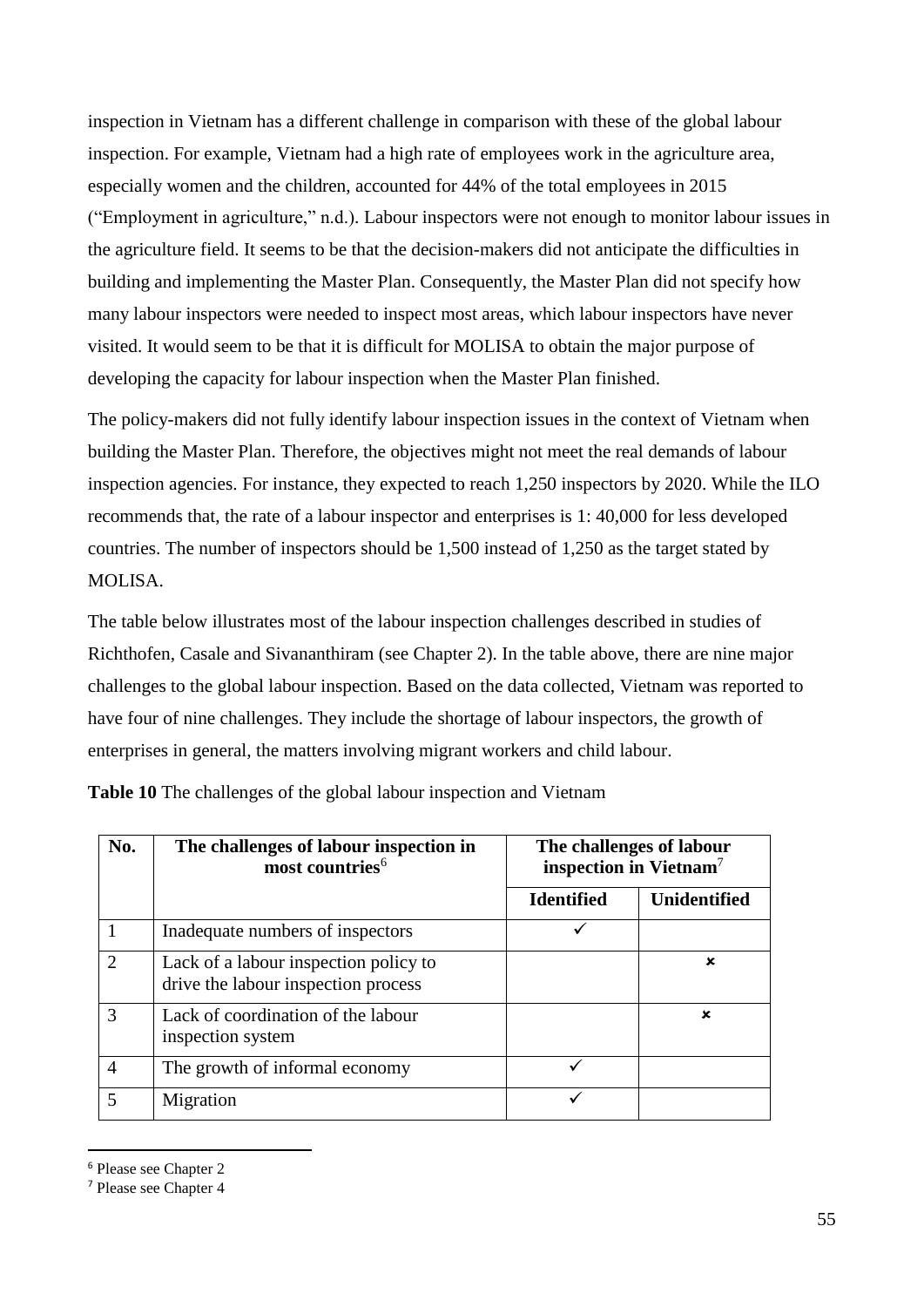| Child labour                 |  |
|------------------------------|--|
| HIV/AIDS at the workplace    |  |
| Forced labour                |  |
| Databases and record keeping |  |

In addition, labour inspection of Vietnam has the same challenges as other countries, including the lack of labour inspection policies to promote labour inspection process, the lack of coordination of the labour inspection system, HIV/AIDS issues at the workplace, forced labour and inadequate databases and record keeping (Interview 01). However, these challenges have not adequately indicated while developing the Master Plan. Consequently, the objectives of the Master Plan do not cover the solutions to deal with these issues of labour inspection. For example, the training courses organized by MOLISA's Inspectorate do not provide inspection skills for labour inspectors to check the workplace where HIV/AIDS is available.

### *A vision in establishing objectives of the Master Plan*

The Master Plan consists of six objectives, focusing primarily on training, increasing human resource and providing additional facilities for labour inspection organizations. Unfortunately, the Master Plan was not developed based on the theoretical framework on capacity development. Based on the model of Malik et al., (2002), the capacity development for labour inspection should include the enhancement of the vision for leaders of labour inspection agencies, knowledge and skills for labour inspectors, the creation of the most appropriate structure for labour inspection system, and the allocation of sufficient resources for the policy implementation.

Another drawback of the Master Plan is that it was issued without a detailed financial plan for the implementation. This means that inspection agencies of MOLISA and DOLISAs were passive in conducting the policy because they must wait for the state budget annually. As stated in Chapter 1, the main aim of this study was to investigate the theoretical and practical issues of the Master Plan. Then, this could help propose the best solution for a feasible policy on capacity development for labour inspection. According to the Law on Promulgation of Legal Documents (2015), Decision No. 2155 on issuing the Master Plan should include the categories of finance for the implementation. Article 98, item 3 of this law requires competent authorities to evaluate human resources and financial conditions to ensure that decisions of Prime Minister can be implemented in practice when approved. However, the Master Plan, finally, was approved without a specific budget plan.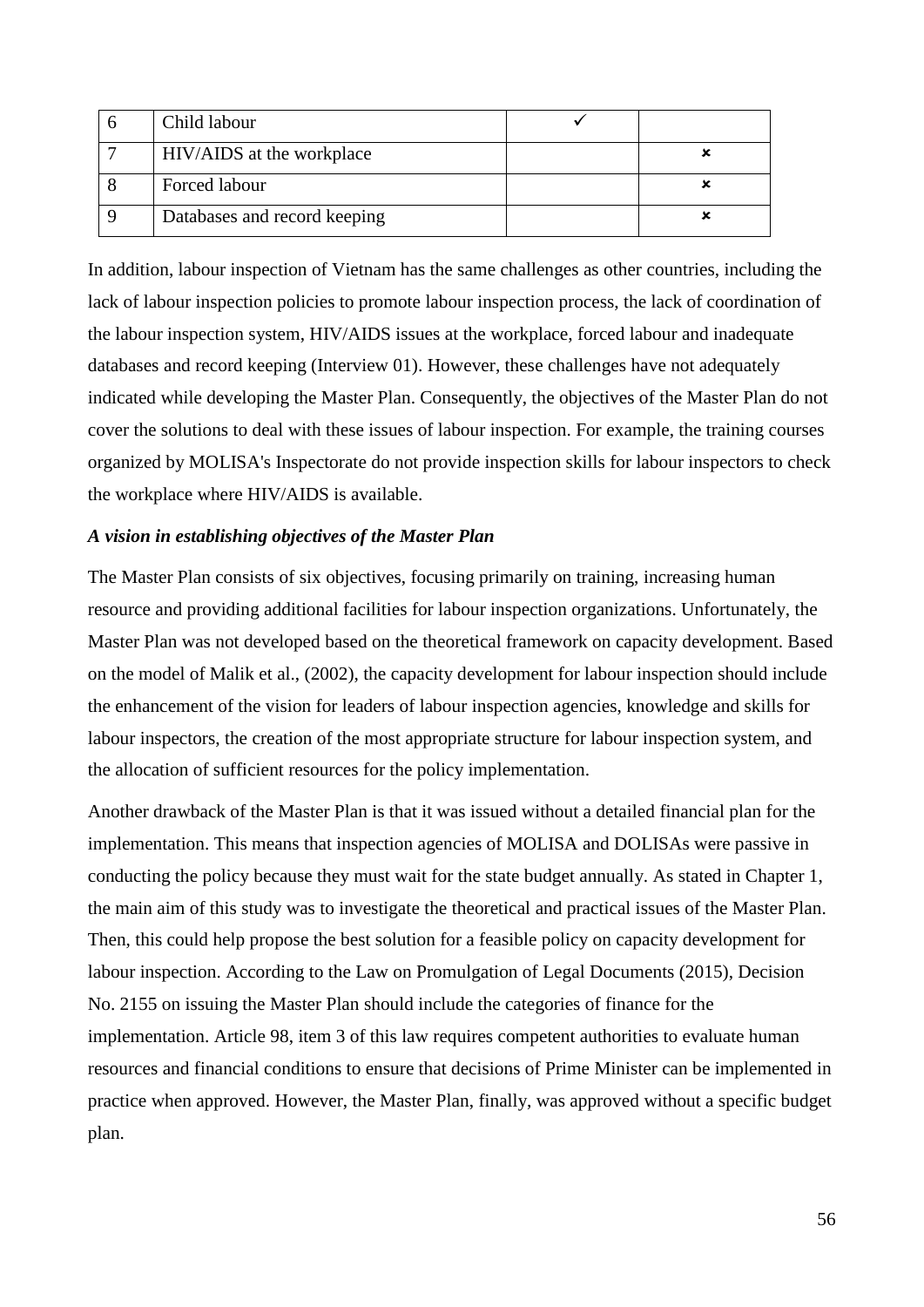As Fowler et al (2010) indicated in Chapter 2, material resources for building capacity include finances, equipment, and facilities. For example, the inspection agencies need the budget to pay salaries for new recruits and purchase additional equipment for labour inspectors. In fact, the Master Plan did not have a financial plan and clarify the costs of each activity. There was only a general provision shown in Decision No. 2155: "The Ministry of Finance shall have to allocate funds for the implementation of the Master Plan" (Part IV, Article 2). In addition, Decision No. 193 stated that the budget for the implementation of the Master Plan was allocated in accordance with the law ("Decision No. 193 on a detailed plan for implementation of the Master Plan on building capacity for labour inspectorates until 2020", 2014, part C). These are general provisions, not the detail financial plan. With a limited fund, MOLISA's Inspectorate and most DOLISAs' Inspectorates focused on training activities and purchasing some office equipment such as computers, laptops and air conditioners for labour inspectors (Interviewee 02).

#### *5.5.2 Implementation of the Master Plan*

After the first four years of implementation, it can be seen that the Master Plan on capacity development provided certain benefits for labour inspectors of Vietnam and their institutions. Labour inspectors, especially at the local level, had taken parted in many training courses organized by the MOLISA's Inspectorate. They were also equipped more facilities for work, for example, computers, air conditioning and other office equipment. Nevertheless, the capacity of the labour inspectorate of Vietnam seems not to be strengthened as the objectives addressed. The impacts of this policy on the labour inspection system and society of Vietnam are unclear. First, labour inspection agencies still have a small number of inspectors as the previous years of the Master Plan. The major reason is the government of Vietnam required to decline the number of officials and public employees based on Resolution No .39 (2015). Second, the qualification of labour inspectors has not been improved significantly. Labour inspectors were not provided training courses on the topics of inspection on child labour, migrant workers, labour in agriculture, fisheries and forestry. The inspection skills in these fields are particularly important for labour inspectors because labour inspectors are now facing the challenge concerning these. Third, the specialized equipment such as the tools measure noise, light, dust at workplaces was not purchased for labour inspectors to serve OSH inspection work. Thus, labour inspectors did not have any specialized equipment during the inspection process at the workplaces. In fact, if they were equipped inspection tools, the risks and occupational accidents at the workplace would have minimized.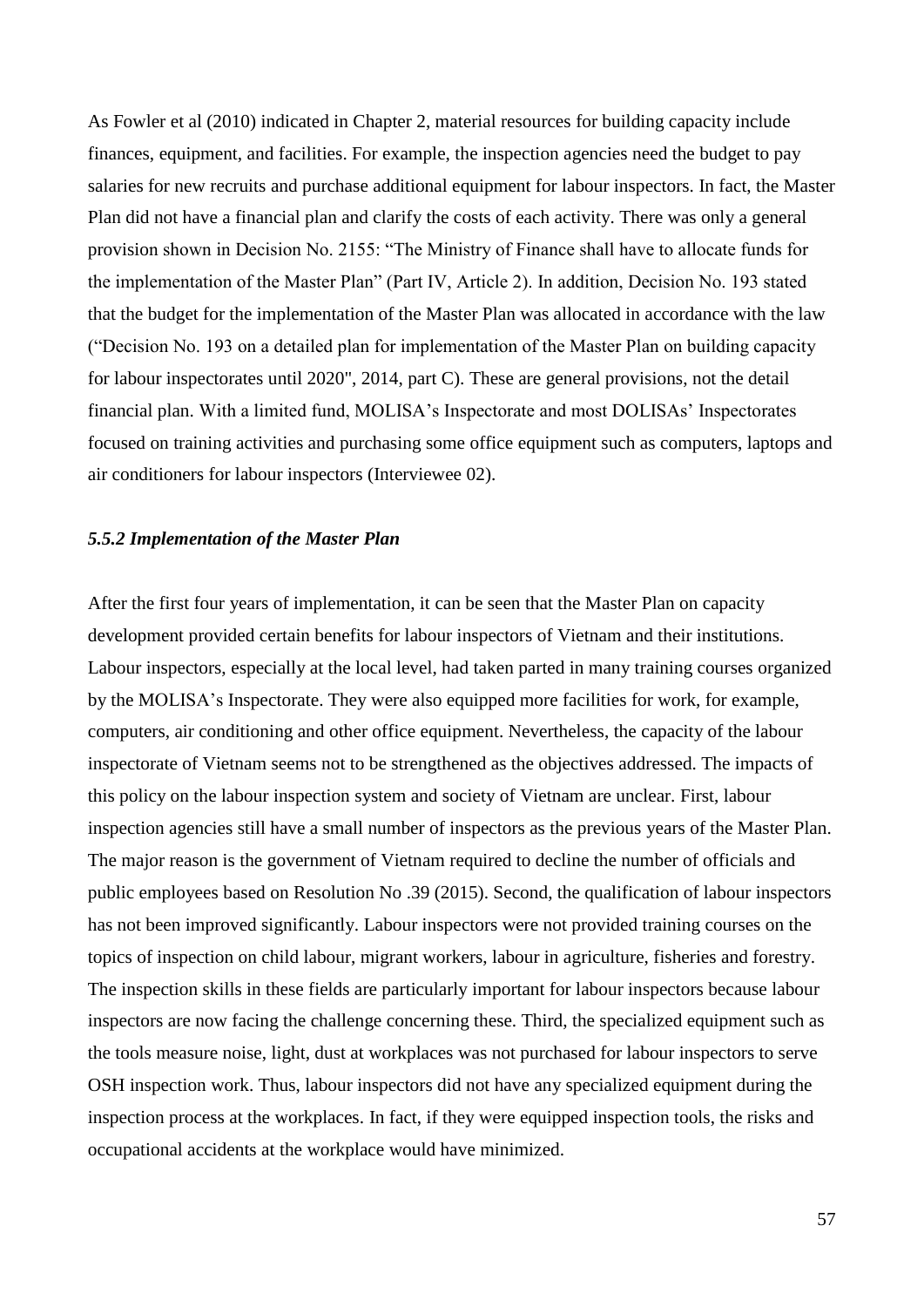In summary, it can be said that labour inspection agencies of Vietnam did not fully achieve six objectives as stated. The policy on reducing the public staff of Vietnamese government and inadequate budget are reasons causing this issue ("*A report on summing up inspection work in 2016 and the orientation for 2017"*, 2016, p. 20).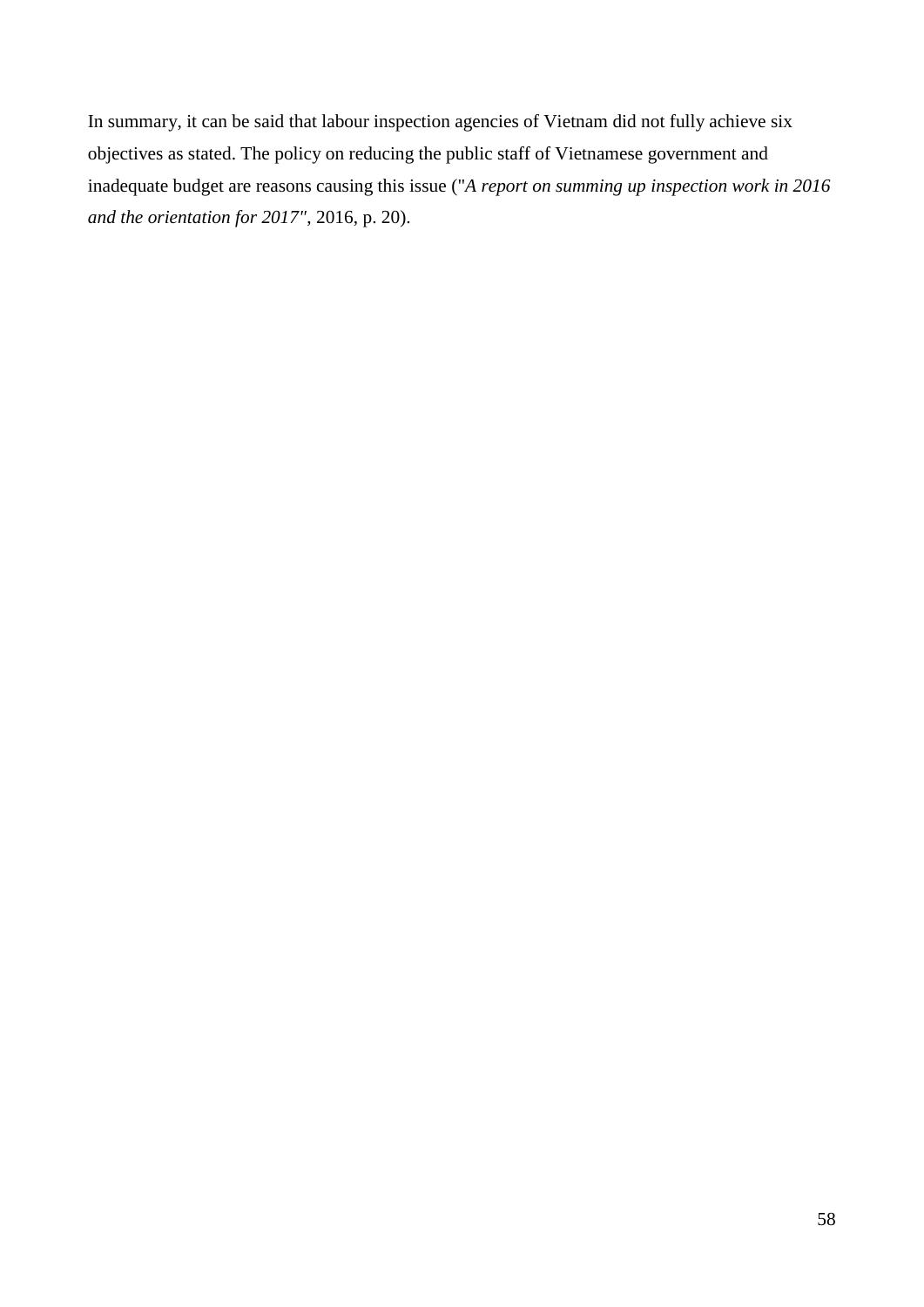# **CHAPPTER 6 – CONCLUSIONS AND RECOMMENDATIONS**

# **6.1 Conclusions**

Developing capacity for labour inspection is an essential task of each government in the fastchanging world today. Through analyzing the situation of labour inspection of Vietnam, this research offers an efficient solution to capacity development policy for labour inspection in most countries. With this purpose, the research aims to explore three research questions: "What are challenges of labour inspection?", "what are issues of the policy on capacity development for labour inspection", and "what is the connection between the challenges of labour inspection and the capacity development policy?"

To find the answers to these research questions, the author employed the qualitative method by indepth interviews. The researcher carried out four interviews with people of the inspectorates at the central and local levels of Vietnam in September 2017. Of which, three interviews were conducted face-to-face with key informants of MOLISA's Inspectorate. The fourth interview was performed with a group of ten people of DOLISAs' Inspectorates in the training course organized by MOLISA's Inspectorate. In addition, the secondary data collected from materials provided valuable information for analyzing the research results. The critical thing is to build the theoretical framework for data analysis. The model of Malik et al., (2002) with three levels of capacity development assisted the researcher to complete the study with the justification and reliability.

As a result, this research has been successful in providing insights on the challenges of labour inspection of most countries in the world and particularly in Vietnam. In addition, the theoretical framework for capacity development provides the scientific merits for labour inspection organizations of most countries in the world. As stated in this study, capacity development is a large concept. The model of Malik et al., (2002) shown in Chapter 2 could be the most appropriate for capacity development of labour inspectorates. With all the tasks accomplished, the author can affirm that this study has answered all three-research questions.

The first research question is about identifying challenges of labour inspection. In fact, the challenges of labour inspection are various from country to country. However, the most issue of labour inspection is lack of human and financial resources to cover a huge number of inspection objects. Besides, labour inspectors lack knowledge and skills to help them solve their challenges.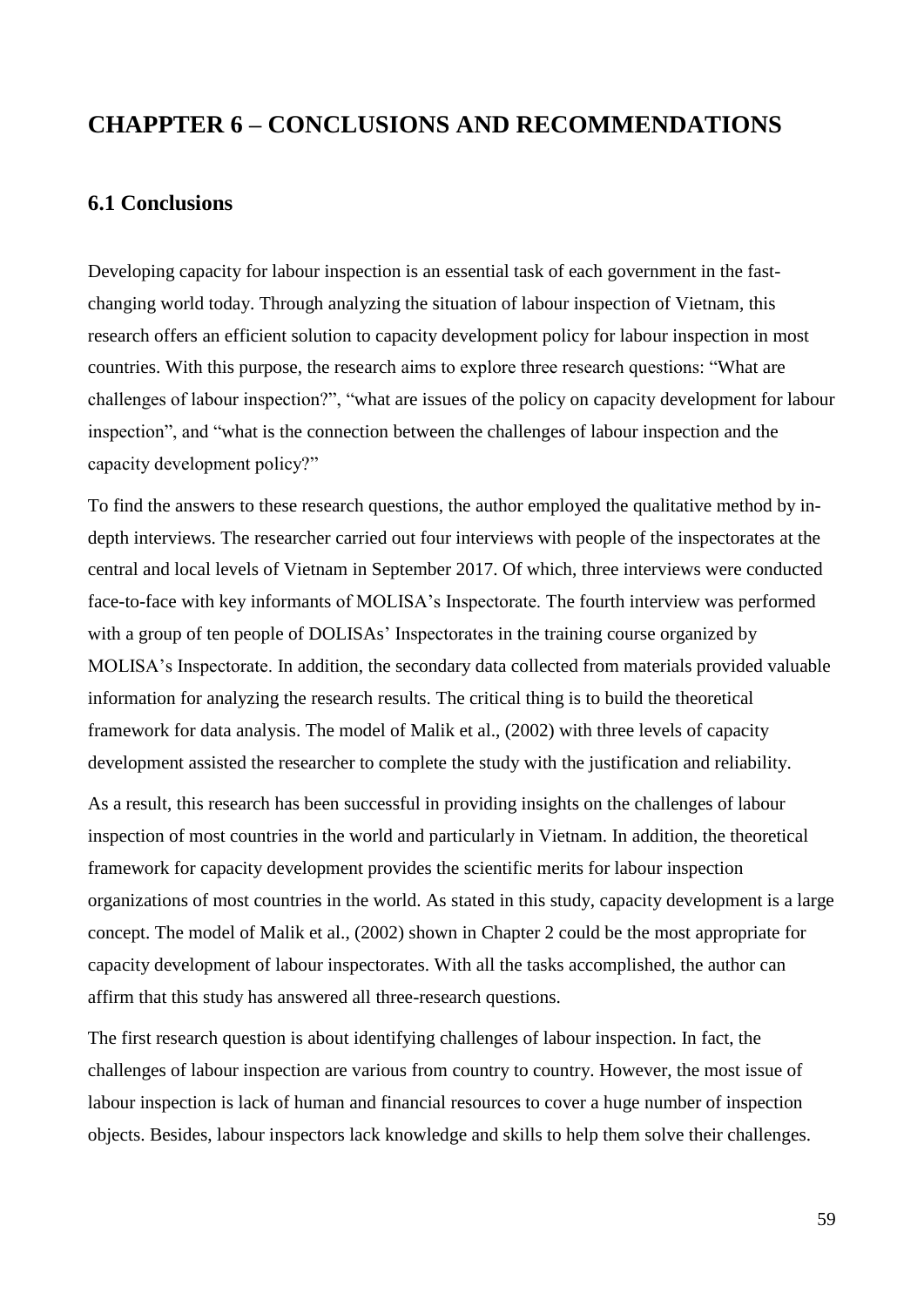In the context of Vietnam, labour inspection has been facing many challenges (see Chapter 4). The Master Plan provided labour inspectors with treasured knowledge and skills to help them resolve their issues. The results of the interviews showed that some inspectors were satisfied with the basic training courses on labour inspection. However, most training activities focused mainly on basic inspection processes rather than in-depth examination skills on different topics. Therefore, the Master Plan does not improve the capacity of labour inspectors significantly.

The second question is to identify issues of capacity development policy for labour inspection. According to Malik et al., (2002), there are three elements that need to be considered while improving capacity: vision, institutions, and social capital. The vision means the ability of inspection leaders and decision-makers in issuing an effective policy on capacity development. The institution element can be understood that labour inspection system will be re-organized in accordance with the change of individuals in the inspection agencies. The element of social capital means financial resource allocating to institutions to implement the policy on capacity development. Nevertheless, based on the analysis in Chapter 5, it can be said that the Master Plan has not reached all three elements to develop the capacity for labour inspection. In particular, the issues of the policy include: the lack of visibility in the formulation of the policy on capacity development for labour inspection; the structure of the labour inspection system has not re-structured after four-year implementation; and the lack of financial resource to conduct the policy.

Ultimately, organizational capacity is the combination of capacities of individuals, institutions, and finance. If the organization expects to develop their capacities, it needs to build all elements as Malik et al., (2002) stated. Furthermore, capacity development is "the process whereby people, organizations, and society as a whole unleash, strengthen, create, adapt, and maintain capacity over time" (Bolger, 2008, p. 9). Thereupon, the government should remain stable the capacity development in a long-term. It is difficult to improve organizational capacity in a short term of some years. It needs time for the organization to remain all factors of capacities after completing the policy. It is certain that capacities of the organization will not be tumbledown.

The final research question concerns the connection between the challenges of labour inspection and capacity development policy for labour inspection. Obviously, if the challenges of labour inspection are not identified, the decision-makers cannot establish correct objectives to handle them. Thus, the policy must identify all problems of inspection need to be solved. In fact, Vietnamese decision-makers, perhaps, missed some challenges of inspection when they established the policy on capacity development for labour inspection.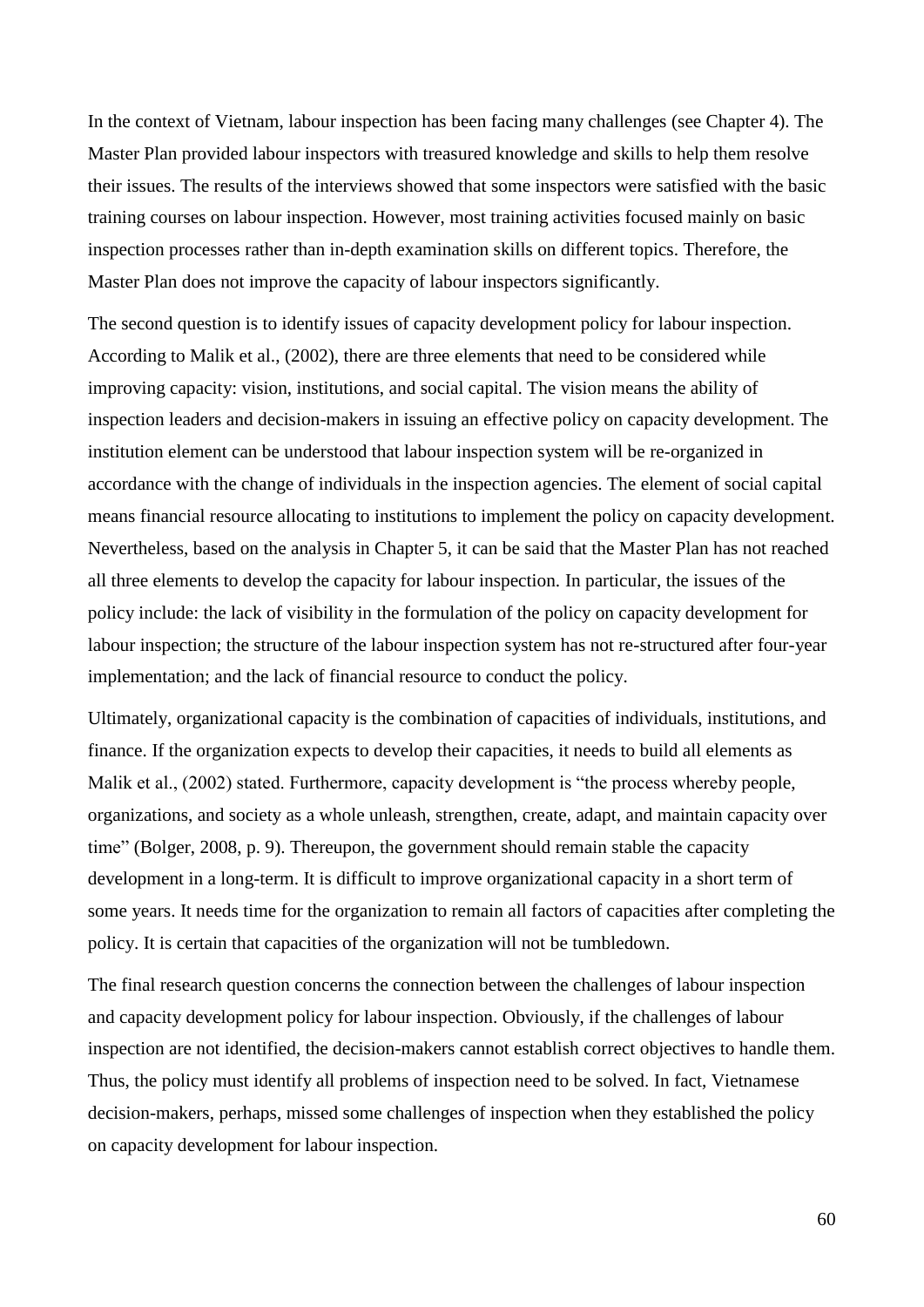One typical example is that inspectors of Vietnam lack skills to inspect the maters of a child, overseas workers or domestic workers but the training courses did not consist of these topics. Moreover, labour inspectors do not have specialized equipment to inspect at the workplace. However, the training objective of the Master Plan did not cover the sufficient demands of labour inspectors. This is the main reason for the disconnection between the challenge of the labour inspectorate and the policy on developing its capacity.

Overall, after the first stage of the Master Plan, it seems that MOLISA has not reached all objectives as stated. The most unsuccessful thing was the objective of raising the number of inspectors. On the one hand, there is no convincing evidence that MOLISA could increase the number of inspectors to 1,250 by 2020. As a result, it is difficult for MOLISA to establish a modern, efficient inspection system with a small number of labour inspectors currently. It means that the labour inspection could not establish a new structure as the second level of the mode of Malik et al (2002). On the other hand, the financial resources are insufficiently allocated annually, which is not enough to carry out detailed activities of the Master Plan.

As some findings in Chapter 5, there are some issues, which lead to the ineffectiveness of the Master Plan in the first four years (2014-2017). The policy-makers did not identify all challenges of labour inspection in Vietnam when they built this policy. It led to the fact that most of the objectives of the Master Plan could not serve the aim of dealing with all challenges of labour inspection. Moreover, most objectives of the Master Plan are unfeasible because of the lack of financial resources to implement it.

# **6.2 Recommendations**

Based on the findings in Chapter 5, this study proposes three recommendations to develop the capacity for labour inspection. The following recommendations are not only applicable to Vietnam but also to other countries.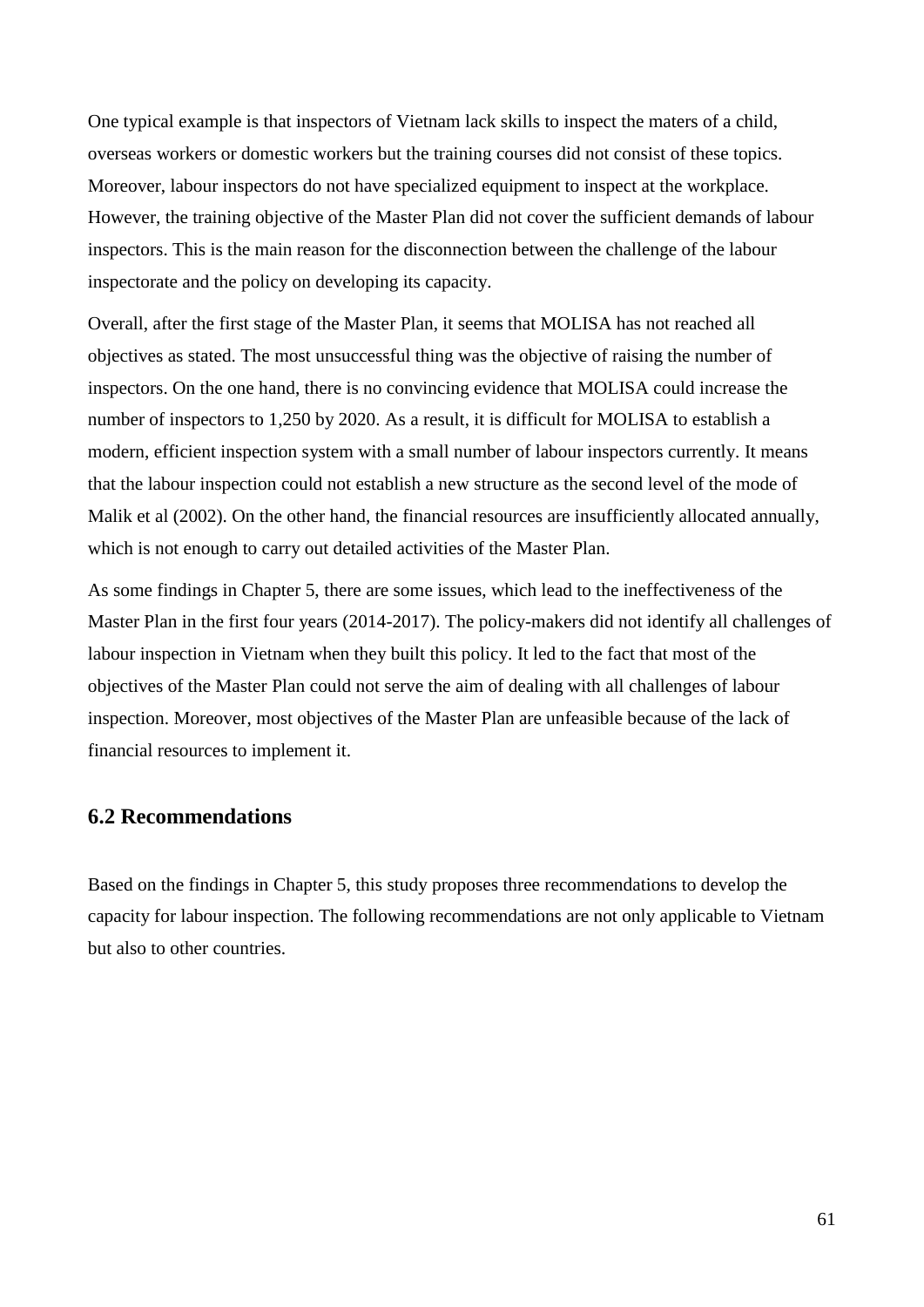## **Building an effective policy on capacity development for labour inspection**

1. Identifying the challenges/problems of labour inspection need to be handled 2. Developing a theoretical framework for capacity development policy (see Chapter 2)

3. Ensuring sufficient financial resources for capacity development policy for labour inspection

The first recommendation is that policy-makers should fully identify the challenges of labour inspection before formulating the objectives of capacity development policy. That means identifying the needs of the labour inspection, the resources and the capabilities of the labour inspectorates for the implementation of the policy. The policy must aim to solve all issues of the labour inspection and help it develop sustainably.

The second recommendation is that policy-makers should think about applying the model of capacity development of Malik et al., (2002) when developing capacity development policies for labour inspection. According to this model, there are three levels that need to be considered when developing the capacity for labour inspection. The first level is to develop the vision of inspection leaders and personal capacity of labour inspectors. The next step is to build the capacity of labour inspection agencies through restructuring the institution to suit the change of individuals. The final level is the assurance of resources for labour inspection agencies, including financial resources and facilities. The capabilities of the labour inspectorate will be developed when all three elements are implemented.

The final recommendation is that the government should allocate adequate financial resources for implementing all activities of the capacity development policy for labour inspection. Obviously, the policy on the capacity development for labour inspection cannot be done without financial resources or with the inappropriate funds. It is because the financial resource plays a key role in the success of the policy. Labour inspection agencies need money to pay salaries for their staff or to improve facilities, for example. Thus, the policy-makers should estimate the total amount of budget equivalent to all activities of the policy. The detailed budget plan must be attached to the capacity development policy when the government approves it.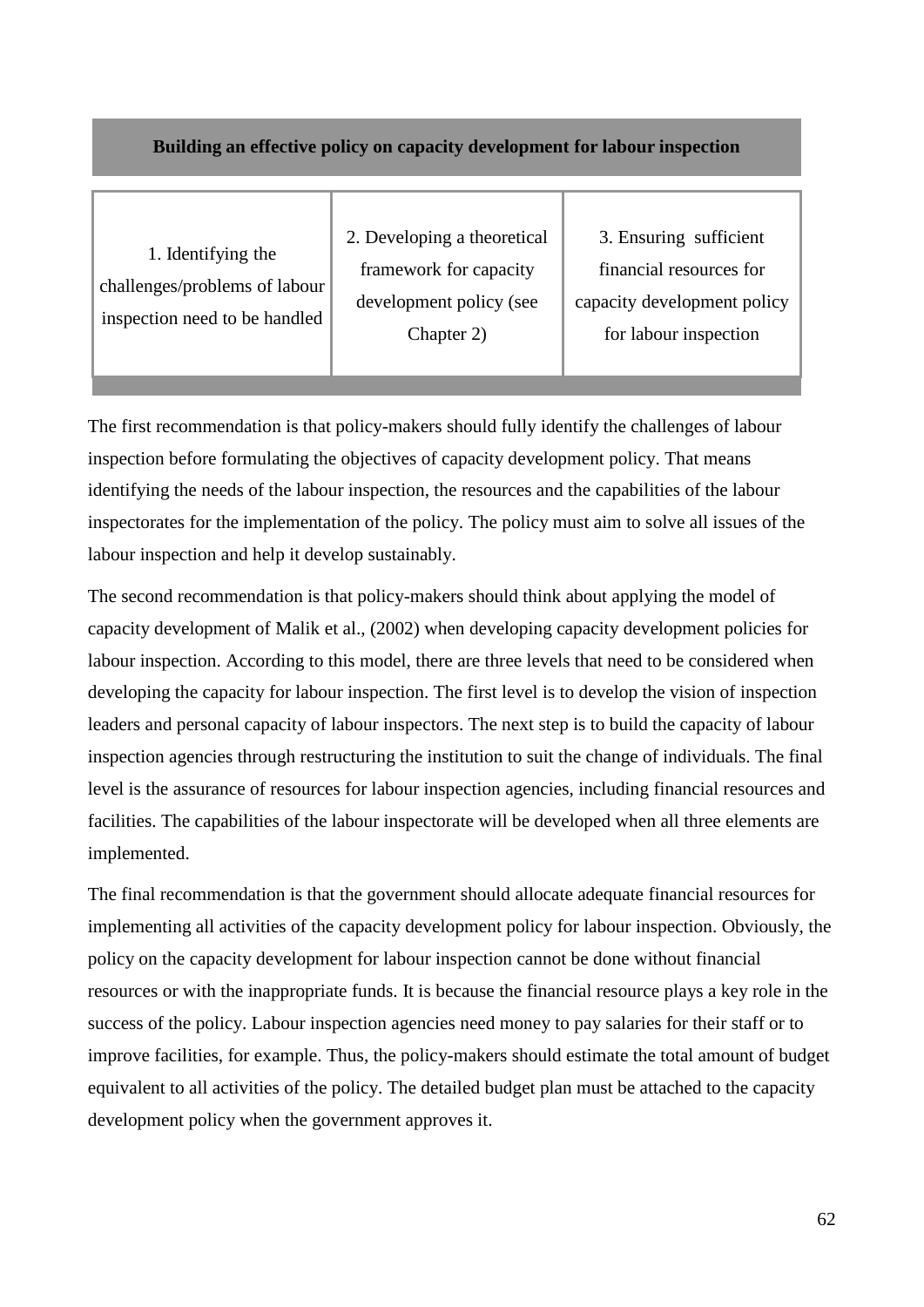### **6.3 Significance of the research**

The study emphasizes that labour inspection plays a crucial role in society. It helps the government monitor labour field and ensure that labour relation remains stable. If capacities of labour inspection are developed, the current challenges of labour inspectorate can be minimized. The issues such as strikes, labour dispute, violations, occupational accidents and diseases will rarely occur at the workplaces.

This research offers some helpful suggestions for leaders of labour inspection agencies in Vietnam and other countries in building capacity for labour inspection in the coming years. It does not aim to seek and criticise the mistakes or problems in the process of making and implementing the policy on capacity development for labour inspection in Vietnam.

The research was conducted with the purpose of understanding the actual situation of labour inspection in Vietnam. It provides an effective solution for policy-makers relating to the transformation of labour inspection system in general. The interviews with guided questions and other research methods were helpful for obtaining key information to answer research questions. It can be said that the research has achieved all objectives addressed. The strengths of the research are to analyze necessary literature related to the topic and the theoretical framework for analyzing the case study.

The theoretical framework in Chapter 2 and the case study in Chapter 5 can convince readers of the findings and recommendations of the research. In summary, the most valuable thing of this research is to provide readers theoretical and practical knowledge on capacity development in general and the field of labour inspection in particular. The practical experience of Vietnam would be a useful lesson for other countries in building capacity for labour inspection. The readers would understand how to make an effective policy on capacity development for labour inspection. It even makes the reader easy to understand the background and situation of labour inspection even if they might not be familiar with that field.

Next, this research provides leaders of labour inspection agencies in Vietnam the lesson of building a policy on capacity development or labour inspection. It also can help them look back the drawbacks of the Master Plan and have a vision in building and implementing the capacity development policy in the next coming years. They should think carefully about making feasible policy to avoid wasting time and finance resource if the policy fails. For labour inspectors and staff works for labour inspection agencies, this research can orient them in developing capacity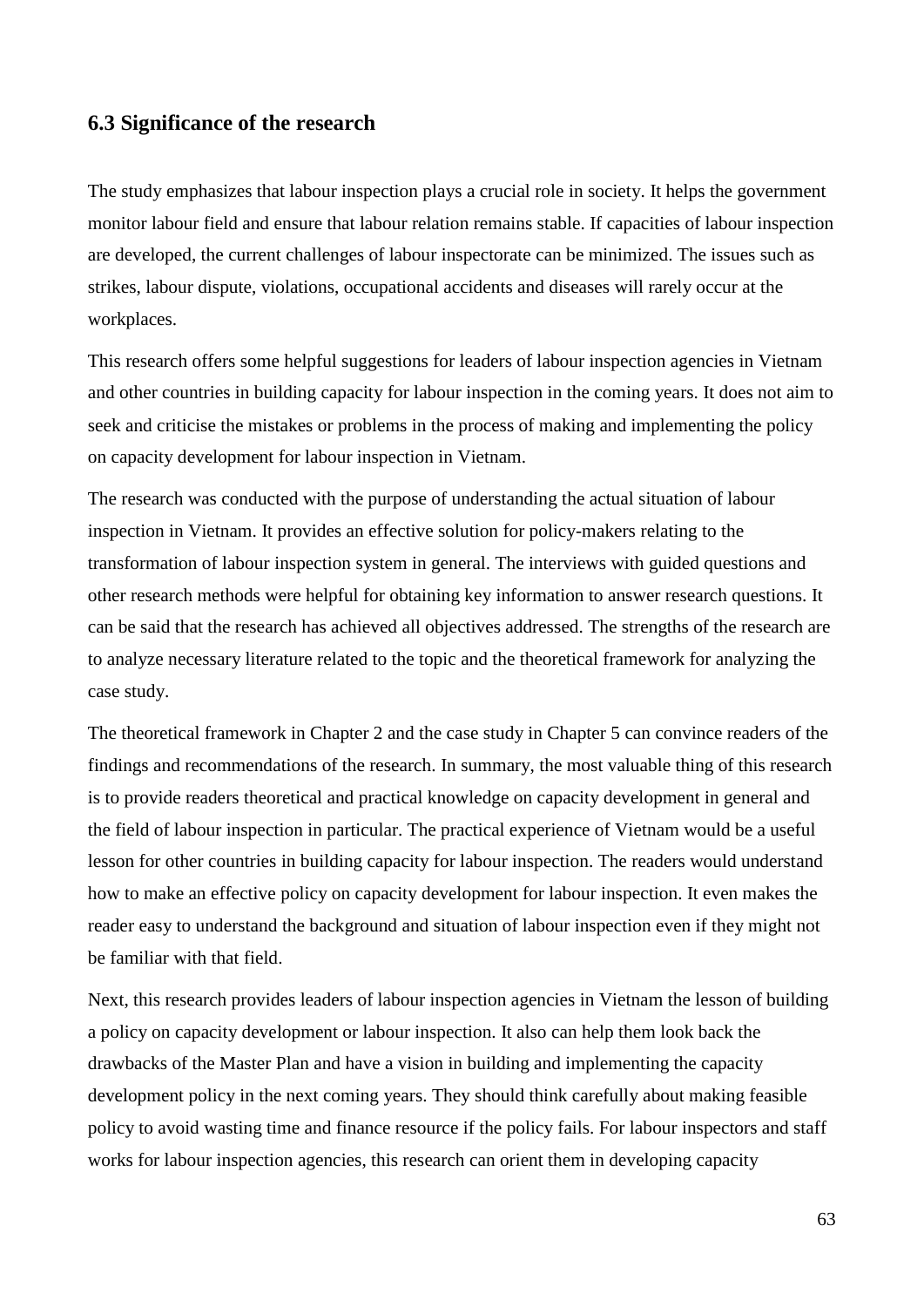themselves to respond the work requirements.

The last but not least, readers could have information about the experience of some countries in the world regarding the resolution of handling the challenges of labour inspection (in Chapter 2). The Master Plan of Vietnam on developing the capacity of labour inspection may be successful or failed when it is completed in 2020. The most important thing is that readers can learn from other countries on how to build a feasible policy and how to conduct it to and avoid the undesirable failure. This research gives them useful information and data involving labour inspection domain. It is also meaningful if they exploit the information of this research for their study work. The research emphasizes that theoretical framework on capacity development and the model had contributed great scientific merits for a decision-making process relating to developing the capacity for labour inspection in many countries generally and particularly in Vietnam.

# **6.4 Research ethics, validity and reliability**

Research ethics is the most important thing in conducting a scientific study. This thought pursues me in the whole research process. I affirm that this topic is my own study, and it was conducted with the honesty and transparency.

The literature and documents used in this study are cited and listed in detail on the basis of respecting for the copyright of the authors and acknowledgement of the merits of previous studies. The interviewing questions were designed in detail by the owned idea of the researcher to collect empirical data for the study. The discussions, findings, and recommendations of this study were established based on the creations of the researcher. Whereby, individuals can use the recommendations of this research for the practical application.

The research methods used in this study provide reliable information for the study and help answer all research questions. The qualitative research method is "particularly good at examining and developing theories that deal with the role of meanings and interpretations", and it answers the question "how qualitative analysis is conducted" (Ezzy, 2013, p. 3).

This study used different methods across multiple periods. The concepts, acronyms and all contents of this study are carefully considered while conducting this research. Furthermore, literature was not listed too much if it is not involved in the topic. One key point is that the theoretical framework is appropriate for the data analysis and giving recommendations. Therefore, the research is clear and can convince readers.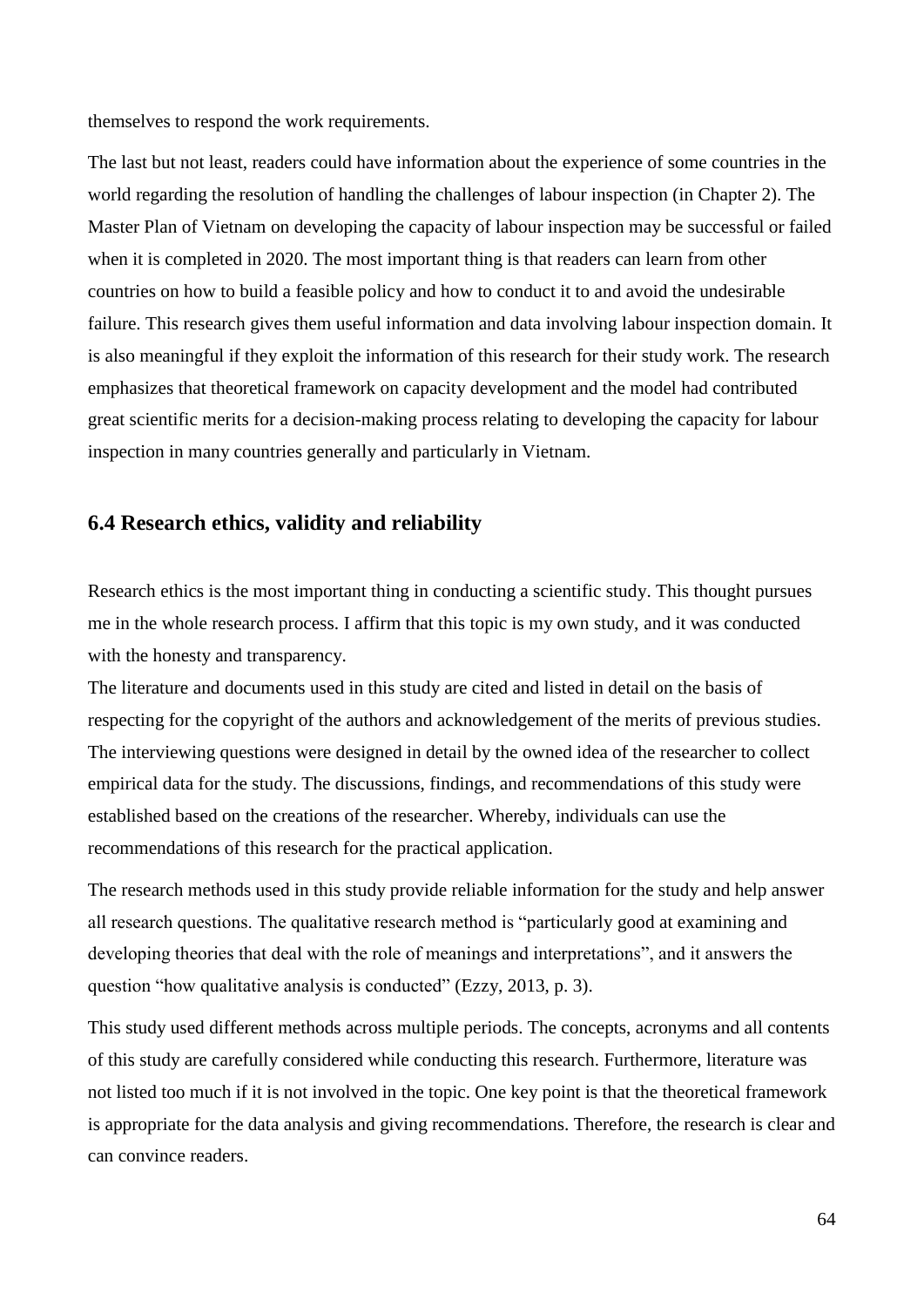### **6.5 Limitations and future research direction**

Although the author has attempted to conduct this thesis with the best efforts, the research could not avoid some limitations. First, the capacity development policy for the Vietnamese labour inspection was selected to analyze in this research. It cannot represent all policies on the capacity development of other state agencies in Vietnam. It is only meaningful for the capacity development policy for labour inspection. In addition, the results of the case study relate to the situation of labour inspection in Vietnam. Thus, it does not represent labour inspection of other countries.

Second, if the time permitted, the author would have interviewed more leaders of labour inspection agencies to gather additional information for data analysis and generalizations of the findings. Third, it is difficult to say that qualitative or quantitative method is better for this study. The most important thing is that the method used for research must convince readers of all contents. In fact, it may be difficult to use a qualitative method to generalize a single case study of one organization to common issues of all labour inspection agencies of Vietnam or other countries. Through the qualitative method, the data collection and analysis has still relied on the subjective ideas of the author.

Fourth, other research methods such as direct observation and document analysis might provide additional information for the study but it is only secondary data. The disadvantage of using semiopen-ended questions was that it took much time for organizing and analyzing the data. However, it can believe that a case study, through the qualitative method, has still contributed valuable outputs for to labour inspection agencies of many countries in general and Vietnam in particular.

Next, the author seems to be subjective while analyzing data by qualitative research method. The information was interpreted with the lack of specific indicators. In fact, it is difficult to assess data and make an evaluation of the outcomes of Master Plan by the quantitative method. This is because the research must include the evaluation of the impacts of the Master Plan. The impacts could be estimated because it is difficult to present in the specific number. Hence, the judgment and conclusion of the Master Plan were based on the own-thought of the researcher. Moreover, when the author conducted the interviews, some interviewees seemed to be not very open to answering the interviewing questions. It dues to the Master Plan has not finished yet, and they may think that they should not give more comment on the results of the Master Plan.

Finally, the research still has an unanswered question. Is it whether the capacity development policies of other public agencies of Vietnam have similar problems as the Master Plan or not. If this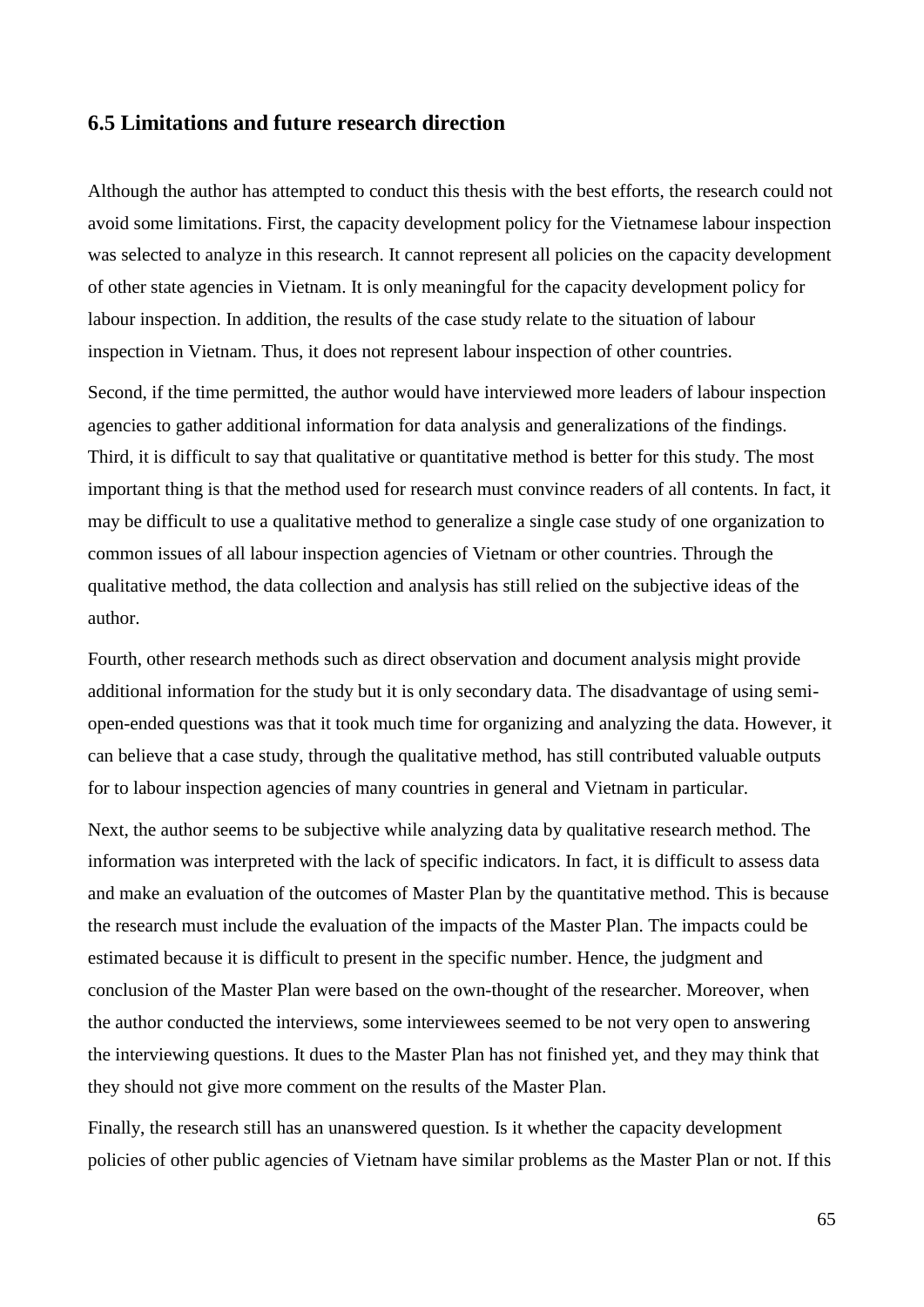question is answered, the author can generalize the general issues of capacity development policies of public agencies in Vietnam. Then, the research can provide a common solution for all public agencies of Vietnam concerning capacity development, not just labour inspection agencies. It could help decision-makers enact efficient and feasible policies on capacity development.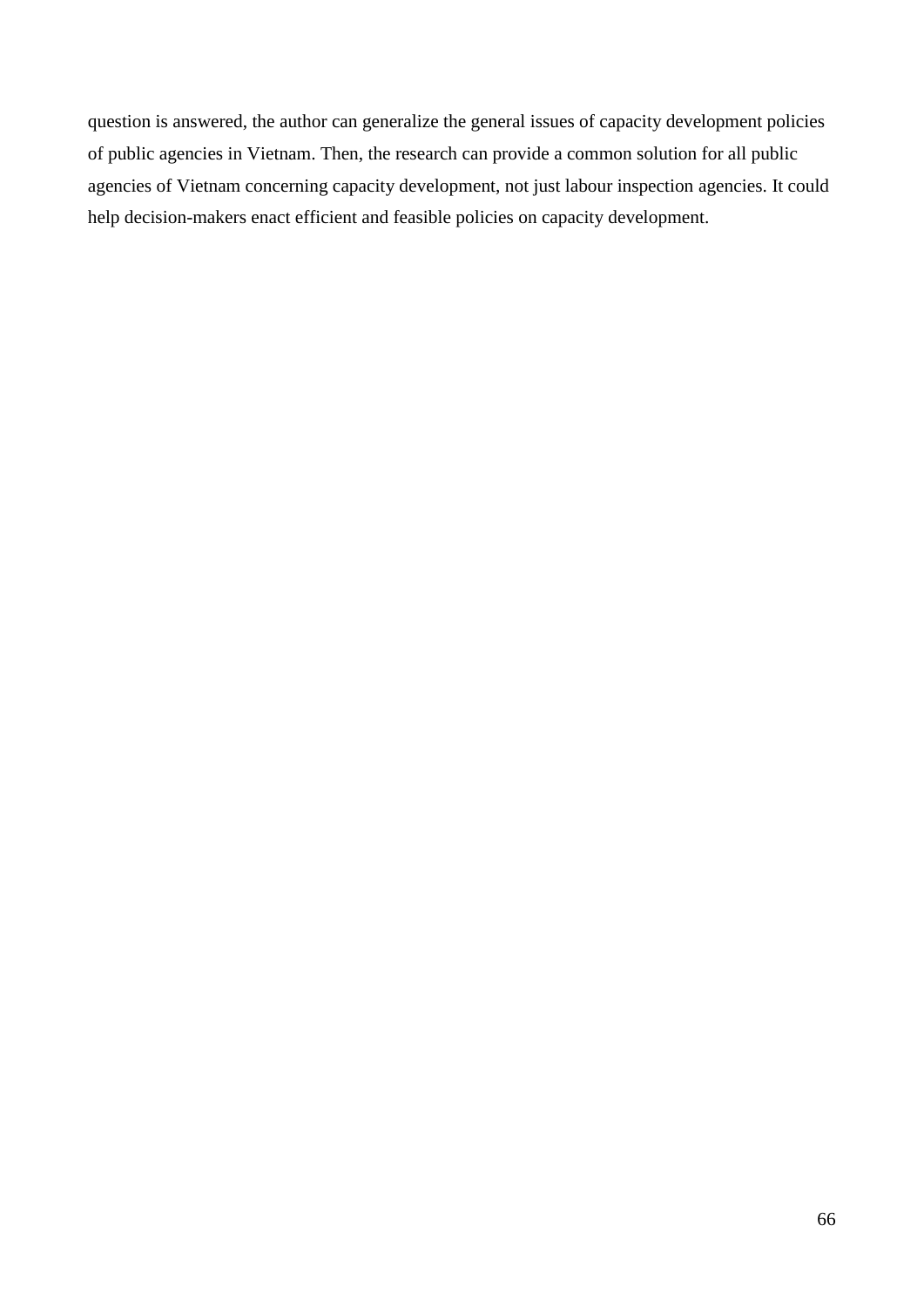### **REFERENCES**

- *A report on summing up inspection work in 2013 and the orientation for 2014*. (2013).
- *A report on summing up inspection work in 2016 and the orientation for 2017*. (2016).
- Amstrong, M. (2016). *Armstrong's Handbook of Management and Leadership for HR: Developing effective people skills for better leadership and management* (4th ed.). London: Kogan Page L<sub>td</sub>
- Andrees, B. (2008). *Forced labour and human trafficking*. *International Labour Office*.
- Beach, L. R. (2006). *Leadership and the Art of Change: A Practical Guide to Organizational*. Sage Publications.
- Blanc, F. (n.d.). Inspection reforms: Why, how, and with what results. Retrieved from https://www.oecd.org/regreform/Inspection reforms - web -F. Blanc.pdf
- Bolger, J. (2008). *Learning from Success*. Asian Development Bank.
- Casale, G., & Sivananthiram, A. (2010). *Fundamentals of labour administration*. International Labour Office.
- Casale, G., & Sivananthiram, A. (2015). *Labour Administration and Labour Inspection in Asian Countries : Strategic approaches*. International Labour Office.
- Decision No. 1129 of the Prime Minister issuing the Plan for implementing Derective No. 22 of Central Committee of the Communist Party. (2008). Retrieved from http://vanban.chinhphu.vn/portal/page/portal/chinhphu/hethongvanban?class\_id=1&mode=det ail&document\_id=74578
- Decision No. 145 on approving the strategy for international integration regarding to labor and social affairs through 2020, with a vision toward 2030". (2016). Retrieved from http://hethongphapluatvietnam.com/decision-no-145-qd-ttg-dated-january-20-2016-onapproval-of-the-international-integration-strategy-with-regard-to-labor-and-society-towards-2020-with-a-vision-towards-2030.html
- Decision No. 193 on a detailed plan for implementation of the Master Plan on building capacity for labour inspectorates until 2020. (2014). Retrieved from https://thuvienphapluat.vn/vanban/Lao-dong-Tien-luong/Quyet-dinh-193-QD-LDTBXH-nam-2014-Ke-hoach-De-an-nangcao-nang-luc-thanh-tra-Lao-dong-Xa-hoi-2020-221600.aspx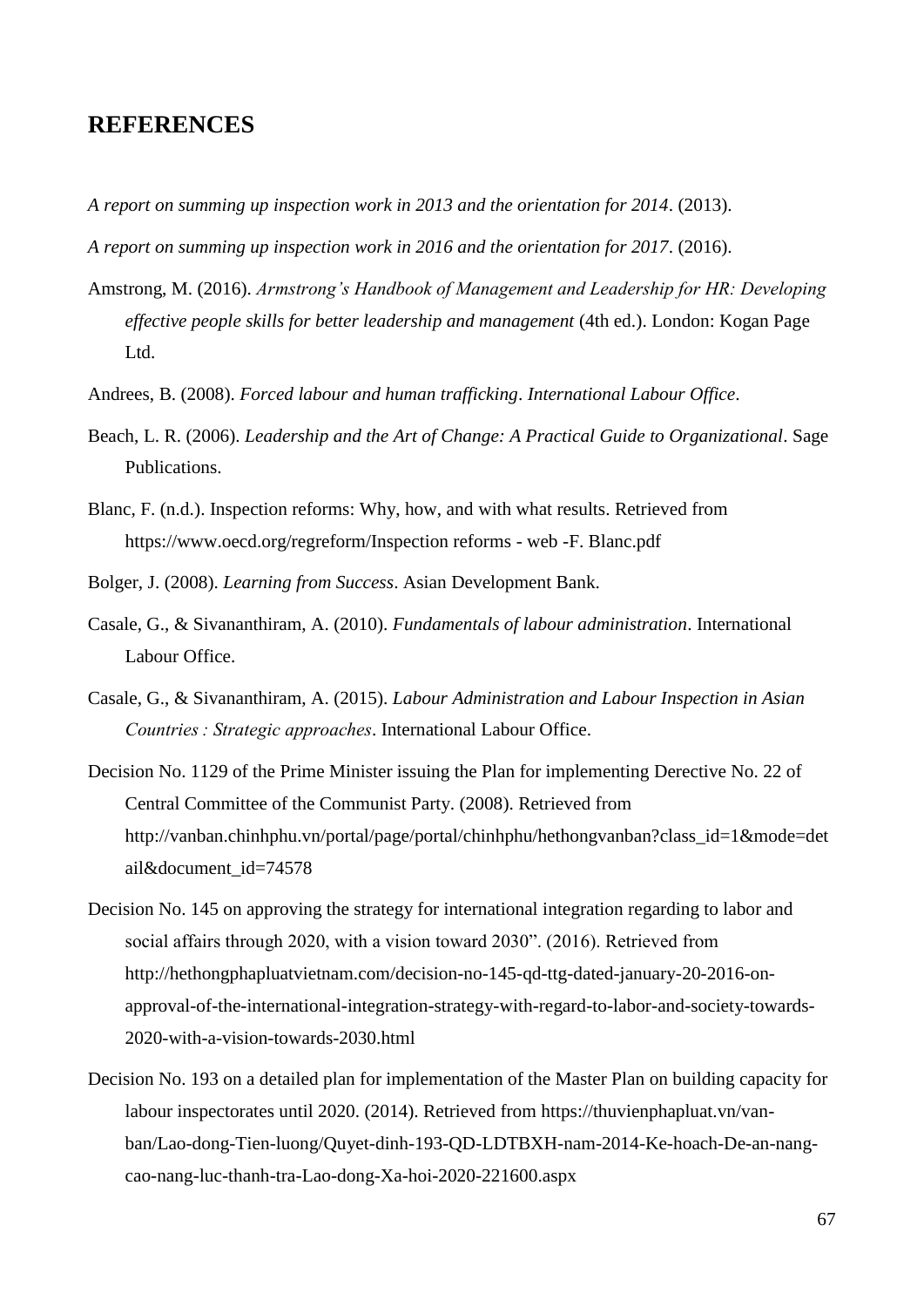- Decision No. 2213 of the Prime Minister on approving the Strategy on development of the inspection sector up to 2020, with a vision toward 2030. (2015). Retrieved from https://thuvienphapluat.vn/van-ban/Bo-may-hanh-chinh/Quyet-dinh-2213-QD-TTg-chienluoc-phat-trien-nganh-thanh-tra-2015-297530.aspx
- Decision No. 916 of the Minister of Labour, Invalids and Social Affairs of the Minister of MOLISA on Roles, Responsibilities, Duties, Authorities and Organization Structure Of the Ministry Inspectorate. (2017). Retrieved from https://thuvienphapluat.vn/van-ban/Lao-dong-Tienluong/Quyet-dinh-916-QD-LDTBXH-2017-quy-dinh-chuc-nang-nhiem-vu-quyen-han-tochuc-Thanh-tra-Bo-357378.aspx
- Decree No. 07 on agencies assigned to conduct specialized inspection and the conduct of specialized inspection. (2012). Retrieved from https://thuvienphapluat.vn/van-ban/Bo-mayhanh-chinh/Decree-07-2012-ND-CP-agencies-assigned-to-specialized-inspection-andconducting-specialized-inspection-333239.aspx
- Decree No. 106 on defining the functions, tasks, powers and organizational structure of the Ministry of Labour, Invalids and Social Affairs. (2012). Retrieved from https://thuvienphapluat.vn/vanban/Lao-dong-Tien-luong/Decree-No-106-2012-ND-CP-defining-the-functions-tasks-powersand-organization-181850.aspx?tab=1
- Decree No. 39 on organization and operation of the labor, invalids and social affairs inspectorate. (2013). Retrieved from https://thuvienphapluat.vn/van-ban/Lao-dong-Tien-luong/Decree-No-39-2013-ND-CP-operation-of-the-Labor-Invalids-and-Social-Affairs-inspectorate-205261.aspx?tab=1
- Definition of Development. (n.d.). Retrieved from https://www.merriamwebster.com/dictionary/development
- Definition of Inspection. (n.d.). Retrieved from https://www.merriamwebster.com/dictionary/inspection
- Definition of Inspectorate. (n.d.). Retrieved from https://www.merriamwebster.com/dictionary/inspectorate
- Definition of master plan. (n.d.). Retrieved from https://www.merriamwebster.com/dictionary/master plan
- Definition of policy. (n.d.). Retrieved from https://www.merriam-webster.com/dictionary/policy
- Definition of public policy. (n.d.). Retrieved from https://www.merriam-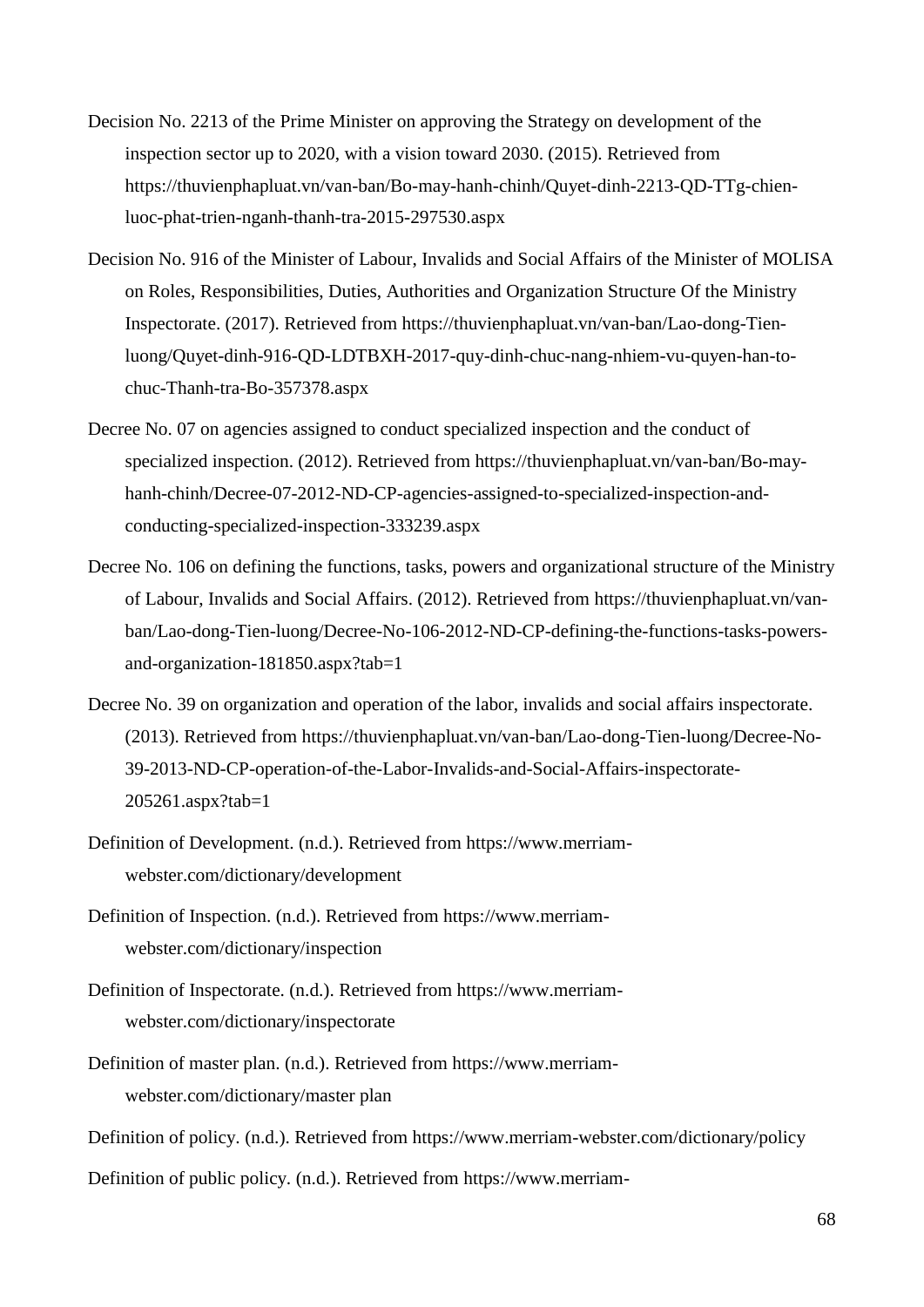webster.com/dictionary/public policy

- Directive No. 22 of Central Committee of the Communist Party of Vietnam on enhancing the lead and direction of the development of harmonious, stable and progressive labour relations within enterprises. (2008). Retrieved from https://thuvienphapluat.vn/van-ban/Doanh-nghiep/Chi-thi-22-CT-TW-nam-2008-xay-dung-quan-he-lao-dong-on-dinh-va-tien-bo-140501.aspx
- Dottridge, M., & Jordan, A. (2012). Children, Adolescents and Human Trafficking: Making Sense of a Complex Problem, (Issue Paper 5). Retrieved from https://resourcecentre.savethechildren.net/sites/default/files/documents/7120.pdf
- Duong, N. S. and Q. (2017). MOLISA has conducted promises with delegates of the National Assembly. Retrieved from http://baodansinh.vn/tat-ca-nhung-van-de-dai-bieu-quoc-hoi-chatvan-deu-duoc-xu-ly-kip-thoi-d64880.html
- Employment in agriculture. (n.d.). Retrieved from https://data.worldbank.org/indicator/SL.AGR.EMPL.ZS?end=2015&locations=VN&start=200 6
- Ezzy, D. (2013). *Qualitative Analysis*. Routledge.
- Analoui, F., & Danquah, J. K. (2017). *Critical capacity development*. Springer International Publishing.
- Horton, D., Alexaki, S., Bennett-Lartey, K., Brice, N., Campilan, D., Carden, F., ... Watts, J. (2003). *Evaluating Capacity Development : Experiences from Research and Development Organizations Around the World*. International Service for National Agricultural Research.
- ILO. (1947). Convention concerning Labour Inspection in Industry and Commerce. Retrieved from http://www.ilo.org/dyn/normlex/en/f?p=NORMLEXPUB:12100:0::NO::P12100\_ILO\_CODE: C081
- ILO. (2005a). Human Trafficking and Forced Labour Exploitation. *International Labour Office*.
- ILO. (2005b). The global challenges of labour inspection. Retrieved from http://www.ilo.org/wcmsp5/groups/public/---ed\_dialogue/-- actrav/documents/publication/wcms\_111444.pdf
- ILO. (2010a). *Labour administration and inspection: Challenges and perspectives*.
- ILO. (2010b). Labour and Social Trends in Vietnam 2009/10. Retrieved from http://www.ilo.org/wcmsp5/groups/public/---asia/---ro-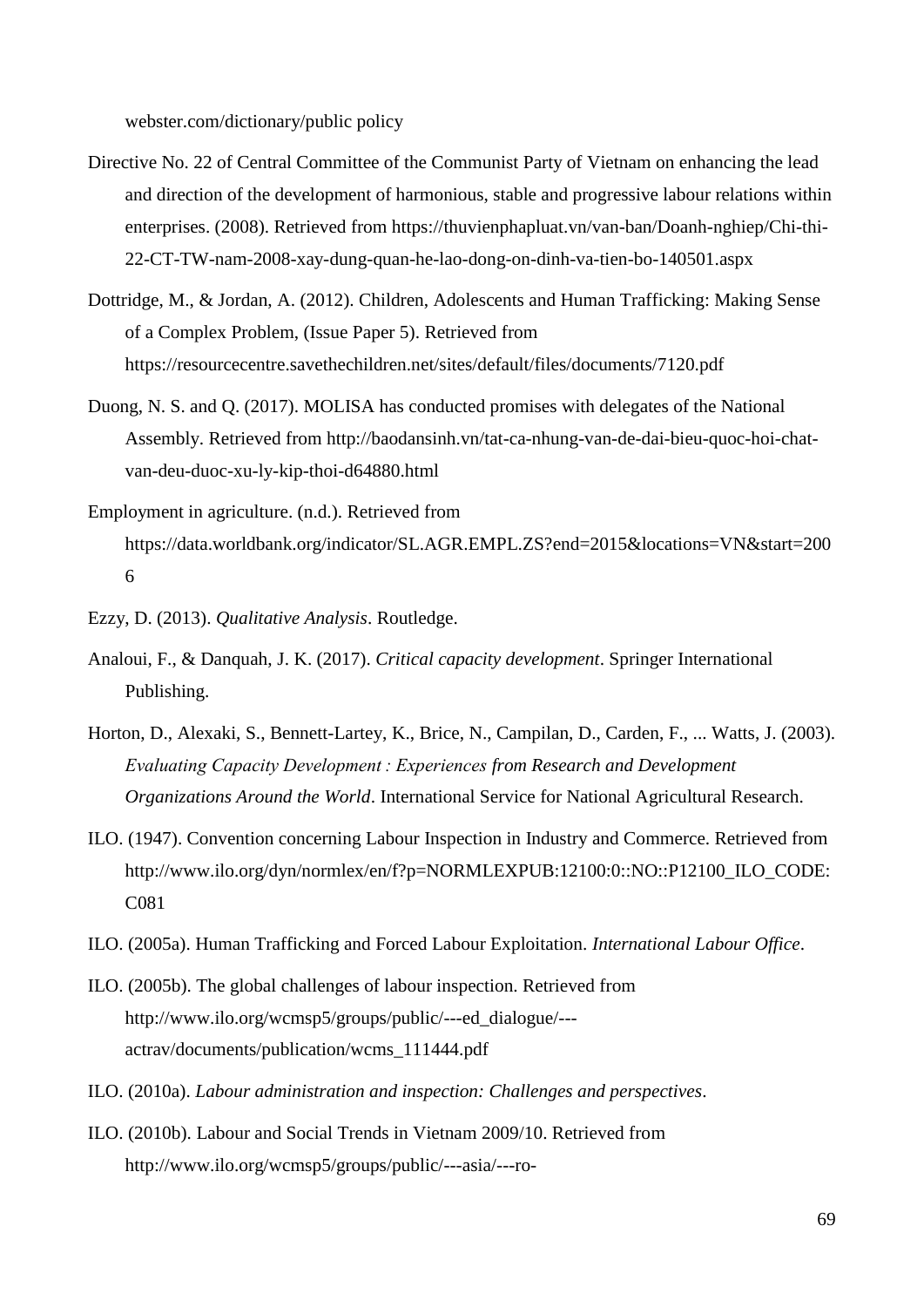bangkok/documents/publication/wcms\_142174.pdf

- ILO. (2011). *Labour administration and inspection: Challenges and perspectives*.
- ILO. (2014). Vietnam National Child Labour Survey 2012 Main Findings. Retrieved from http://www.ilo.org/ipec/Informationresources/WCMS\_IPEC\_PUB\_25015/lang--en/index.htm
- ILO. Factsheet on Labour Inspection in Indonesia (2017). Retrieved from http://www.ilo.org/wcmsp5/groups/public/---asia/---ro-bangkok/---ilojakarta/documents/publication/wcms\_549704.pdf
- Inspectorate. (n.d.). Retrieved from http://dictionary.cambridge.org/dictionary/english/inspectorate
- Ishizuka, F. (2013). International Labor Migration in Vietnam and the Impact of Receiving C ountries ' Policies. Retrieved from http://www.ide.go.jp/library/English/Publish/Download/Dp/pdf/414.pdf
- Fowler, A., Ubels, J., & Acquaye-Baddoo, N. (2010). *Capacity Development in Practice*. Earthscan.
- Labour Code. (2012). Retrieved from http://www.ilo.org/dyn/natlex/natlex4.detail?p\_lang=en&p\_isn=91650
- Law on Inspection. (2010). Retrieved from http://www.economica.vn/Portals/0/Documents/4be4ba3aa6816446df56b3bb99fd040c.pdf
- List of Goods Produced by Child Labor or Forced Labor. (n.d.). Retrieved from https://www.dol.gov/ilab/reports/child-labor/list-of-goods/
- Malik, K., Fukuda-Parr, S., & Lopes, C. (2002). *Capacity for Development : New Solutions to Old Problems*. Earthscan Publications Ltd.
- Hill, M (2012). *The public policy process* (6th ed.). London: Taylor and Francis.
- Huberman, M., & Miles, M. B. (2002). *The qualitative researcher's companion*. Sage Publications.
- Painter, M., & Pierre, J. (2005). *Challenges to State Policy Capacity: Global Trends and Comparative Perspectives*. Palgrave Macmillan.
- Popescu, R. R. (2012). Current Issues regarding Labour Inspection. *Acta Universitatis Danubius: Juridica*, *8*, *no*, 101–110. Retrieved from http://journals.univdanubius.ro/index.php/juridica/article/view/1253/1247
- Ratifications for Viet Nam. (n.d.). Retrieved from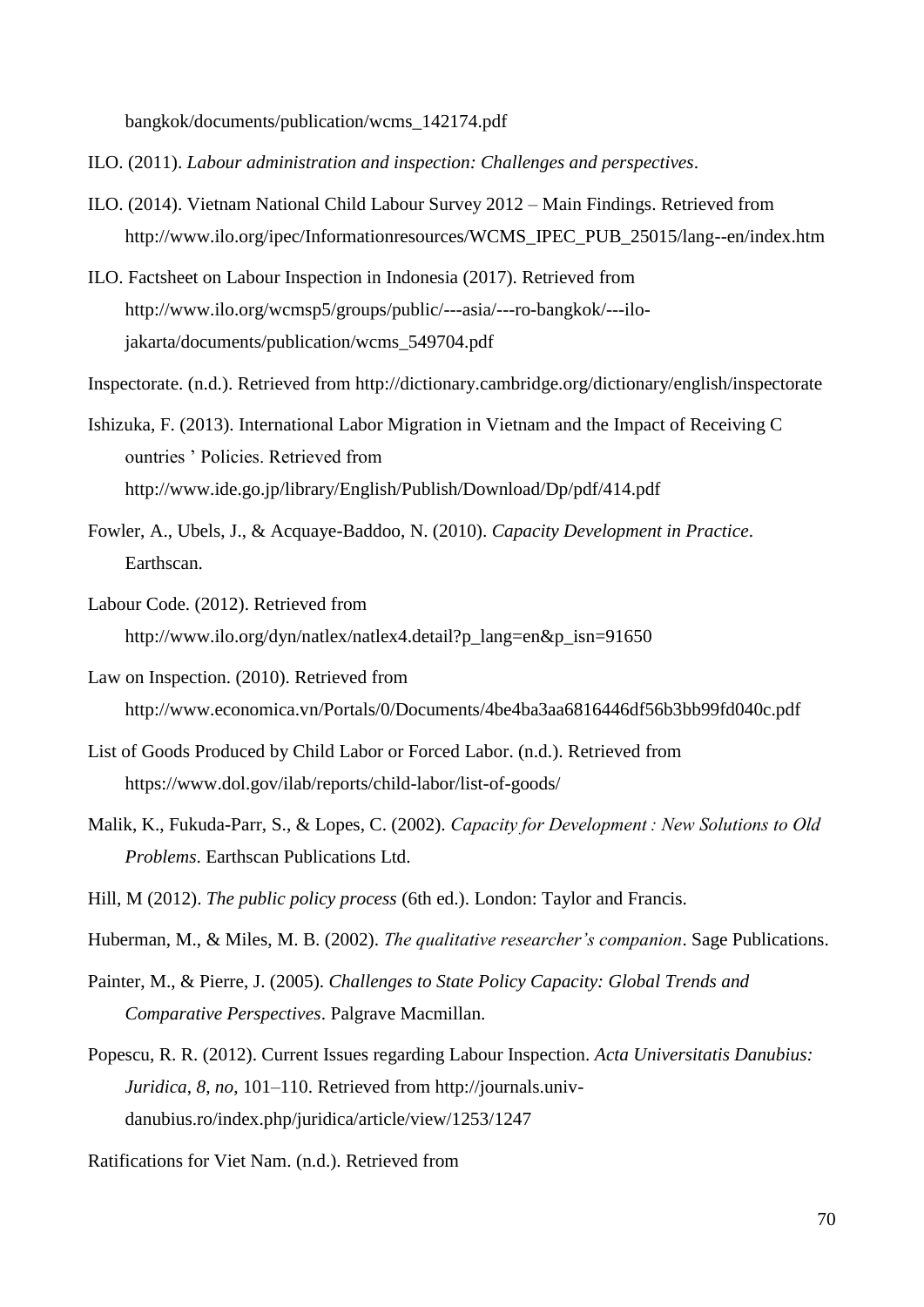http://www.ilo.org/dyn/normlex/en/f?p=NORMLEXPUB:11200:0::NO::P11200\_COUNTRY\_ ID:103004

- Resolution No. 06 on enacting Action Plan for the Government Programme in the term of 2011 2016. (2012). Retrieved from https://thuvienphapluat.vn/van-ban/Bo-may-hanh-chinh/Nghiquyet-06-NQ-CP-Chuong-trinh-hanh-dong-Chinh-phu-135834.aspx
- Resolution No. 35 of the government on assisting and developing enterprises until 2020. (2016). Retrieved from https://thuvienphapluat.vn/van-ban/Doanh-nghiep/Nghi-quyet-35-NQ-CP-hotro-phat-trien-doanh-nghiep-2020-2016-311331.aspx
- Resolution No. 39 downsizing and restructuring of officials and public employees. (2015). Retrieved from http://hethongphapluatvietnam.com/resolution-no-39-nq-tw-dated-april-17- 2015-downsizing-and-restructuring-of-officials-and-public-empoyees.html
- Resolution No. 48 of Politburo on the Strategy for building and perfecting the Vietnamese legal system through 2010, with orientations toward 2020. (2005). Retrieved from http://www.moj.gov.vn/qt/tintuc/Pages/van-ban-chinh-sach-moi.aspx?ItemID=95
- Richthofen, W. V. (2002). *Labour Inspection : A Guide to the Profession*. International Labour Office Bureau International du Travail.
- Tracy, S. J. (2012). *Qualitative Research Methods: Collecting Evidence, Crafting Analysis, Communicating Impact* (1st ed.). John Wiley & Sons, Incorporated.
- Ally, S. (2009). *From Servants to Workers: South African Domestic Workers and the Democratic State*. Cornell University Press.
- *Statistical Year Book of Labor, National Devotees and Social Affairs*. (2016). Labour Social Affairs Publishing House.
- *Statistical Yearbook of Vietnam*. (2016). Statistical Publishing House. Retrieved from https://www.gso.gov.vn/default.aspx?tabid=512&idmid=5&ItemID=18531
- Treichel, B. (2005). The global challenges of labour inspection. *Labour Education*, 74–75. Retrieved from http://www.ilo.org/wcmsp5/groups/public/@ed\_protect/@protrav/@safework/documents/publi cation/wcms\_108666.pdf
- Vietnam stops illegal workers in S. Korea. (n.d.). Retrieved from https://www.talkvietnam.org/2016/05/vietnam-stops-illegal-workers-in-s-korea/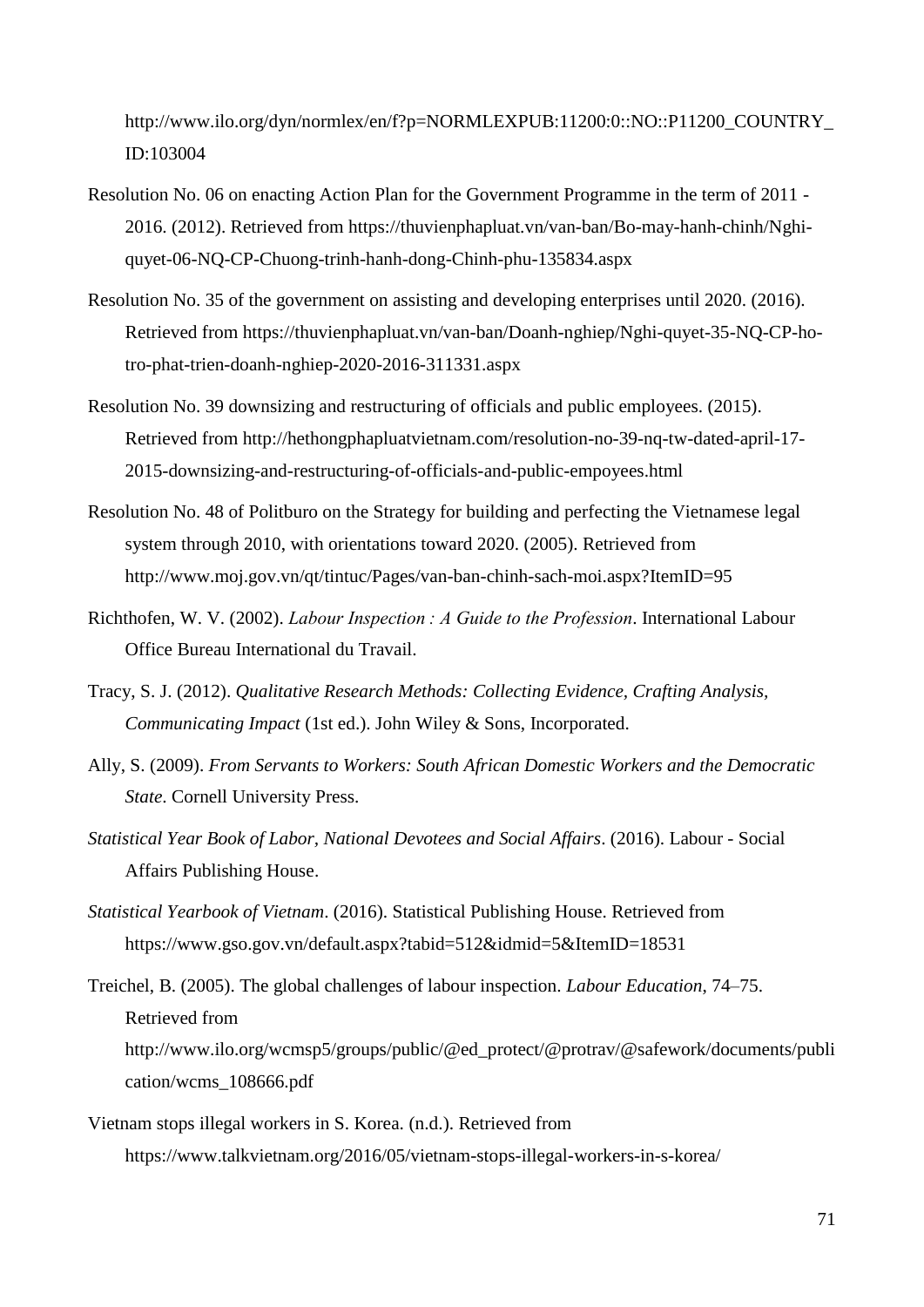What is labour inspection? (n.d.). Retrieved from http://libguides.ilo.org/labour-inspection-en

Woodside, A. G. (2010). *Case study research: Theory. Methods. Practice* (1st ed.). Emerald Group Publishing Limited.

Yin, R. K. (2013). *Case Study Research – Design and Methods* (5th ed.). Thousand Oaks: Sage.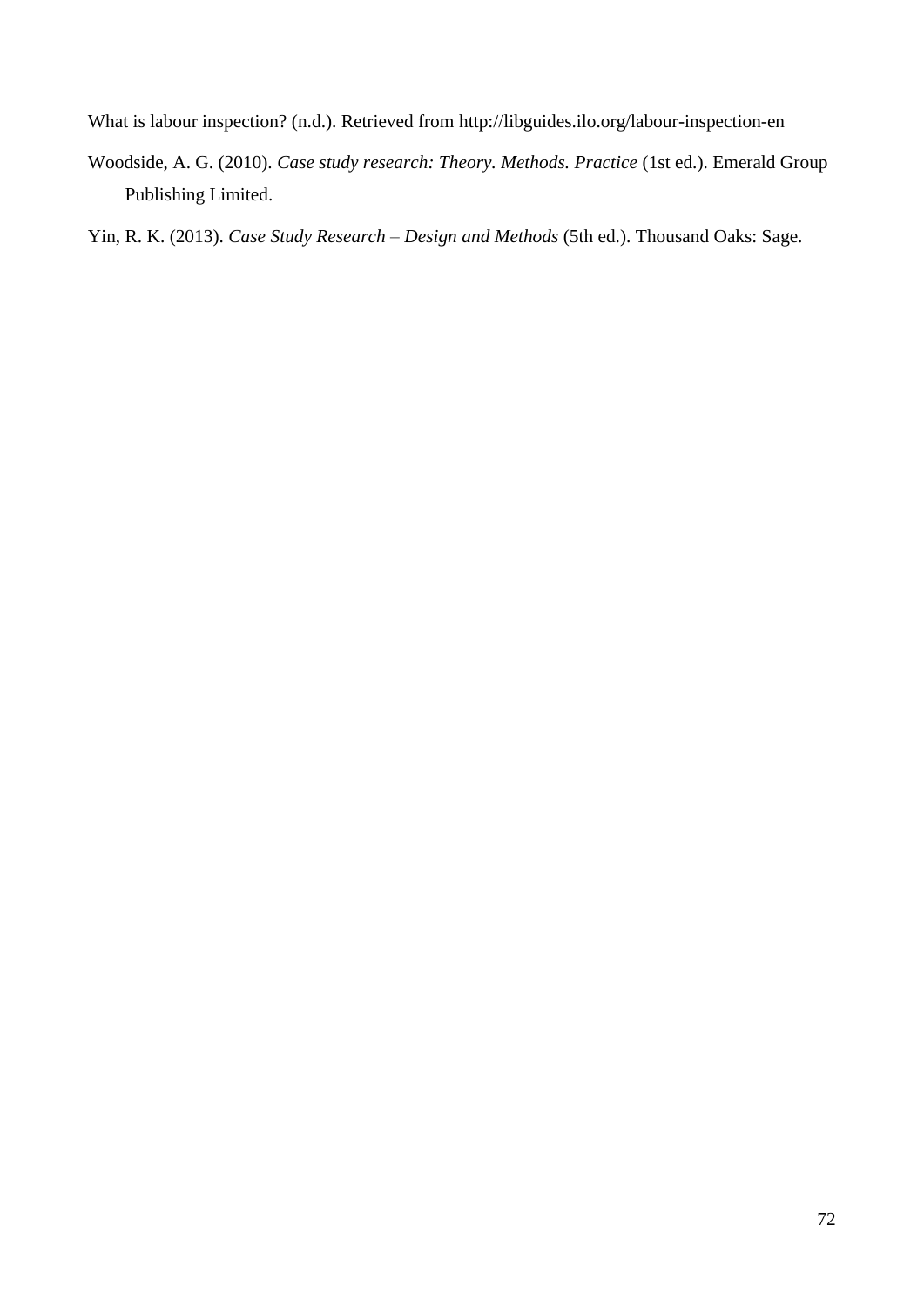## **APPENDIX**

#### **Definitions and explanations**

**"Inspection"** means the act of inspecting, the recognition of a familiar pattern leading to the immediate solution of a mathematical problem solve an equation by inspection, or a checking or testing of an individual against established standards ("Definition of Inspection," n.d.).

"**Inspector"** is a person employed to inspect something; a police officer who is in charge of usually several precincts and ranks below a superintendent or deputy superintendent; a person appointed to oversee a polling place. Therefore, "Labour inspector" means a person employed to work in a labour inspection agency that is in charge of labour inspection area.

**"Inspection staff"** means people who work for labour inspection agencies but they have not become inspectors because the Law on Inspection requires some conditions for people who want to become inspectors.

#### **"Labour inspection"** is

"an essential part of the labour administration system, exercising the fundamental function of labour law enforcement and effective compliance. It ensures fairness in the workplace and helps promote economic development. In essence, the institution of labour inspection has a twofold nature. On the one hand, it supervises the enforcement of legal provisions, particularly with regard to the right of workers. On the other hand, labour inspection provides information and advice, as well as training. This dual nature means that labour inspection systems play a key role in the world of work" ("What is labour inspection?," n.d.).

In this thesis, labour inspection can be understood in general as inspectors and their labour inspection agencies.

**"Inspectorate",** according to Cambridge dictionary, is an official organization that sends inspectors to visit places and organizations to make certain they are in good condition and that the rules are being obeyed ("Inspectorate," n.d.); or the office, position, work, or district of an inspector; or a body of inspectors ("Definition of Inspectorate," n.d.).

**"Labour inspectorate"** used in this thesis means labour inspection agency.

**"Specialized inspection agency":** there is no official definition of this term. In this thesis, it can be known as the agency such as Department of Overseas Labour and General Directorate of Vocational Training belong to Ministry of Labour, Invalids and Social Affairs of Vietnam, based on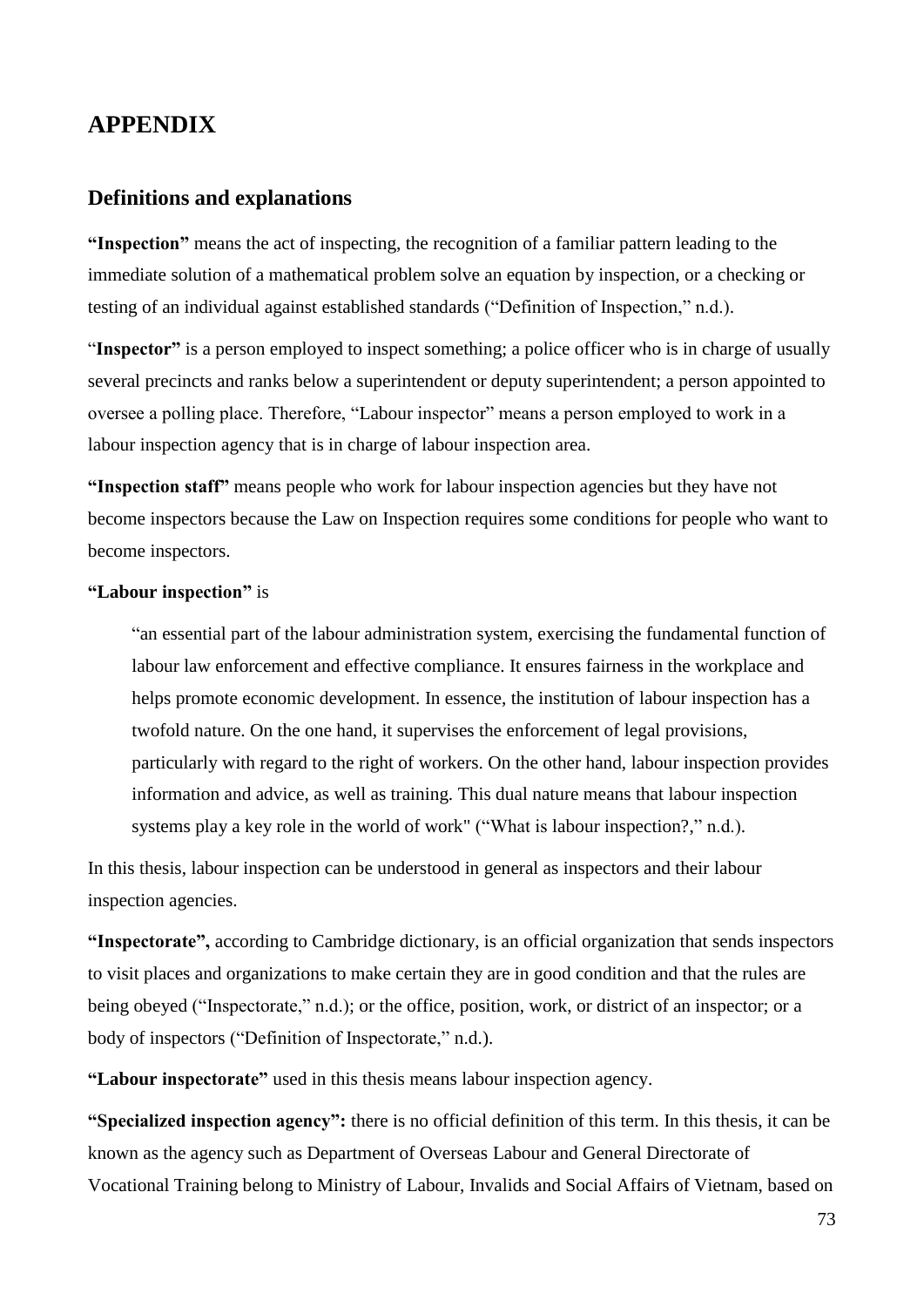the law, perform inspection work but solely in the fields under their functions. For example, Department of Overseas Labour inspects the matters on overseas labour, and General Directorate of Vocational Training inspects the area on vocational training.

**"Master Plan"** is a plan giving overall guidance ("Definition of Master Plan," n.d.).

In this thesis, the "Master Plan" is used to mention to Decision No. 2155 signed by Prime Minister of Vietnam dated Nov 11, 2013 on "developing the capacity for inspection of labour, invalids and social affairs until 2020". The Master Plan includes objectives, contents of activities and solutions.

**"Policy"** is "a high-level overall plan embracing the general goals and acceptable procedures especially of a governmental body" ("Definition of Policy," n.d.), and "public policy" is government policies that affect the whole population a study of public policy" ("Definition of Public policy," n.d.). From a somewhat different perspective, Jenkins saw the policy as "a set of interrelated decision... concerning the selection of goals and the means of achieving them within a specified situation..." (as cited in Hill, 2012, p. 15). The policy includes the course of action rather than the just single decision and is invariably changed over time (Hill, 2012, p. 16). Public policy, according to this author, is "only about policies delivered and/or enforced by governments" (p. 21). "Policy" (in the English language) also carries with it the connotation of prudent conduct or sagacity. It is part of, and an important instrument for, decision-making processes. However, any policy must be anchored in, and derive its authority from, formal legal powers, obligations and intentions (Richthofen, 2002, p. 85). These definitions of policy and public policy are suitable for the context of this research. The term of "Master Plan" used in this research can be understood as a public policy because the government issued it.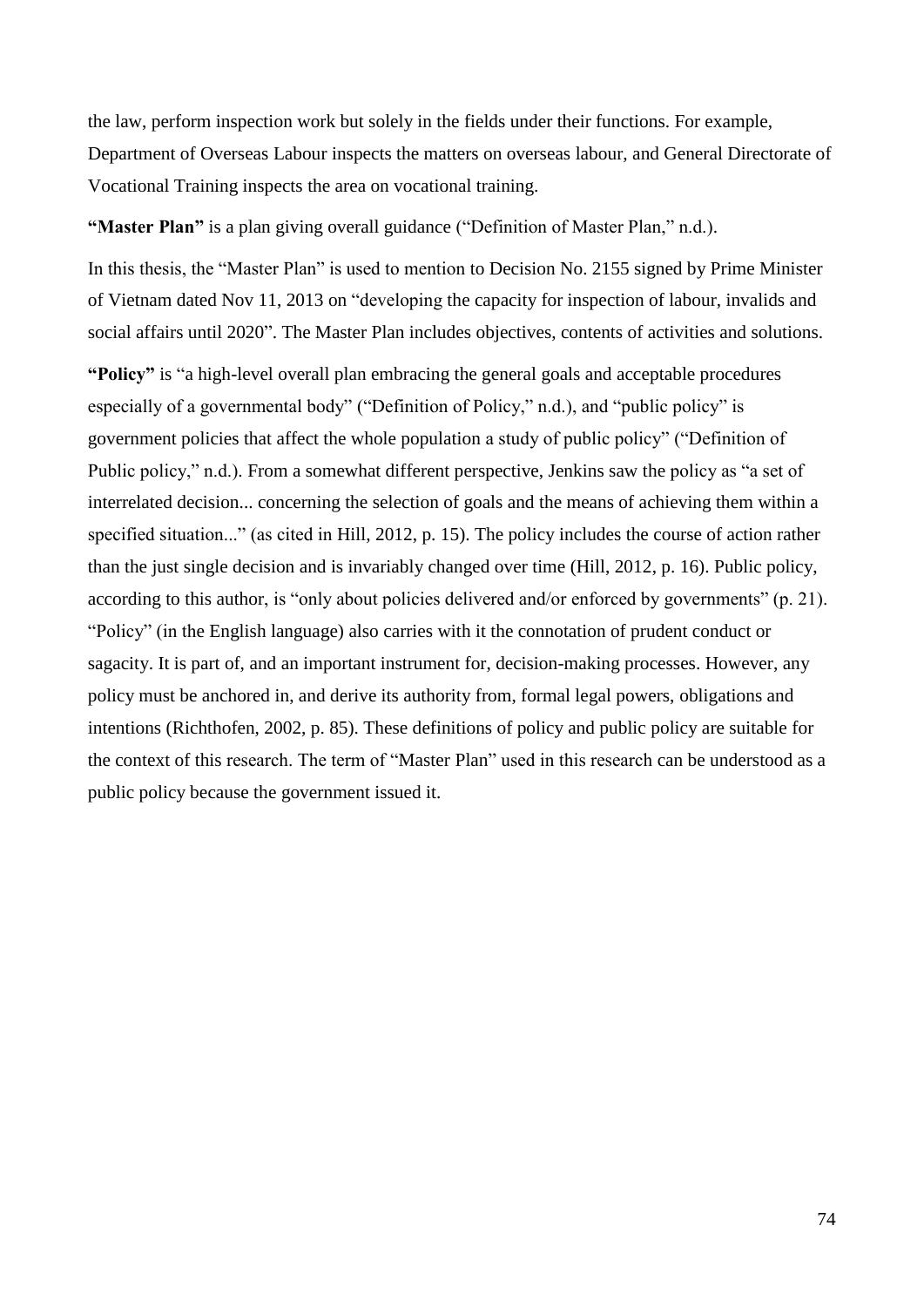# **INVITATION LETTER FOR INTERVIEWING**

#### Dear sir/madam,

My name is Pham Thi Thu, Hang, a student of the Master program on "Public policy and financial management" of National Academy of Public Administration, Vietnam associated with University of Tampere, Finland. I am undertaking a research on the development of capacity for labour inspection in Vietnam. I write this letter as an invitation with the expectation that you could accept to participate in the interview relating to my research. It should take you no longer than 30 minutes to complete the interview.

I will be grateful if you could arrange your time to answer the series of questions attached to this invitation letter for your consideration in advance. Please feel free to answer because there is no right or wrong answer. Participation in this study is voluntary. You may decline to answer any of the interview questions if you so wish. With your permission, the interview will be taken note in my notebook. Shortly after the interview, I will summary your answers in my notes for your confirmation. You can check the accuracy of our conversation and add or clarify any points that you wish. All your information is considered completely confidential. Your name will not appear in my research without your permission. There are no anticipated risks to you as a participant in this study. Please kindly note that your answers will be very valuable and help me complete my research.

I look forward to having an interview with you. Thank you in advance for your assistance in this research.

If you have concerns or questions about this research, please contact me via my email xxxxxxxxx @xxxxxxxxx.

Sincerely,

**Pham Thi Thu, Hang**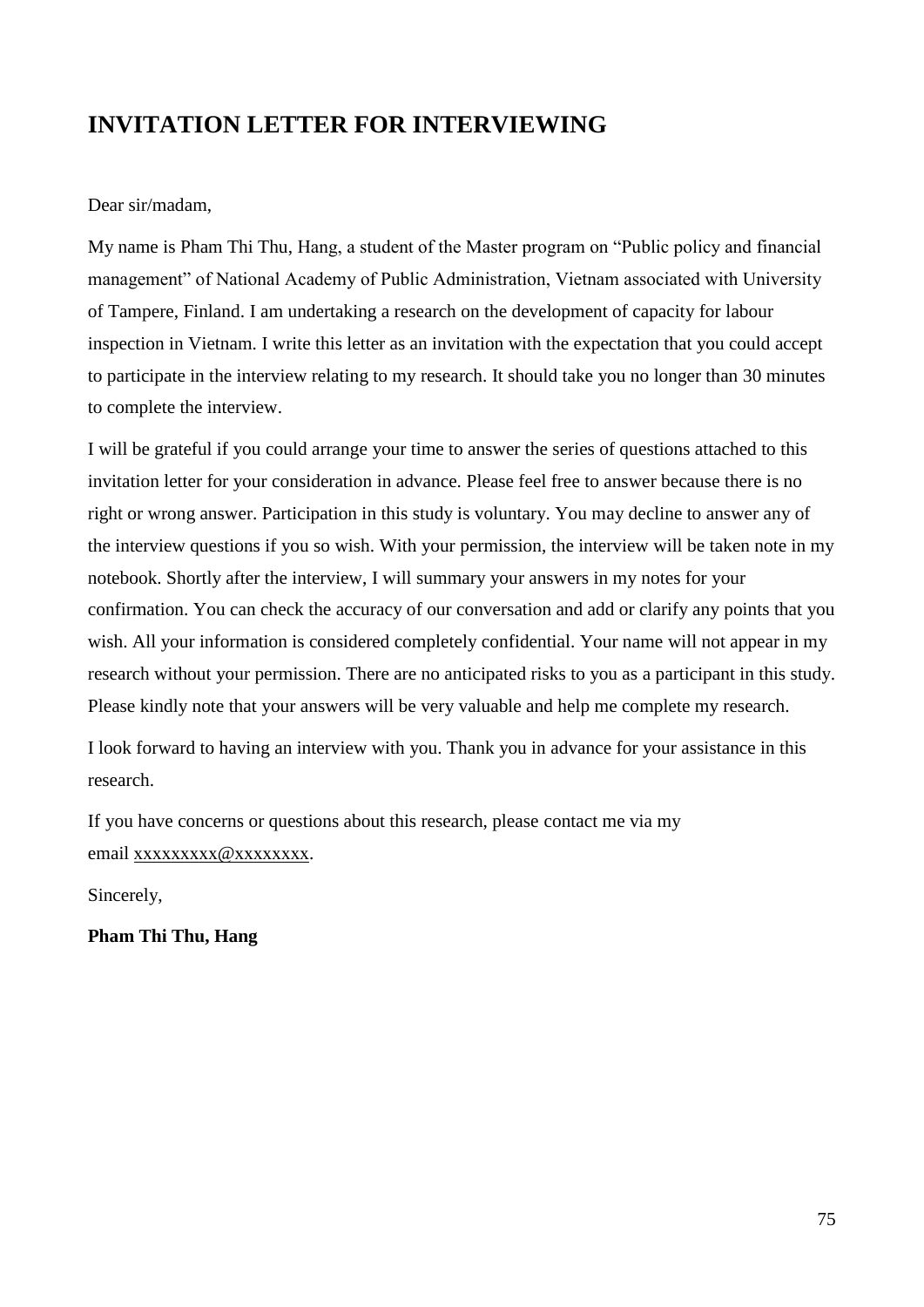## **CONSENT FORM**

I have read the information presented in the invitation letter about the study conducted by Pham Thi Thu Hang, is working in Inspection Department, Ministry of Labour, Invalids and Social Affairs (MOLISA), a student of National Academy of Public Administration, Vietnam associated with University of Tampere, Finland. I have read the lists of interviewing questions and agreed to answer all of them.

I am aware that my interview to be taken notes and used for the study of Pham Thi Thu, Hang, and I agree if the quotations of the interview will be anonymous.

With full knowledge of all foregoing, I agree to participate in this study and the interviewer should use anonymous quotations in any thesis or publication that comes from this research.

| $\mathbf{X}$ $\mathbf{A}$ |
|---------------------------|
|---------------------------|

I agree that my interview is taken notes.

| <b>YES</b>                | N <sub>O</sub> |      |
|---------------------------|----------------|------|
| Signature of Participants |                | Date |
| Signature of Researcher   |                | Date |
| Title of Researcher       | Department     |      |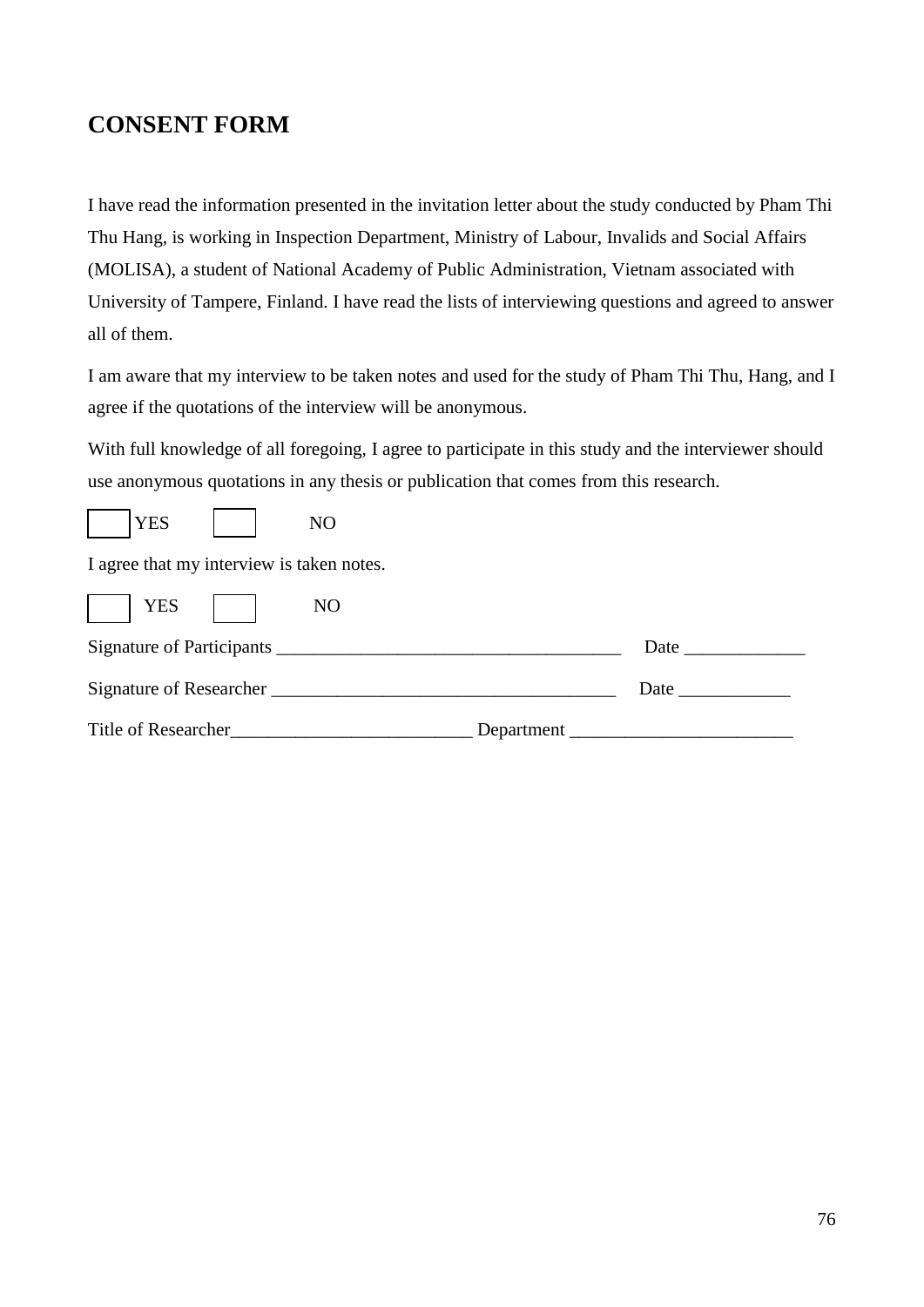# **INTERVIEWING QUESTIONS**

#### **General questions for all interviewees**

- 1 Do you know about the "Master Plan on developing the capacity for labour inspection of Vietnam until 2020"?
- 2 What were challenges of labour inspection of Vietnam when the Master Plan was enacted?
- 3 How is the Master Plan implemented in your organization?

#### **Interviewee 01 (conducted on August 22, 2017)**

#### *Increasing number of labour inspectors*

- 4 How many inspectors of labour inspection system in Vietnam before the Master Plan enacted?
- 5 How many labour inspectors are there in Vietnam currently?
- 6 How many inspectors directly work in labour inspection area currently?
- 7 How labour inspection agencies structure their organizations?
- 8 Does MOLISA's Inspectorate have more inspection divisions than before the Master Plan built?
- 9 What are the reasons for not increasing the number of inspectors?

#### *The ranks of inspectors*

- 10 How many inspectors, principal inspectors and senior inspectors are there in MOLISA's Inspectorate?
- 11 How many inspectors, principal inspectors and senior inspectors are there in DOLISAs' Inspectorate?

#### *Training for labour inspectors*

- 12 What is the basic inspection training for inspectors of MOLISA and DOLISAs?
- 13 What about specialized inspection training for inspectors of MOLISA and DOLISAs based on the objective of the Master Plan?
- 14 Do you satisfy the result of specialized training for labour inspectors?
- 15 How many training courses were organized for labour inspectors?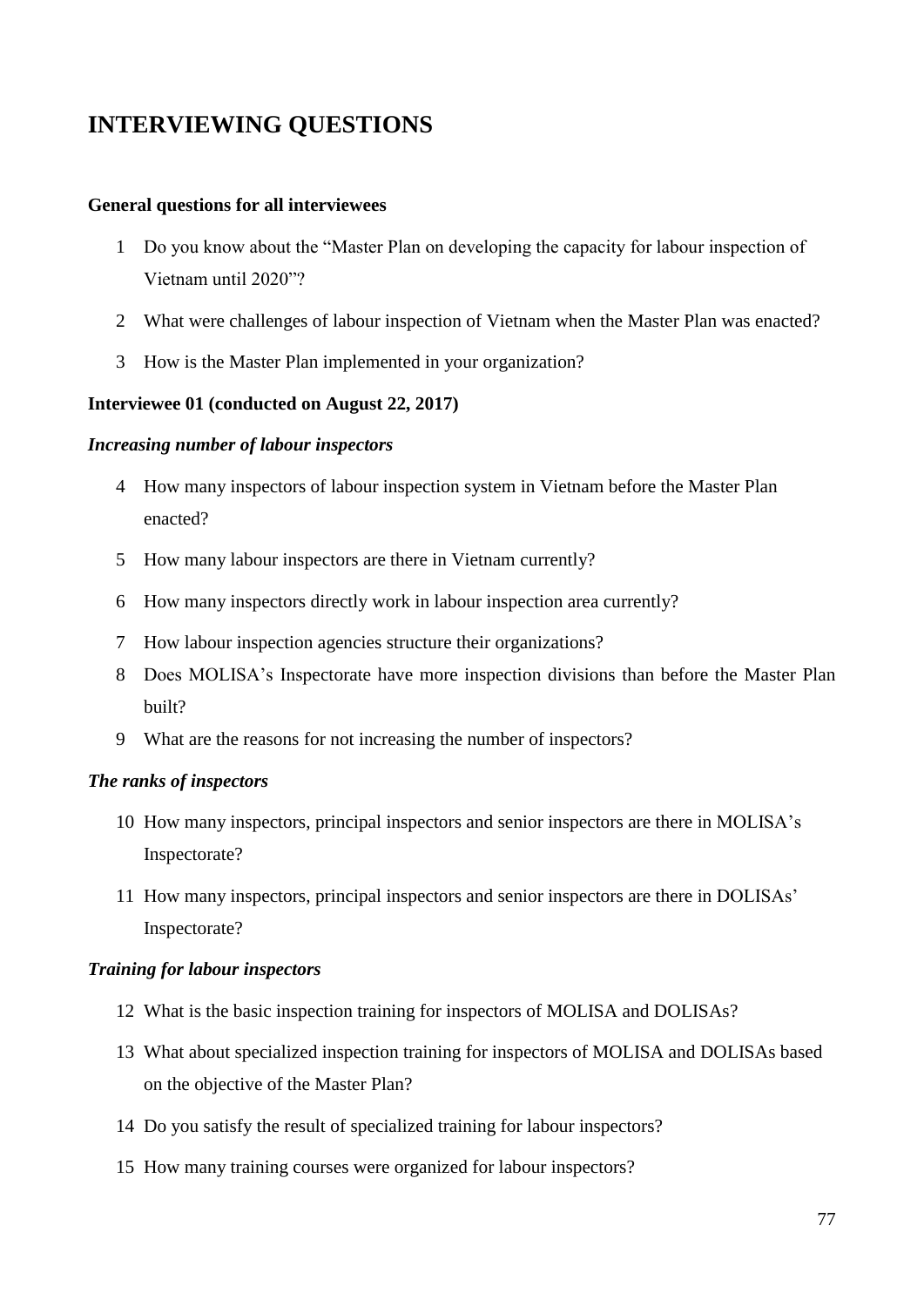#### *Educational level of inspectors and inspection staff*

Are all new recruits working for labour inspection agencies bachelors?

#### *Increasing facilities and equipment*

- What types of equipment were purchased for labour inspectors?
- Were labour inspectors of Vietnam equipped specialized equipment?
- Were Inspectorates of MOLISA and DOLISAs being equipped vehicles to inspect?

#### **Interviewee 02 (conducted on August 25, 2017)**

#### *Financial resource*

- How much budget was approved for the Master Plan?
- Where does the financial resource of the Master Plan come from?
- How were the financial resources allocated for labour inspection agencies in both the central and local levels?
- Do you think the financial resource allocated is sufficient for all activities of the Master Plan?
- Do you think the specific policy should be combined with the detailed plan of the budget?
- Do Inspectorates of DOLISAs at the provincial level face the difficulties of financial resource for the activities of the Master Plan?

#### *Discussions on the Master Plan*

- Which result of the Master Plan in the first four-year implementation did you find the best?
- Can MOLISA achieve all six objectives of the Master Plan by 2020?
- What are the advantages and disadvantages while implementing the Master Plan?
- Can the Master Plan deal with the challenges of labour inspection in Vietnam?
- What factors prevent increasing number staff of Inspectorates?
- What should be changed in building and implementation to make the Master Plan more feasible?

#### **Interviewee 03 (conducted on August 29, 2017)**

 How many people of MOLISA's Inspectorate and DOLISAs' Inspectorates get Master's degrees?